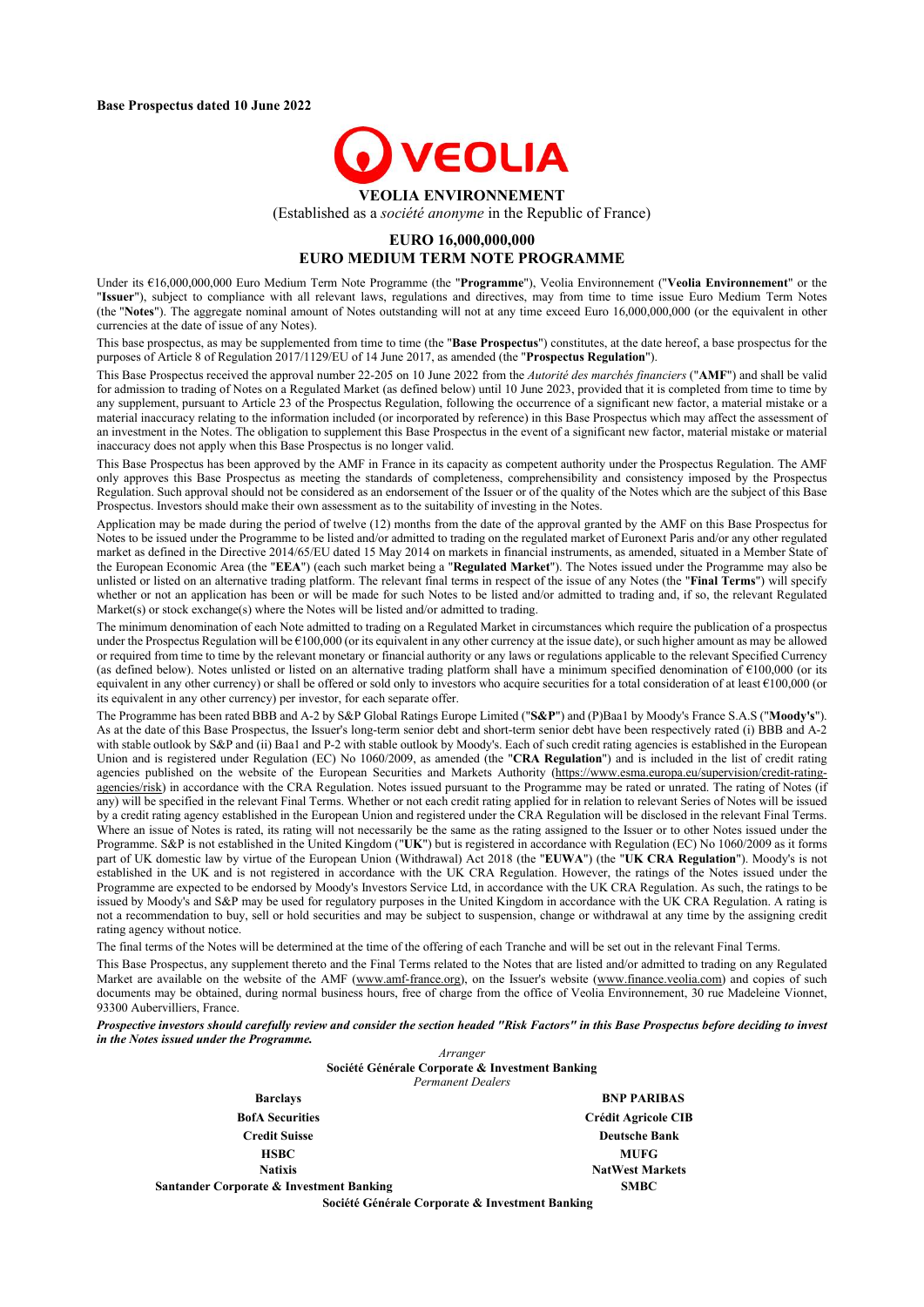**This Base Prospectus, together with any supplements to this Base Prospectus published from time to time, constitutes a base prospectus for the purposes of Article 8 of the Prospectus Regulation in respect of, and for the purpose of giving information with regard to, the Veolia Environnement and Veolia Environnement and its consolidated subsidiaries taken as a whole (the "**Group**") which is material to an investor for making an informed assessment of the assets and liabilities, financial position, profits and losses and prospects of the Issuer, the rights attaching to the Notes and the reason for the issuance and its impact on the Issuer.**

**This Base Prospectus should be read and construed in conjunction with any supplement thereto and with any other documents incorporated by reference therein in accordance with Article 19 of the Prospectus Regulation (see section "***Documents Incorporated by Reference***"), each of which shall be incorporated and form part of this Base Prospectus and, in relation to any Tranche (as defined herein) of Notes, should be read and construed together with the relevant Final Terms.**

**Other than in relation to the documents which are deemed to be incorporated by reference (see the section "***Documents Incorporated by Reference***"), the information on the websites to which this Base Prospectus (including for the avoidance of doubt any information on the websites which appear in the documents incorporated by references) refers (i) does not form part of this Base Prospectus unless that information is incorporated by reference into the Base Prospectus, and (ii) has not been scrutinised or approved by the AMF.**

**No person has been authorised to give any information or to make any representation other than those contained or incorporated by reference in this Base Prospectus in connection with the issue or sale of Notes and, if given or made, such information or representation must not be relied upon as having been authorised by Veolia Environnement, the Dealers or the Arranger (each defined in section "***Subscription and Sale of the Notes***"). Neither the delivery of this Base Prospectus nor any sale made in connection herewith shall, under any circumstances, create any implication that there has been no change in the affairs of Veolia Environnement and the Group since the date hereof or the date upon which this Base Prospectus has been most recently amended or supplemented or that there has been no adverse change in the financial position of Veolia Environnement or the Group since the date hereof or the date upon which this Base Prospectus has been most recently amended or supplemented or that any other information supplied in connection with the Programme is correct as of any time subsequent to the date on which it is supplied or, if different, the date indicated in the document containing the same.**

**The distribution of this Base Prospectus, any Final Terms, any offering materials under the Programme and the offering or sale of the Notes in certain jurisdictions may be restricted by law. Persons into whose possession this Base Prospectus comes are required by Veolia Environnement, the Dealers and the Arranger to inform themselves about and to observe any such restriction.**

**No action has been taken by the Issuer, the Arranger or any of the Dealers which would permit a non-exempt offer of any Notes or distribution of this Base Prospectus in any jurisdiction where action for that purpose is required. Accordingly, no Notes may be offered or sold, directly or indirectly, and neither this Base Prospectus nor any Final Terms or other offering material may be distributed or published in any jurisdiction, except under circumstances that will result in compliance with any applicable laws and regulations.**

**The Notes have not been and will not be registered under the U.S. Securities Act of 1933, as amended (the "**Securities Act**") or with any securities regulatory authority of any state or other jurisdiction of the United States, and the Notes may include Materialised Notes in bearer form that are subject to U.S. tax law requirements. Subject to certain exceptions, Notes may not be offered or sold or in the case of Materialised Notes in bearer form, delivered within the United States or to or for the account or benefit of, U.S. persons as defined in Regulation S under the Securities Act ("**Regulation S**") or, in the case of Materialised Notes in bearer form, the U.S. Internal Revenue Code of 1986, as amended (the "**U.S. Internal Revenue Code**").**

**For a description of certain restrictions on offers and sales of Notes and on distribution of this Base Prospectus, see section "***Subscription and Sale of the Notes***" herein.**

**Neither this Base Prospectus nor any Final Terms constitutes an offer of, or an invitation by or on behalf of Veolia Environnement, the Dealers or the Arranger to subscribe for, or purchase, any Notes.**

**The Arranger and the Dealers have not separately verified the information contained or incorporated by reference in this Base Prospectus. None of the Dealers or the Arranger makes any representation, express or**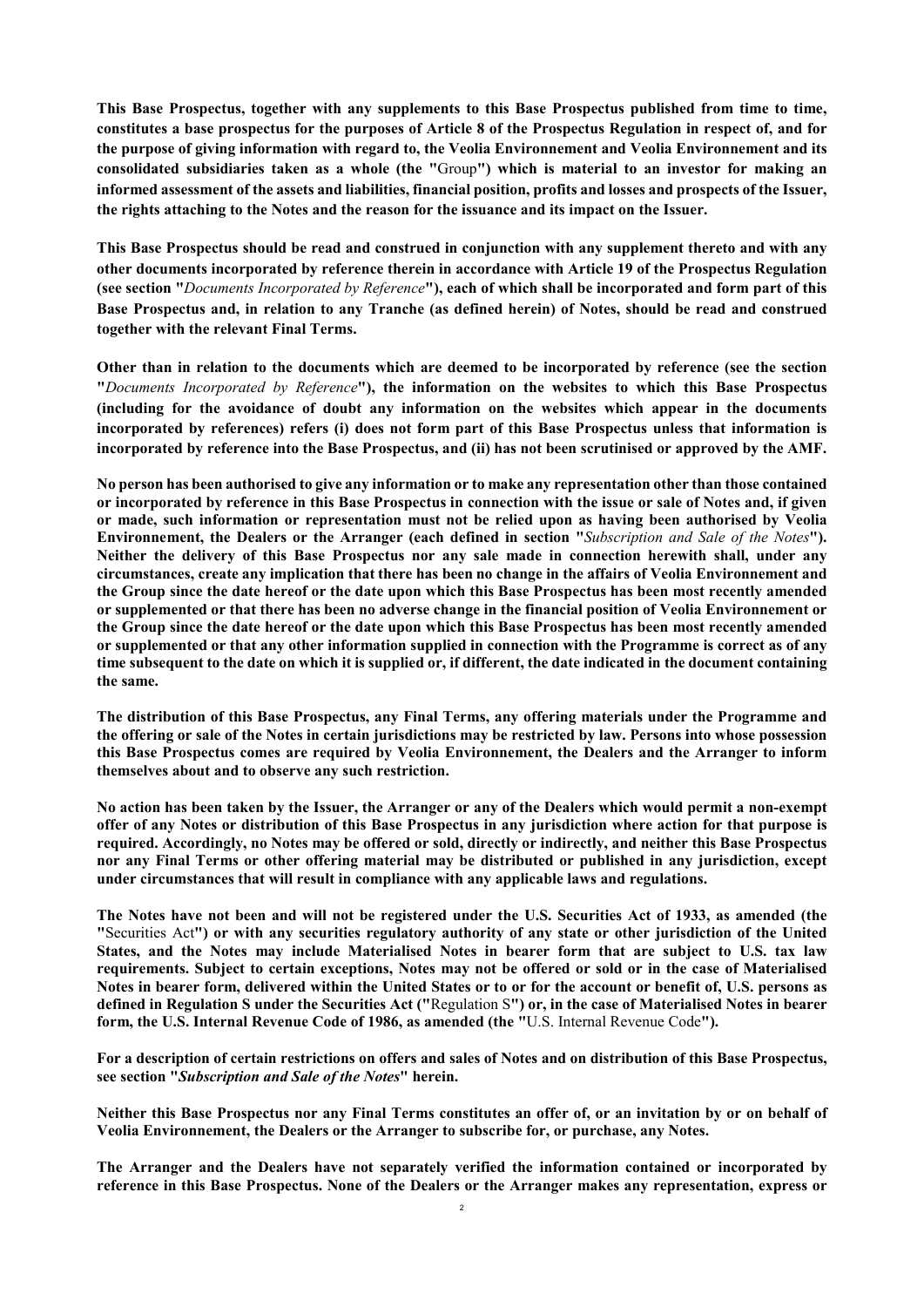**implied, or accepts any responsibility, with respect to the accuracy or completeness of any of the information contained or incorporated by reference in this Base Prospectus. Neither this Base Prospectus nor any financial statements (including any information incorporated by reference) are intended to provide the basis of any credit or other evaluation and nor should they be considered as a recommendation by any of Veolia Environnement, the Arranger or the Dealers that any recipient of this Base Prospectus or of any financial statements (including any information incorporated by reference) should purchase the Notes. In making an investment decision regarding the Notes, prospective investors must rely on their own independent investigation and appraisal of the Issuer or the Group and the terms of the offering, including the merits and risks involved. For further details, see section "***Risk Factors***" herein. The contents of this Base Prospectus or any Final Terms are not to be construed as legal, business or tax advice. Each prospective investor should determine for itself and/or consult its own advisers as to legal, tax, financial, credit and related aspects of an investment in the Notes. None of the Dealers or the Arranger undertakes to review the financial condition or affairs of Veolia Environnement or the Group during the life of the arrangements contemplated by this Base Prospectus nor to advise any investor or potential investor in the Notes of any information coming to the attention of any of the Dealers or the Arranger.**

**MIFID II PRODUCT GOVERNANCE / TARGET MARKET – The Final Terms in respect of any Notes may include a legend entitled "MiFID II Product Governance" which will outline the target market assessment in respect of the Notes, taking into account the five (5) categories of potential target markets referred to in item 18 of the Guidelines published by the European Securities and Markets Authority ("**ESMA**") on 5 February 2018 and which channels for distribution of the Notes are appropriate. Any person subsequently offering, selling or recommending the Notes (a "**distributor**") should take into consideration the target market assessment; however, a distributor subject to Directive 2014/65/EU dated 15 May 2014 on markets in financial instruments (as amended, "**MiFID II**") is responsible for undertaking its own target market assessment in respect of the Notes (by either adopting or refining the manufacturer's target market assessment) and determining appropriate distribution channels.**

**A determination will be made in relation to each issue about whether, for the purposes of the MiFID II Product Governance rules under Delegated Directive (EU) 2017/593 (the "**MiFID II Product Governance Rules**"), any Dealer subscribing for any Notes is a manufacturer in respect of such Notes, but otherwise neither the Arranger nor the Dealers nor any of their respective affiliates will be a manufacturer for the purpose of the MiFID II Product Governance Rules. For the avoidance of doubt, the Issuer is not a MiFID II regulated entity and does not qualify as a distributor or a manufacturer under the MiFID II Product Governance Rules.**

**UK MiFIR PRODUCT GOVERNANCE / TARGET MARKET – The Final Terms in respect of any Notes may include a legend entitled "UK MiFIR Product Governance" which will outline the target market assessment in respect of the Notes, taking into account the five (5) categories referred to in item 18 of the Guidelines published by ESMA on 5 February 2018 (in accordance with the FCA's policy statement entitled "Brexit our approach to EU non-legislative materials"), and which channels for distribution of the Notes are appropriate. Any person subsequently offering, selling or recommending the Notes (a "**distributor**") should take into consideration the target market assessment; however, a distributor subject to the FCA Handbook Product Intervention and Product Governance Sourcebook (the "**UK MiFIR Product Governance Rules**") is responsible for undertaking its own target market assessment in respect of the Notes (by either adopting or refining the manufacturer's target market assessment) and determining appropriate distribution channels.**

**A determination will be made in relation to each issue about whether, for the purpose of the UK MiFIR Product Governance Rules, any Dealer subscribing for any Notes is a manufacturer in respect of such Notes, but otherwise neither the Arranger nor the Dealers nor any of their respective affiliates will be a manufacturer for the purpose of the UK MiFIR Product Governance Rules. For the avoidance of doubt, the Issuer is not a UK MiFIR regulated entity and does not qualify as a distributor or a manufacturer under the UK MiFIR Product Governance Rules.**

**IMPORTANT - PROHIBITION OF SALES TO EEA RETAIL INVESTORS – The Notes are not intended to be offered, sold or otherwise made available to and should not be offered, sold or otherwise made available to any retail investor in the EEA. For these purposes, a retail investor means a person who is one (or both) of: (i) a retail client as defined in point (11) of Article 4(1) of MiFID II; or (ii) a customer within the meaning of Directive (EU) 2016/97 on insurance distribution (as amended or superseded, the "IDD"), where that customer would not qualify as a professional client as defined in point (10) of Article 4(1) of MiFID II. Consequently, no key information document required by Regulation (EU) No 1286/2014 (as amended, the "**PRIIPs Regulation**") for offering or selling the Notes or otherwise making them available to retail investors in the EEA has been or will be prepared and therefore offering or selling the Notes or otherwise making them available to any retail investor in the EEA may be unlawful under the PRIIPs Regulation.**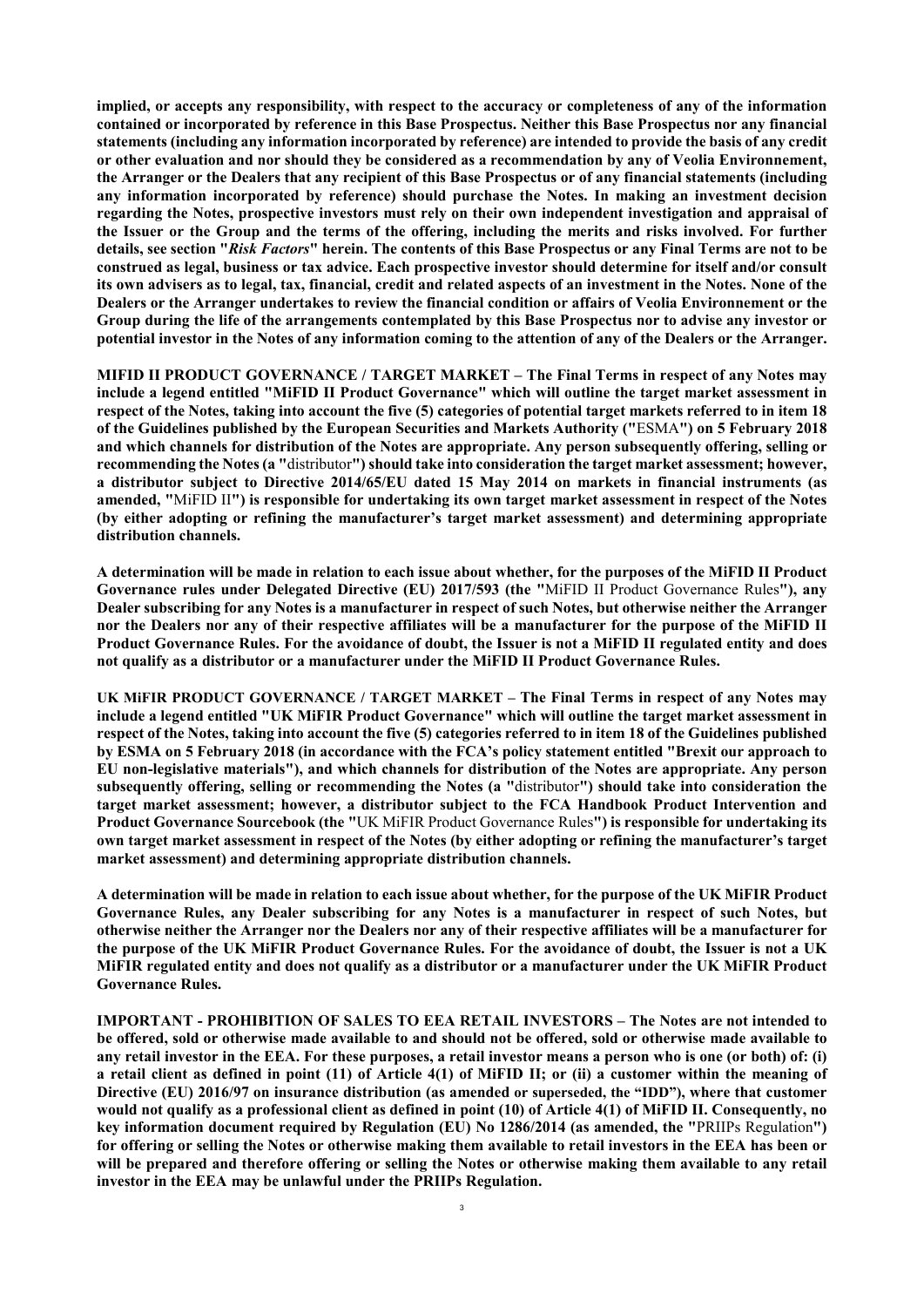**IMPORTANT - PROHIBITION OF SALES TO UK RETAIL INVESTORS** *-* **The Notes are not intended to be offered, sold or otherwise made available to and should not be offered, sold or otherwise made available to any retail investor in the United Kingdom ("**UK**"). For these purposes, a retail investor means a person who is one (or both) of: (i) a retail client, as defined in point (8) of Article 2 of Regulation (EU) No 2017/565 as it forms part of UK domestic law by virtue of the European Union (Withdrawal) Act 2018 ("**EUWA**"); or (ii) a customer within the meaning of the provisions of the FSMA and any rules or regulations made under the Financial Services and Markets Act 2020, as amended ("FSMA") to implement the IDD, where that customer would not qualify as a professional client, as defined in point (8) of Article 2(1) of Regulation (EU) No 600/2014 as it forms part of UK domestic law by virtue of the EUWA. Consequently, no key information document required by Regulation (EU) No 1286/2014 as it forms part of UK domestic law by virtue of the EUWA (the "**UK PRIIPs Regulation**") for offering or selling the Notes or otherwise making them available to retail investors in the UK has been prepared or will be prepared and therefore offering or selling the Notes or otherwise making them available to any retail investor in the UK may be unlawful under the UK PRIIPs Regulation.**

**NOTIFICATION PURSUANT TO SECTION 309B OF THE SECURITIES AND FUTURES ACT 2001 (REVISED EDITION 2020) OF SINGAPORE – The Final Terms in respect of any Notes may include a legend entitled "***Notification pursuant to Section 309B of the Securities and Futures Act 2001 (Revised Edition 2020) of Singapore***" - Solely for the purposes of its obligations pursuant to sections 309B(1)(a) and 309B(1)(c) of the Securities and Futures Act 2001 (Revised Edition 2020) (the "**SFA**"), the Issuer has determined, and hereby notifies all relevant persons (as defined in Regulation 3(b) of the Securities and Futures (Capital Markets Products) Regulations 2018 (the "**SF (CMP) Regulations**")) that, unless otherwise stated in the relevant Final Terms, all Notes issued under the Programme shall be prescribed capital markets products as defined in SF (CMP) Regulations and "Excluded Investment Products" (as defined in MAS Notice SFA 04-N12: Notice on the Sale of Investment Products and MAS Notice FAA-N16: Notice on Recommendations on Investment Products).**

### *Independent review and advice*

**The investment activities of certain investors are subject to legal investment laws and regulations, or review or regulation by certain authorities. Each prospective investor of Notes must determine, based on its own independent review and such professional advice as it deems appropriate under the circumstances, that its acquisition of the Notes is fully consistent with its financial needs, objectives and condition, complies and is fully consistent with all investment policies, guidelines and restrictions applicable to it and is a fit, proper and suitable investment for it, notwithstanding the clear and substantial risks inherent in investing in or holding the Notes.**

**A prospective investor may not rely on the Issuer or the Dealer(s) or any of their respective affiliates in connection with its determination as to the legality of its acquisition of the Notes or as to the other matters referred to above.**

### *The Notes may not be a suitable investment for all investors*

**Each prospective investor in the Notes must determine the suitability of that investment in light of its own circumstances. In particular, each prospective investor should:**

- **(i) have sufficient knowledge and experience to make a meaningful evaluation of the Notes, the merits and risks of investing in the relevant Notes and the information contained or incorporated by reference in this Base Prospectus or any supplement thereto and the relevant Final Terms;**
- **(ii) have access to, and knowledge of, appropriate analytical tools to evaluate, in the context of its particular financial situation, an investment in the relevant Notes and the impact the relevant Notes will have on its overall investment portfolio;**
- **(iii) have sufficient financial resources and liquidity to bear all of the risks of an investment in the Notes, including Notes with principal or interest payable in one or more currencies, or where the currency for principal or interest payments is different from the prospective investor's currency;**
- **(iv) understand thoroughly the terms of the relevant Notes and be familiar with the behaviour of any relevant indices and financial markets;**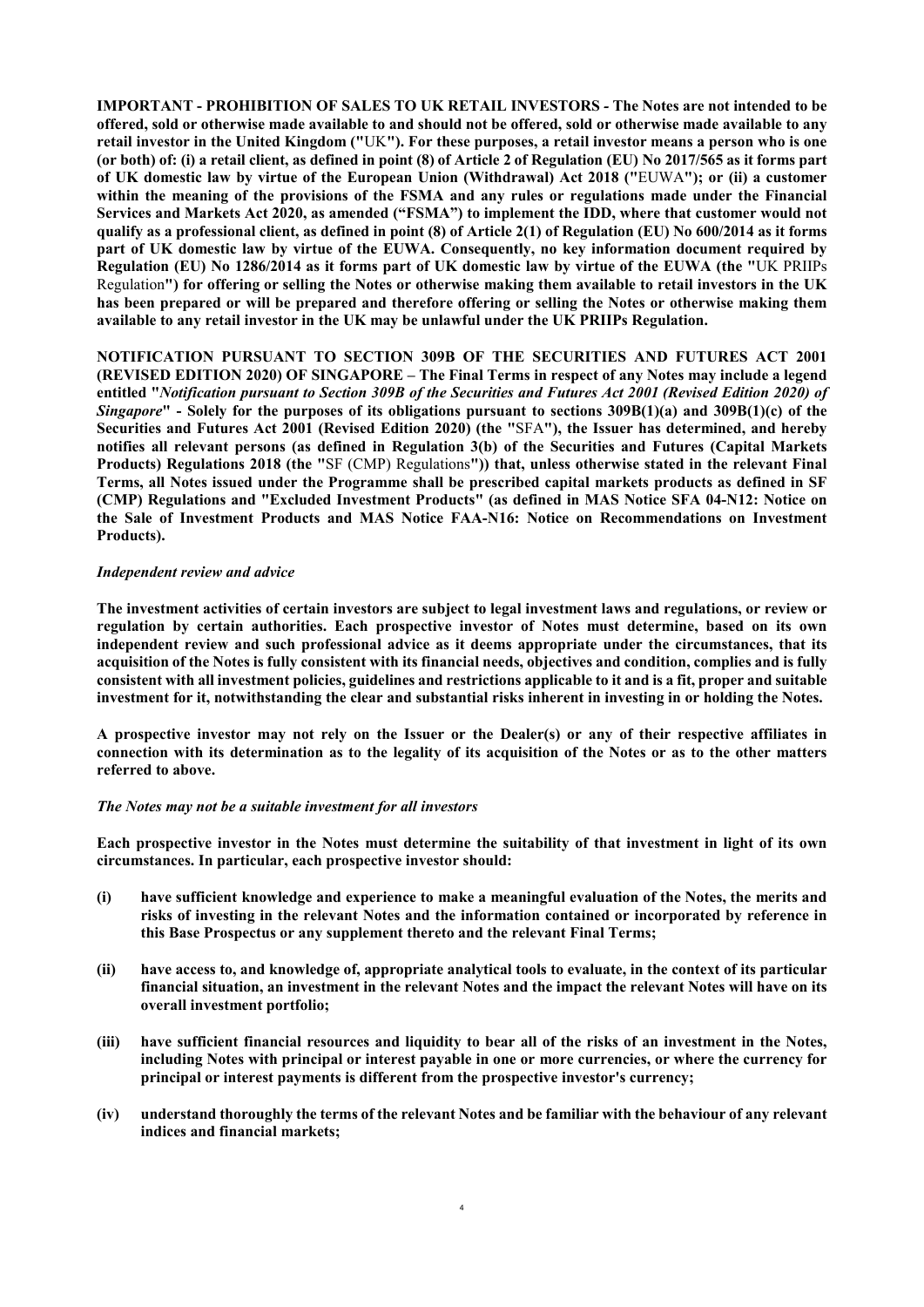- **(v) be able to evaluate (either alone or with the help of a financial adviser) possible scenarios for economic, interest rate and other factors that may affect its investment and its ability to bear the applicable risks; and**
- **(vi) be aware, in terms of legislation or regulatory regime applicable to such investor of the applicable restrictions on its ability to invest in the Notes and in any particular type of Notes.**

**A prospective investor should not invest in Notes unless it has the expertise (either alone or with a financial adviser) to evaluate how the Notes will perform under changing conditions, the resulting effects on the value of such Notes and the impact this investment will have on the prospective investor's overall investment portfolio.**

### *Taxation*

**Prospective purchasers and sellers of the Notes should be aware that they may be required to pay taxes or other documentary charges or duties in accordance with the laws and practices of the country where the Notes are transferred or other jurisdictions. In some jurisdictions, no official statements of the tax authorities or court decisions may be available for innovative financial notes such as the Notes.** 

### *Credit ratings*

**One or more independent credit rating agencies may assign credit ratings to the Notes and/or to the Issuer. The ratings may not reflect the potential impact of all risks related to structure, market, additional factors discussed in this section, and other factors that may affect the value of the Notes. A credit rating is not a recommendation to buy, sell or hold securities and may be revised or withdrawn by the rating agency at any time.**

**The credit ratings of the Issuer are an assessment of its ability to pay its obligations, including those arising from the offered Notes.** 

#### *Inflation Linked Notes*

**Inflation Linked Notes are not in any way sponsored, endorsed, sold or promoted by the INSEE or Eurostat, as the case may be, and the INSEE and Eurostat make no warranty or representation whatsoever, express or implied, either as to the results to be obtained from the use of the Inflation Indices and/or the figure at which such indices stand at any particular time. The Inflation Indices are determined, composed and calculated by the INSEE and Eurostat, as the case may be, without regard to the Issuer or the Notes. Neither the INSEE nor Eurostat, as the case may be, is responsible for or has participated in the determination of the timing of, prices of, or quantities of the Inflation Linked Notes to be issued or in determination or calculation of the interest payable under such Notes. Neither the INSEE nor Eurostat has any obligation or liability in connection with the administration, marketing or trading of the Notes. The INSEE or Eurostat, as the case may be, has no responsibility for any calculation agency adjustment made for the indices.** 

**Neither the current nor the historical levels of any of the Inflation Indices should be taken as an indication of future performance of such index during the term of any Inflation Linked Notes.**

**None of the Issuer, the Arranger, the Dealers or any of their respective affiliates makes any representation as to the Inflation Indices (as defined herein). Any of such persons may have acquired, or during the term of the Notes may acquire, non-public information with respect to any of the inflation indices that is or may be material in the context of Inflation Linked Notes. The issue of Inflation Linked Notes will not create any obligation on the part of any such persons to disclose to the holders of the Notes or any other party such information (whether or not confidential).**

5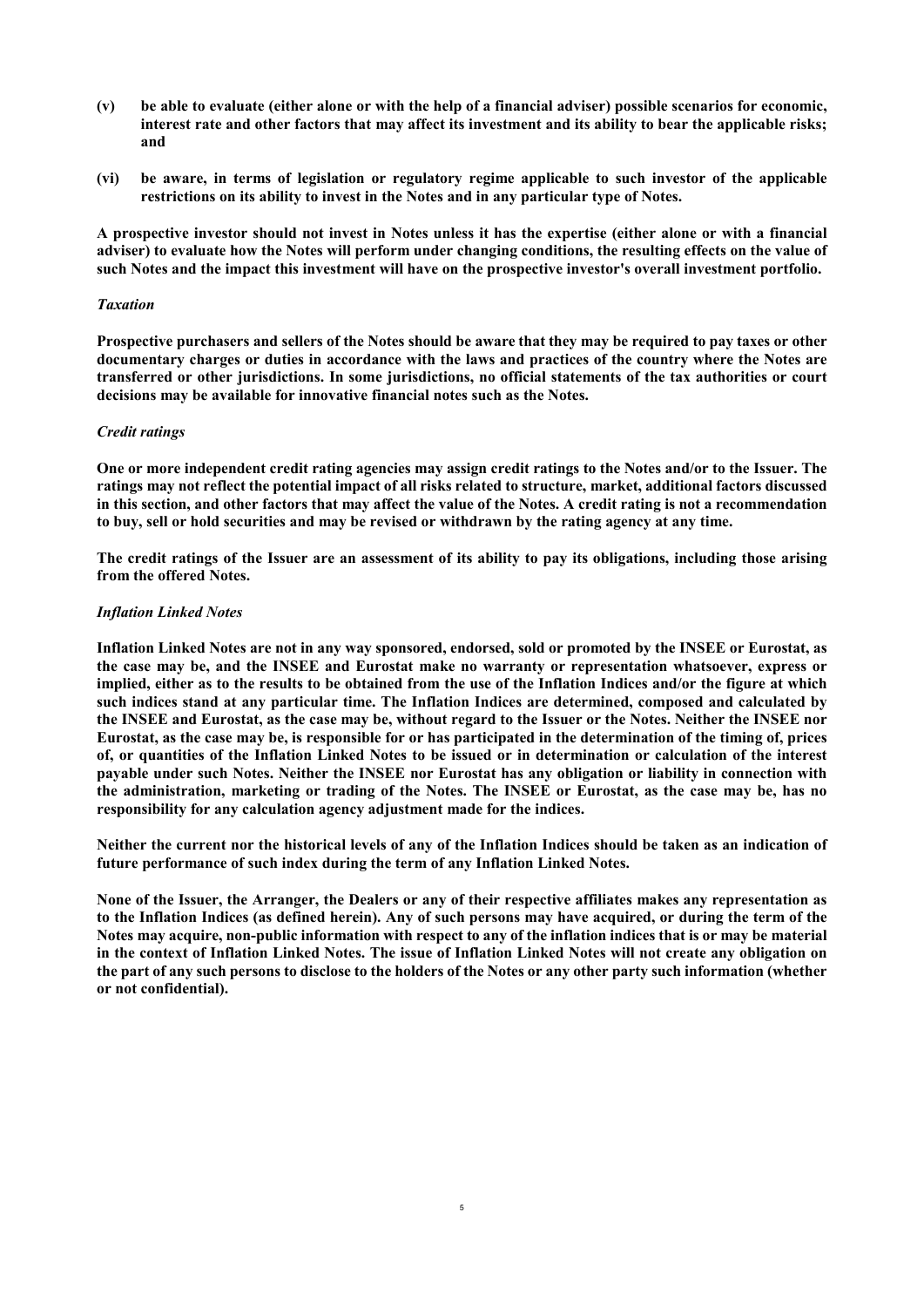# **TABLE OF CONTENTS**

| TEMPORARY GLOBAL CERTIFICATES IN RESPECT OF MATERIALISED BEARER NOTES 83 |  |
|--------------------------------------------------------------------------|--|
|                                                                          |  |
|                                                                          |  |
|                                                                          |  |
|                                                                          |  |
|                                                                          |  |
|                                                                          |  |
| PERSONS RESPONSIBLE FOR THE INFORMATION GIVEN IN THE BASE PROSPECTUS 117 |  |

 $6\overline{6}$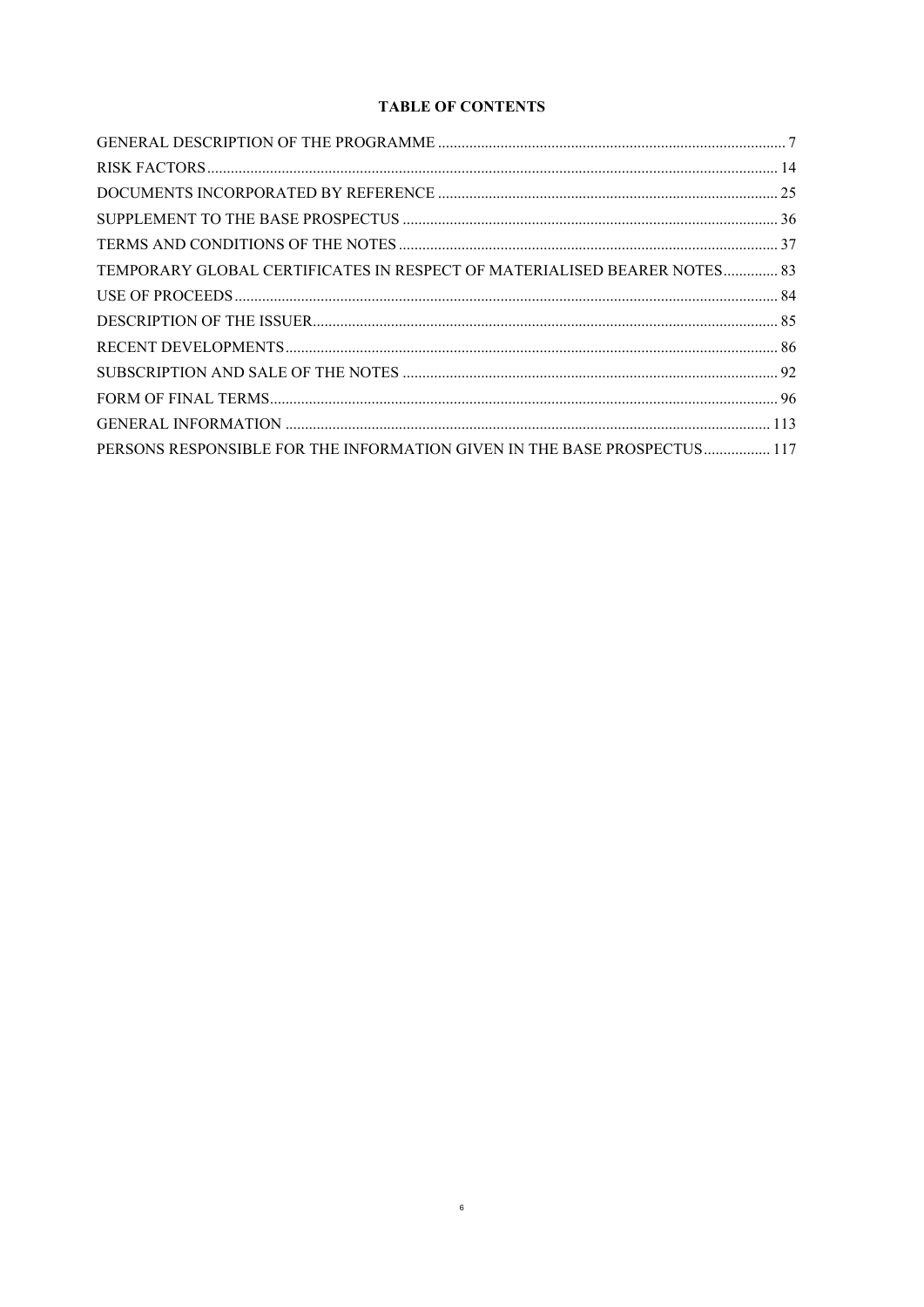### **GENERAL DESCRIPTION OF THE PROGRAMME**

<span id="page-6-0"></span>*The following overview does not purport to be complete and is qualified in its entirety by the remainder of this Base Prospectus. The Notes will be issued on such terms as shall be agreed between the Issuer and the relevant Dealer(s) and will be subject to the Terms and Conditions of the Notes set out in this Base Prospectus. This section is subject to the other information provided in this Base Prospectus and is to be read as such.*

*This General Description constitutes a general description of the Programme for the purposes of Article 25.1(b) of Commission Delegated Regulation (EU) 2019/980 of 14 March 2019, as amended. It does not, and is not intended to, constitute a summary of this Base Prospectus within the meaning of Article 7 of the Prospectus Regulation or any implementing regulation thereof.*

*Words and expressions defined in "Terms and Conditions of the Notes" below shall have the same meanings in this General Description.*

| <b>Issuer:</b>                        | Veolia Environnement                                                                                                                                                                                                                                                                                                                                                                                                                                                                                                                                                                                                                     |  |  |  |  |
|---------------------------------------|------------------------------------------------------------------------------------------------------------------------------------------------------------------------------------------------------------------------------------------------------------------------------------------------------------------------------------------------------------------------------------------------------------------------------------------------------------------------------------------------------------------------------------------------------------------------------------------------------------------------------------------|--|--|--|--|
| <b>LEI</b> (Legal Entity Identifier): | 969500LENY69X51OOT31                                                                                                                                                                                                                                                                                                                                                                                                                                                                                                                                                                                                                     |  |  |  |  |
| <b>Description:</b>                   | Euro Medium Term Note Programme for the offer of Notes<br>(the "Programme").                                                                                                                                                                                                                                                                                                                                                                                                                                                                                                                                                             |  |  |  |  |
| Arranger:                             | Société Générale                                                                                                                                                                                                                                                                                                                                                                                                                                                                                                                                                                                                                         |  |  |  |  |
| <b>Dealers:</b>                       | Banco Santander, S.A., Barclays Bank Ireland PLC, BNP Paribas, BofA<br>Securities Europe SA, Crédit Agricole Corporate and Investment Bank,<br>Credit Suisse Bank (Europe), S.A., Deutsche Bank Aktiengesellschaft,<br>HSBC Continental Europe, MUFG Securities (Europe) N.V., Natixis,<br>NatWest Markets N.V., SMBC Bank EU AG and Société Générale.                                                                                                                                                                                                                                                                                   |  |  |  |  |
|                                       | The Issuer may from time to time terminate the appointment of any Dealer<br>under the Programme or appoint additional dealers either in respect of one<br>or more Tranches or in respect of the whole Programme. References in this<br>Base Prospectus to "Permanent Dealers" are to the persons listed above as<br>Dealers and to such additional persons that are appointed as dealers in<br>respect of the whole Programme (and, in each case, whose appointment has<br>not been terminated) and references to "Dealers" are to all Permanent<br>Dealers and all persons appointed as a dealer in respect of one or more<br>Tranches. |  |  |  |  |
| <b>Programme Limit:</b>               | Up to Euro 16,000,000,000 (or its equivalent in other currencies at the date<br>of the issue of any Notes) aggregate nominal amount of Notes outstanding<br>at any time (the "Programme Limit"). The Programme Limit may be<br>increased, as provided in the amended and restated dealer agreement dated<br>10 June 2022 entered into between the Issuer, the Permanent Dealers and<br>the Arranger.                                                                                                                                                                                                                                     |  |  |  |  |
| <b>Fiscal Agent and Paying Agent:</b> | Société Générale                                                                                                                                                                                                                                                                                                                                                                                                                                                                                                                                                                                                                         |  |  |  |  |
| <b>Calculation Agent:</b>             | Société Générale                                                                                                                                                                                                                                                                                                                                                                                                                                                                                                                                                                                                                         |  |  |  |  |
| <b>Method of Issue:</b>               | The Notes may be issued on a syndicated or non-syndicated basis.                                                                                                                                                                                                                                                                                                                                                                                                                                                                                                                                                                         |  |  |  |  |
|                                       | The Notes will be issued in series (each a "Series") having one or more<br>issue dates and on terms otherwise identical (or identical other than in<br>respect of the first payment of interest), the Notes of each Series being<br>intended to be interchangeable with all other Notes of that Series. Each<br>Series may be issued in tranches (each a "Tranche") on the same or                                                                                                                                                                                                                                                       |  |  |  |  |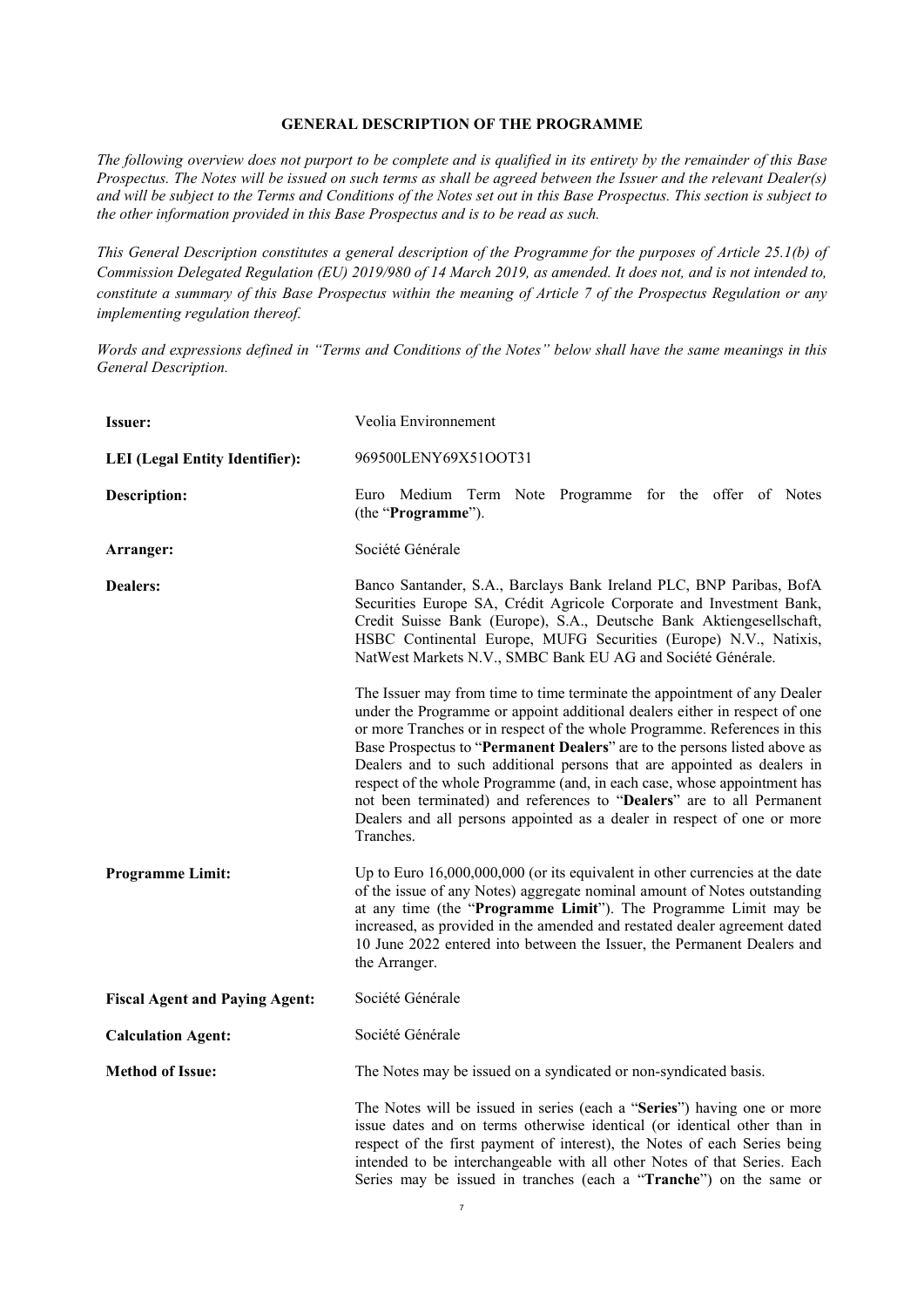|                             | different issue dates. The specific terms of each Tranche (which will be<br>supplemented, where necessary, with supplemental terms and conditions<br>and, save in respect of the issue date, issue price, first payment of interest<br>and nominal amount of the Tranche, will be identical to the terms of other<br>Tranches of the same Series) will be set out in the relevant final terms in<br>relation to such Tranche (the "Final Terms").                                                                                                                                                                                                                                                                                                                                                                                                                                                                                                                                                                                                                                                                                                                                                                                                                                                                                                                                                                                                                                                                                                            |
|-----------------------------|--------------------------------------------------------------------------------------------------------------------------------------------------------------------------------------------------------------------------------------------------------------------------------------------------------------------------------------------------------------------------------------------------------------------------------------------------------------------------------------------------------------------------------------------------------------------------------------------------------------------------------------------------------------------------------------------------------------------------------------------------------------------------------------------------------------------------------------------------------------------------------------------------------------------------------------------------------------------------------------------------------------------------------------------------------------------------------------------------------------------------------------------------------------------------------------------------------------------------------------------------------------------------------------------------------------------------------------------------------------------------------------------------------------------------------------------------------------------------------------------------------------------------------------------------------------|
| <b>Maturities:</b>          | Subject to compliance with all relevant laws, regulations and directives, any<br>maturity as agreed between the Issuer and the relevant Dealer(s).                                                                                                                                                                                                                                                                                                                                                                                                                                                                                                                                                                                                                                                                                                                                                                                                                                                                                                                                                                                                                                                                                                                                                                                                                                                                                                                                                                                                           |
| <b>Currencies:</b>          | Subject to compliance with all relevant laws, regulations and directives,<br>Notes may be issued in Euro, Sterling, U.S. dollars, Renminbi or in any<br>other currency specified in the relevant Final Terms as may be agreed<br>between the Issuer and the relevant Dealer(s).                                                                                                                                                                                                                                                                                                                                                                                                                                                                                                                                                                                                                                                                                                                                                                                                                                                                                                                                                                                                                                                                                                                                                                                                                                                                              |
| Denomination(s):            | Notes shall be issued in the Specified Denomination(s) set out in the relevant<br>Final Terms, save that (i) Notes admitted to trading on a Regulated Market<br>in circumstances which require the publication of a prospectus under the<br>Prospectus Regulation shall have a minimum specified denomination of<br>$€100,000$ (or its equivalent in any other currency), or such higher amount as<br>may be allowed or required from time to time by the relevant monetary or<br>financial authority or any laws or regulations applicable to the relevant<br>Specified Currency and (ii) Notes unlisted or listed on an alternative trading<br>platform shall have a minimum specified denomination of $\epsilon$ 100,000 (or its<br>equivalent in any other currency) or shall be offered or sold only to investors<br>who acquire securities for a total consideration of at least $\epsilon$ 100,000 (or its<br>equivalent in any other currency) per investor, for each separate offer.<br>Unless permitted by then current laws and regulations, Notes (including<br>Notes denominated in Sterling) which have a maturity of less than one (1)<br>year and in respect of which the issue proceeds are to be accepted by the<br>Issuer in the United Kingdom or whose issue otherwise constitutes a<br>contravention of section 19 of the Financial Services and Markets Act 2000<br>must have a minimum redemption amount of $£100,000$ (or its equivalent in<br>other currencies).<br>Dematerialised Notes shall be issued in one denomination only. |
| <b>Form of Notes:</b>       | Notes may be issued either in dematerialised form ("Dematerialised<br>Notes") or in materialised form ("Materialised Notes").                                                                                                                                                                                                                                                                                                                                                                                                                                                                                                                                                                                                                                                                                                                                                                                                                                                                                                                                                                                                                                                                                                                                                                                                                                                                                                                                                                                                                                |
|                             | Dematerialised Notes may, at the option of the Issuer, be issued in bearer<br>form (au porteur) or in registered form (au nominatif) and, in such latter<br>case, at the option of the relevant Noteholder, in either fully registered form<br>(au nominatif pur) or administered registered form (au nominatif<br>administré). No physical documents of title will be issued in respect of<br>Dematerialised Notes.                                                                                                                                                                                                                                                                                                                                                                                                                                                                                                                                                                                                                                                                                                                                                                                                                                                                                                                                                                                                                                                                                                                                         |
|                             | Materialised Notes will be in bearer form only. A Temporary Global<br>Certificate will be issued initially in respect of each Tranche of Materialised<br>Notes. Materialised Notes may only be issued outside France.                                                                                                                                                                                                                                                                                                                                                                                                                                                                                                                                                                                                                                                                                                                                                                                                                                                                                                                                                                                                                                                                                                                                                                                                                                                                                                                                        |
| <b>Status of the Notes:</b> | The Notes and, where applicable, any Coupons relating to them constitute<br>direct, unconditional, unsecured (subject to the negative pledge provision)<br>and unsubordinated obligations of the Issuer and shall at all times rank pari<br>passu and without any preference among themselves and subject to such<br>exceptions as are from time to time mandatory under French law, equally<br>with all other present or future unsecured and unsubordinated obligations<br>of the Issuer, from time to time outstanding.                                                                                                                                                                                                                                                                                                                                                                                                                                                                                                                                                                                                                                                                                                                                                                                                                                                                                                                                                                                                                                   |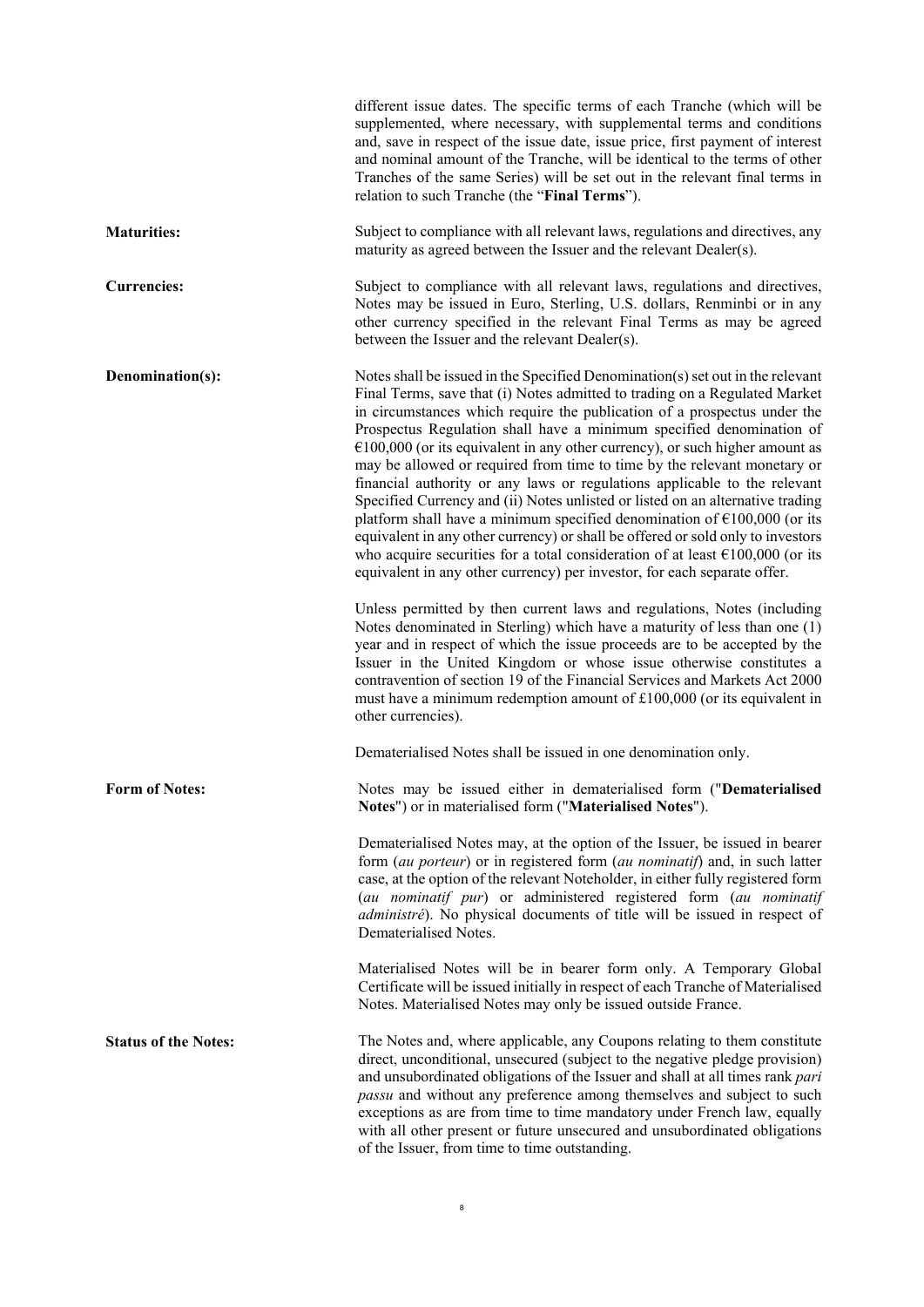| <b>Negative Pledge:</b>                                | There will be a negative pledge in respect of the Notes, as set out in<br>Condition 5 (Negative pledge).                                                                                                                                                                                                                                                                                                                                                                                                                                                                                                                                                                                                                                                                          |
|--------------------------------------------------------|-----------------------------------------------------------------------------------------------------------------------------------------------------------------------------------------------------------------------------------------------------------------------------------------------------------------------------------------------------------------------------------------------------------------------------------------------------------------------------------------------------------------------------------------------------------------------------------------------------------------------------------------------------------------------------------------------------------------------------------------------------------------------------------|
| <b>Events of Default</b><br>(including cross-default): | There will be events of default including a cross-default in respect of the<br>Notes as set out in Condition 10 (Events of Default).                                                                                                                                                                                                                                                                                                                                                                                                                                                                                                                                                                                                                                              |
| <b>Redemption Amount:</b>                              | Subject to any laws and regulations applicable from time to time, the<br>relevant Final Terms will specify the basis for calculating the redemption<br>amounts payable.                                                                                                                                                                                                                                                                                                                                                                                                                                                                                                                                                                                                           |
| <b>Early Redemption:</b>                               | Notes may be redeemed early for tax reasons at the option of the Issuer at<br>the Early Redemption Amount. The Notes may also be redeemed early at<br>the option of the Issuer and/or at the option of any Noteholder at the<br>Optional Redemption Amount, if so specified in the applicable Final Terms,<br>or at the Make-Whole Redemption Amount, unless otherwise specified in<br>the applicable Final Terms, or at par together with interest accrued if the<br>Clean-up Call Option or the Residual Maturity Call Option is specified as<br>applicable in the relevant Final Terms.                                                                                                                                                                                        |
| <b>Optional Redemption:</b>                            | If specified in the relevant Final Terms, the Notes may be redeemed prior to<br>their stated maturity at the option of the Issuer (either in whole or in part)<br>and/or the Noteholders and, if so, the terms applicable to such redemption.                                                                                                                                                                                                                                                                                                                                                                                                                                                                                                                                     |
| <b>Make-Whole Redemption:</b>                          | Unless otherwise specified in the relevant Final Terms, the Issuer may,<br>subject to compliance by the Issuer with all relevant laws, regulations and<br>directives and on giving not less than fifteen $(15)$ nor more than thirty $(30)$<br>calendar days' irrevocable notice to the Noteholders (or such other notice<br>period as may be specified in the relevant Final Terms) redeem the Notes,<br>in whole or in part, at any time or from time to time prior to their Relevant<br>Redemption Date at their Make-Whole Redemption Amount.                                                                                                                                                                                                                                 |
| <b>Clean-Up Call Option:</b>                           | If a Clean-up Call Option by the Issuer is specified as applicable in the<br>relevant Final Terms, in the event that at least 75% of the initial aggregate<br>principal amount of a particular Series of Notes has been purchased or<br>redeemed by the Issuer other than by way of a redemption at the option of<br>the Issuer, the Issuer may, at its option but subject to having given not more<br>than thirty (30) nor less than fifteen (15) calendar days' notice to the<br>Noteholders (which notice shall be irrevocable), redeem all, but not some<br>only, of the remaining Notes in that Series at par together with any interest<br>accrued to the date set for redemption (including, where applicable, any<br>arrears of interest).                                |
| <b>Residual Maturity Call Option:</b>                  | If a Residual Maturity Call Option by the Issuer is specified in the relevant<br>Final Terms, the Issuer may, at its option but subject to having given not<br>less than fifteen $(15)$ nor more than thirty $(30)$ calendar days' notice to the<br>Noteholders (which notice shall be irrevocable) to the Noteholders (or such<br>other notice period as may be specified in the relevant Final Terms), redeem<br>all, but not some only, of the remaining Notes in that Series at par together<br>with interest accrued to, but excluding, the date fixed for redemption, at any<br>time during the period starting on (and including) the Residual Maturity Call<br>Option Date (as specified in the relevant Final Terms) and ending on (but<br>excluding) the Maturity Date. |
| <b>Put Option:</b>                                     | If the Final Terms issued in respect of a Series of Notes so provide, each<br>Noteholder will have the option to require the Issuer to redeem or, at the<br>Issuer's option, repurchase its Notes on the Optional Redemption Date at its<br>Optional Redemption Amount with interest accrued to the date fixed for<br>redemption.                                                                                                                                                                                                                                                                                                                                                                                                                                                 |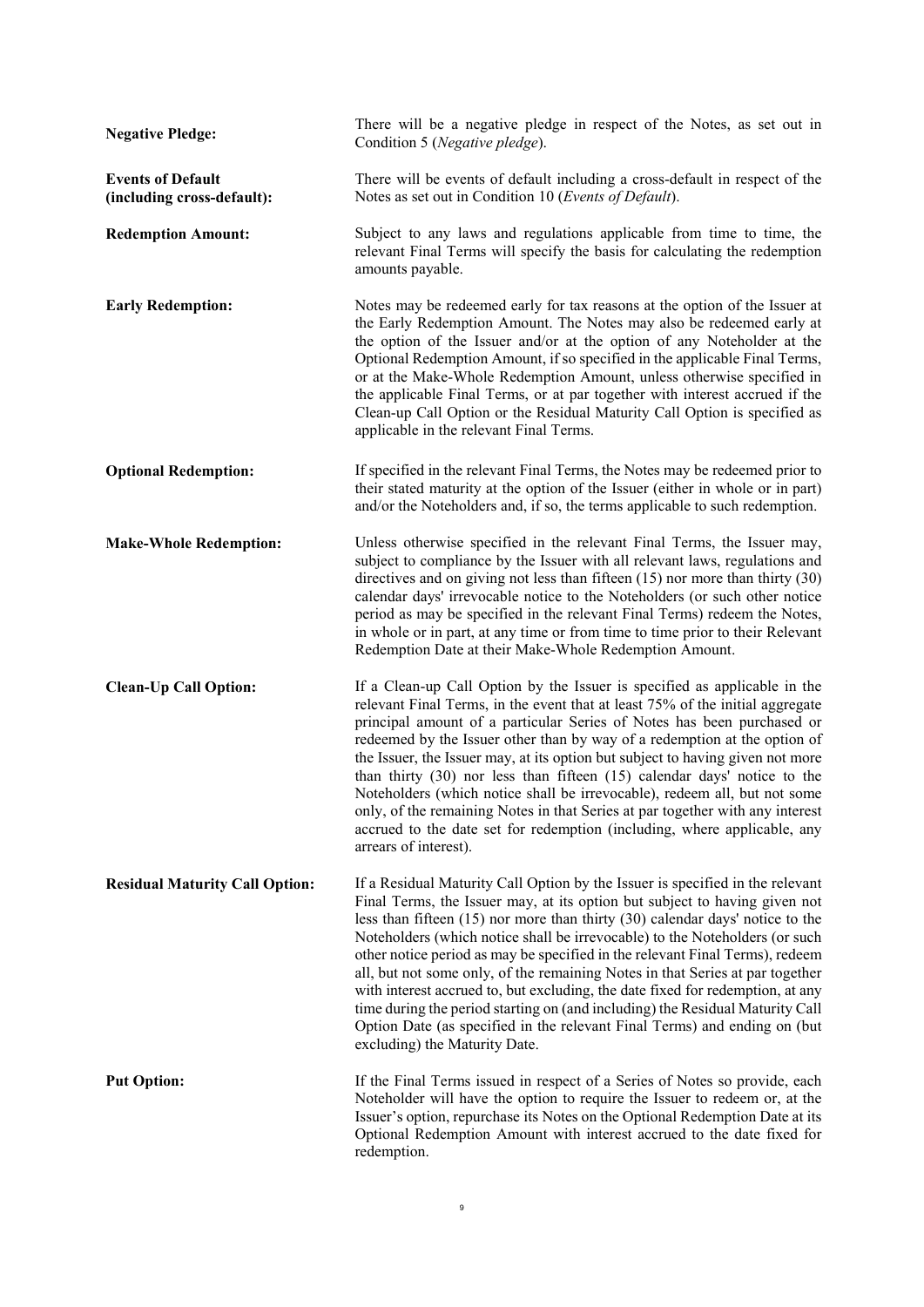| <b>Taxation:</b>                                                             | All payments of principal, interest and other revenues by or on behalf of the<br>Issuer in respect of the Notes or Coupons shall be made free and clear of,<br>and without withholding or deduction for, any taxes, duties, assessments or<br>governmental charges of whatever nature imposed, levied, collected,<br>withheld or assessed by or within France or any authority therein or thereof<br>having power to tax, unless such withholding or deduction is required by<br>law.                                                                                                 |  |  |  |
|------------------------------------------------------------------------------|---------------------------------------------------------------------------------------------------------------------------------------------------------------------------------------------------------------------------------------------------------------------------------------------------------------------------------------------------------------------------------------------------------------------------------------------------------------------------------------------------------------------------------------------------------------------------------------|--|--|--|
|                                                                              | If French law should require that payments of principal or interest or in<br>respect of any Note or Coupon be subject to deduction or withholding in<br>respect of any present or future taxes or duties whatsoever, the Issuer will<br>(subject to certain limited exceptions), to the fullest extent then permitted<br>by law, pay such additional amounts as shall result in receipt by the<br>Noteholders or, if applicable, the Couponholders, as the case may be, of<br>such amounts as would have been received by them had no such deduction<br>or withholding been required. |  |  |  |
| <b>Periods</b><br><b>Interest</b><br>and<br><b>Interest</b><br><b>Rates:</b> | The length of the interest periods for the Notes and the applicable interest<br>rate or its method of calculation may differ from time to time or be constant<br>for any Series. Notes may have a maximum interest rate, a minimum interest<br>rate, or both, provided that in no event shall the rate of interest be less than<br>zero. The use of interest accrual periods permits the Notes to bear interest<br>at different rates in the same interest period. All such information (except<br>the method of calculation) will be set out in the relevant Final Terms.            |  |  |  |
| <b>Fixed Rate Notes:</b>                                                     | Fixed interest will be payable in arrear on the date or dates in each year<br>specified in the relevant Final Terms.                                                                                                                                                                                                                                                                                                                                                                                                                                                                  |  |  |  |
| <b>Floating Rate Notes:</b>                                                  | Floating Rate Notes will bear interest determined as follows:                                                                                                                                                                                                                                                                                                                                                                                                                                                                                                                         |  |  |  |
|                                                                              | (i)<br>on the same basis as the floating rate under an interest rate swap<br>transaction in the relevant specified currency governed by an<br>agreement incorporating the FBF Definitions published by the<br>Fédération Bancaire Française; or                                                                                                                                                                                                                                                                                                                                       |  |  |  |
|                                                                              | (ii)<br>on the same basis as the floating rate under an interest rate swap<br>transaction in the relevant specified currency governed by an<br>agreement incorporating either the 2006 ISDA Definitions, as<br>published by the International Swaps and Derivatives Association,<br>Inc. ("ISDA"), or the latest version of the 2021 ISDA Definitions,<br>as published by ISDA, as specified in the relevant Final Terms,<br>each as published by the International Swaps and Derivatives<br>Association, Inc. (or any successor), as specified in the relevant<br>Final Terms; or    |  |  |  |
|                                                                              | (iii)<br>on the basis of a reference rate appearing on an agreed screen page<br>of a commercial quotation service or on the basis of market<br>quotations, subject to the provisions, where applicable, of a<br>benchmark discontinuation.                                                                                                                                                                                                                                                                                                                                            |  |  |  |
|                                                                              | The margin (if any) relating to such floating rate will be agreed between the<br>Issuer and the relevant Dealer for each Series of Floating Rate Notes.                                                                                                                                                                                                                                                                                                                                                                                                                               |  |  |  |
|                                                                              | Floating Rate Notes may also have a maximum interest rate, a minimum<br>interest rate or both, provided that in no event will the relevant interest<br>amount be less than zero.                                                                                                                                                                                                                                                                                                                                                                                                      |  |  |  |
| <b>Benchmark Discontinuation:</b>                                            | In the event that a Benchmark Event occurs, such that any rate of interest<br>(or any component part thereof) cannot be determined by reference to the<br>original benchmark or screen rate (as applicable) specified in the relevant                                                                                                                                                                                                                                                                                                                                                 |  |  |  |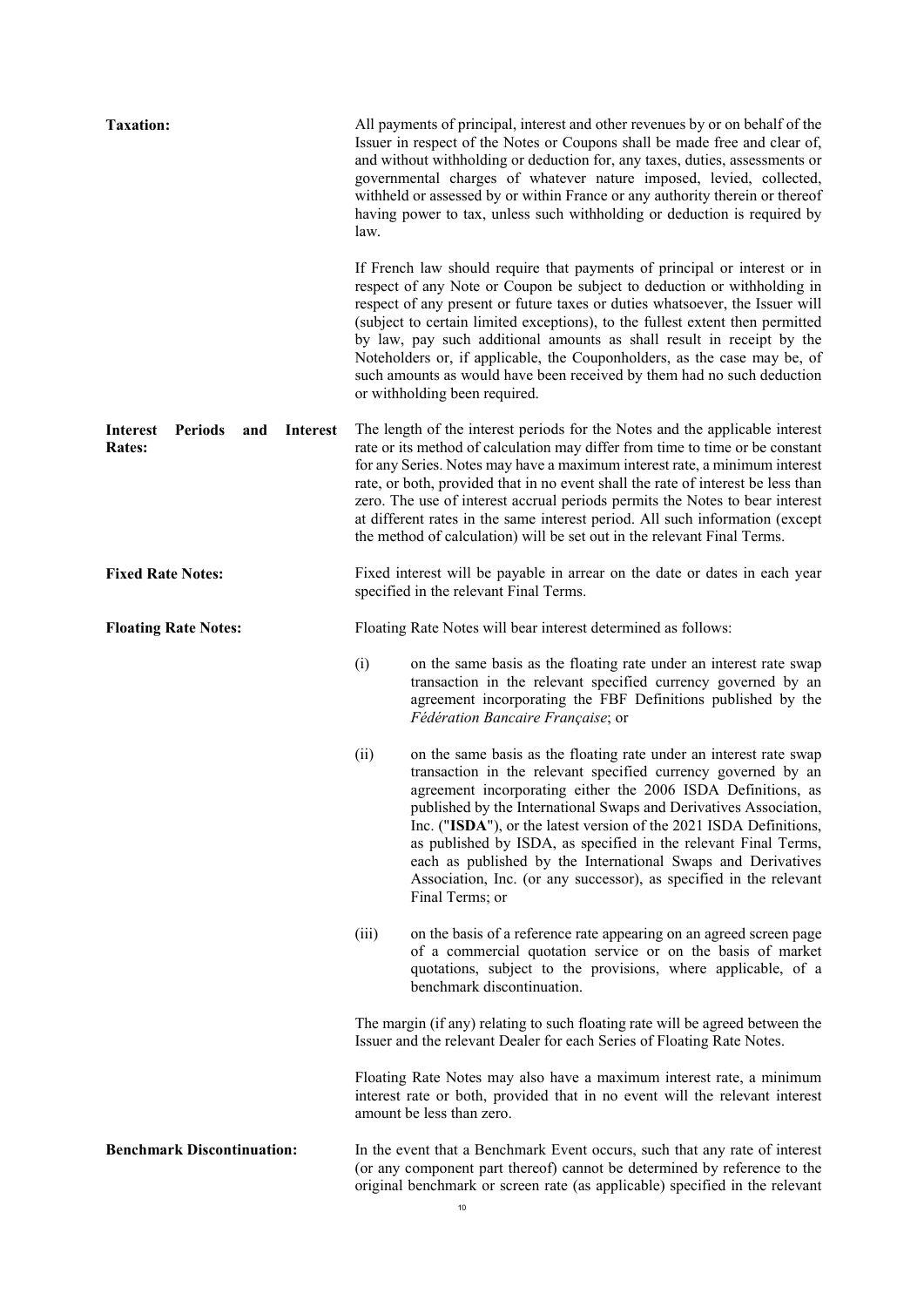|                                        | Final Terms, then the Issuer shall use its reasonable endeavours to appoint<br>an independent adviser to determine a successor or an alternative benchmark<br>and/or screen rate (with consequent amendment to the terms of such Series<br>of Notes and, potentially, the application of an adjustment spread, which<br>could be negative or positive).                                                                                                                                                                                                                                                                                |
|----------------------------------------|----------------------------------------------------------------------------------------------------------------------------------------------------------------------------------------------------------------------------------------------------------------------------------------------------------------------------------------------------------------------------------------------------------------------------------------------------------------------------------------------------------------------------------------------------------------------------------------------------------------------------------------|
| <b>Inflation Linked Notes:</b>         | Inflation Linked Notes may bear interest at a rate that will be calculated by<br>reference to an inflation index ratio derived from either (i) the consumer<br>price index (excluding tobacco) for all households in metropolitan France,<br>as calculated and published monthly by the Institut National de la<br>Statistique et des Etudes Economiques ("INSEE"), or (ii) the harmonised<br>index of consumer prices (excluding tobacco), or the relevant successor<br>index, measuring the rate of inflation in the European Monetary Union<br>(excluding tobacco) as calculated and published monthly by Eurostat<br>("Eurostat"). |
| <b>Fixed/Floating Rate Notes:</b>      | Fixed/Floating Rate Notes may bear interest at a rate (i) that the Issuer may<br>elect to convert on the date set out in the Final Terms from a Fixed Rate to<br>a Floating Rate, or from a Floating Rate to a Fixed Rate or (ii) that will<br>automatically change from a Fixed Rate to a Floating Rate or from a<br>Floating Rate to a Fixed Rate on the date set out in the Final Terms.                                                                                                                                                                                                                                            |
| <b>Zero Coupon Notes:</b>              | Zero Coupon Notes may be issued at their nominal amount or at a discount<br>to it and will not pay periodic interest (other than in the case of late<br>payment).                                                                                                                                                                                                                                                                                                                                                                                                                                                                      |
| <b>Redenomination:</b>                 | Notes issued in the currency of any Member State of the EU which will<br>participate in the single currency of the EU may be redenominated into<br>Euro, all as more fully provided in Conditions 2 (Form, denomination(s),<br>title, redenomination and method of issue) below.                                                                                                                                                                                                                                                                                                                                                       |
| <b>Consolidation:</b>                  | Notes of one Series may be consolidated with Notes of another Series as<br>more fully provided in Condition 14 (Further issues and consolidation).                                                                                                                                                                                                                                                                                                                                                                                                                                                                                     |
| <b>Governing Law and jurisdiction:</b> | French law.                                                                                                                                                                                                                                                                                                                                                                                                                                                                                                                                                                                                                            |
|                                        | Any claim against the Issuer in connection with any Notes, Receipts,<br>Coupons or Talons will be submitted to the exclusive jurisdiction of the<br>competent courts in Paris.                                                                                                                                                                                                                                                                                                                                                                                                                                                         |
| <b>Clearing Systems:</b>               | The Notes will be accepted for clearance through Euroclear France as<br>central depositary in relation to Dematerialised Notes and Clearstream,<br>Euroclear or any other clearing system that may be agreed between the<br>Issuer, the Fiscal Agent (as defined in the Terms and Conditions of the<br>Notes) and the relevant Dealer in relation to Materialised Notes, as may be<br>specified in the relevant Final Terms.                                                                                                                                                                                                           |
| <b>Issue Price:</b>                    | Notes may be issued at their nominal amount or at a discount or premium to<br>their nominal amount.                                                                                                                                                                                                                                                                                                                                                                                                                                                                                                                                    |
|                                        | The price and amount of Notes to be issued under the Programme will be<br>determined by the Issuer and each relevant Dealer at the time of issue in<br>accordance with prevailing market conditions.                                                                                                                                                                                                                                                                                                                                                                                                                                   |
| <b>Admission to Trading:</b>           | Application may be made during the period of twelve $(12)$ months from the<br>date of the approval granted by the AMF on this Base Prospectus for Notes<br>to be issued under the Programme to be listed and/or admitted to trading on<br>the regulated market of Euronext Paris and/or any other regulated market as<br>defined in the Directive 2014/65/EU dated 15 May 2014 on markets in<br>financial instruments, as amended, situated in a Member State of the<br>European Economic Area (the "EEA") (each such market being a                                                                                                   |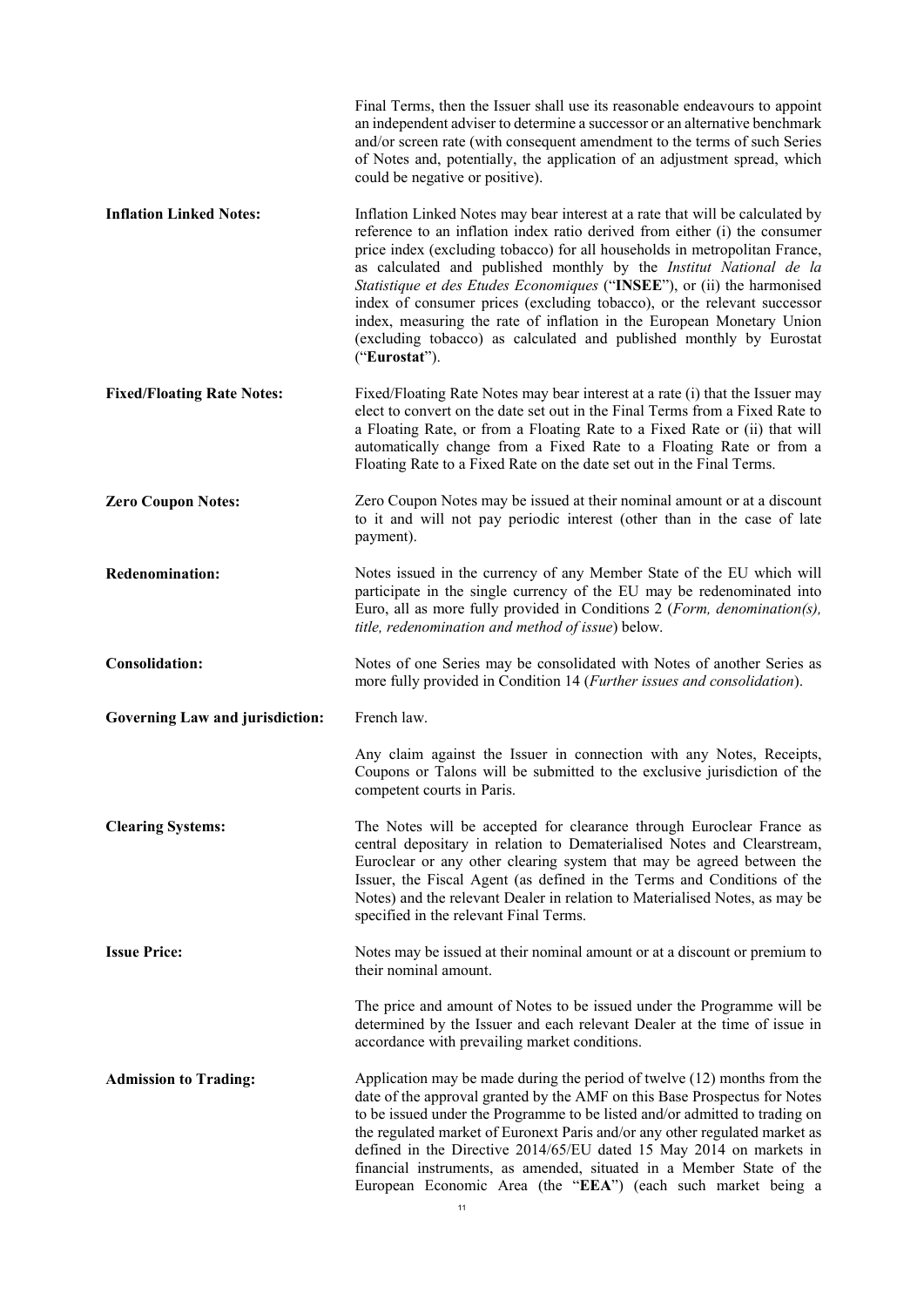"**Regulated Market**"). The Notes issued under the Programme may also be unlisted or listed on an alternative trading platform. The Final Terms will specify whether or not an application has been or will be made for such Notes to be listed and/or admitted to trading and, if so, the relevant Regulated Market(s) or stock exchange(s) where the Notes will be listed and/or admitted to trading.

**Method of Publication:** This Base Prospectus, any supplement to this Base Prospectus and any documents incorporated by reference in the Base Prospectus will be published on the websites of (a) the Issuer (www.finance.veolia.com) and (b), provided they constitute documents on which the AMF has granted a filing or registration number, the AMF [\(www.amf-france.org](http://www.amf-france.org/)). The Final Terms relating to Notes admitted on any Regulated Market in accordance with the Prospectus Regulation will be published, so long as such Notes are admitted to trading on Euronext Paris, on the websites of (a) the Issuer [\(www.finance.veolia.com](http://www.finance.veolia.com/)) and (b) the AMF [\(www.amf-france.org](http://www.amf-france.org/)).

**Selling Restrictions:** The Notes shall not be offered to retail investors in France or in any other Member State of the EEA. There are other restrictions on the offer and sale of Notes and the distribution of offering material in various jurisdictions including the United States of America, United Kingdom, Japan, Hong Kong, People's Republic of China, Singapore and Belgium. See the section headed "Subscription and Sale" of this Base Prospectus.

The Issuer is Category 2 for the purposes of Regulation S.

Materialised Notes will be issued in compliance with U.S. Treas. Reg.  $§1.163-5(c)(2)(i)(D)$  or any successor regulation issued under the U.S. Internal Revenue Code of 1986 as amended (the "**Code**") section 4701(b) that contains rules identical to the rules that currently apply under Code section 163(f)(2)(B) (the "**D Rules**") unless (i) the relevant Final Terms states that such Materialised Notes are issued in compliance with U.S. Treas. Reg.  $\S1.163-5(c)(2)(i)(C)$  or any successor regulation issued under Code section 4701(b) that contains rules identical to the rules that currently apply under Code section 163(f)(2)(B) (the "**C Rules**") or (ii) such Materialised Notes are issued other than in compliance with the D Rules or the C Rules but in circumstances in which the Notes will not constitute "registration required obligations" under the United States Tax Equity and Fiscal Responsibility Act of 1982 ("**TEFRA**"), which circumstances will be referred to in the relevant Final Terms as a transaction to which TEFRA is not applicable.

Dematerialised Notes do not require compliance with TEFRA.

**Rating:** The Programme has been rated BBB and A-2 by S&P Global Ratings Europe Limited ("**S&P**") and (P)Baa1 by Moody's France S.A.S ("**Moody's**"). As at the date of the Base Prospectus, the Issuer's long-term senior debt and short-term senior debt have been respectively rated (i) BBB and A-2 with stable outlook by S&P and (ii) Baa1 and P-2 with stable outlook by Moody's.

> S&P and Moody's are established in the European Union and registered under the CRA Regulation and are included in the list of credit rating agencies registered in accordance with the CRA Regulation published by the European Securities and Markets Authority on its website (www.esma.europa.eu/page/List-registered-and-certified-CRAs). Notes issued under the Programme may, or may not, be rated. The rating of Notes (if any) will be specified in the relevant Final Terms. The relevant Final Terms will specify whether or not such credit ratings are issued by a credit rating agency established in the European Union and registered under the CRA Regulation. Credit ratings are subject to revision, suspension or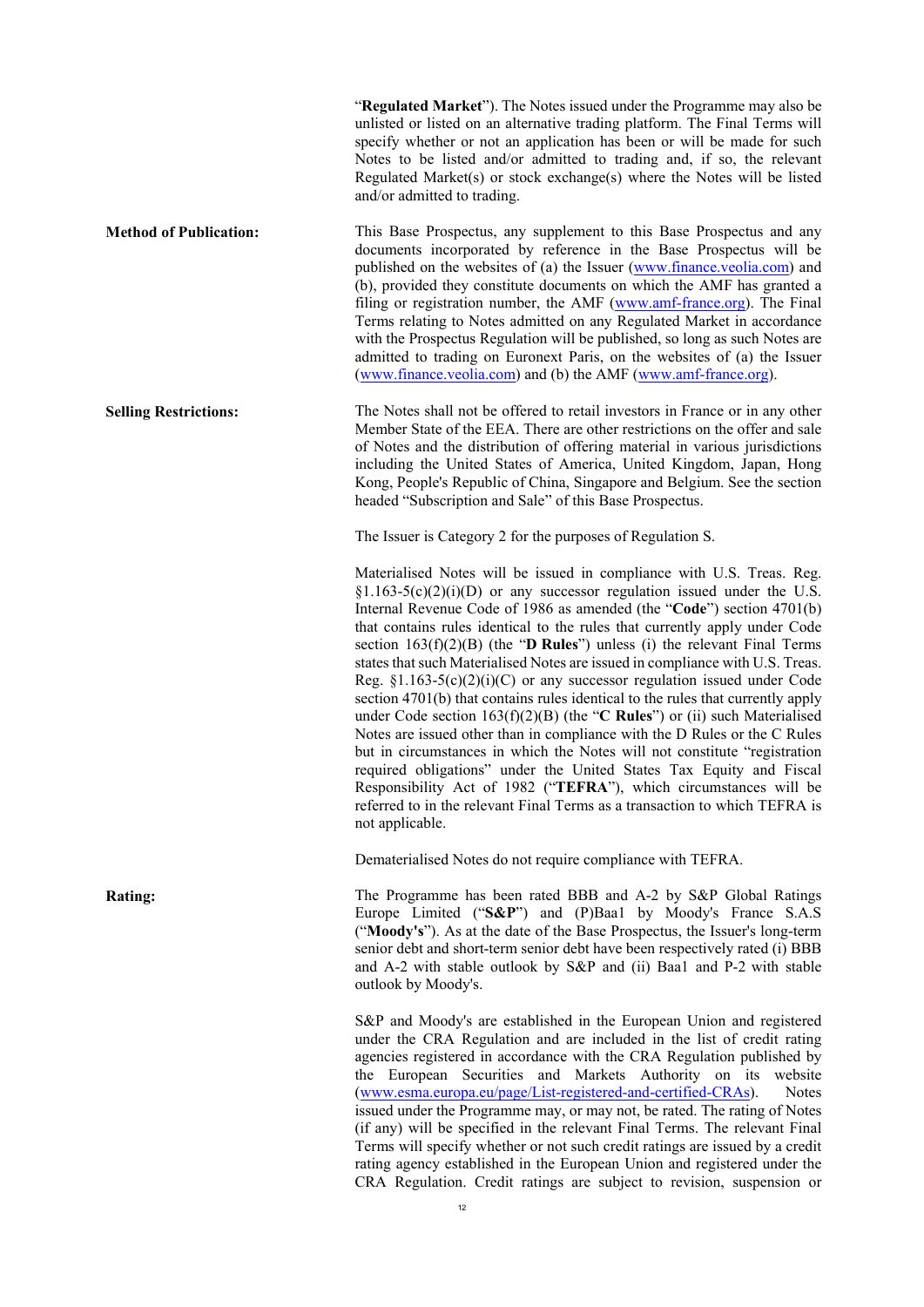withdrawal at any time by the relevant rating organisation. S&P is not established in the United Kingdom ("**UK**") but is registered in accordance with Regulation (EC) No 1060/2009 as it forms part of UK domestic law by virtue of the European Union (Withdrawal) Act 2018 (the "**EUWA**") (the "**UK CRA Regulation**"). Moody's is not established in the UK and is not registered in accordance with the UK CRA Regulation. However, the ratings of the Notes issued under the Programme are expected to be endorsed by Moody's Investors Service Ltd, in accordance with the UK CRA Regulation. As such, the ratings to be issued by Moody's and S&P may be used for regulatory purposes in the United Kingdom in accordance with the UK CRA Regulation. A rating is not a recommendation to buy, sell or hold securities and may be subject to suspension, change or withdrawal at any time by the assigning rating agency without notice.

**Representation of Noteholders:** Noteholders will, in respect of all Tranches in any Series, be grouped automatically for the defense of their common interests in a *masse* (the "**Masse**") and the provisions of Articles L.228-46 *et seq.* of the French *Code de commerce* relating to the Masse, as amended and supplemented by the Terms and Conditions, shall apply.

> The Masse will be a separate legal entity and will act in part through a representative (the "**Representative**") and in part through collective decisions of the Noteholders (the "**Collective Decisions**").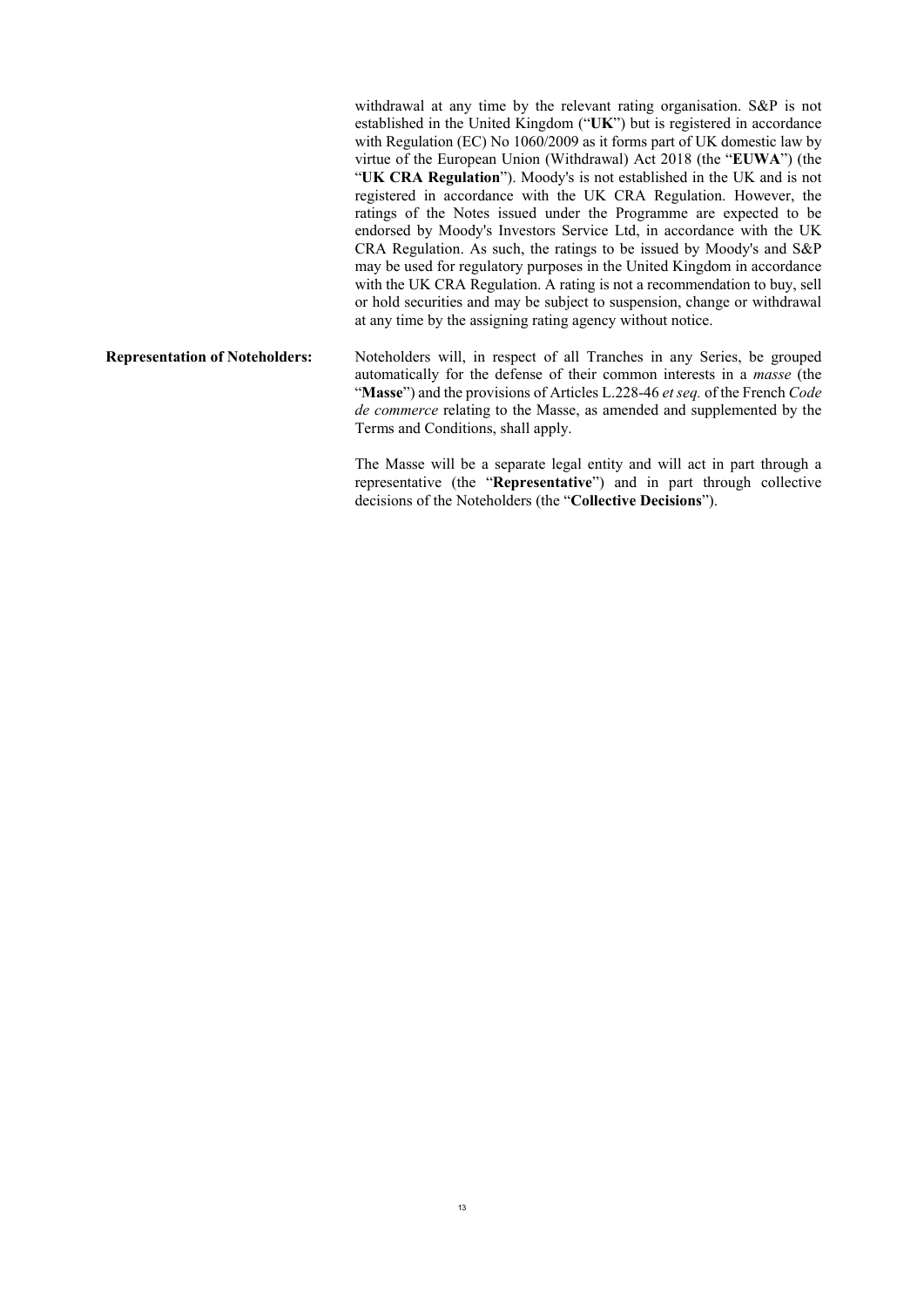### **RISK FACTORS**

<span id="page-13-0"></span>*The Issuer believes that the following factors may affect its ability to fulfil its obligations under the Notes issued under the Programme. The risk factors may relate to the Issuer, the Group or any of its subsidiaries.*

*Factors which are material for the purpose of assessing the market risks associated with Notes issued under the Programme are also described below.*

*The Issuer believes that the factors described below and in the documents incorporated by reference represent the main risks inherent in investing in Notes issued under the Programme. The Issuer does not represent that the statements below regarding the risks of holding any Notes are exhaustive. The risks described below and in the documents incorporated by reference are not the only risks the Issuer, the Group or any of its subsidiaries face. Additional risks and uncertainties not currently known to the Issuer or that are currently believed to be immaterial could also have a material impact on its business operations. Prospective investors should also read the detailed information set out elsewhere or incorporated by reference in this Base Prospectus and the Final Terms of the relevant Notes and reach their own views prior to making any investment decision. In particular, investors should make their own assessment as to the risks associated with the Notes prior to investing in Notes issued under the Programme.*

*In each sub-category below the Issuer sets out first the most material risks, in its assessment, taking into account the expected magnitude of their negative impact and the probability of their occurrence.* 

*Terms defined herein shall have the same meaning as in the "Terms and Conditions of the Notes".*

### **1. Risk factors relating to the Issuer**

Risks factors relating to the Group and its activity are described on pages 68 and 77 to 104 of the 2021 Universal Registration Document (as defined in section "*Documents Incorporated by Reference*") which is incorporated by reference into this Base Prospectus. These risk factors are listed below.

For the avoidance of doubt, the capitalized terms in the following paragraphs listing the risk factors relating to the Issuer shall have the same meaning conferred to such terms in the 2021 Universal Registration Document.

### **1.1 Risks relating to the business environment in which the Group operates**

- Risks relating to market changes
- Competition risks
- Economic risks
- Geopolitical and political risks
- Risks relating to climate change
- Risks relating to the business climate
- Seasonality risks
- Risks relating to natural disasters

### **1.2 Operational risks**

- Risks related to tangible and intangible property, and information systems
- Risks relating to employee health and safety
- Risks relating to the selection and integration of acquisitions
- Third-party liability risks and particularly health and environmental risks
- Risks relating to changes in business lines
- Personal security risks
- Transformation risks related to multifaceted performance
- Risks of skills availability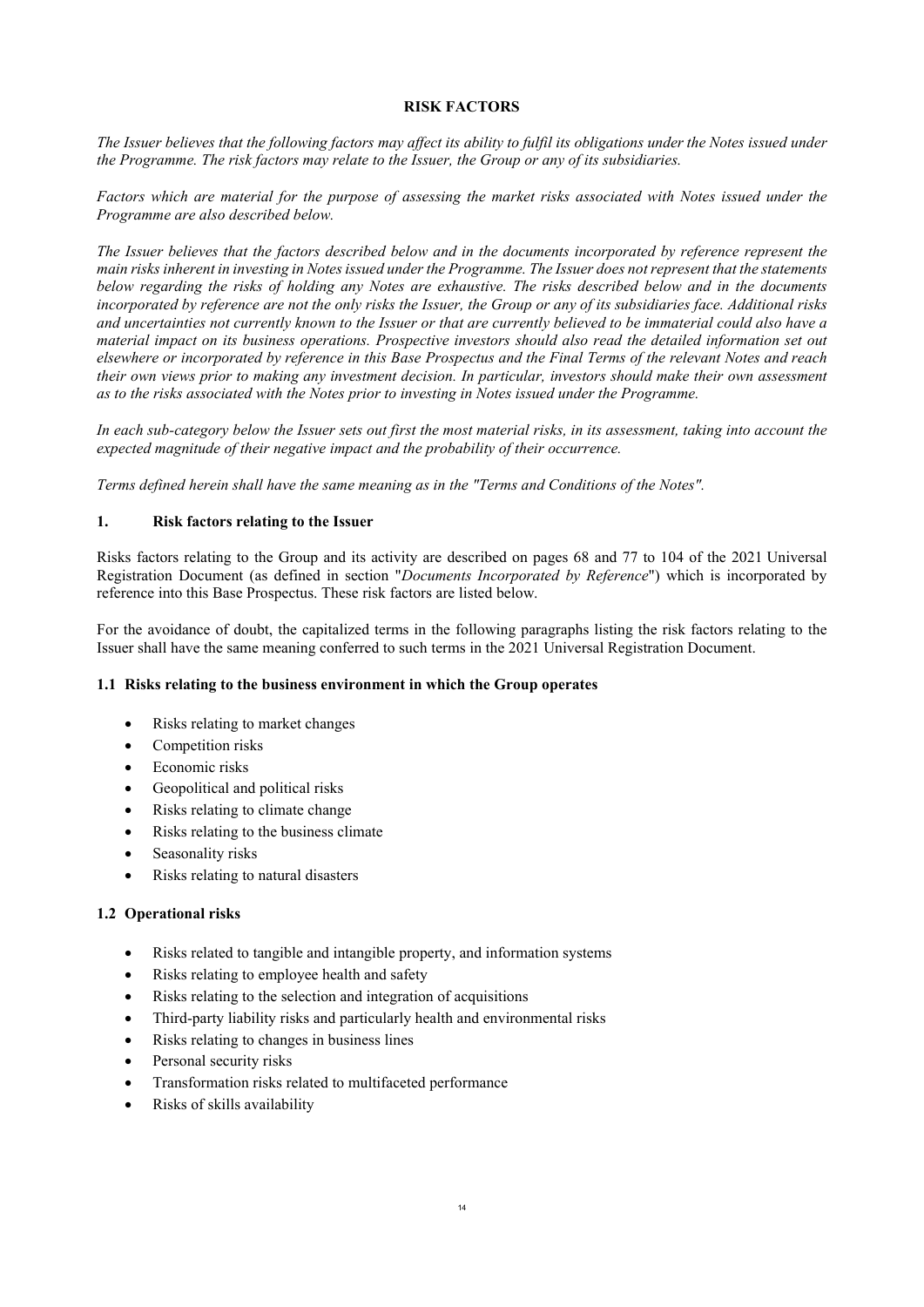# **1.3 Financial risks**

- Risks inherent to fluctuations in the price of energy and commodities
- Risks relating to tax developments
- Counterparty risks relating to operating activities
- Liquidity risks
- Currency risks

### **1.4 Regulatory, ethical and legal risks**

- Risks relating to regulatory changes, particularly in the area of health or the environment
- Corruption and business integrity risks
- Human rights risks
- Risks relating to long-term contracts

# **1.5 Conflict in Eastern Europe**

As the duration of the crisis related to the conflict in Eastern Europe and its impact on the global economy are not yet fully known, the precise consequences on the Group's activities and results remain, at this stage, difficult to assess. The main risk factors identified at the date of filing of the 2021 Universal Registration Document are: i) geopolitical and political risks, ii) economic risks, iii) risks relating to the business climate, iv) risks inherent to fluctuations in the price of energy and commodities.

The Group risk matrix presented in page 78 of the 2021 Universal Registration Document is reproduced below:

| Group risk matrix |  |  |  |  |
|-------------------|--|--|--|--|
|                   |  |  |  |  |

|              | High     | <b>Corruption and business integrity</b><br>risks (CSR)<br>• Human rights risks (CSR)                                                   | • Risks related to tangible and<br>intangible property, and information<br>systems<br>• Risks relating to market changes<br>. Risks relating to employee health<br>and safety (CSR)<br>• Competition risks                                                                                                                                                                                                      |                                                                                                                                                                                                                                     |  |
|--------------|----------|-----------------------------------------------------------------------------------------------------------------------------------------|-----------------------------------------------------------------------------------------------------------------------------------------------------------------------------------------------------------------------------------------------------------------------------------------------------------------------------------------------------------------------------------------------------------------|-------------------------------------------------------------------------------------------------------------------------------------------------------------------------------------------------------------------------------------|--|
| <b>MPACT</b> | Moderate | • Personal security risks<br>• Transformation risks linked to<br>multifaceted performance (CSR)<br>• Risks of skills availability (CSR) | · Fconomic risks<br>Geopolitical and political risks<br>• Risks relating to the selection and<br>integration of acquisitions<br>• Risks relating to the business<br>climate<br>· Seasonality risks<br>. Third-party liability risks<br>and particularly health and<br>environmental risks (CSR)<br>• Risks relating to changes in<br>business lines<br>• Counterparty risks relating to<br>operating activities | · Risks inherent to fluctuations<br>in the price of energy and<br>commodities<br>• Risks relating to regulatory<br>changes, particularly in the area<br>of health or the environment<br>· Risks relating to climate change<br>(CSR) |  |
|              | Low      | • Currency risk                                                                                                                         | • Risks relating to natural disasters<br>(CSR)<br>• Risks relating to tax developments<br>• Liquidity risks                                                                                                                                                                                                                                                                                                     | · Risks relating to long-term<br>contracts                                                                                                                                                                                          |  |
|              |          | $_{low}$                                                                                                                                | Moderate                                                                                                                                                                                                                                                                                                                                                                                                        | High                                                                                                                                                                                                                                |  |
|              |          | <b>PROBABILITY OF OCCURRENCE</b>                                                                                                        |                                                                                                                                                                                                                                                                                                                                                                                                                 |                                                                                                                                                                                                                                     |  |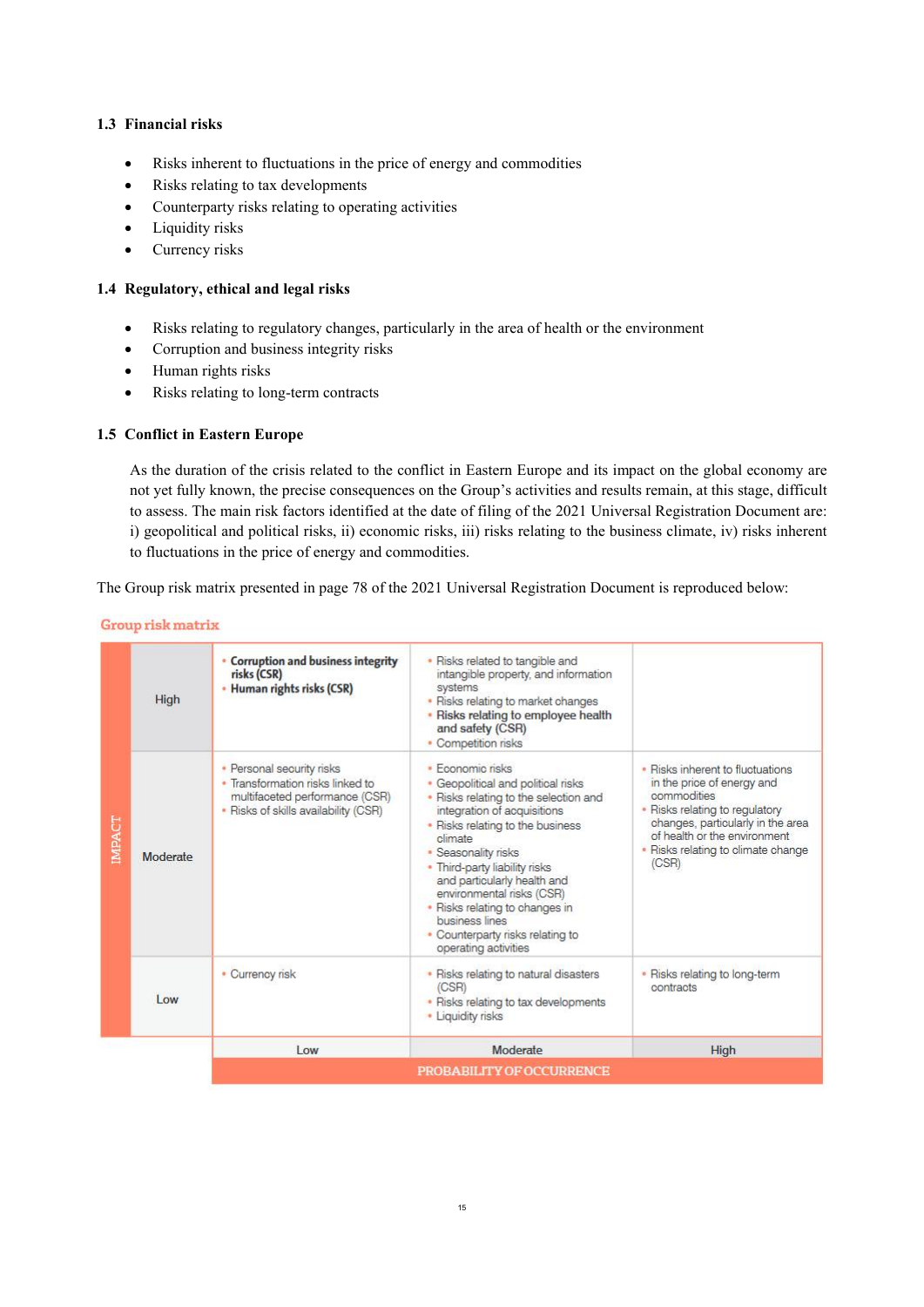### **2. Risk factors relating to the Notes**

*The following paragraphs describe the principal risk factors that the Issuer believes are material for the purpose of assessing the market risk associated with the Notes.* 

### **2.1 Risks related to legal issues regarding the Notes**

### *Credit Risk*

As contemplated in Condition 4, the Notes and, where applicable, the Coupons relating to these constitute direct, unconditional, unsecured (subject to the provisions of Condition 5) and unsubordinated obligations of the Issuer. An investment in the Notes involves credit risk on the Issuer. The value of the Notes will depend on the creditworthiness of the Issuer. If the creditworthiness of the Issuer deteriorates, the potential impact on the Noteholder could be very high. A deterioration in creditworthiness could give rise to very serious negative repercussions on the Noteholders because: (i) the Issuer may not be able to fulfil all or part of its payment obligations under the Notes, (ii) the market value of the Notes may decrease, and (iii) investors may lose all or part of their investment.

### *French insolvency law*

The Issuer is a *société anonyme* with its corporate seat in France. In the event that the Issuer becomes insolvent, insolvency proceedings will be generally governed by the insolvency laws of France to the extent that, where applicable, the "centre of main interests" (as construed under Regulation (EU) 2015/848, as amended) of the Issuer is located in France.

The Directive (EU) 2019/1023 on preventive restructuring frameworks, on discharge of debt and disqualifications, and on measures to increase the efficiency of procedures concerning restructuring, insolvency and discharge of debt, and amending Directive (EU) 2017/1132 has been transposed into French law by the *Ordonnance* 2021-1193 dated 15 September 2021. Such *Ordonnance*, applicable as from 1 October 2021, amends French insolvency laws notably with regard to the process of adoption of restructuring plans under insolvency proceedings. According to this *Ordonnance*, "affected parties" (including notably creditors, and therefore the Noteholders) shall be treated in separate classes for the purpose of adopting a restructuring plan. Classes shall be formed in such a way that each class comprises claims or interests with rights that reflect a sufficient commonality of interest based on verifiable criteria. Noteholders will no longer deliberate on the proposed restructuring plan in a separate assembly, meaning that they will no longer benefit from a specific veto power on this plan. Instead, as any other affected parties, the Noteholders will be grouped into one or several classes (with potentially other types of creditors) and their dissenting vote may possibly be overridden by a cross-class cram down.

The decision of each class is taken by a two-third  $(2/3<sup>rd</sup>)$  majority of the voting rights of the participating members, no quorum being required.

If the restructuring plan is not approved by all classes of affected parties, it can still be ratified by the court at the request of the Issuer or the receiver with the Issuer's consent and be imposed on dissenting classes through a cross-class cram down, under certain conditions.

For the avoidance of doubt, the provisions relating to the representation of Noteholders described in Condition 12 will not be applicable to the extent they are not in compliance with compulsory insolvency law provisions that apply in these circumstances.

The commencement of insolvency proceedings against the Issuer would have a material adverse effect on the market value of Notes issued by the Issuer. As a consequence, any decision taken by a class of affected parties, could negatively and significantly impact the Noteholders and cause them to lose all or part of their investment, should they not be able to recover all or part of the amounts due to them from the Issuer.

### *Modification of the Terms and Conditions of the Notes*

Condition 12 of the Notes contains provisions for calling General Meetings of Noteholders or consulting them by way of consultation in writing to consider matters affecting their interests generally. The Terms and Conditions permit in certain cases defined majorities to bind all Noteholders including Noteholders who did not attend (or were not represented) and vote at the relevant General Meeting, Noteholders who voted in a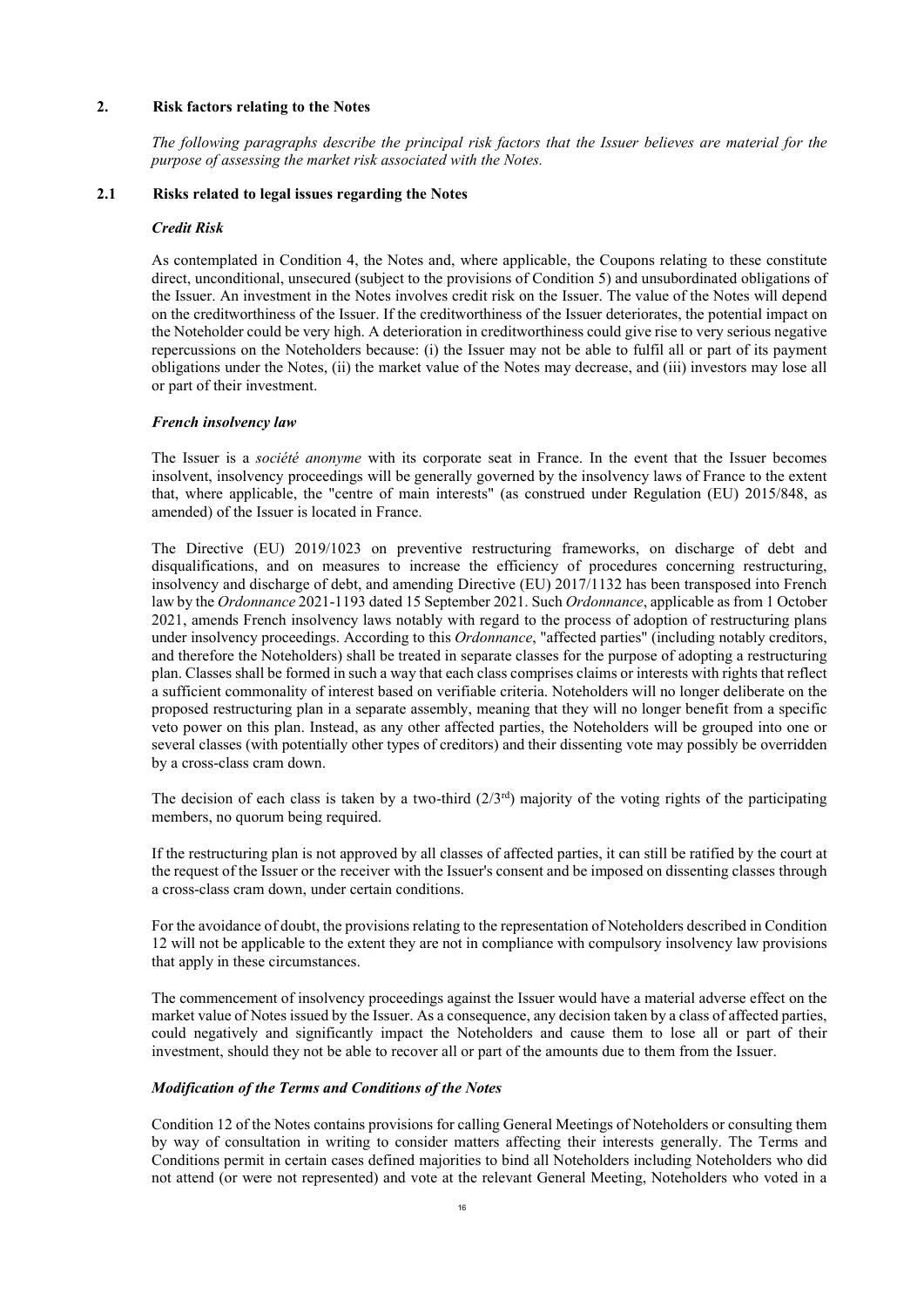manner contrary to the majority and Noteholders who did not respond to, or rejected, a Written Resolution. Noteholders may through Collective Decisions deliberate on proposals relating to the modification of the Terms and Conditions of the Notes subject to the limitations provided by French law. If a proposal is duly adopted through such a Collective Decision and such modifications were to impair or limit the rights of Noteholders, this could have a negative impact on the market value of the Notes.

By exception to the above provisions, Condition 12.10 of the Notes provides that (i) the provisions of Article L.228-65 I. 1° and 4° of the French *Code de commerce* (respectively providing for a prior approval of the General Meeting of the Noteholders of any change in corporate purpose or form of the Issuer or of an issue of bonds benefiting from a security (*sûreté réelle*)) and the related provisions of the French *Code de commerce* shall not apply to the Notes and (ii) the provisions of Article L.228-65 I. 3° of the French *Code de commerce* (providing for a prior approval of the Noteholders in relation to any proposal to merge or demerge the Issuer in the cases referred to in Articles L. 236-13 and L. 236-18 of the French *Code de commerce*) shall not apply to the Notes but only to the extent that such proposal relates to a merger or demerger within the Group. As a result of these exclusions, the prior approval of the Noteholders will not have to be obtained on any such matters which may affect their interests generally.

### *2.2 Risks related to the structure of a particular issue of Notes*

*The Terms and Conditions of the Notes allow for different types of Notes to be issued. Accordingly, each Tranche of Notes may carry varying risks for Noteholders depending on the specific features of such Notes.*

# *2.2.1 Early redemption Risks*

#### *Notes subject to optional and early redemption by the Issuer*

The Issuer has the option to redeem all of the Notes:

- under a call option as provided in Condition [7.2.1](#page-68-0) of the Terms and Conditions if, in the case of any particular Tranche of Notes, the relevant Final Terms so specify; or
- under a make-whole call option as provided in Condition [7.2.2](#page-68-1) of the Terms and Conditions unless in the case of any particular Tranche of Notes the Final Terms specify otherwise; or
- under a clean-up call option as provided in Condition 7.2.3 of the Terms and Conditions if, in the case of any particular Tranche of Notes, the relevant Final Terms so specify; or
- under a residual maturity call option as provided in Condition 7.2.4 of the Terms and Conditions if, in the case of any particular Tranche of Notes, the relevant Final Terms so specify.

Any optional redemption feature where the Issuer is given the right to redeem the Notes early is likely to limit the market value of such Notes. During any period when the Issuer may elect to redeem Notes, the market value of such Notes generally will not rise substantially above the price at which they can be redeemed. This also may be true prior to any redemption period.

The Issuer may be expected to redeem Notes when its cost of borrowing is lower than the interest rate on the Notes. At those times, an investor generally would not be able to reinvest the redemption proceeds at an effective interest rate as high as the interest rate on the Notes being redeemed and may only be able to do so at a significantly lower rate. Prospective investors should consider reinvestment risk in light of other investments available at that time.

As a consequence, redemption at the option of the Issuer could cause the yield anticipated by the Noteholders to be considerably less than expected, and the redeemed face amount of the Notes may be lower than the purchase price for the Notes paid by the Noteholder. Part of the capital invested by the Noteholder may be lost, so that the Noteholder in such case would not receive the total amount of the capital invested. In addition, investors that choose to reinvest monies they receive through an early redemption may be able to do so only in securities with a lower yield than the redeemed Notes.

In particular, with respect to the Clean-up Call Option by the Issuer, there is no obligation under the Terms and Conditions of the Notes for the Issuer to inform Noteholders if and when the threshold of 25% of the initial aggregate principal amount of a particular Series of Notes referred to in Condition 7.2.3 (*Clean-up Call*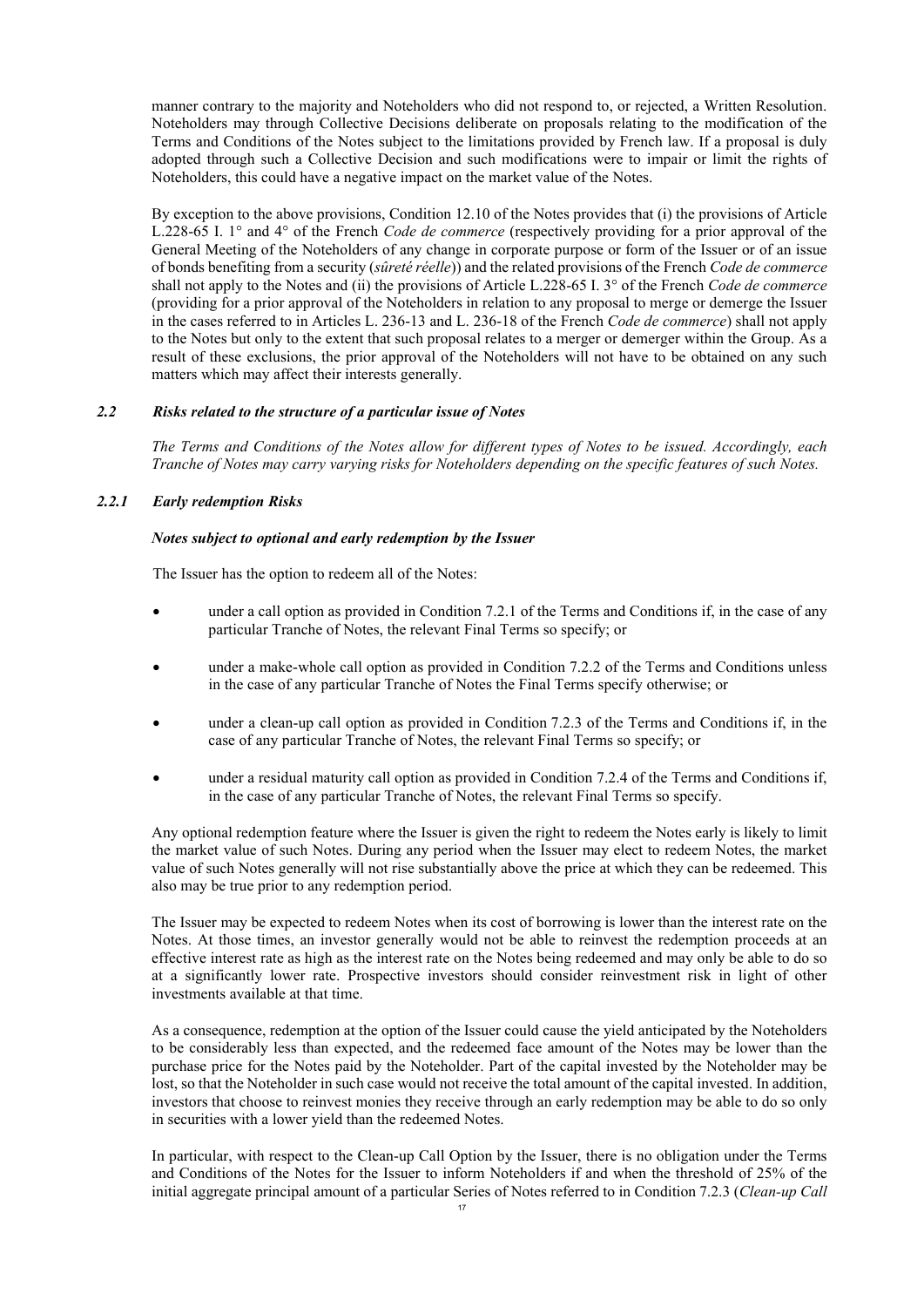*Option*) has been reached or is about to be reached, and the Issuer's right to redeem will exist notwithstanding that, immediately prior to the serving of a notice in respect of the exercise of the Clean-up Call Option, the Notes may have been traded significantly above par, thus potentially resulting in a loss of capital invested.

With respect to the Residual Maturity Call Option, if such option is specified as applicable in the relevant Final Terms, the Notes may be redeemed by the Issuer, in accordance with Condition 7.2.4 of the Terms and Conditions of the Notes at any time as from (and including) the Residual Maturity Call Option Date specified in the relevant Final Terms until (but excluding) the Maturity Date.

### *Risks related to partial redemption by the Issuer of the Notes*

The Call Option (provided in Condition 7.2.1 of the Terms and Conditions) and the Make-Whole Redemption (provided in Condition 7.2.2 of the Terms and Conditions) are exercisable in whole or in part (if so provided in the case of the Call Option). If the Issuer decides to redeem the Notes in part, such partial redemption shall be effected by reducing the nominal amount of all such Notes in proportion to the aggregate nominal amount redeemed. Depending on the proportion of the principal amount of all of the Notes so reduced, any trading market in respect of those Notes in respect of which such option is not exercised may become illiquid. As a result, a Noteholder may not be able to resell its Notes without incurring a significant discount from the nominal value of the Notes.

### *Risk related to the exercise of the Put Option by the Noteholders*

Condition 7.3 (*Redemption at the option of Noteholders and exercise of Noteholders' options*) of the Terms and Conditions of the Notes allows the Noteholders to exercise the Put Option with respect to a Series of Notes. Depending on the number of Notes of the same Series in respect of which such option is exercised, any trading market in respect of those Notes in respect of which such option is not exercised may become illiquid. As a result, a Noteholder may not be able to resell its Notes without incurring a significant discount from the nominal value of the Notes.

### *Redemption for taxation reason*

In the event that the Issuer would be obliged to pay additional amounts in respect of any Notes due to any deduction or withholding in respect of any present or future taxes or duties whatsoever, as provided in Condition 7.6 of the Terms and Conditions of the Notes, the Issuer may and, in certain circumstances shall, redeem all of the Notes then outstanding in accordance with such Condition. As a consequence, investors that choose to reinvest monies they receive through an early redemption may not be able to do so at the same yield than the redeemed Notes.

# *2.2.2 Interest Rate Risks*

### *Floating Rate Notes*

Condition 6.2 of the Terms and Conditions of the Notes allows for Floating Rate Notes to be issued. Investment in Notes which bear interest at a floating rate comprise (i) a reference rate and (ii) a margin to be added or subtracted, as the case may be, from such reference rate. Typically, the relevant margin will not change throughout the life of the Notes but there will be a periodic adjustment (as specified in the relevant Final Terms) of the reference rate (e.g., every three (3) months or six (6) months) which itself will change in accordance with general market conditions. Accordingly, the market value of Floating Rate Notes may be volatile if changes, particularly short term changes, to market interest rates evidenced by the relevant reference rate can only be reflected in the interest rate of these Notes upon the next periodic adjustment of the relevant reference rate. Therefore, the amount of interest payable by the Issuer may vary and Noteholders may receive no interest. Should the reference rate be at any time negative, it could, notwithstanding the existence of the relevant margin, result in the actual floating rate, consisting in the reference rate and the relevant margin, be lower than the relevant margin, provided that in no event will the relevant interest amount be less than zero. The interest amount payable on any Interest Payment Date may be different from the amount payable on the initial or previous Interest Payment Date and may negatively impact the return under the Notes and result in a reduced market value of the Notes if a Noteholder were to dispose of its Notes.

In addition, a key difference between Floating Rate Notes and Fixed Rate Notes is that interest income on Floating Rate Notes cannot be anticipated. Due to varying interest income, investors are not able to determine a definitive yield of Floating Rate Notes at the time they purchase them, so that their return on investment cannot be compared with that of investments having longer fixed interest periods. If the relevant Final Terms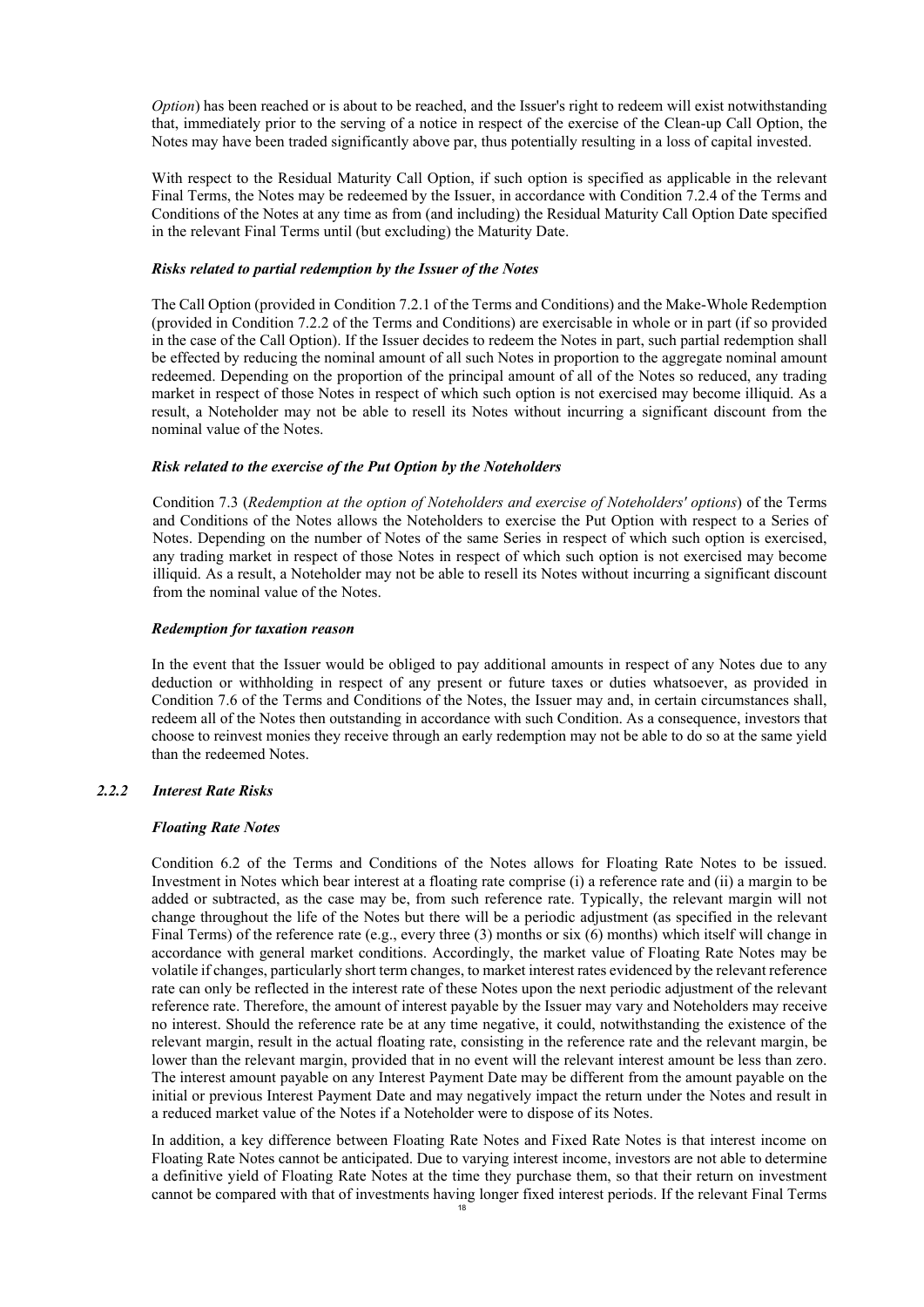of a Tranche of Notes provide for frequent interest payment dates, investors are exposed to the reinvestment risk if market interest rates decline. As a result, Noteholders may lose all or part of their investments in the Notes and therefore their interests may be significantly negatively altered.

### *Fixed Rate Notes*

Condition 6.1 of the Terms and Conditions of the Notes allows for Fixed Rate Notes to be issued. Investment in Notes which bear interest at a fixed rate involves the risk that subsequent changes in market interest rates may adversely affect the market value of the relevant Notes and potentially decrease the yield. As a consequence, the value on transfer of the Notes would be less than it would otherwise have been. The degree to which the market interest may vary presents a significant risk to the market value of the relevant Tranche of Notes if the Noteholder were to dispose of the Notes. As a consequence, part of the capital invested by the Noteholder may be lost on any transfer of the Notes, so that the Noteholder in such case would not receive the total amount of the capital invested.

### *Inflation Linked Notes*

Condition 6.2.4 of the Terms and Conditions of the Notes allows for the issuance of Inflation Linked Notes. Inflation Linked Notes are debt securities which do not provide for predetermined redemption amounts and/or interest payments but amounts due in respect of principal and/or interest will be dependent upon the performance of an inflation index, which will be either (i) the consumer price index (excluding tobacco) for all households in metropolitan France (the "**CPI**") as calculated and published monthly by the Institut National de la Statistique et des Etudes Economiques ("**INSEE**"), or (ii) the harmonised index of consumer prices (excluding tobacco), or the relevant successor index, measuring the rate of inflation in the European Monetary Union (excluding tobacco) as calculated and published monthly by Eurostat (the "**HICP**") (each an "**Inflation Index**" and together, the "**Inflation Indices**"). If the value of the relevant index calculated at any time prior to the maturity date is lower than the value of the relevant index at the time of the issue of the Notes or at the time of purchase by the Noteholders, then the amount of interest payable by the Issuer and/or the principal of Inflation Linked Notes may vary. However, if the nominal amount to be repaid at maturity is below par, the Inflation Linked Notes will be redeemed at par.

The interest amount payable on any Interest Payment Date may be different from the amount payable on the initial or previous Interest Payment Date and may negatively impact the return under the Notes and result in a reduced market value of the Notes if a Noteholder were to dispose of its Notes. Noteholders may receive no interest and it could materially and adversely affect the liquidity of the Notes and investors could lose all or part of their investment.

### *Fixed/Floating Rate Notes*

Condition 6.3 of the Terms and Conditions of the Notes allows for Fixed/Floating Rate Notes to be issued. Fixed/Floating rate Notes bear interest at a rate that will automatically, or that the Issuer may elect to convert from a fixed rate to a floating rate, or from a floating rate to a fixed rate. The Issuer's ability to convert the interest rate will affect the secondary market and the market value of the Notes since the Issuer may be expected to convert the rate when it is likely to produce a lower overall cost of borrowing. Where the Notes convert from a fixed rate to a floating rate, the spread on the fixed to floating rate Notes may be less favourable than then prevailing spreads on comparable floating rate Notes having the same reference rate. In addition, the new floating rate may be lower at any time than the rates on other Notes. Where the Notes convert from a floating rate to a fixed rate, the fixed rate may be lower than then prevailing rates on its Notes and any such volatility may have an adverse effect on the market value of the Notes.

Investors should refer to risk factors set out in the risk factors entitled "Fixed Rate Notes" and "Floating Rate Notes".

### *Zero Coupon Notes*

Condition 6.4 of the Terms and Conditions of the Notes allows for Zero Coupon Notes to be issued. Changes in market interest rates have a substantially stronger impact on the prices of Zero Coupon Notes than on the prices of ordinary Notes because the discounted issue prices are substantially below par. If market interest rates increase, Zero Coupon Notes can suffer higher price losses than other Notes having the same maturity and credit rating. Therefore, in similar market conditions the holders of Zero Coupon Notes could be subject to higher losses on their investments than the holders of other instruments such as Fixed Rate Notes or Floating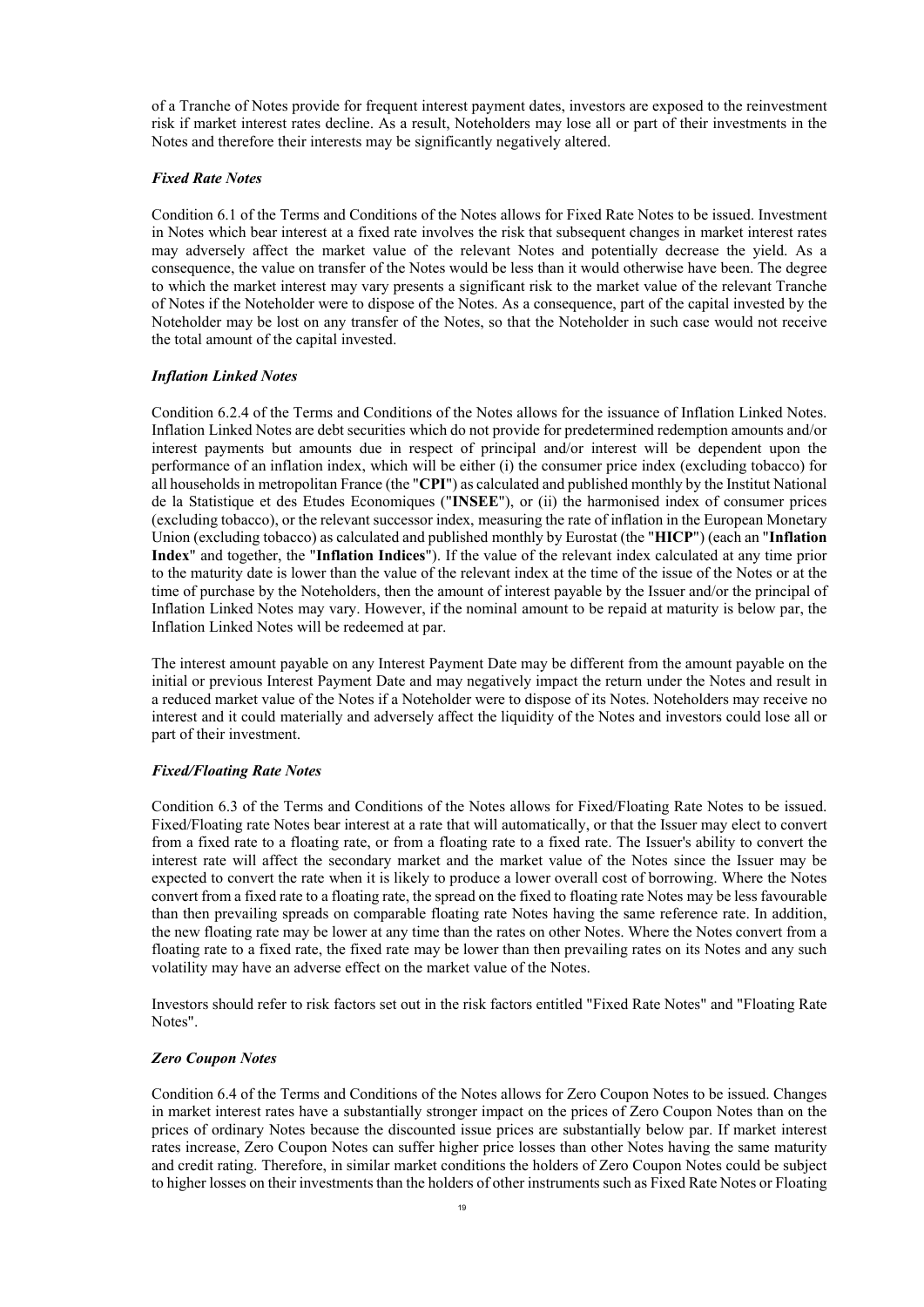Rate Notes. Due to their leverage effect, Zero Coupon Notes are a type of investment associated with a particularly high price risk and Noteholders may, as a result, lose all or part of their investment in the Notes.

### *Notes issued at a substantial premium*

The relevant Final Terms of a Tranche of Notes will specify the relevant issue price. The market values of securities issued at a substantial premium from their principal amount tend to fluctuate more in relation to general changes in interest rates than do prices for conventional interest-bearing securities. Generally, the longer the remaining term of the securities, the greater the price volatility as compared to conventional interest-bearing securities with comparable maturities. Therefore, holders of Notes issued at a substantial premium could be exposed to greater losses on their investment than holders of conventional interest-bearing securities.

### *Risks related to the regulation and reform of "benchmarks"*

In accordance with the provisions of Condition 6.2.3(d) of the Terms and Conditions of the Notes and where the applicable Final Terms for a Series of Floating Rate Notes or Fixed/Floating Rate Notes, as the case may be, specify that the Rate of Interest for such Notes will be determined by reference to Reference Rates that constitute "benchmarks" (including the Euro Interbank Offered Rate ("**EURIBOR**")) investors should be aware that such "benchmarks" are the subject of recent national and international regulatory guidance and proposals for reform. Some of these reforms are already effective whilst others are still to be implemented. These reforms may cause such benchmarks to perform differently than in the past, to disappear entirely, to be subject to revised calculation methods, or have other consequences which cannot be predicted. Any such consequence could have a material adverse effect on any Floating Rate Notes linked to or referencing such a "benchmark". Regulation (EU) 2016/1011, as amended (the "**Benchmarks Regulation**") applies to the provision of benchmarks, the contribution of input data to a benchmark and the use of a benchmark within the European Union.

Among other things, it (i) requires benchmark administrators to be authorised or registered with the comptetent authority of a Member State (or, if non-EU-based, to be subject to an equivalent regime or otherwise recognised or endorsed) and (ii) prevents certain uses by EU supervised entities of "benchmarks" of administrators that are not authorised or registered with the comptetent authority of a Member State (or, if non-EU based, not deemed equivalent or recognised or endorsed).

The Benchmarks Regulation applies to the provision of benchmarks, the contribution of input data to a benchmark and the use of a benchmark within the EEA. Notwithstanding the provisions of Condition 6.2.3(d) (*Benchmark Discontinuation*), the Benchmarks Regulation could have a material impact on any Notes referencing a benchmark, in particular:

- if the administrator of the relevant benchmark does not obtain authorisation or registration or, if based in a non-EU jurisdiction, such administrator is not recognised as equivalent or recognised or endorsed and the transitional provisions do not apply, the relevant benchmark may not be permitted to be used by a supervised entity in certain ways; and
- if the methodology or other terms of the relevant benchmark are changed in order to comply with the requirements of the Benchmarks Regulation. Such changes could, among other things, have the effect of reducing or increasing the rate or level or otherwise affecting the volatility of the published rate or level of the relevant benchmark.

More broadly, any of the international or national reforms, or the general increased regulatory scrutiny of benchmarks, could increase the costs and risks of administering or otherwise participating in the setting of a "benchmark" and complying with any such regulations or requirements. Such factors may have the following effects on certain benchmarks: (i) discourage market participants from continuing to administer or contribute to certain benchmarks; (ii) trigger changes in the rules or methodologies used in certain benchmarks or (iii) lead to the disappearance of certain benchmarks. Any of the above changes or any other consequential changes as a result of international or national reforms or other initiatives or investigations, could have a material adverse effect on the value of and return on any Floating Rate Notes linked to or referencing a benchmark.

The Benchmarks Regulation was amended by Regulation (EU) 2019/2089 of the European Parliament and of the Council of 27 November 2019 and further amended by Regulation (EU) 2021/168 of the European Parliament and of the Council of 10 February 2021 which introduces a harmonised approach to deal with the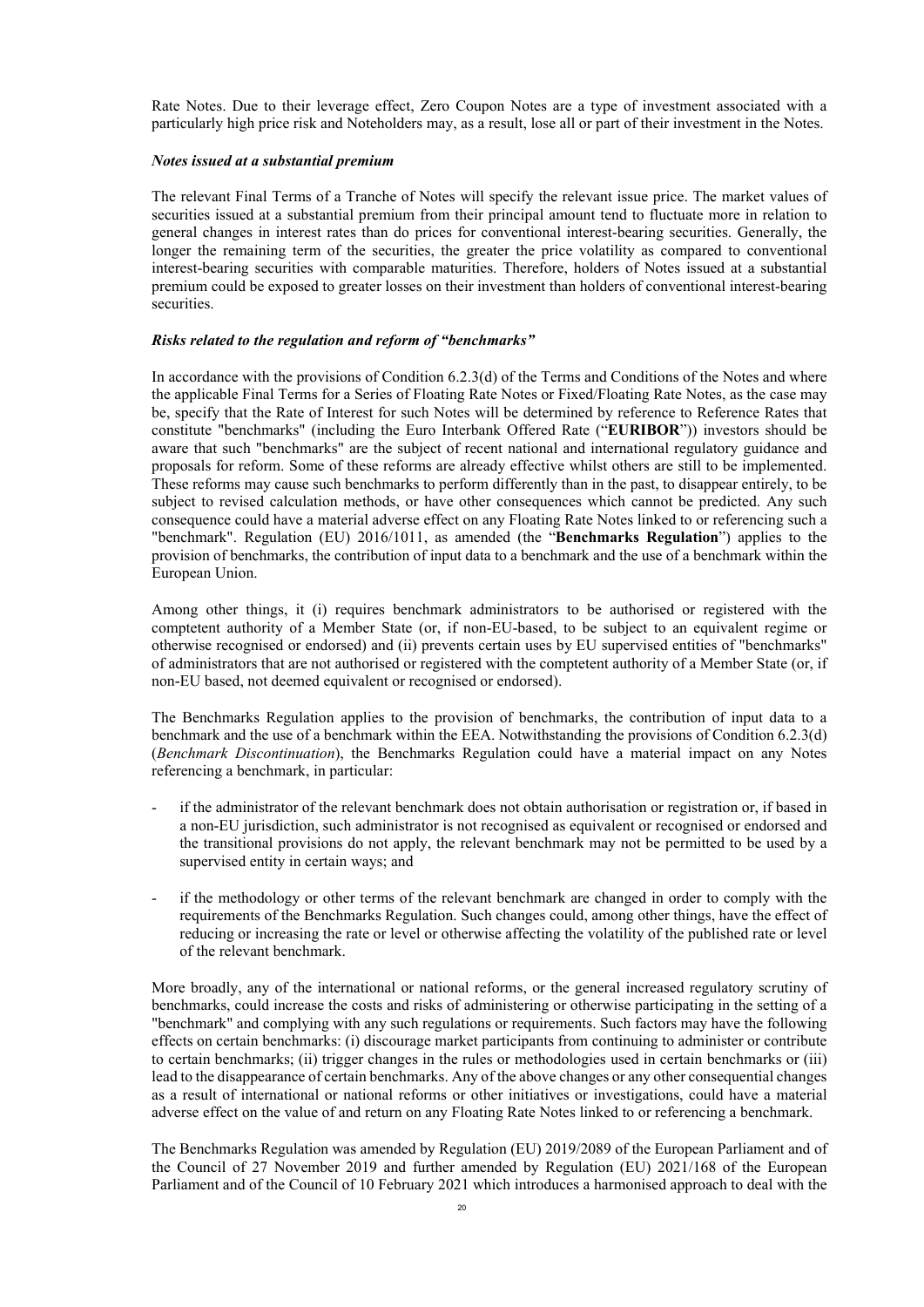cessation or wind-down of certain benchmarks (such as EURIBOR) by conferring the power to designate a statutory replacement for certain benchmarks on the European Commission or the relevant national authority, such replacement being limited to contracts and financial instruments (such as certain Notes issued under the Programme) which contain no fallback provision or no suitable fallback provisions before the date of cessation of the benchmark concerned. In addition, the transitional provisions applicable to third-country benchmarks are extended until the end of 2023. The European Commission is empowered to further extend this period until the end of 2025, if necessary. This replacement could have a negative impact on the value or liquidity of, and return on, certain Notes issued under the Programme linked to or referencing such benchmark and may not operate as intended at the relevant time or may perform differently from the discontinued or unavailable benchmark.

Investors should be aware that, if a benchmark were discontinued or otherwise unavailable, the rate of interest on Floating Rate Notes which are linked to or which reference such benchmark would be determined for the relevant period pursuant to the fall-back provisions applicable to such Floating Rate Notes (please refer to the risk factor entitled "*The occurrence of a Benchmark Event could have a material adverse effect on the value of and return on any Floating Rate Notes linked to or referencing such "benchmarks"*" below). Depending on the manner in which a benchmark is to be determined under the Terms and Conditions, this may in certain circumstances, (i) if ISDA Determination or FBF Determination applies, results in the application of a backward-looking, risk-free overnight rate, whereas the benchmark rate is expressed on the basis of a forwardlooking term and includes a risk-element based on inter-bank lending or (ii) if Screen Rate Determination applies, result in the effective application of a fixed rate based on the rate which applied for the immediately preceding Interest Period for which the benchmark was available. Any of the foregoing could have an adverse effect on the value or liquidity of, and return on, any Floating Rate Notes linked to or referencing a "benchmark".

### *The occurrence of a Benchmark Event could have a material adverse effect on the value of and return on any Floating Rate Notes linked to or referencing such "benchmarks"*

Where Screen Rate Determination is specified in the applicable Final Terms as the manner in which the Rate of Interest is to be determined, Condition 6.2.3(d) of the Terms and Conditions of the Notes provides for certain fallback arrangements in the event that a Benchmark Event occurs, including if an inter-bank offered rate (such as EURIBOR) or other relevant reference rate (which could include, without limitation, any midswap rate, but shall except SOFR and SONIA) and/or any page on which such benchmark may be published, becomes unavailable, or if the Issuer, the Calculation Agent, any Paying Agent or any other party responsible for the calculation of the Rate of Interest (as specified in the applicable Final Terms) are no longer permitted lawfully to calculate interest on any Floating Rate Notes or Fixed/Floating Rate Notes, as the case may be, by reference to such benchmark under the Benchmarks Regulation or otherwise. Such fallback arrangements include the possibility for the rate of interest to be set by reference to a Successor Rate or an Alternative Rate (both as defined in the Terms and Conditions of the Notes), with or without the application of an adjustment spread (which, if applied, could be positive or negative, and would be applied with a view to reducing or eliminating, to the fullest extent reasonably practicable in the circumstances, any economic prejudice or benefit (as applicable) to Noteholders arising out of the replacement of the relevant benchmark), and may include amendments to the Terms and Conditions of the Notes to ensure the proper operation of the successor or replacement benchmark, all as determined by the Independent Adviser and without the consent of the Noteholders.

In certain circumstances, including where no Independent Adviser has been appointed or no Successor Rate or Alternative Rate (as applicable) is determined, or due to certain uncertainty on availability of the Successor Rate or Alternative Rate and the intervention of the Independent Adviser, the fallbacks rules may not apply as expected at the relevant time, other fallbacks rules may be used if the benchmark ceased or was unavailable, which consist in the rate of interest for such Interest Period to be based on the rate which applied for the immediately preceding Interest Period.

This may result in the effective application of a fixed rate for Floating Rate Notes or Fixed/Floating Rate Notes, as the case may be. In a rising interest rate environment, Noteholders will not benefit from any increase in rates. Any such consequences could have a material adverse effect on the value of and return on any such Floating Rate Notes or Fixed/Floating Rate Notes, as the case may be.

Moreover, any of the above matters or any other significant change to the setting or existence of any relevant rate could affect the ability of the Issuer to meet its obligations under the Floating Rate Notes or Fixed/Floating Rate Notes, as the case may be, linked to or referencing a "benchmark" or could have a material adverse effect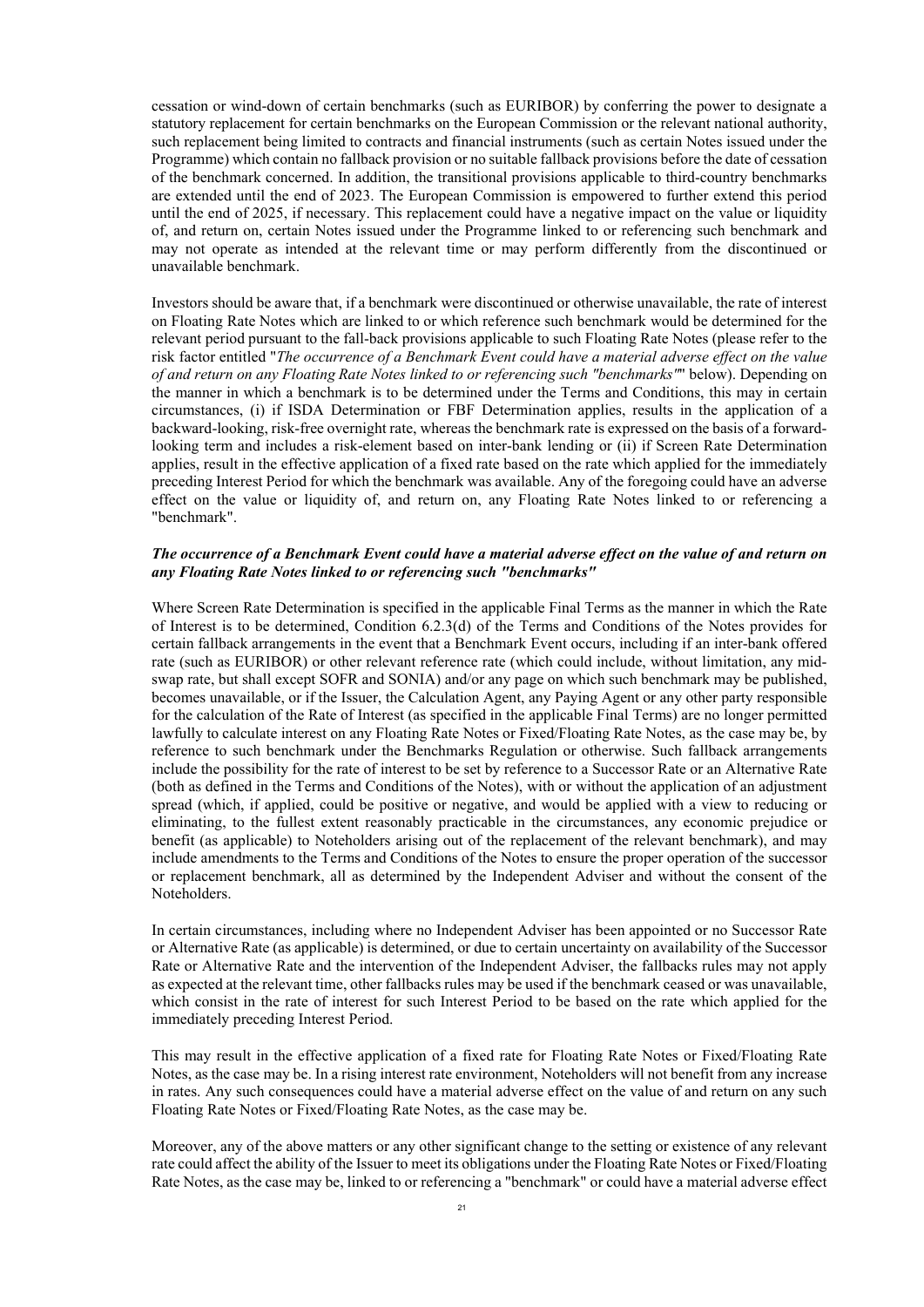on the value or liquidity of, and the amount payable under, the Floating Rate Notes or Fixed/Floating Rate Notes, as the case may be, linked to or referencing a "benchmark". Investors should note that, the Independent Adviser will have discretion to adjust the relevant Successor Rate or Alternative Rate (as applicable) in the circumstances described above. Any such adjustment could have unexpected consequences and, due to the particular circumstances of each Noteholder, any such adjustment may not be favourable to such Noteholder.

The occurrence of a Benchmark Event could result in the loss of a portion of the principal amount invested in the relevant Floating Rate Notes or Fixed/Floating Rate Notes, as the case may be.

# *The market continues to develop in relation to SONIA as reference rates for Floating Rate Notes*

Currently, the market continues to develop in relation to the adoption of the Sterling Overnight Index Average ("**SONIA**") as an alternative reference rate to LIBOR. Investors should be aware that the market may adopt an application of SONIA that differs significantly from the provisions set out in the Terms and Conditions of the Notes (see Condition 6.2 (*Floating Rate Notes*) of the Terms and Conditions of the Notes) and used in relation to Notes with a floating rate of interest that reference SONIA. Interest on Notes which reference SONIA is only capable of being determined at the end of the relevant interest period and immediately prior to the relevant Interest Payment Date and it could be difficult for investors to estimate in advance the interest amount which will be payable on such Notes.

### *The use of Secured Overnight Financing Rate (SOFR) as a reference rate is subject to important limitations*

The rate of interest on the Notes may be calculated on the basis of SOFR, (as further described under Condition 6.2 (*Floating Rate Notes*) of the Terms and Conditions of the Notes).

In June 2017, the New York Federal Reserve's Alternative Reference Rates Committee (the "**ARRC**") announced SOFR as its recommended alternative to U.S. dollar LIBOR. However, the composition and characteristics of SOFR are not the same as those of LIBOR. SOFR is a broad U.S. Treasury repo financing rate that represents overnight secured funding transactions. This means that SOFR is fundamentally different from LIBOR for two key reasons. First, SOFR is a secured rate, while LIBOR is an unsecured rate. Second, SOFR is an overnight rate, while LIBOR represents interbank funding over different maturities. As a result, SOFR may not perform in the same way as LIBOR would have at any time, including, without limitation, as a result of changes in interest and yield rates in the market, market volatility or global or regional economic, financial, political, or regulatory events. For example, since publication of SOFR began in April 2018, daily changes in SOFR have, on occasion, been more volatile than daily changes in comparable benchmark or other market rates.

As SOFR is an overnight funding rate, interest on SOFR-based Notes with interest periods longer than overnight will be calculated on the basis of either the arithmetic mean of SOFR over the relevant interest period or compounding SOFR during the relevant interest period. As a consequence of this calculation method, the amount of interest payable on each interest payment date will only be known a short period of time prior to the relevant interest payment date. Noteholders therefore will not know in advance the interest amount which will be payable on such Notes.

Although the Federal Reserve Bank of New York has published historical indicative SOFR information going back to 2014, such prepublication of historical data inherently involves assumptions, estimates and approximations. Noteholders should not rely on any historical changes or trends in the SOFR as an indicator of future changes in the SOFR.

Also, since the SOFR is a relatively new market index, the Notes will likely have no established trading market when issued, and an established trading market may never develop or may not be very liquid. Market terms for debt securities indexed on SOFR, may evolve over time, and trading prices of the Notes may be lower than those of later-issued indexed debt securities as a result. Similarly, if the SOFR does not prove to be widely used in securities like the Notes, the trading price of the Notes may be lower than those of debt securities linked to indices that are more widely used. Noteholders may not be able to sell the Notes at all or may not be able to sell the Notes at prices that will provide them with a yield comparable to similar investments that have a developed secondary market and may consequently suffer from increased pricing volatility and market risk.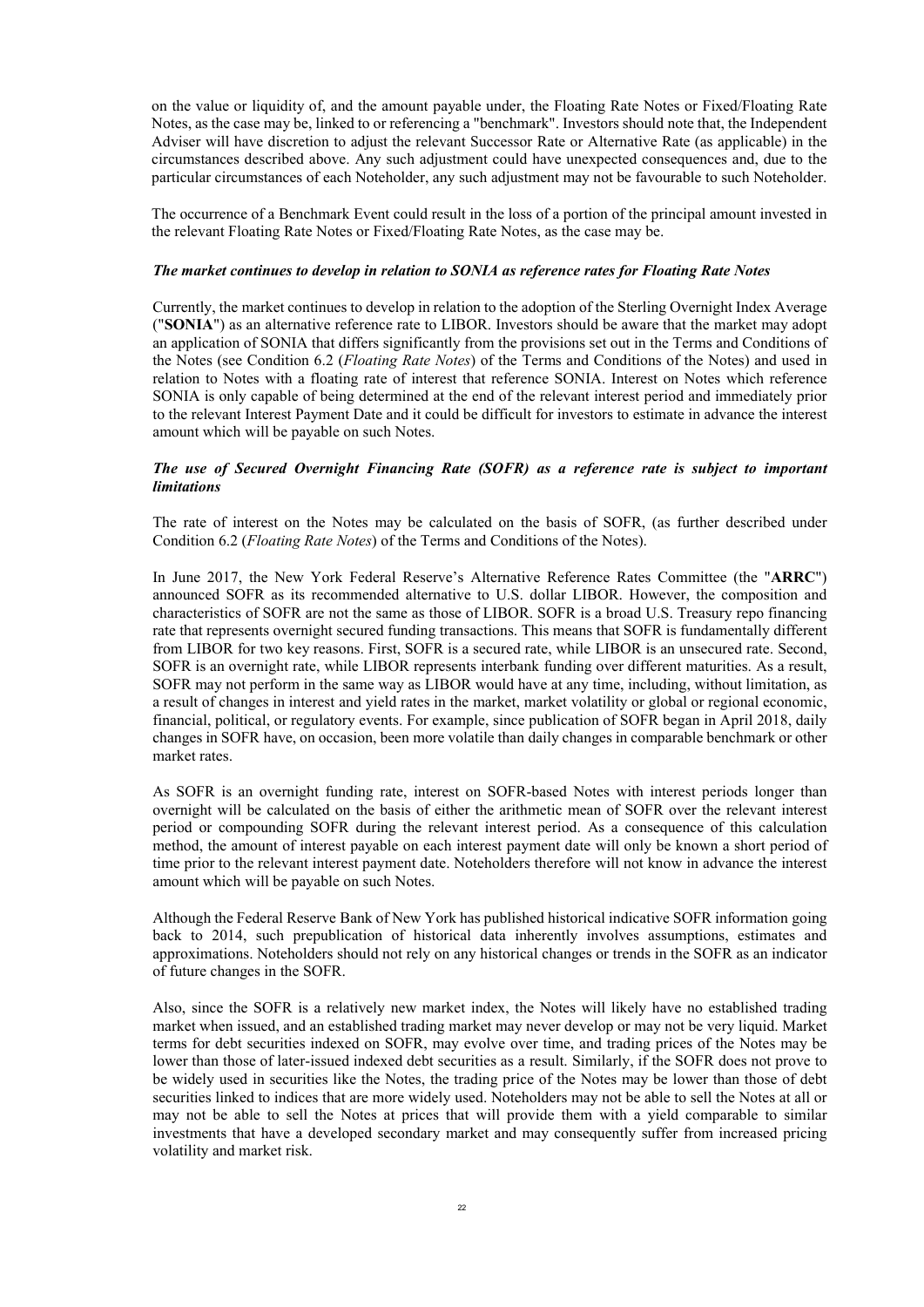The Federal Reserve Bank of New York notes on its publication page for SOFR that use of the SOFR is subject to important limitations and disclaimers, including that the Federal Reserve Bank of New York may alter the methods of calculation, publication schedule, rate revision practices or availability of the SOFR at any time without notice. In addition, SOFR is published by the Federal Reserve Bank of New York based on data received from other sources. The SOFR could be discontinued or fundamentally altered in a manner that is materially adverse to the interests of the Noteholders. If the manner in which the SOFR is calculated is changed or if SOFR is discontinued, that change or discontinuance may result in a reduction or elimination of the amount of interest payable on the Notes and a reduction in the trading prices of the Notes which would have an adverse effect on the Noteholders who could lose part of their investment.

### **2.3 Risks related to the market of the Notes**

*Set out below is a brief description of the principal market risks:*

#### *Market value of the Notes*

The relevant Final Terms of a Tranche of Notes will specify the relevant trading platforms where the Notes will be admitted. Application may be made to list and admit any Series of Notes issued hereunder to trading on Euronext Paris and/or on any other Regulated Market or any other trading platforms as the case may be following the passporting of the Base Prospectus. Therefore, the market value of the Notes will be affected by the creditworthiness of the Issuer and a number of additional factors, including, but not limited to, market interest, yield rates or the time remaining to the Maturity Date.

The value of the Notes depends on a number of interrelated factors, including economic, financial and political events in France or elsewhere, including factors affecting capital markets generally and the trading platforms on which the Notes are traded. The price at which a Noteholder will be able to sell the Notes prior to maturity may be at a discount, which could be substantial, from the issue price or the purchase price paid by a purchaser.

#### *No active secondary market for the Notes*

Although it may be specified that particular series of Notes are expected to be admitted to trading on Euronext Paris, any particular Tranche of Notes may not be so admitted and an active trading market may not develop. Therefore, investors may not be able to sell their Notes easily or at prices that will provide them with a yield comparable to similar investments that have a developed secondary market. This is particularly the case for Notes that are especially sensitive to interest rate, currency or market risks, are designed for specific investment objectives or strategies or have been structured to meet the investment requirements of limited categories of investors. These types of Notes generally would have a more limited secondary market and more price volatility than conventional debt securities. Illiquidity may have an adverse effect on the market value of Notes.

Noteholders may not be able to sell Notes readily or at prices that would enable Noteholders to realise their anticipated yield. This could have a material adverse impact on the Noteholders and, as a result, Noteholders could lose all or part of their investments in the Notes.

#### *Risks relating to Renminbi-denominated Notes*

Notes denominated in Renminbi ("**RMB Notes**") may be issued under the Programme. RMB Notes contain particular risks for potential investors, including the risks described hereafter.

Renminbi is not freely convertible; there are significant restrictions on the remittance of Renminbi into and out of the PRC; there is only limited availability of Renminbi outside the PRC; each of which may affect the liquidity of the RMB Notes and the Issuer's ability to source Renminbi out of the PRC to service RMB Notes.

The applicable Final Terms in relation to any Series of Notes may specify that the Notes are denominated in Renminbi. Renminbi is not freely convertible at present. The government of the PRC (the "**PRC Government**") continues to regulate conversion between Renminbi and other currencies.

Although the People's Bank of China ("**PBoC**") has implemented policies improving accessibility to Renminbi to settle cross-border transactions in the past, the PRC Government may not liberalise control over cross-border remittance of Renminbi in the future, the schemes for Renminbi cross-border utilisation may be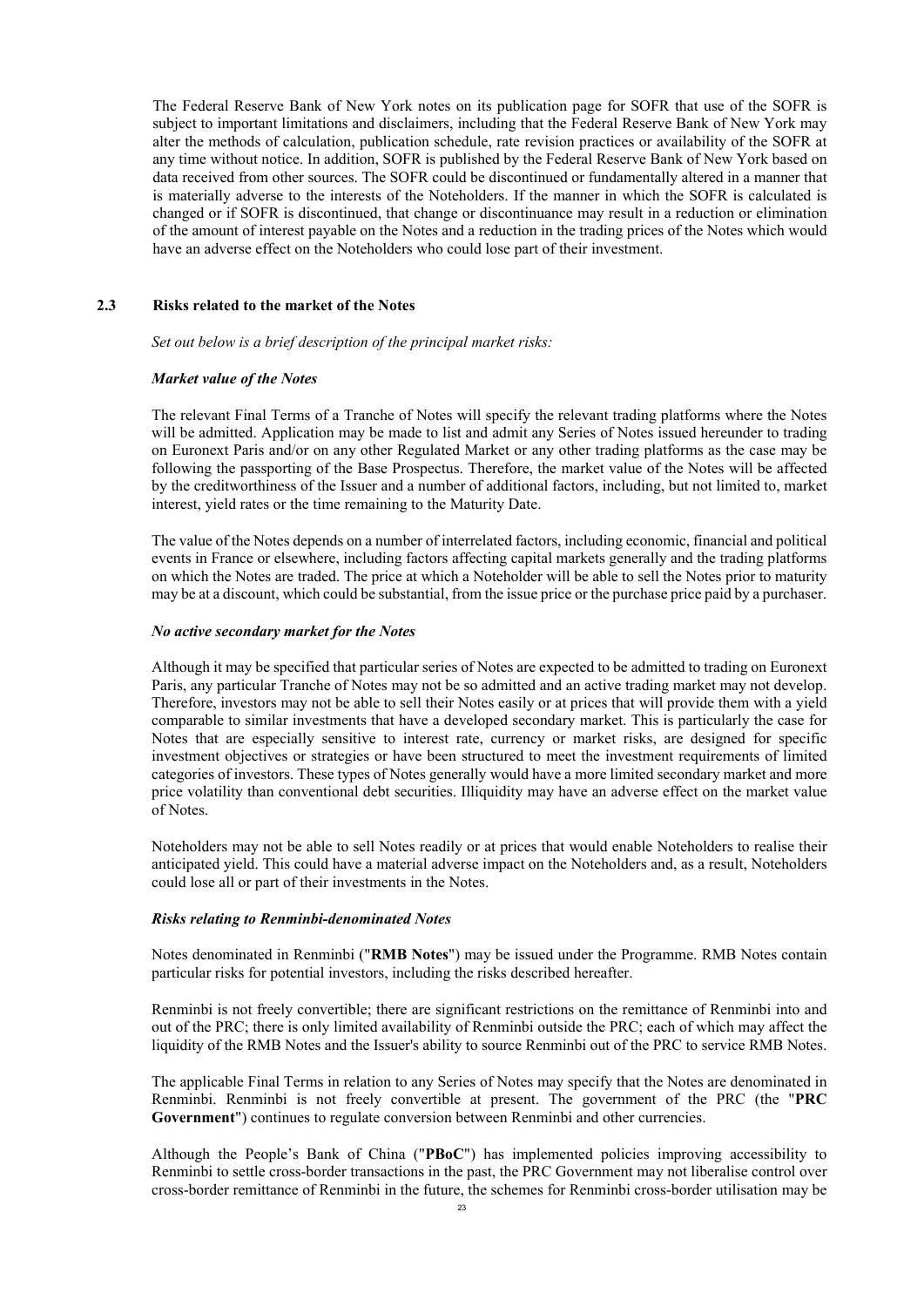discontinued or new regulations in the PRC may be promulgated in the future which have the effect of restricting or eliminating the remittance of Renminbi into or out of the PRC. Despite the efforts in recent years to internationalise the currency, the PRC Government may impose interim or long-term restrictions on the cross-border remittance of Renminbi.

In the event that funds cannot be remitted out of the PRC in Renminbi, the overall availability of Renminbi outside the PRC and the ability of the Issuer to source Renminbi to finance its obligations under the RMB Notes may be adversely affected. As a result of the restrictions by the PRC Government on cross-border Renminbi fund flows, the availability of Renminbi outside the PRC is limited.

Although the offshore Renminbi market is expected to grow in depth and size, this is subject to constraints imposed by PRC laws and regulations on foreign exchange. New PRC law and regulations may be promulgated or the settlement arrangements between the PBoC and certain financial institutions in respect of limited clearing of Renminbi outside of the PRC may be terminated or amended in the future, each of which may have the effect of restricting availability of Renminbi outside the PRC. The limited availability of Renminbi outside the PRC may affect the liquidity of its RMB Notes. To the extent the Issuer is required to source Renminbi outside the PRC to service the RMB Notes, the Issuer may not be able to source such Renminbi on satisfactory terms, if at all. Should the Issuer resort to using another currency, such as US Dollar, to respect its payment obligations under the RMB Notes, the relevant Noteholders may lose part of their investment when converting such currency back into Renminbi, depending on the prevailing exchange rate at that time.

### *Exchange rate risks and exchange controls*

The Programme allows for Notes to be issued in a range of currencies. The Issuer will pay principal and interest on the Notes in the Specified Currency. This presents certain risks relating to currency conversions if an investor's financial activities are denominated principally in a currency or currency unit (the "**Investor's Currency**") other than the Specified Currency. These include the risk that exchange rates may significantly change (including changes due to devaluation of the Specified Currency or revaluation of the Investor's Currency) and the risk that authorities with jurisdiction over the Investor's Currency may impose or modify exchange controls. Such risks generally depend on a number of factors, including financial, economic and political events over which the Issuer has no control. An appreciation in the value of the Investor's Currency relative to the Specified Currency would decrease (i) the Investor's Currency-equivalent yield on the Notes, (ii) the Investor's Currency-equivalent value of the principal payable on the Notes and (iii) the Investor's Currency-equivalent market value of the Notes.

Government and monetary or financial authorities may impose (as some have done in the past) exchange controls that could adversely affect an applicable exchange rate. As a result, investors may receive less interest or principal than expected, or no interest or principal.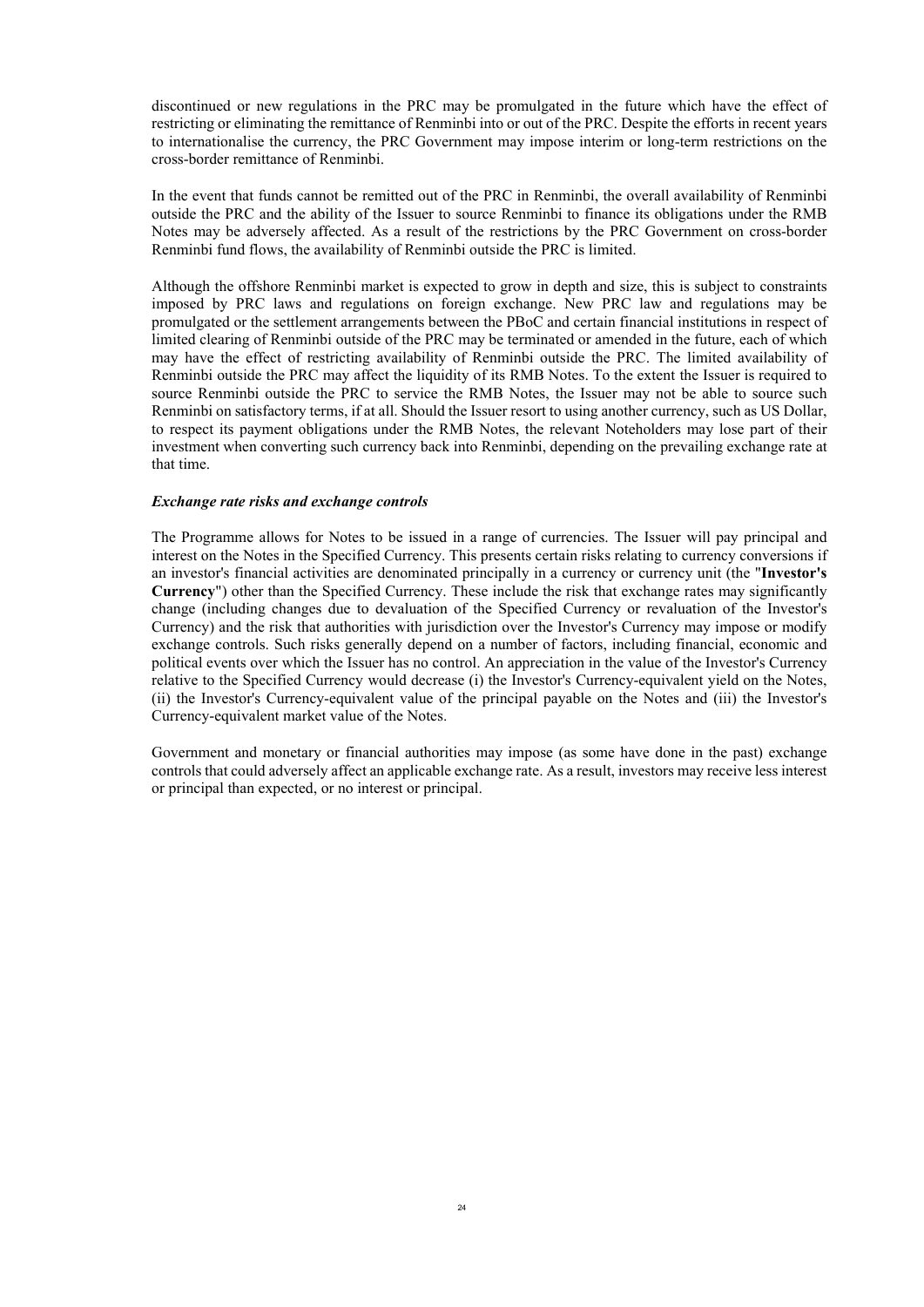### **DOCUMENTS INCORPORATED BY REFERENCE**

<span id="page-24-0"></span>This Base Prospectus should be read and construed in conjunction with the information contained in the following sections which are incorporated in, and shall be deemed to form part of, this Base Prospectus, which have been previously published and filed with the AMF:

- the sections referred to in the tables below of the French language the unaudited condensed interim consolidated financial statements for the three months ended 31 March 2022 of the Issuer (the "**First Quarter 2022 Financial Information**") [\(https://www.veolia.com/sites/g/files/dvc4206/files/document/2022/05/Finance\\_COMMENTAIRES%20SUR%](https://www.veolia.com/sites/g/files/dvc4206/files/document/2022/05/Finance_COMMENTAIRES SUR LES R%C3%89SULTATS VE_03-22.pdf) 20LES%20R%C3%89SULTATS%20VE\_03-22.pdf);
- the sections referred to in the tables below of the French language *Document d'enregistrement universel* of the Issuer (the "**2021 Universal Registration Document**") which was filed with the AMF on 21 April 2022 under registration and D.22-0328 http://www.mumber 2009/2012 http://www.mumber 2009/2012 http://www.mumber 2009/2012 [\(https://www.veolia.com/sites/g/files/dvc4206/files/document/2022/04/URD%202021%20-%20Veolia%20Envi](https://www.veolia.com/sites/g/files/dvc4206/files/document/2022/04/URD 2021 - Veolia Environnment.pdf) ronnment.pdf);
- the sections referred to in the tables below of the French language *Document d'enregistrement universel* of the Issuer for the financial year 2020 (the "**2020 Universal Registration Document**") which was filed with the AMF on 17 March 2021 under registration number D.21-0145 [\(https://www.veolia.com/sites/g/files/dvc4206/files/document/2021/03/Finance\\_URD\\_2020\\_Veolia\\_complet.](https://www.veolia.com/sites/g/files/dvc4206/files/document/2021/03/Finance_URD_2020_Veolia_complet.pdf)p df);
- the section "*Terms and Conditions of the Notes*" of the following base prospectuses (together the "**EMTN Previous Conditions**") relating to the Programme included in:
	- the base prospectus dated 17 September 2020 (pages 34 to 70) filed with the AMF under number 20-464 [\(https://www.veolia.com/sites/g/files/dvc4206/files/document/2020/09/Finance\\_VEOLIA](https://www.veolia.com/sites/g/files/dvc4206/files/document/2020/09/Finance_VEOLIA-2020_EMTN_Programme_Base_Prospectus.PDF)-2020\_EMTN\_Programme\_Base\_Prospectus.PDF)
	- the base prospectus dated 25 June 2019 (pages 59 to 94) filed with the AMF under number 19-298 [\(https://www.veolia.com/sites/g/files/dvc4206/files/document/2019/06/Finance-BP-2019-029800.pdf](https://www.veolia.com/sites/g/files/dvc4206/files/document/2019/06/Finance-BP-2019-029800.pdf));
	- the base prospectus dated 22 June 2018 (pages 59 to 90) filed with the AMF under number 18-258 [\(https://www.veolia.com/sites/g/files/dvc4206/files/document/2018/06/Veolia\\_Env\\_-\\_Update\\_2018\\_-](https://www.veolia.com/sites/g/files/dvc4206/files/document/2018/06/Veolia_Env_-_Update_2018_-_Base_Prospectus_avec_numero_de_visa_0.pdf) Base Prospectus avec numero de visa 0.pdf);
	- the base prospectus dated 27 September 2016 (pages 60 to 93) filed with the AMF under number 16-450 [\(https://www.veolia.com/sites/g/files/dvc4206/files/document/2016/12/Veolia-Env-Base-Prospectus](https://www.veolia.com/sites/g/files/dvc4206/files/document/2016/12/Veolia-Env-Base-Prospectus-2016-27-09-2016.pdf)-2016-27-09-2016.pdf);
	- the base prospectus dated 3 July 2014 (pages 55 to 88) filed with the AMF under number 14-354 [\(https://www.veolia.com/sites/g/files/dvc4206/files/document/2018/12/Finance\\_Veolia\\_2014\\_EMTN](https://www.veolia.com/sites/g/files/dvc4206/files/document/2018/12/Finance_Veolia_2014_EMTN_Base_Prospectus_final_version.PDF)\_ Base Prospectus final version.PDF);
	- the base prospectus dated 19 October 2011 (pages 27 to 50) filed with the AMF under number 11-474 [\(https://www.veolia.com/sites/g/files/dvc4206/files/document/2020/09/Finance-08-](https://www.veolia.com/sites/g/files/dvc4206/files/document/2020/09/Finance-08-Base_Prospectus_dated_19_October_2011.pdf) Base Prospectus dated 19 October 2011.pdf); and
	- the base prospectus dated 4 May 2007 (pages 28 to 51) filed with the AMF under number 07-141 [\(https://www.veolia.com/sites/g/files/dvc4206/files/document/2020/09/Finance\\_EMTN\\_Prospectus\\_da](https://www.veolia.com/sites/g/files/dvc4206/files/document/2020/09/Finance_EMTN_Prospectus_dated_4_May_2007.pdf) ted\_4\_May\_2007.pdf).

which are identified in the cross reference tables below. Such sections are incorporated in, and shall be deemed to form part of this Base Prospectus. Non-incorporated parts of the documents listed above are either non-relevant for the investors or covered elsewhere in the Base Prospectus.

Any statement contained in a document or part of a document which is incorporated by reference herein shall be modified or superseded for the purposes of this Base Prospectus to the extent that a statement contained herein modifies or supersedes such earlier statement (whether expressly, by implication or otherwise). Any statement so modified or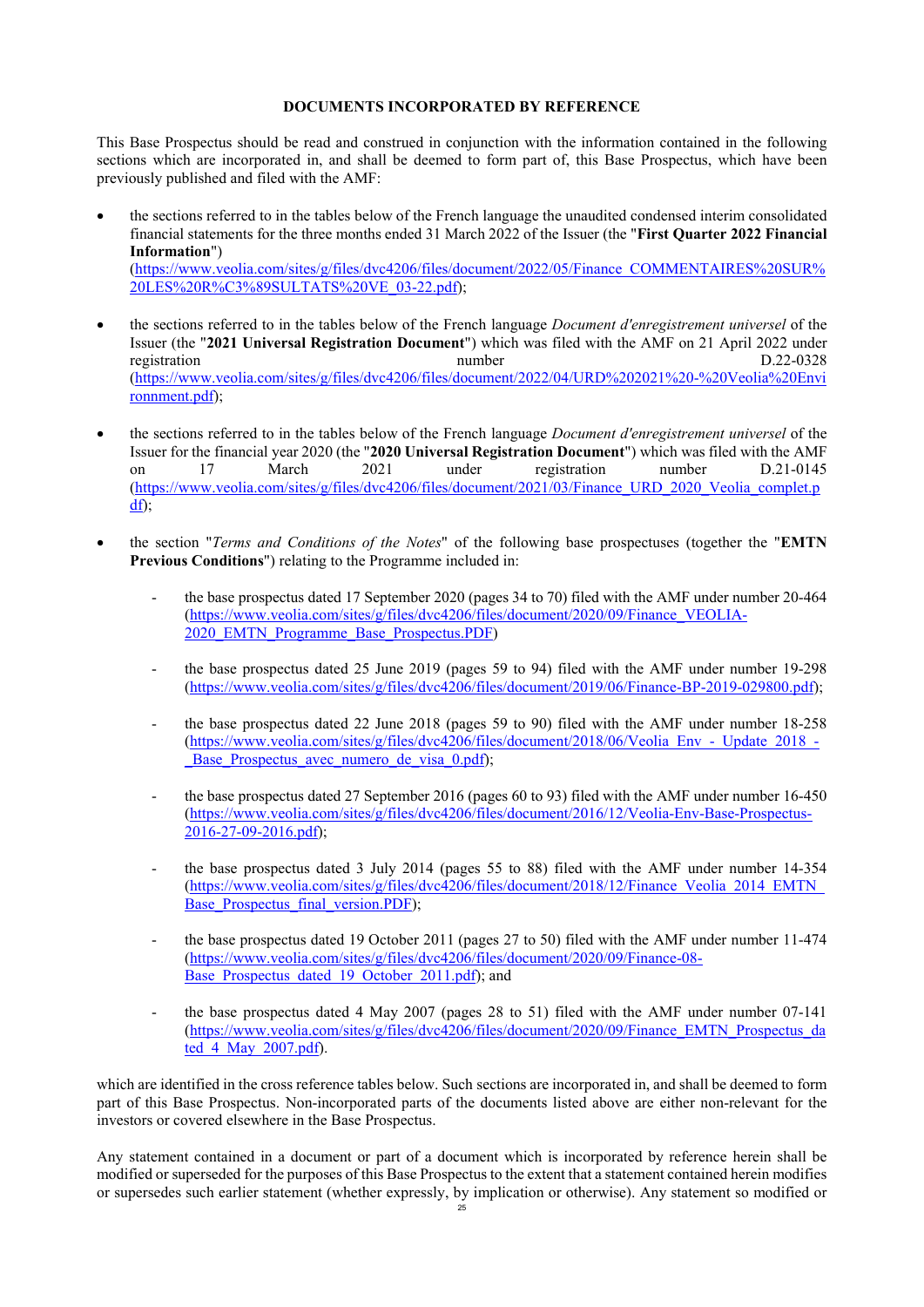superseded shall not, except as so modified or superseded, be part of this Base Prospectus. Statements contained in any supplement (or contained in any document incorporated by reference therein) published in accordance with section headed "Supplement to the Base Prospectus" of this Base Prospectus shall, to the extent applicable (whether expressly, by implication or otherwise), be deemed to modify or supersede statements contained in this Base Prospectus or in a document which is incorporated by reference in this Base Prospectus.

The 2021 Universal Registration Document and the 2020 Universal Registration Document are available for viewing on the website of the AMF ([www.amf-france.org\)](http://www.amf-france.org/) and on the website of the Issuer [\(www.finance.veolia.com](http://www.finance.veolia.com/)). The First Quarter 2022 Financial Information is available for viewing on the website of the Issuer ([www.finance.veolia.com\)](http://www.finance.veolia.com/) and on the website of info-financiere ([https://www.info-financiere.fr](https://www.info-financiere.fr/)). Free English translations of the First Quarter 2022 Financial Information, the 2021 Universal Registration Document and the 2020 Universal Registration Document are also available for viewing on the website of the Issuer ([www.finance.veolia.com](http://www.finance.veolia.com/)). These documents are free translations of the corresponding French language documents and are furnished for information purposes only and are not incorporated by reference in this Prospectus. The only binding versions are the French language versions.

Other than in relation to the documents which are deemed to be incorporated by reference, the information on the websites to which this Base Prospectus (including, for the avoidance of doubt, any information on the websites which appear in the documents incorporated by reference) refers does not form part of this Base Prospectus unless that information is incorporated by reference into the Base Prospectus and has not been scrutinised or approved by the AMF.

For the avoidance of doubt, the information requested to be disclosed by the Issuer as a result of Annex 7 and Annex 20 of the Commission Delegated Regulation (EU) 2019/980 as amended, supplementing the Prospectus Regulation and not referred to in the cross reference lists below is either covered elsewhere in this Base Prospectus or is not relevant to the investors.

The relevant page references for the information incorporated by reference herein in response to the specific requirements of Annex 7 and Annex 20 of Commission Delegated Regulation (EU) 2019/980 as amended, are as follows: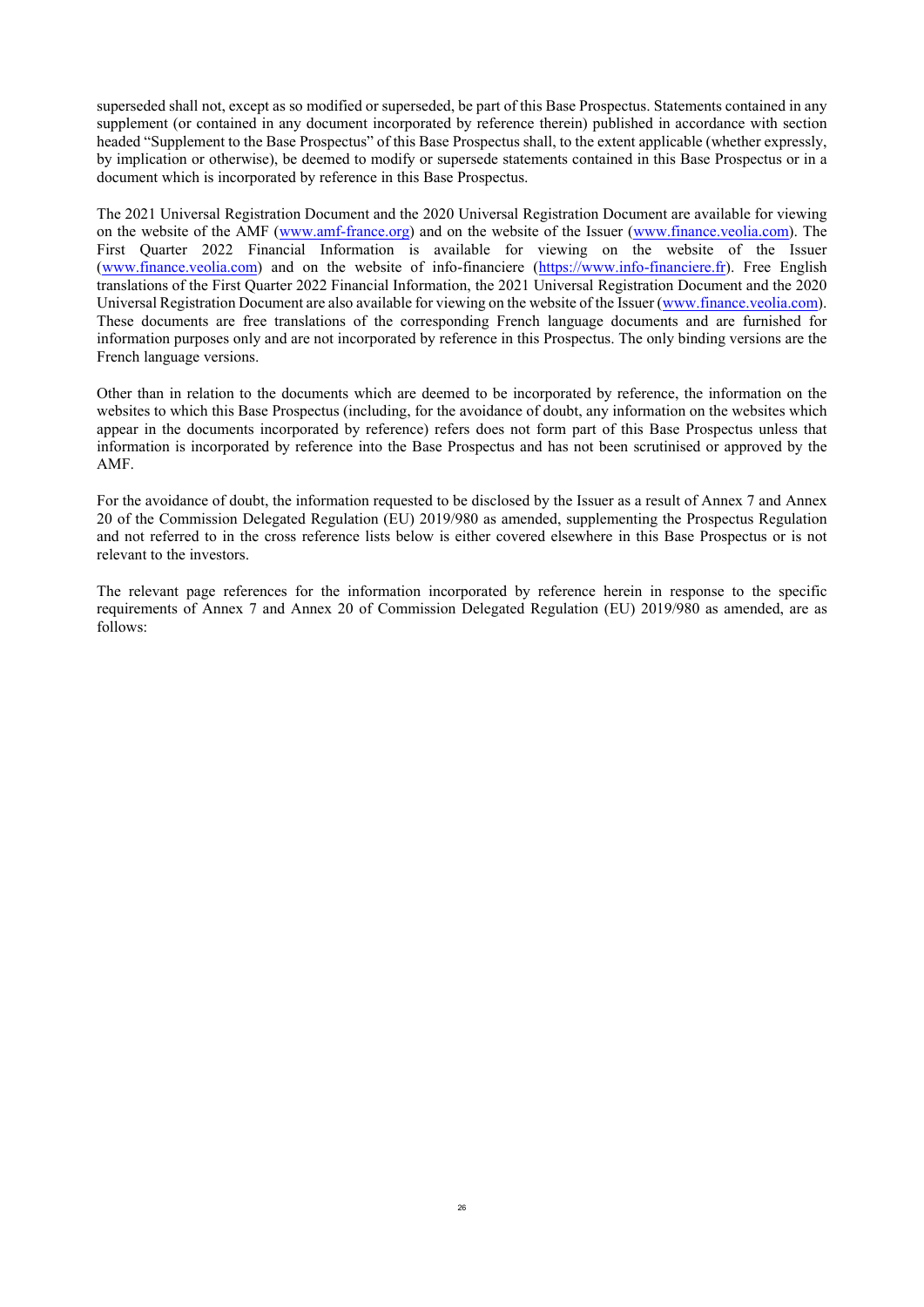|       | Annex VII of the Commission Delegated Regulation (EU) 2019/980 of 14 March 2019 as<br>amended - Registration document for wholesale non-equity securities                                                                                                                                                                                                                                                                                                                              |                                                                              |  |  |
|-------|----------------------------------------------------------------------------------------------------------------------------------------------------------------------------------------------------------------------------------------------------------------------------------------------------------------------------------------------------------------------------------------------------------------------------------------------------------------------------------------|------------------------------------------------------------------------------|--|--|
|       | Information incorporated by reference                                                                                                                                                                                                                                                                                                                                                                                                                                                  | Page no. in the relevant<br>document                                         |  |  |
| 3.    | <b>RISK FACTORS</b>                                                                                                                                                                                                                                                                                                                                                                                                                                                                    |                                                                              |  |  |
| 3.1   | A description of the material risks that are specific to the issuer<br>and that may affect the issuer's ability to fulfil its obligations<br>under the securities, in a limited number of categories, in a<br>section headed 'Risk Factors'.                                                                                                                                                                                                                                           | pp. 68 and 77 to 104 in<br>2021<br>Universal<br><b>Registration Document</b> |  |  |
|       | In each category the most material risks, in the assessment of the<br>issuer, offeror or person asking for admission to trading on a<br>regulated market, taking into account the negative impact on the<br>issuer and the probability of their occurrence, shall be set out<br>first. The risk factors shall be corroborated by the content of the<br>registration document.                                                                                                          |                                                                              |  |  |
| 4.    | <b>INFORMATION ABOUT THE ISSUER</b>                                                                                                                                                                                                                                                                                                                                                                                                                                                    |                                                                              |  |  |
| 4.1   | <b>History and development of the Issuer</b>                                                                                                                                                                                                                                                                                                                                                                                                                                           |                                                                              |  |  |
| 4.1.1 | The legal and commercial name of the Issuer                                                                                                                                                                                                                                                                                                                                                                                                                                            | p. 552 in 2021 Universal<br><b>Registration Document</b>                     |  |  |
| 4.1.2 | The place of registration of the Issuer, its registration number<br>and legal entity identifier ("LEI").                                                                                                                                                                                                                                                                                                                                                                               | p. 552 in 2021 Universal<br><b>Registration Document</b>                     |  |  |
| 4.1.3 | The date of incorporation and length of life of the Issuer, except<br>where the period is indefinite.                                                                                                                                                                                                                                                                                                                                                                                  | p. 552 in 2021 Universal<br><b>Registration Document</b>                     |  |  |
| 4.1.4 | The domicile and legal form of the Issuer, the legislation under<br>which the Issuer operates, its country of incorporation, the<br>address, telephone number of its registered office (or principal<br>place of business if different from its registered office) and<br>website of the Issuer, if any, with a disclaimer that the<br>information on the website does not form part of the prospectus<br>unless that information is incorporated by reference into the<br>prospectus. | p. 552 in 2021 Universal<br><b>Registration Document</b>                     |  |  |
| 4.1.5 | Any recent events particular to the Issuer and which are to a<br>material extent relevant to the evaluation of the Issuer's<br>solvency.                                                                                                                                                                                                                                                                                                                                               | pp. 4 to 30 in First Quarter<br>2022<br>Financial<br>Information             |  |  |
| 5.    | <b>BUSINESS OVERVIEW</b>                                                                                                                                                                                                                                                                                                                                                                                                                                                               |                                                                              |  |  |
| 5.1   | <b>Principal activities</b>                                                                                                                                                                                                                                                                                                                                                                                                                                                            |                                                                              |  |  |
| 5.1.1 | A brief description of the issuer's principal activities stating the<br>main categories of products sold and/or services performed.                                                                                                                                                                                                                                                                                                                                                    | pp. 23 to 27 in 2021<br>Universal<br>Registration<br>Document                |  |  |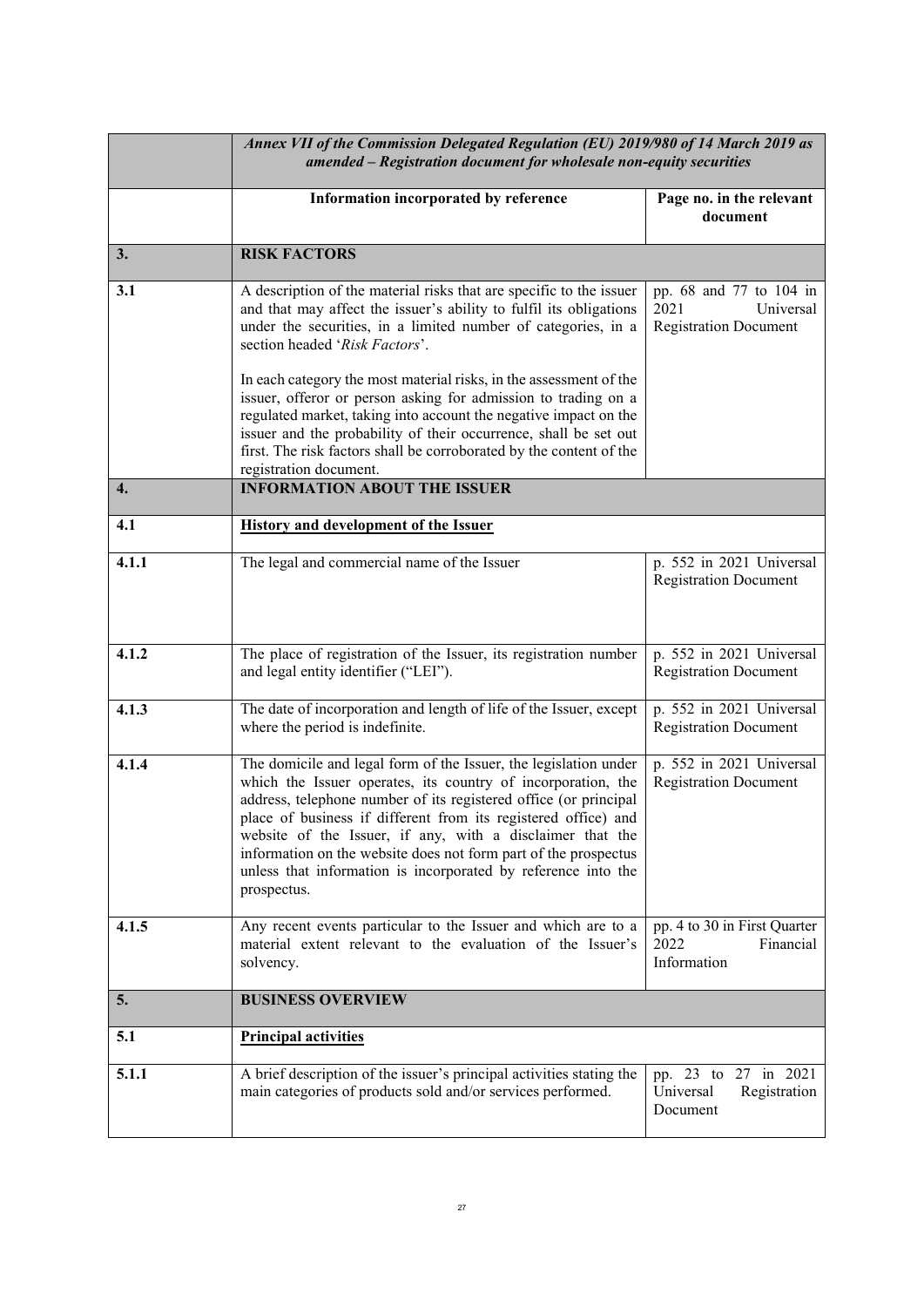| 5.1.2 | The basis for any statements made by the issuer regarding its<br>competitive position.                                                                                                                                                                                                                                                                            | pp. 36 to 37 in 2021<br>Universal<br>Registration<br>Document                          |
|-------|-------------------------------------------------------------------------------------------------------------------------------------------------------------------------------------------------------------------------------------------------------------------------------------------------------------------------------------------------------------------|----------------------------------------------------------------------------------------|
| 6.    | ORGANISATIONAL STRUCTURE                                                                                                                                                                                                                                                                                                                                          |                                                                                        |
| 6.1   | If the issuer is part of a group, a brief description of the group<br>and the issuer's position within the group. This may be in the<br>form of, or accompanied by, a diagram of the organisational<br>structure if this helps to clarify the structure.                                                                                                          | pp. 42 to 43 in 2021<br>Universal<br>Registration<br>Document<br>pp. 9 and 10 in First |
|       |                                                                                                                                                                                                                                                                                                                                                                   | Quarter 2022 Financial<br>Information                                                  |
| 6.2   | If the issuer is dependent upon other entities within the group,<br>this must be clearly stated together with an explanation of this<br>dependence.                                                                                                                                                                                                               | p. 559 in 2021 Universal<br><b>Registration Document</b>                               |
| 7.    | <b>TREND INFORMATION</b>                                                                                                                                                                                                                                                                                                                                          |                                                                                        |
| 7.1   | A description of:                                                                                                                                                                                                                                                                                                                                                 | p. 8 in First Quarter 2022<br>Financial Information                                    |
|       | (a) any material adverse change in the prospects of the issuer<br>since the date of its last published audited financial statements;<br>and                                                                                                                                                                                                                       |                                                                                        |
|       | (b) any significant change in the financial performance of the<br>group since the end of the last financial period for which<br>financial information has been published to the date of the<br>registration document.                                                                                                                                             |                                                                                        |
|       | If neither of the above are applicable then the issuer should<br>include (an) appropriate negative statement(s).                                                                                                                                                                                                                                                  |                                                                                        |
| 8.    | PROFIT FORECASTS OR ESTIMATES                                                                                                                                                                                                                                                                                                                                     |                                                                                        |
| 8.1   | Where an issuer includes on a voluntary basis a profit forecast<br>or a profit estimate, that profit forecast or estimate shall be clear<br>and unambiguous and contain a statement setting out the<br>principal assumptions upon which the issuer has based its<br>forecast or estimate. The forecast or estimate shall comply with<br>the following principles: | N/A                                                                                    |
|       | (a) there must be a clear distinction between assumptions<br>about factors which the members of the administrative,<br>management or supervisory bodies can influence and<br>assumptions about factors which are exclusively<br>outside the influence of the members of the<br>administrative, management or supervisory bodies;                                  |                                                                                        |
|       | assumptions must be reasonable, readily<br>$(b)$ the<br>understandable by investors, specific and precise and<br>not relate to the general accuracy of the estimates<br>underlying the forecast.                                                                                                                                                                  |                                                                                        |
|       | (c) in the case of a forecast, the assumptions shall draw the<br>investor's attention to those uncertain factors which<br>could materially change the outcome of the forecast.                                                                                                                                                                                    |                                                                                        |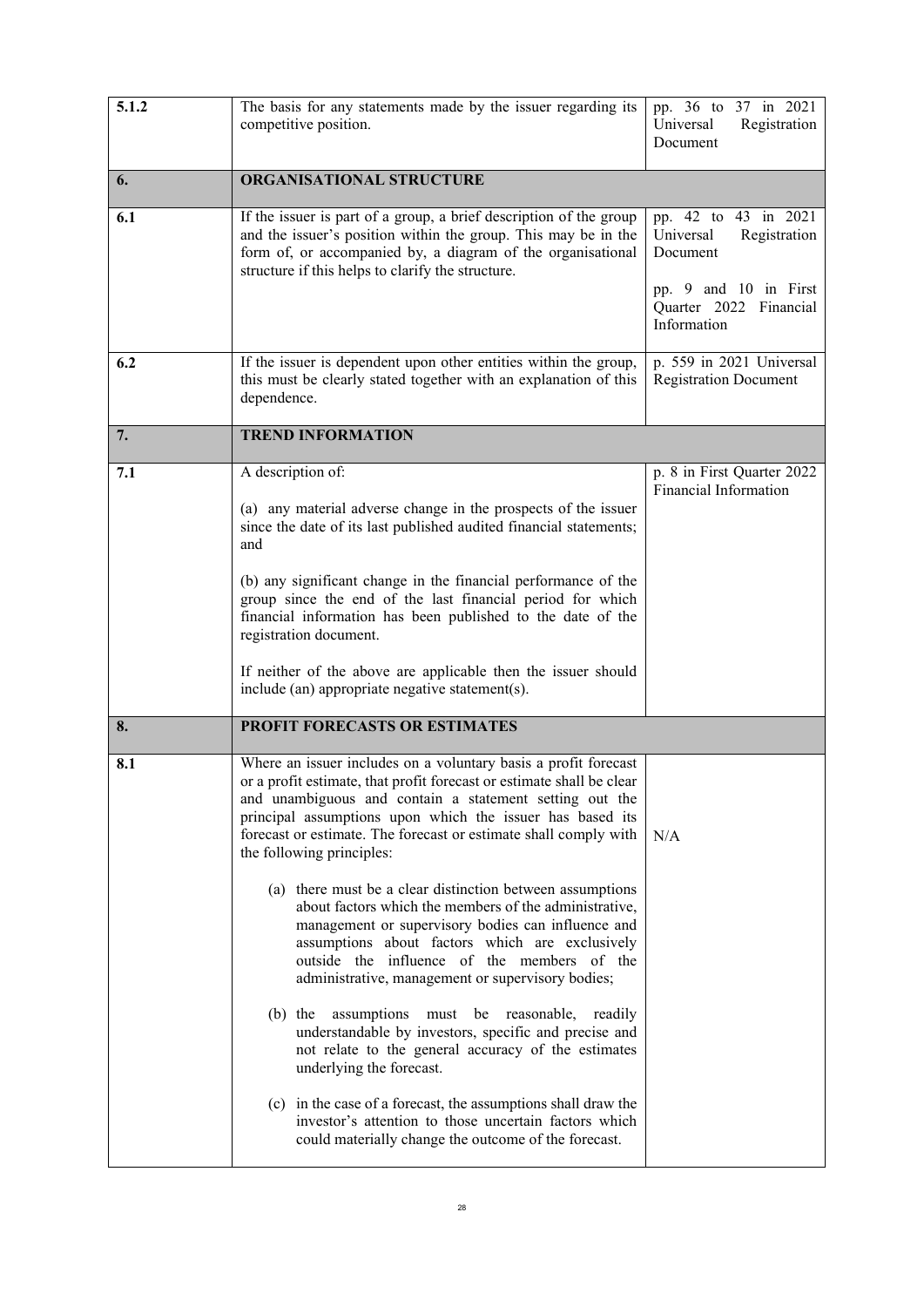| 8.2    | The prospectus shall include a statement that the profit forecast<br>or estimate has been compiled and prepared on a basis which is<br>both:<br>comparable with the historical financial information;<br>(a)                                                                                                                                                        | N/A                                                                                                                                |
|--------|---------------------------------------------------------------------------------------------------------------------------------------------------------------------------------------------------------------------------------------------------------------------------------------------------------------------------------------------------------------------|------------------------------------------------------------------------------------------------------------------------------------|
| 9.     | (b) consistent with the issuer's accounting policies.<br>ADMINISTRATIVE, MANAGEMENT, AND SUPERVISORY BODIES                                                                                                                                                                                                                                                         |                                                                                                                                    |
| 9.1    | Names, business addresses and functions within the issuer of the<br>following persons and an indication of the principal activities<br>performed by them outside of that issuer where these are<br>significant with respect to that issuer:<br>(a) members of the administrative, management or supervisory<br>bodies;                                              | pp. 106 to 117 in 2021<br>Universal<br>Registration<br>Document<br>pp. 11 and 12 in First<br>Quarter 2022 Financial<br>Information |
| 9.2    | Administrative, management, and supervisory bodies conflicts<br>of interests<br>Potential conflicts of interests between any duties to the issuer,<br>of the persons referred to in item 9.1, and their private interests<br>and or other duties must be clearly stated. In the event that there<br>are no such conflicts, a statement to that effect must be made. | p. 118 in 2021 Universal<br><b>Registration Document</b>                                                                           |
| 10.    | <b>MAJOR SHAREHOLDERS</b>                                                                                                                                                                                                                                                                                                                                           |                                                                                                                                    |
| 10.1   | To the extent known to the issuer, state whether the issuer is<br>directly or indirectly owned or controlled and by whom and<br>describe the nature of such control and describe the measures in<br>place to ensure that such control is not abused.                                                                                                                | pp. 546 to 547 in 2021<br>Universal<br>Registration<br>Document                                                                    |
| 10.2   | A description of any arrangements, known to the issuer, the<br>operation of which may at a subsequent date result in a change<br>in control of the issuer.                                                                                                                                                                                                          | N/A                                                                                                                                |
| 11.    | FINANCIAL INFORMATION CONCERNING THE ISSUER'S ASSETS AND<br>LIABILITIES, FINANCIAL POSITION AND PROFITS AND LOSSES                                                                                                                                                                                                                                                  |                                                                                                                                    |
| 11.1   | <b>Historical financial information</b>                                                                                                                                                                                                                                                                                                                             |                                                                                                                                    |
| 11.1.1 | Historical financial information covering the latest two financial<br>years (at least 24 months) or such shorter period as the issuer has<br>been in operation and the audit report in respect of each year                                                                                                                                                         |                                                                                                                                    |
|        | Unaudited consolidated financial statements first half of 2022 :                                                                                                                                                                                                                                                                                                    |                                                                                                                                    |
|        |                                                                                                                                                                                                                                                                                                                                                                     | pp. 14 to 22 in First<br>Quarter 2022 Financial<br>Information                                                                     |
|        | <b>Consolidated financial statements 2021:</b>                                                                                                                                                                                                                                                                                                                      |                                                                                                                                    |
|        |                                                                                                                                                                                                                                                                                                                                                                     | pp. 354 to 463 in 2021<br>Universal<br>Registration<br>Document                                                                    |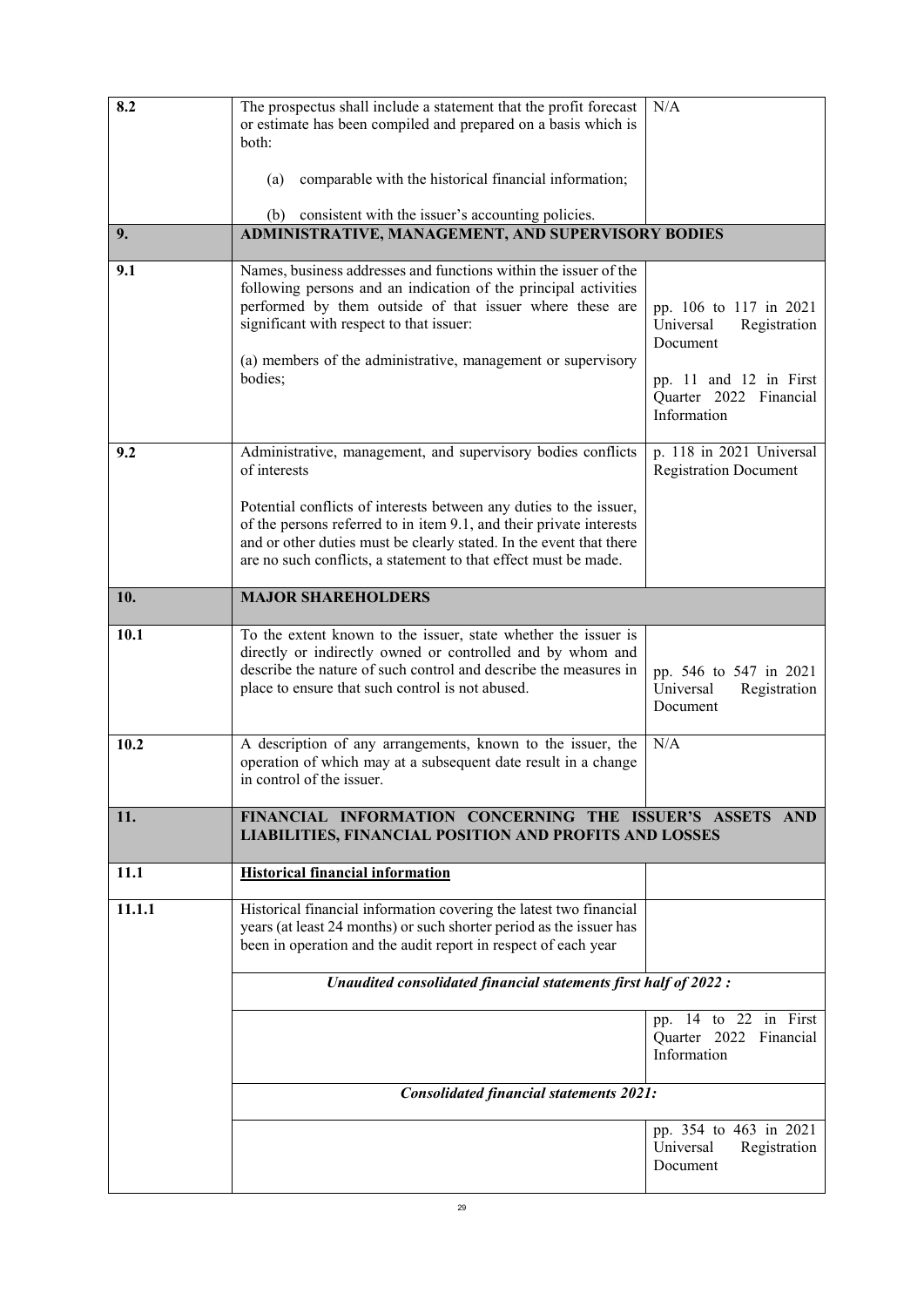|        |                                                                                                                                                                          | audit report: pp. 464 to<br>467 in 2021 Universal<br><b>Registration Document</b> |
|--------|--------------------------------------------------------------------------------------------------------------------------------------------------------------------------|-----------------------------------------------------------------------------------|
|        | <b>Non-consolidated financial statements 2021:</b>                                                                                                                       |                                                                                   |
|        |                                                                                                                                                                          | pp. 468 to 507 in 2021<br>Universal<br>Registration<br>Document                   |
|        |                                                                                                                                                                          | audit report: pp. 508 to<br>510 in 2021 Universal<br><b>Registration Document</b> |
|        | <b>Consolidated financial statements 2020:</b>                                                                                                                           |                                                                                   |
|        |                                                                                                                                                                          | pp. 328 to 437 in 2020<br>Universal<br>Registration<br>Document                   |
|        |                                                                                                                                                                          | audit report: pp. 438 to<br>441 in 2020 Universal<br><b>Registration Document</b> |
|        | <b>Non-consolidated financial statements 2020:</b>                                                                                                                       |                                                                                   |
|        |                                                                                                                                                                          | pp. 442 to 483 in 2020<br>Universal<br>Registration<br>Document                   |
|        |                                                                                                                                                                          | audit report: pp. 484 to<br>486 in 2020 Universal<br><b>Registration Document</b> |
| 11.1.3 | Accounting standards                                                                                                                                                     |                                                                                   |
|        | The financial information must be prepared according to<br>International Financial Reporting Standards as endorsed in the<br>Union based on Regulation (EC) No 1606/2002 |                                                                                   |
|        | Unaudited consolidated financial statements first half of 2022:                                                                                                          |                                                                                   |
|        |                                                                                                                                                                          | p. 29 in First Quarter 2022<br>Financial Information                              |
|        | <b>Consolidated financial statements 2021:</b>                                                                                                                           |                                                                                   |
|        |                                                                                                                                                                          | pp. 363 to 365 in 2021<br>Universal<br>Registration<br>Document                   |
|        | <b>Consolidated financial statements 2020:</b>                                                                                                                           |                                                                                   |
|        |                                                                                                                                                                          | pp. 337 to 339 in 2020<br>Universal<br>Registration<br>Document                   |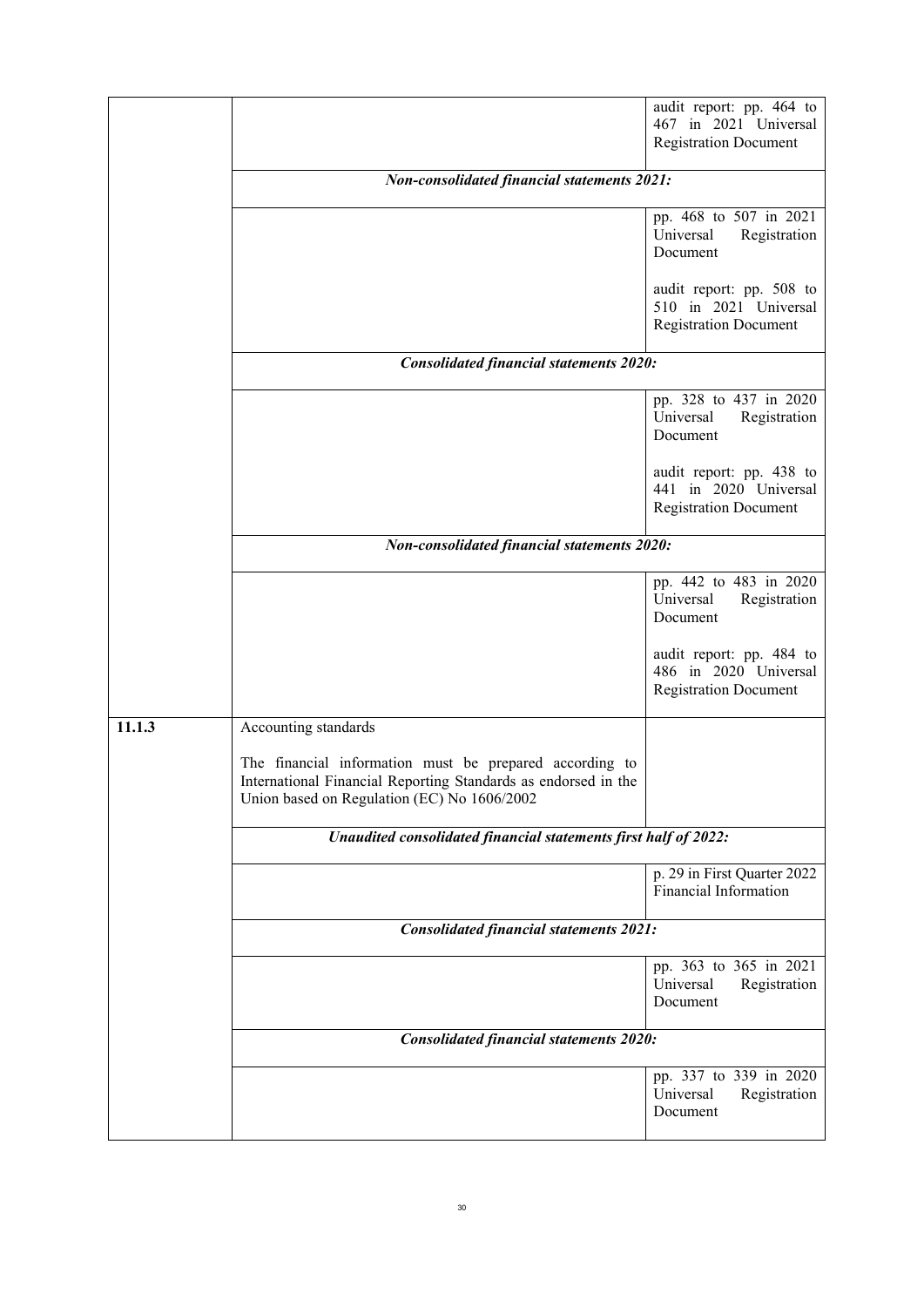| 11.1.4 | Where the audited financial information is prepared according<br>to national accounting standards, the financial information must<br>include at least the following:     |                                                                 |
|--------|--------------------------------------------------------------------------------------------------------------------------------------------------------------------------|-----------------------------------------------------------------|
|        | <b>Non-consolidated financial statements 2021:</b>                                                                                                                       |                                                                 |
|        | (a) the balance sheet;                                                                                                                                                   | pp. 468 to 471 in 2021<br>Universal<br>Registration<br>Document |
|        | (b) the income statement;                                                                                                                                                | pp. 472 to 473 in 2021<br>Universal<br>Registration<br>Document |
|        | (c) the accounting policies and explanatory notes.                                                                                                                       | pp. 477 to 507 in 2021<br>Universal<br>Registration<br>Document |
|        |                                                                                                                                                                          |                                                                 |
|        | <b>Non-consolidated financial statements 2020:</b>                                                                                                                       |                                                                 |
|        | $(a)$ the balance sheet;                                                                                                                                                 | pp. 442 to 445 in 2020<br>Universal<br>Registration<br>Document |
|        | (b) the income statement;                                                                                                                                                | pp. 446 to 447 in 2020<br>Universal<br>Registration<br>Document |
|        | (c) the accounting policies and explanatory notes.                                                                                                                       | pp. 451 to 483 in 2020<br>Universal<br>Registration<br>Document |
| 11.1.5 | Consolidated financial statements                                                                                                                                        |                                                                 |
|        | If the issuer prepares both stand-alone and consolidated financial<br>statements, include at least the consolidated financial statements<br>in the registration document |                                                                 |
|        | Unaudited consolidated financial statements first half of 2022 :                                                                                                         |                                                                 |
|        |                                                                                                                                                                          | pp. 14 to 22 in First<br>Quarter 2022 Financial<br>Information  |
|        | <b>Consolidated financial statements 2021:</b>                                                                                                                           |                                                                 |
|        | (a) the balance sheet;                                                                                                                                                   | pp. 354 to 355 in 2021<br>Universal<br>Registration<br>Document |
|        | (b) the income statement;                                                                                                                                                | p. 356 in 2021 Universal<br><b>Registration Document</b>        |
|        | (c) the accounting policies and explanatory notes.                                                                                                                       | pp. 363 to 463 in 2021<br>Universal<br>Registration<br>Document |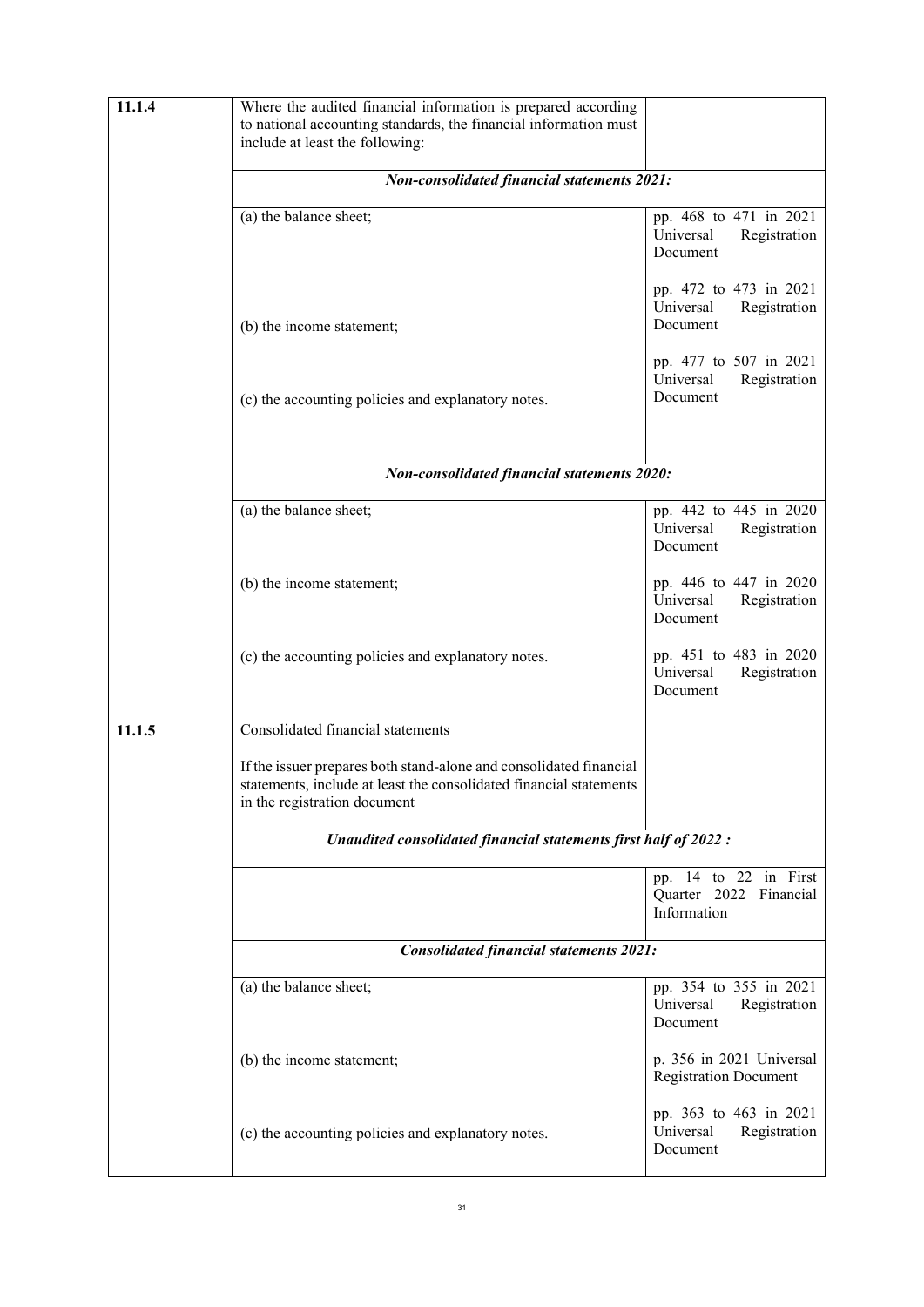|                                             | <b>Consolidated financial statements 2020:</b>                                                                                                                                       |                                                                 |
|---------------------------------------------|--------------------------------------------------------------------------------------------------------------------------------------------------------------------------------------|-----------------------------------------------------------------|
|                                             | (a) the balance sheet;                                                                                                                                                               | pp. 328 to 329 in 2020<br>Universal<br>Registration<br>Document |
|                                             | (b) the income statement;                                                                                                                                                            | p. 330 in 2020 Universal<br><b>Registration Document</b>        |
|                                             | (c) the accounting policies and explanatory notes.                                                                                                                                   | pp. 337 to 437 in 2020<br>Universal<br>Registration<br>Document |
| 11.1.6                                      | Age of financial information                                                                                                                                                         |                                                                 |
|                                             | The balance sheet date of the last year of audited financial<br>information may not be older than 18 months from the date of<br>the registration document                            |                                                                 |
|                                             | <b>Consolidated financial statements 2021:</b>                                                                                                                                       |                                                                 |
|                                             |                                                                                                                                                                                      | pp. 354 to 355 in 2021<br>Universal<br>Registration<br>Document |
|                                             | <b>Non-consolidated financial statements 2021:</b>                                                                                                                                   |                                                                 |
|                                             |                                                                                                                                                                                      | pp. 468 to 471 in 2021                                          |
|                                             |                                                                                                                                                                                      | Universal<br>Registration<br>Document                           |
| 11.2                                        | <b>Auditing of historical annual financial information</b>                                                                                                                           |                                                                 |
| 11.2.1                                      | The historical financial information must be independently<br>audited. The audit report shall be prepared in accordance with<br>the Directive 2006/43/CE and Regulation 537/2014/EU. |                                                                 |
|                                             | <b>Consolidated financial statements 2021:</b>                                                                                                                                       |                                                                 |
|                                             |                                                                                                                                                                                      | p. 464 to 467 in 2021<br>Universal<br>Registration<br>Document  |
|                                             | <b>Non-consolidated financial statements 2021:</b>                                                                                                                                   |                                                                 |
|                                             |                                                                                                                                                                                      | pp. 508 to 510 in 2021<br>Universal<br>Registration<br>Document |
|                                             | <b>Consolidated financial statements 2020:</b>                                                                                                                                       |                                                                 |
|                                             |                                                                                                                                                                                      | pp. 438 to 441 in 2020<br>Universal<br>Registration<br>Document |
| Non-consolidated financial statements 2020: |                                                                                                                                                                                      |                                                                 |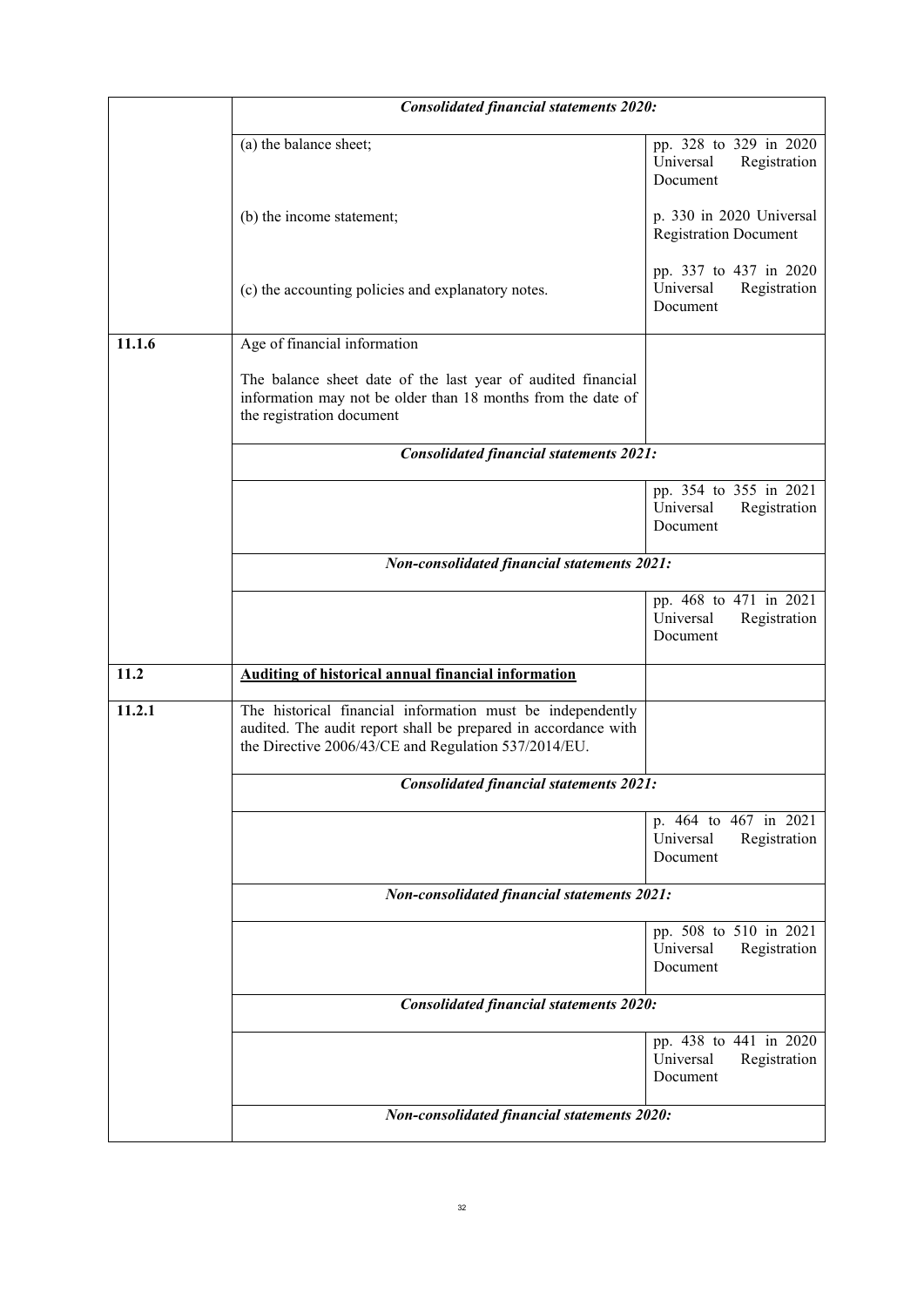|        |                                                                                                                                                                                                                                                                                                                                                                                                                                | pp. 484 to 486 in 2020<br>Universal<br>Registration<br>Document                    |
|--------|--------------------------------------------------------------------------------------------------------------------------------------------------------------------------------------------------------------------------------------------------------------------------------------------------------------------------------------------------------------------------------------------------------------------------------|------------------------------------------------------------------------------------|
| 11.2.2 | Indication of other information in the registration document<br>which has been audited by the auditors.                                                                                                                                                                                                                                                                                                                        | N/A                                                                                |
| 11.3   | <b>Legal and arbitration proceedings</b>                                                                                                                                                                                                                                                                                                                                                                                       |                                                                                    |
| 11.3.1 | Information on any governmental, legal or arbitration<br>proceedings (including any such proceedings which are pending<br>or threatened of which the Issuer is aware), during a period<br>covering at least the previous 12 months which may have, or<br>have had in the recent past significant effects on the Issuer and/or<br>group's financial position or profitability, or provide an<br>appropriate negative statement. | pp. 451 to 455 and 557 to<br>558 in 2021 Universal<br><b>Registration Document</b> |
| 12.    | <b>MATERIAL CONTRACTS</b>                                                                                                                                                                                                                                                                                                                                                                                                      |                                                                                    |
| 12.1   | A brief summary of all material contracts that are not entered<br>into in the ordinary course of the issuer's business, which could<br>result in any group member being under an obligation or<br>entitlement that is material to the issuer's ability to meet its<br>obligations to security holders in respect of the securities being<br>issued.                                                                            | p. 559 in 2021 Universal<br><b>Registration Document</b>                           |

|     | Annex XX of the Commission Delegated Regulation (EU) 2019/980 of 14 March 2019, as<br>amended - Pro Forma Information                                                                                |                                                                 |
|-----|------------------------------------------------------------------------------------------------------------------------------------------------------------------------------------------------------|-----------------------------------------------------------------|
|     | Information incorporated by reference                                                                                                                                                                | Page no. in the relevant<br>document                            |
| 1.  | <b>CONTENTS OF PRO FORMA FINANCIAL INFORMATION</b>                                                                                                                                                   |                                                                 |
| 1.1 | The pro forma financial information shall consist of:<br>(a) an introduction setting out:                                                                                                            | pp. 514 to 516 in 2021<br>Universal<br>Registration<br>Document |
|     | (i) the purpose for which the pro forma financial information<br>has been prepared, including a description of the transaction or<br>significant commitment and the businesses or entities involved; |                                                                 |
|     | (ii) the period or date covered by the pro forma financial<br>information;                                                                                                                           |                                                                 |
|     | (iii) the fact that the pro forma financial information has been<br>prepared for illustrative purposes only;                                                                                         |                                                                 |
|     | (iv) an explanation that:                                                                                                                                                                            |                                                                 |
|     | (i) the pro forma financial information illustrates the impact of<br>the transaction as if the transaction had been undertaken at an<br>earlier date;                                                |                                                                 |
|     | (ii) the hypothetical financial position or results included in the<br>pro forma financial information may differ from the entity's<br>actual financial position or results;                         |                                                                 |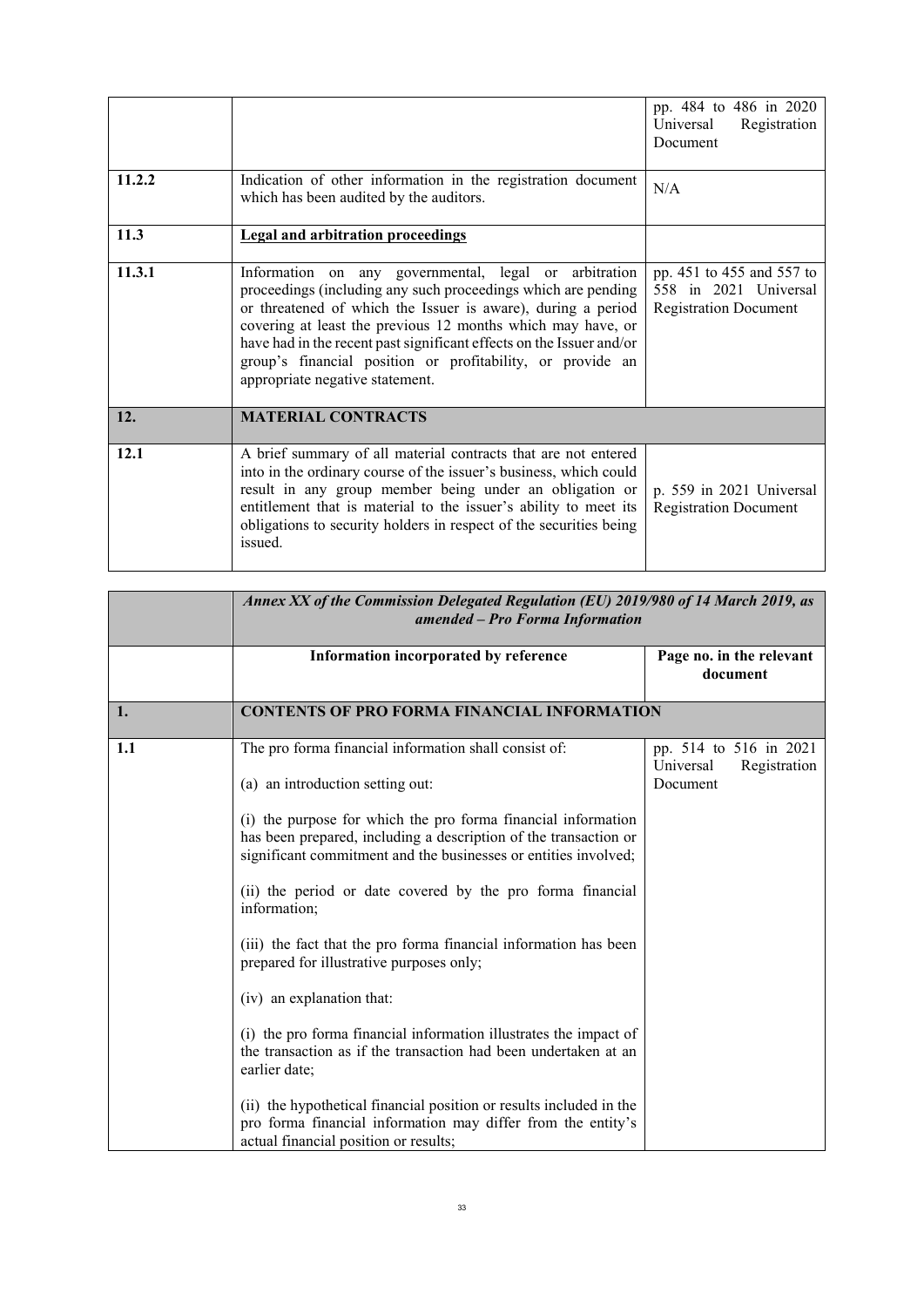|     | (b) a profit and loss account, a balance sheet or both, depending<br>on the circumstances presented in a columnar format composed<br>of:                                                                                                        | pp. 516 to 521 in 2021<br>Registration<br>Universal<br>Document |
|-----|-------------------------------------------------------------------------------------------------------------------------------------------------------------------------------------------------------------------------------------------------|-----------------------------------------------------------------|
|     | (i) historical unadjusted information;                                                                                                                                                                                                          |                                                                 |
|     | (ii) accounting policy adjustments, where necessary;                                                                                                                                                                                            |                                                                 |
|     | (iii) pro forma adjustments;                                                                                                                                                                                                                    |                                                                 |
|     | (iv) the results of the pro forma financial information in the final<br>column;                                                                                                                                                                 |                                                                 |
|     | (c) accompanying notes explaining:                                                                                                                                                                                                              | pp. 516 to 523 in 2021<br>Universal<br>Registration             |
|     | (i) the sources from which the unadjusted financial information<br>has been extracted and whether or not an audit or review report<br>on the source has been published;                                                                         | Document                                                        |
|     | (ii) the basis upon which the pro forma financial information is<br>prepared;                                                                                                                                                                   |                                                                 |
|     | (iii) source and explanation for each adjustment;                                                                                                                                                                                               |                                                                 |
|     | (iv) whether each adjustment in respect of a pro forma profit<br>and loss statement is expected to have a continuing impact on<br>the issuer or not;                                                                                            |                                                                 |
|     | (d) where applicable, the financial information and interim<br>financial information of the (or to be) acquired businesses or<br>entities used in the preparation of the pro forma financial<br>information must be included in the prospectus. | pp. 523 to 526 in 2021<br>Registration<br>Universal<br>Document |
|     |                                                                                                                                                                                                                                                 |                                                                 |
| 2.  | PRINCIPLES IN PREPARING AND PRESENTING PRO FORMA FINANCIAL<br><b>INFORMATION</b>                                                                                                                                                                |                                                                 |
| 2.1 | The pro forma financial information shall be identified as such                                                                                                                                                                                 | p. 527 in 2021 Universal                                        |
|     | in order to distinguish it from historical financial information.                                                                                                                                                                               | <b>Registration Document</b>                                    |
|     | The pro forma financial information must be prepared in a<br>manner consistent with the accounting policies adopted by the                                                                                                                      |                                                                 |
| 2.2 | issuer in its last or next financial statements.<br>Pro forma information may only be published in respect of:                                                                                                                                  | p. 516 in 2021 Universal                                        |
|     | (a) the last completed financial period; and/or                                                                                                                                                                                                 | <b>Registration Document</b>                                    |
|     | (b) the most recent interim period for which relevant unadjusted<br>information has been published or are included in the                                                                                                                       |                                                                 |
| 2.3 | registration document/prospectus<br>Pro forma adjustments must comply with the following:                                                                                                                                                       | pp. 523 to 531 in 2021                                          |
|     | (a) be clearly shown and explained;                                                                                                                                                                                                             | Universal<br>Registration<br>Document                           |
|     | (b) present all significant effects directly attributable to the<br>transaction;                                                                                                                                                                |                                                                 |
| 2.4 | (c) be factually supportable.<br>Pro forma alternative performance measures                                                                                                                                                                     |                                                                 |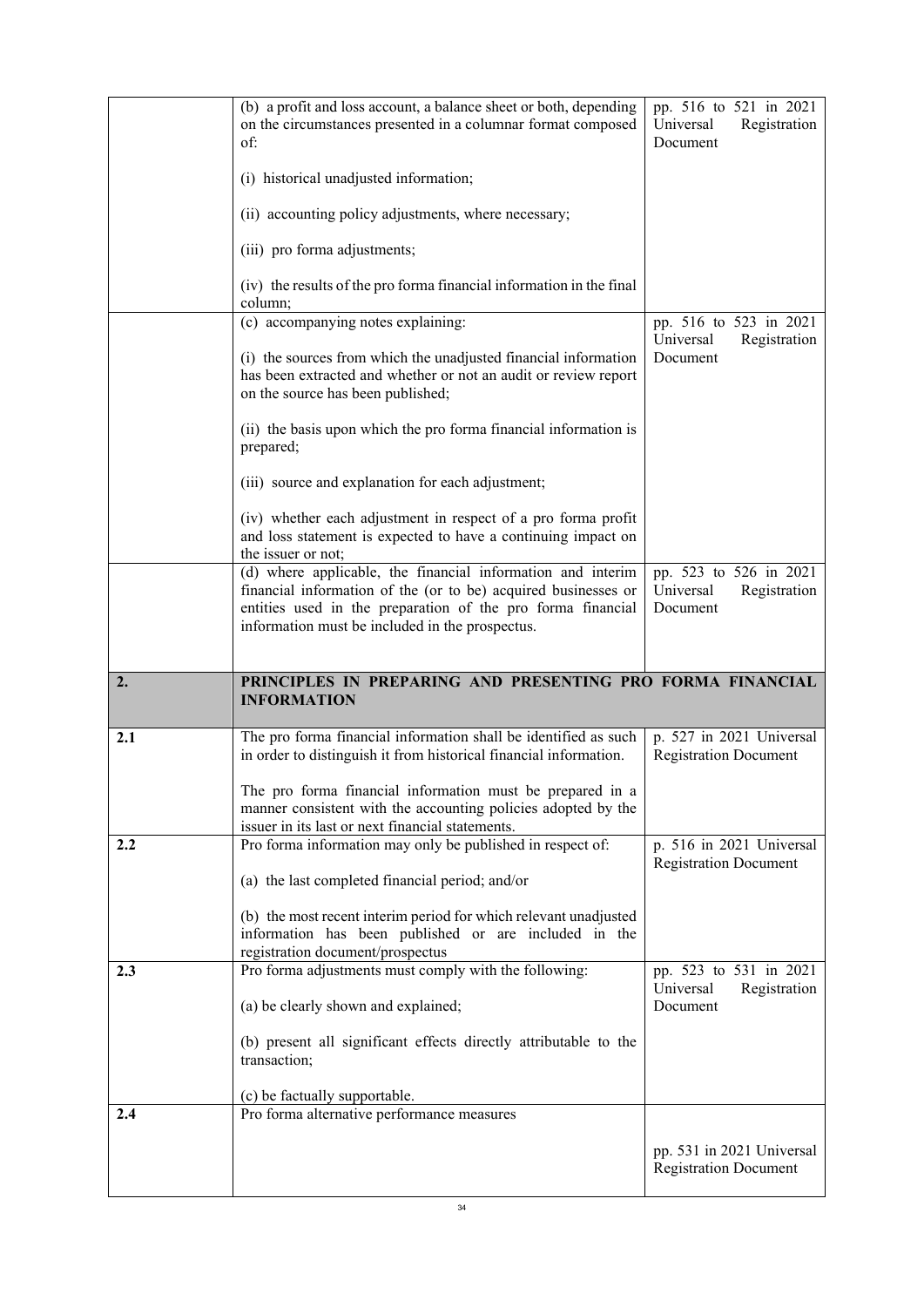| REQUIREMENTS FOR AN ACCOUNTANT/AUDIT REPORT                                                                                                                                                                               |                                                          |
|---------------------------------------------------------------------------------------------------------------------------------------------------------------------------------------------------------------------------|----------------------------------------------------------|
| The prospectus shall include a report prepared by the<br>independent accountants or auditors stating that in their opinion:<br>(a) the pro forma financial information has been properly<br>compiled on the basis stated; | p. 532 in 2021 Universal<br><b>Registration Document</b> |
| (b) that the basis referred to in (a) is consistent with the<br>accounting policies of the issuer.                                                                                                                        |                                                          |

The EMTN Previous Conditions are incorporated by reference in this Base Prospectus for the purposes only of further issues of Notes to be assimilated (*assimilées*) and form a single series with Notes already issued under the relevant EMTN Previous Conditions.

| <b>EMTN Previous Conditions</b>         |                    |  |
|-----------------------------------------|--------------------|--|
| Base Prospectus dated 17 September 2020 | Pages 34 to 70     |  |
| Base Prospectus dated 25 June 2019      | Pages 59 to 94     |  |
| Base Prospectus dated 22 June 2018      | Pages $59$ to $90$ |  |
| Base Prospectus dated 27 September 2016 | Pages $60$ to 93   |  |
| Base Prospectus dated 3 July 2014       | Pages 55 to 88     |  |
| Base Prospectus dated 19 October 2011   | Pages $27$ to $50$ |  |
| Base Prospectus dated 4 May 2007        | Pages 28 to 51     |  |

Non-incorporated parts of the base prospectuses of the Issuer dated 17 September 2020, 25 June 2019, 22 June 2018, 27 September 2016, 3 July 2014, 19 October 2011 and 4 May 2007 respectively are not relevant for investors.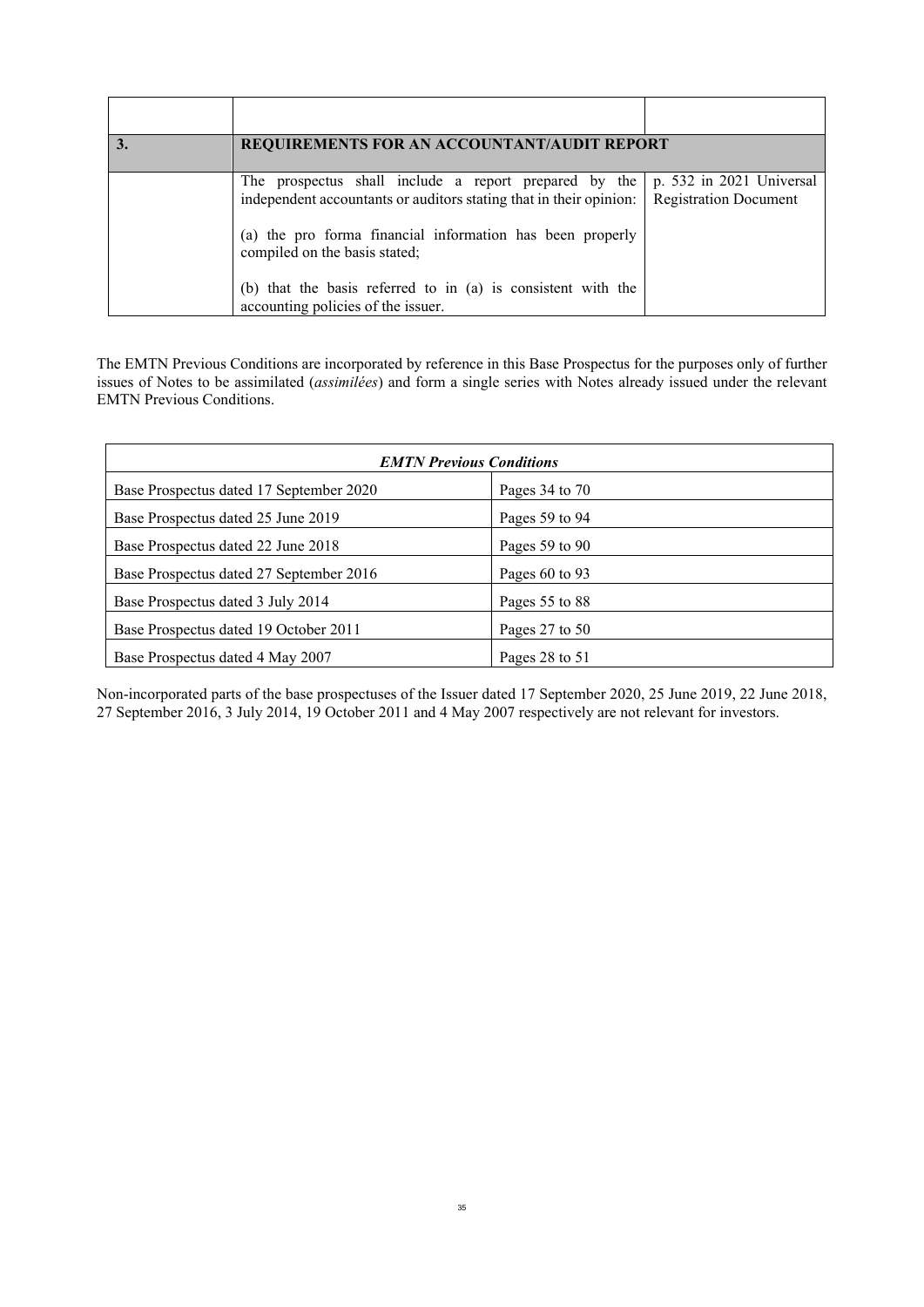### **SUPPLEMENT TO THE BASE PROSPECTUS**

<span id="page-35-0"></span>If at any time the Issuer shall be required to prepare a supplement to this Base Prospectus pursuant to the provisions of Article 23 of the Prospectus Regulation and Article 18 of Commission Delegated Regulation (EU) 2019/979, as amended, following the occurrence of a significant new factor, material mistake or material inaccuracy relating to the information included or incorporated by reference in this Base Prospectus which may affect the assessment of any Notes whose inclusion would reasonably be required by investors and their professional advisers, the Issuer will prepare and make available an appropriate supplement to this Base Prospectus or a restated Base Prospectus, which, in respect of any subsequent issue of Notes to be admitted to trading on Euronext Paris or on a Regulated Market, shall constitute a supplement to the Base Prospectus for the purposes of the relevant provisions of the Prospectus Regulation.

This Base Prospectus is valid until 10 June 2023. The obligation to supplement the Base Prospectus in the event of significant new factors, material mistakes or material inaccuracies does not apply when the Base Prospectus is no longer valid.

Any supplement to the Base Prospectus shall be (a) published on the websites of the AMF (www.amf-france.org) and the Issuer (www.finance.veolia.com) and (b) available for inspection, upon request and free of charge, during usual business hours, on any weekday at the registered office of the Issuer.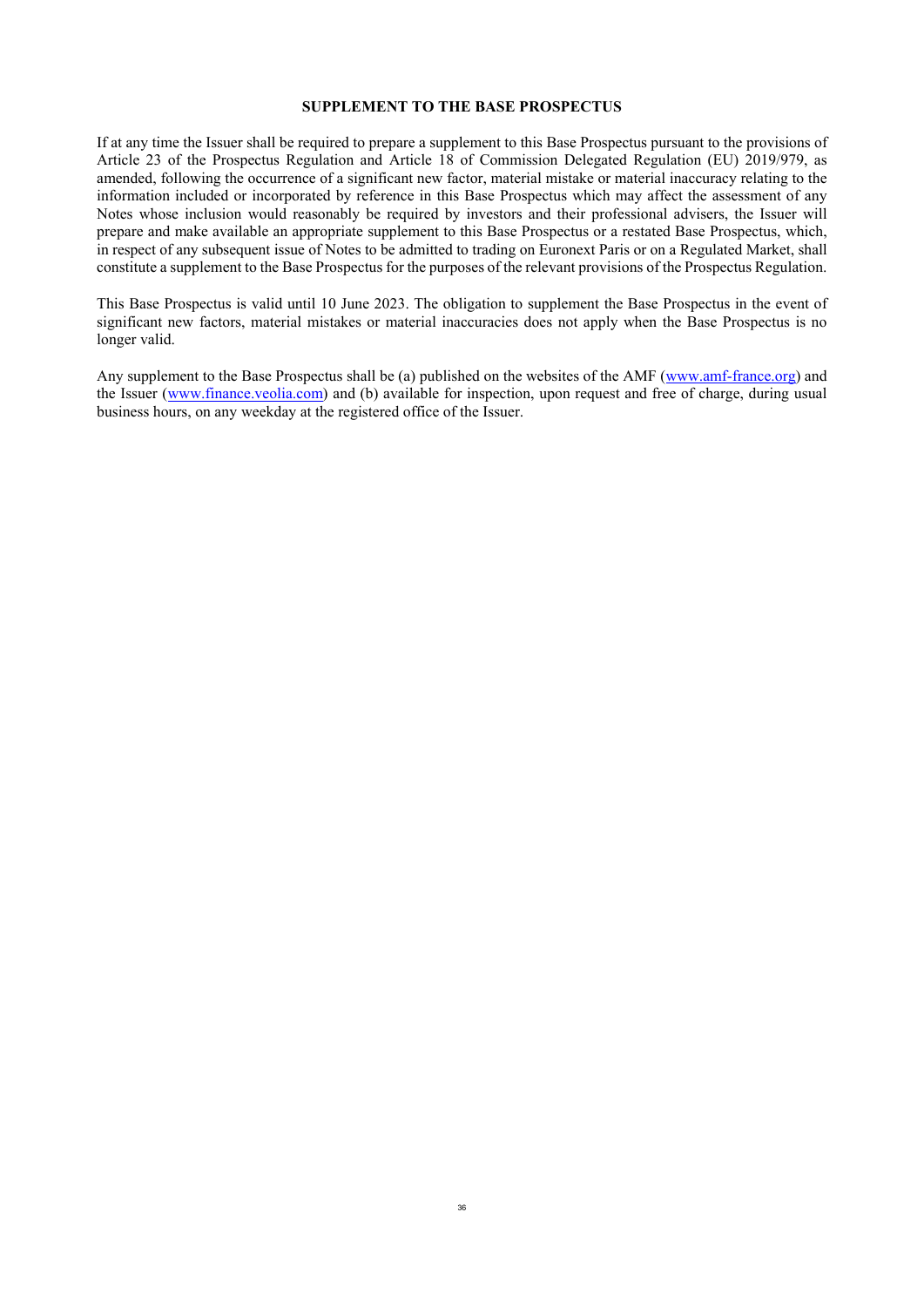# **TERMS AND CONDITIONS OF THE NOTES**

The following is the text of the terms and conditions which, subject to completion in accordance with the provisions of the relevant Final Terms, shall be applicable to the Notes.

In the case of Dematerialised Notes, the text of the terms and conditions will not be endorsed on physical documents of title but will be constituted by the following text as completed by the relevant provisions of the Final Terms. In the case of Materialised Notes, either (i) the full text of these terms and conditions together with the relevant provisions of the Final Terms or (ii) these terms and conditions as so completed (and subject to simplification by the deletion of nonapplicable provisions), shall be endorsed on definitive Materialised Bearer Notes. All capitalised terms that are not defined in these Conditions will have the meanings given to them in the relevant Final Terms. References in the Conditions to "**Notes**" are to the Notes of one Series only, not to all Notes that may be issued under the Programme.

The Notes are issued with the benefit of an amended and restated agency agreement dated 10 June 2022 between Veolia Environnement, Société Générale as fiscal agent, paying agent, redenomination agent, consolidation agent and calculation agent, and the other agents named in it (as amended or supplemented as at the Issue Date, the "**Agency Agreement**"). The fiscal agent, the paying agents, the redenomination agent, the consolidation agent and the calculation agent(s) for the time being (if any) are referred to below respectively as the "**Fiscal Agent**", the "**Paying Agents**" (which expression shall include the Fiscal Agent), the "**Redenomination Agent**", the "**Consolidation Agent**" and the "**Calculation Agent(s)**".

References below to "**Conditions**" are, unless the context requires otherwise, to the numbered paragraphs below.

# 1. **Definitions and interpretation**

1.1 **Definitions**: In these Conditions, unless the context otherwise requires:

"**2006 ISDA Definitions**" means the 2006 ISDA Definitions, as published by the International Swaps and Derivatives Association, Inc., as may be supplemented or amended as at the Issue Date, unless otherwise specified in the relevant Final Terms.

"**2021 ISDA Definitions**" means the 2021 ISDA Interest Rate Derivatives Definitions, as published by the International Swaps and Derivatives Association, Inc., as may be supplemented or amended as at the Issue Date, unless otherwise specified in the relevant Final Terms.

"**Account Holder**" means any authorised intermediary institution entitled, either directly or indirectly, to hold accounts on behalf of its customers with Euroclear France, and includes Euroclear Bank SA/NV ("**Euroclear**") and the depositary bank for Clearstream Banking S.A ("**Clearstream**").

# "**AMF**" means the *Autorité des marchés financiers*.

"**Amortisation Yield**" means the rate per annum (expressed as a percentage) used to calculate the Amortised Nominal Amount of a Zero Coupon Note, in accordance with the provisions of Condition [7.5.1.](#page-71-0)

"**Amortised Nominal Amount**" means the Early Redemption Amount payable in respect of any Zero Coupon Note, which shall be determined in accordance with the provisions of Condition [7.5.1,](#page-71-0) the Early Redemption Amount upon redemption of such Note pursuant to Condition [7.6](#page-72-0) or Condition [7.9](#page-73-0) or upon it becoming due and payable as provided in Condition [10](#page-75-0).

"**Broken Amount**" means the amount specified as such in the relevant Final Terms, as the case may be.

"**Business Centre(s)**" means the city or cities specified as such in the relevant Final Terms.

# "**Business Day**" means:

- (a) in relation to any sum payable in Euro, a TARGET Settlement Day and a day on which commercial banks and foreign exchange markets settle payments in the relevant Business Centre(s) (if any); and/or
- (b) in relation to any sum payable in Renminbi, a day on which commercial banks and foreign exchange markets settle payments in Renminbi in Hong Kong and in the relevant Business Centre(s) (if any); and/or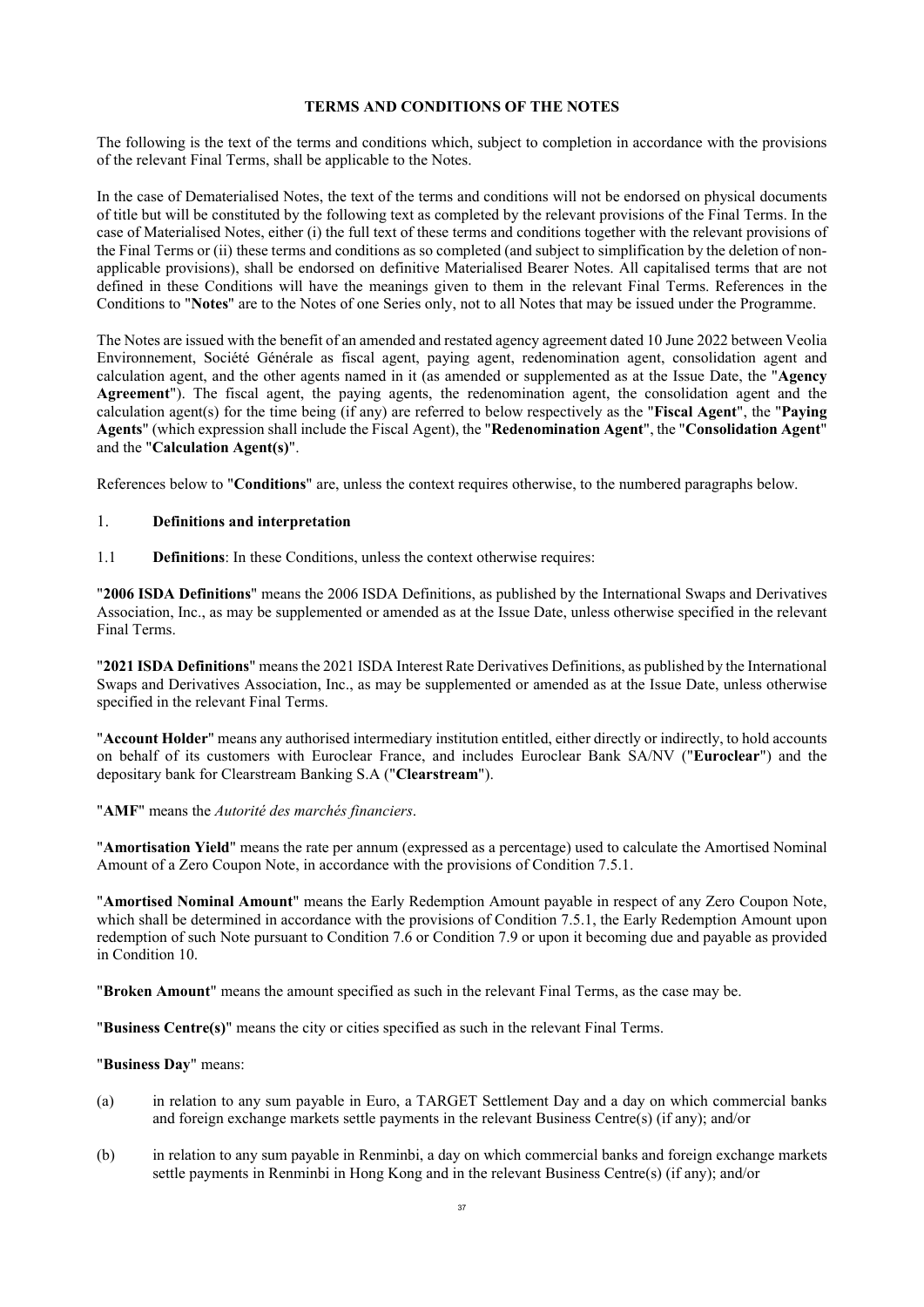(c) in relation to any sum payable in a Specified Currency other than Euro and Renminbi, a day on which commercial banks and foreign exchange markets settle payments in the Principal Financial Centre for such currency and in the relevant Business Centre(s) (if any).

"**Call Option**" means any option of the Issuer as may be provided in the relevant Final Terms in accordance with Condition [7.2.1.](#page-68-0)

"**Code**" means the French *Code monétaire et financier*.

"**Coupon**" has the meaning given in Condition [2.1](#page-44-0).

"**Day Count Fraction**" means, in respect of the calculation of an amount of interest on any Note for any period of time (from and including the first calendar day of such period to but excluding the last) (whether or not constituting an Interest Period, the "**Calculation Period**"):

- (a) if "**Actual/Actual**" or "**Actual/Actual - ISDA**" or "**Act/Act**" or "**Act/Act (ISDA)**" is specified in the relevant Final Terms, the actual number of calendar days in the Calculation Period divided by 365 (or, if any portion of that Calculation Period falls in a leap year, the sum of (A) the actual number of calendar days in that portion of the Calculation Period falling in a leap year divided by 366 and (B) the actual number of calendar days in that portion of the Calculation Period falling in a non-leap year divided by 365).
- (b) if "**Actual/365 - FBF**" is specified in the relevant Final Terms, the fraction whose numerator is the actual number of calendar days elapsed during the Calculation Period and whose denominator is 365. If part of that Calculation Period falls in a leap year, Actual/365 - FBF shall mean the sum of (i) the fraction whose numerator is the actual number of calendar days elapsed during the non-leap year and whose denominator is 365 and (ii) the fraction whose numerator is the number of actual calendar days elapsed during the leap year and whose denominator is 366.
- (c) if "**Actual/Actual - FBF**" is specified in the relevant Final Terms in respect of each calculation, the fraction whose numerator is the actual number of calendar days elapsed during such period and whose denominator is 365 (or 366 if 29 February falls within the Calculation Period).
- (d) if "**Actual/Actual - ICMA**" is specified in the relevant Final Terms:
	- (i) if the Calculation Period is equal to or shorter than the Determination Period during which it falls, the number of calendar days in the Calculation Period divided by the product of  $(x)$  the number of calendar days in such Determination Period and (y) the number of Determination Periods normally ending in any year; and
	- (ii) if the Calculation Period is longer than one Determination Period, the sum of:
		- (A) the number of calendar days in such Calculation Period falling in the Determination Period in which it begins divided by the product of (1) the number of calendar days in such Determination Period and (2) the number of Determination Periods normally ending in any year; and
		- (B) the number of calendar days in such Calculation Period falling in the next Determination Period divided by the product of (1) the number of calendar days in such Determination Period and (2) the number of Determination Periods normally ending in any year,

in each case where:

"**Determination Date**" means the date specified as such in the relevant Final Terms or, if none is specified, the Interest Payment Date, and

"**Determination Period**" means the period from and including a Determination Date in any year to but excluding the next Determination Date.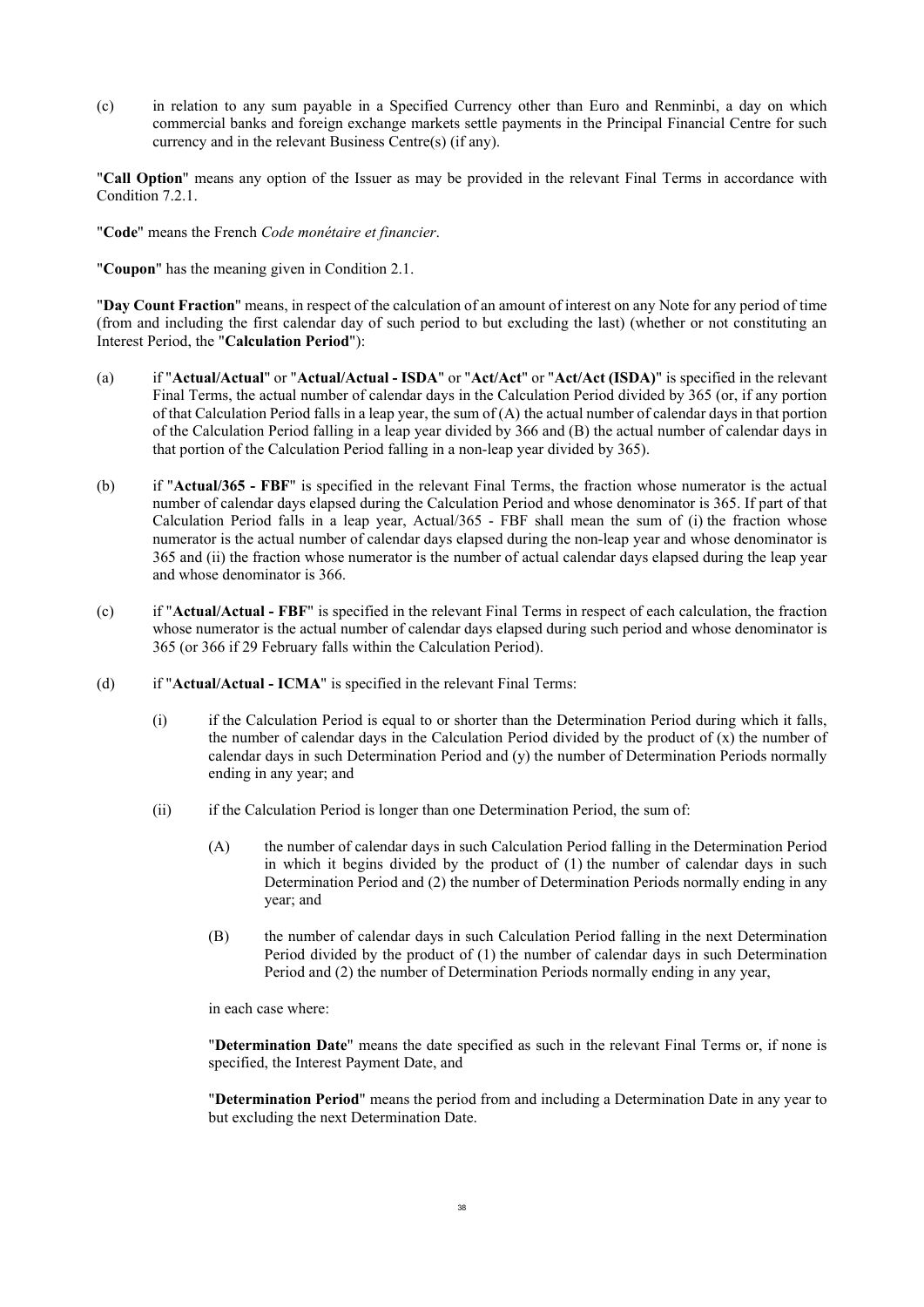if "**Actual/365 (Fixed)**" is specified in the relevant Final Terms, the actual number of calendar days in the Calculation Period divided by 365.

if "**Actual/360**" is specified in the relevant Final Terms, the actual number of calendar days in the Calculation Period divided by 360.

if "**30/360**" or "**360/360 (Bond Basis)**" is specified in the relevant Final Terms, the number of calendar days in the Calculation Period divided by 360 calculated on a formula basis as follows:

Day Count Fraction =  $[360 \times (Y2 - Y1)] + [30 \times (M2 - M1)] + (D2 - D1)$ 

360

where:

"**Y1**" is the year, expressed as a number, in which the first calendar day of the Calculation Period falls;

"**Y2**" is the year, expressed as a number, in which the calendar day immediately following the last calendar day included in the Calculation Period falls;

"**M1**" is the calendar month, expressed as a number, in which the first calendar day of the Calculation Period falls;

"**M2**" is the calendar month, expressed as number, in which the calendar day immediately following the last calendar day included in the Calculation Period falls;

"**D1**" is the first calendar day, expressed as a number, of the Calculation Period, unless such number would be 31, in which case D1 will be 30; and

"**D2**" is the calendar day, expressed as a number, immediately following the last calendar day included in the Calculation Period, unless such number would be 31 and D1 is greater than 29, in which case D2 will be 30.

(e) if "**30E/360**" or "**Eurobond Basis**" is specified in the relevant Final Terms, the number of calendar days in the Calculation Period divided by 360 calculated on a formula basis as follows:

Day Count Fraction =  $[360 \times (Y2 - Y1)] + [30 \times (M2 - M1)] + (D2 - D1)$ 

360

where:

"**Y1**" is the year, expressed as a number, in which the first calendar day of the Calculation Period falls;

"**Y2**" is the year, expressed as a number, in which the calendar day immediately following the last day included in the Calculation Period falls;

"**M1**" is the calendar month, expressed as a number, in which the first calendar day of the Calculation Period falls;

"**M2**" is the calendar month, expressed as a number, in which the calendar day immediately following the last calendar day included in the Calculation Period falls;

"**D1**" is the first calendar day, expressed as a number, of the Calculation Period, unless such number would be 31, in which case D1 will be 30; and

"**D2**" is the calendar day, expressed as a number, immediately following the last calendar day included in the Calculation Period, unless such number would be 31, in which case D2 will be 30.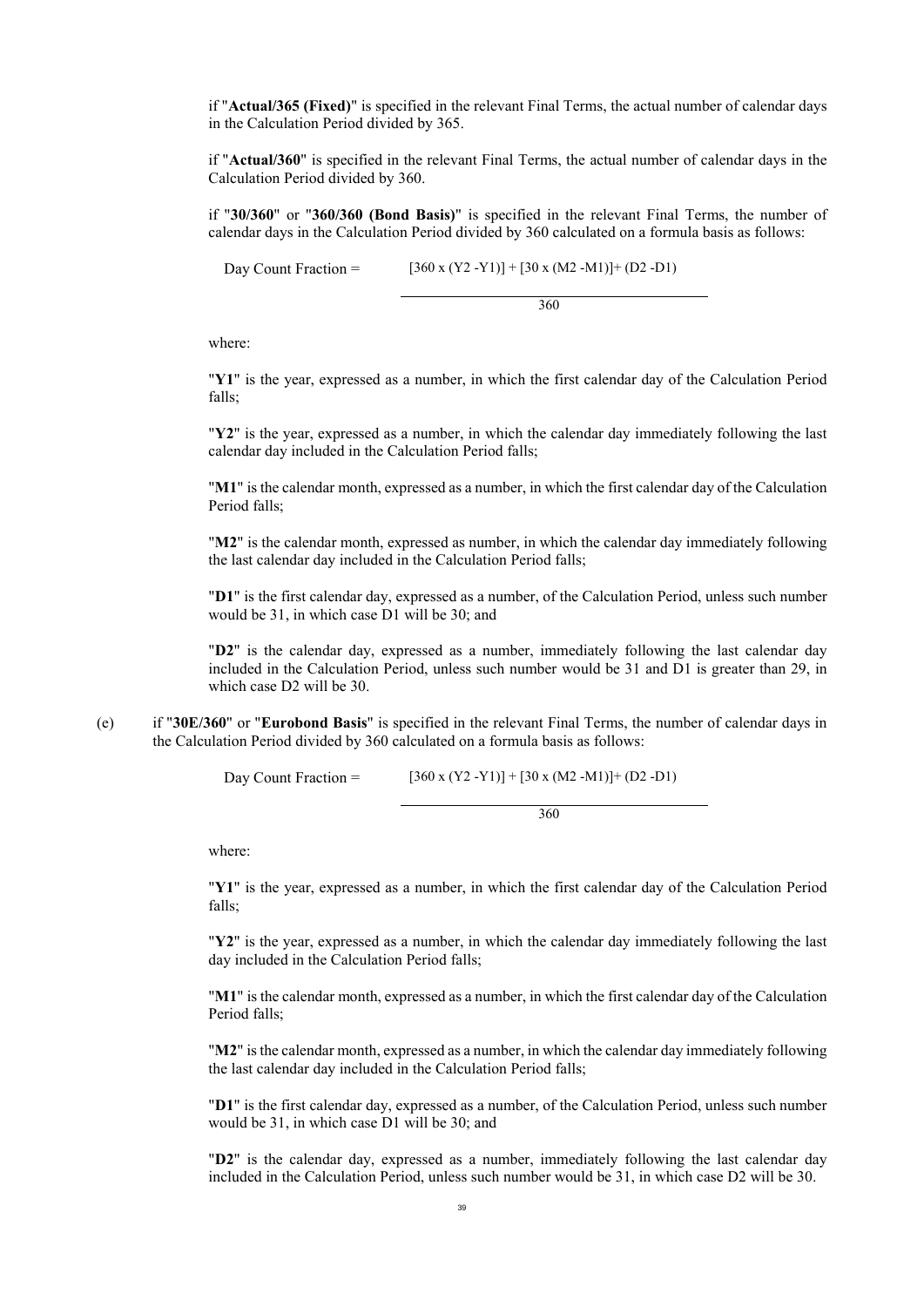(f) if "**30E/360 (ISDA)**" is specified hereon, the number of calendar days in the Calculation Period divided by 360, calculated on a formula basis as follows:

Day Count Fraction =  $[360 \times (Y2 - Y1)] + [30 \times (M2 - M1)] + (D2 - D1)$ 

360

where:

**"Y1**" is the year, expressed as a number, in which the first calendar day of the Calculation Period falls;

"**Y2**" is the year, expressed as a number, in which the calendar day immediately following the last calendar day included in the Calculation Period falls;

"**M1**" is the calendar month, expressed as a number, in which the first calendar day of the Calculation Period falls;

"**M2**" is the calendar month, expressed as a number, in which the calendar day immediately following the last calendar day included in the Calculation Period falls;

"**D1**" is the first calendar day, expressed as a number, of the Calculation Period, unless (i) that calendar day is the last calendar day of February or (ii) such number would be 31, in which case D1 will be 30; and

"**D2**" is the calendar day, expressed as a number, immediately following the last calendar day included in the Calculation Period, unless (i) that calendar day is the last day of February but not the Maturity Date or (ii) such number would be 31, in which case D2 will be 30.

"**Definitive Materialised Bearer Note**" has the meaning given in Condition [2.3](#page-45-0).

"**Dematerialised Note**", "**Dematerialised Bearer Note**", "**Dematerialised Registered Note**", "**Dematerialised Administered Registered Note**" and "**Dematerialised Fully Registered Note**" have the respective meanings given in Condition [2.1.](#page-44-0)

"**Early Redemption Amount**" means the amount payable in respect of any Note upon redemption of such Note pursuant to Condition [7.6](#page-72-0) or Condition [7.9](#page-73-0), or upon it becoming due and payable as provided in Condition [10](#page-75-0), which shall be determined in accordance with Condition [7.5](#page-71-1).

"**EEA**" means the European Economic Area.

"**Euro-zone**" means the region comprised of Member States of the European Union that have adopted the single currency in accordance with the treaty establishing the European Community, as amended.

"**Event of Default**" has the meaning given in Condition [10](#page-75-0).

"**Exercise Notice**" has the meaning given in Condition [7.3](#page-70-0).

"**FBF**" means the *Fédération Bancaire Française*.

"**FBF Definitions**" means the definitions set out in the 2013 FBF Master Agreement relating to transactions on forward financial instruments and the technical schedules (*additifs techniques*) published from time to time by the FBF excluding the FBF benchmarks events technical schedule published by the FBF in February 2020, as may be supplemented or amended as at the Issue Date, unless otherwise specified in the relevant Final Terms.

"**FBF Rate**" has the meaning given in Condition [6.2.](#page-47-0)

"**Final Redemption Amount**" in respect of any Note means the amount to be redeemed on the Maturity Date in relation to such Note, which shall be determined in accordance with Condition [7.1.](#page-68-1)

"**Final Terms**" means, in relation to a Series or Tranche of Notes, the final terms of that Series or Tranche of Notes.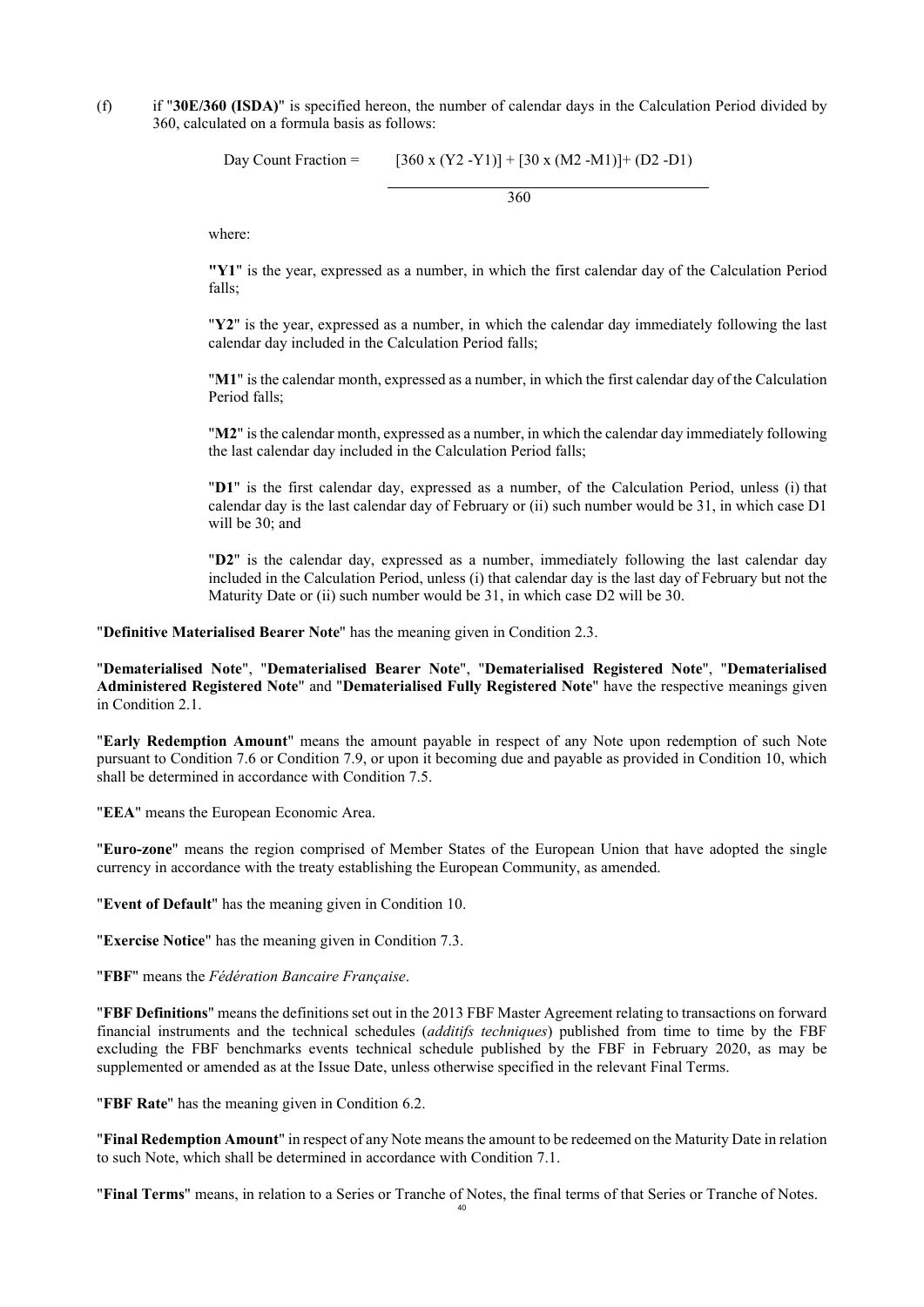"**Financial Centre(s)**" means the city or cities specified as such in the relevant Final Terms.

"**Fixed Coupon Amount**" means the amount specified as such in the relevant Final Terms, as the case may be.

"**Fixed Rate Note**" means any Note bearing interest at a fixed rate.

"**Floating Rate Note**" means any Note bearing interest at a variable rate.

"**General Meeting**" has the meaning given in Condition [12](#page-76-0).

"**Governmental Authority**" means any *de facto* or *de jure* government (or any agency or instrumentality thereof), court, tribunal, administrative or other governmental authority or any other entity (private or public) charged with the regulation of the financial markets (including the central bank) of Hong Kong.

"**Group**" means the Veolia Environnement and Veolia Environnement and its consolidated subsidiaries taken as a whole.

"**Illiquidity**" means that the general Renminbi exchange market in Hong Kong becomes illiquid, other than as a result of an event of Inconvertibility or Non-Transferability, as determined by the Issuer in good faith and in a commercially reasonable manner following consultation with two Renminbi Dealers.

"**Inconvertibility**" means the occurrence of any event that makes it impossible for the Issuer to convert any amount due in respect of RMB Notes in the general Renminbi exchange market in Hong Kong, other than where such impossibility is due solely to the failure of the Issuer to comply with any law, rule or regulation enacted by any Governmental Authority (unless such law, rule or regulation is enacted after the Issue Date and it is impossible for the Issuer, due to an event beyond its control, to comply with such law, rule or regulation).

"**Inflation Linked Note**" means any Note, interest on which is to be calculated by reference to either the consumer price index (excluding tobacco) for all households in metropolitan France (the "**CPI**"), as calculated and published monthly by the *Institut National de la Statistique et des Etudes Economiques* ("**INSEE**") or the harmonised index of consumer prices (excluding tobacco), or the relevant successor index, measuring the rate of inflation in the European Monetary Union (excluding tobacco) as calculated and published monthly by Eurostat (the "**HICP**") (each an "**Inflation Index**" and together, the "**Inflation Indices**").

"**Interest Amount**" means the amount of interest payable, and in the case of Fixed Rate Notes, means the Fixed Coupon Amount or Broken Amount, as the case may be.

"**Interest Commencement Date**" means the Issue Date or such other date as may be specified in the relevant Final Terms.

"**Interest Determination Date**" means, with respect to a Rate of Interest and Interest Period or the interest amount in relation to RMB Notes, the date specified as such in the relevant Final Terms or, if none is so specified, (i) the day falling two TARGET Settlement Days prior to the first day of such Interest Period if the Specified Currency is Euro or (ii) the first day of such Interest Period if the Specified Currency is Sterling or (iii) the day falling two (2) Business Days in the Specified Currency prior to the first day of such Interest Period if the Specified Currency is neither Sterling nor Euro.

"**Interest Payment Date(s)**" means the date or dates specified as such in the relevant Final Terms.

"**Interest Period**" means the period from (and including) the Interest Commencement Date to (but excluding) the first Interest Payment Date and each successive period from (and including) an Interest Payment Date to (but excluding) the next Interest Payment Date or the relevant payment date if the Notes become payable on a date other than an Interest Payment Date.

"**ISDA Rate**" has the meaning given in Condition [6.2.](#page-47-0)

"**Issue Date**" in respect of any Notes means the date of issuance of such Notes, as specified in the relevant Final Terms.

"**Margin**" means the percentage per annum indicated as such in the relevant Final Terms, as the case may be.

"*Masse*" has the meaning given in Condition [12](#page-76-0).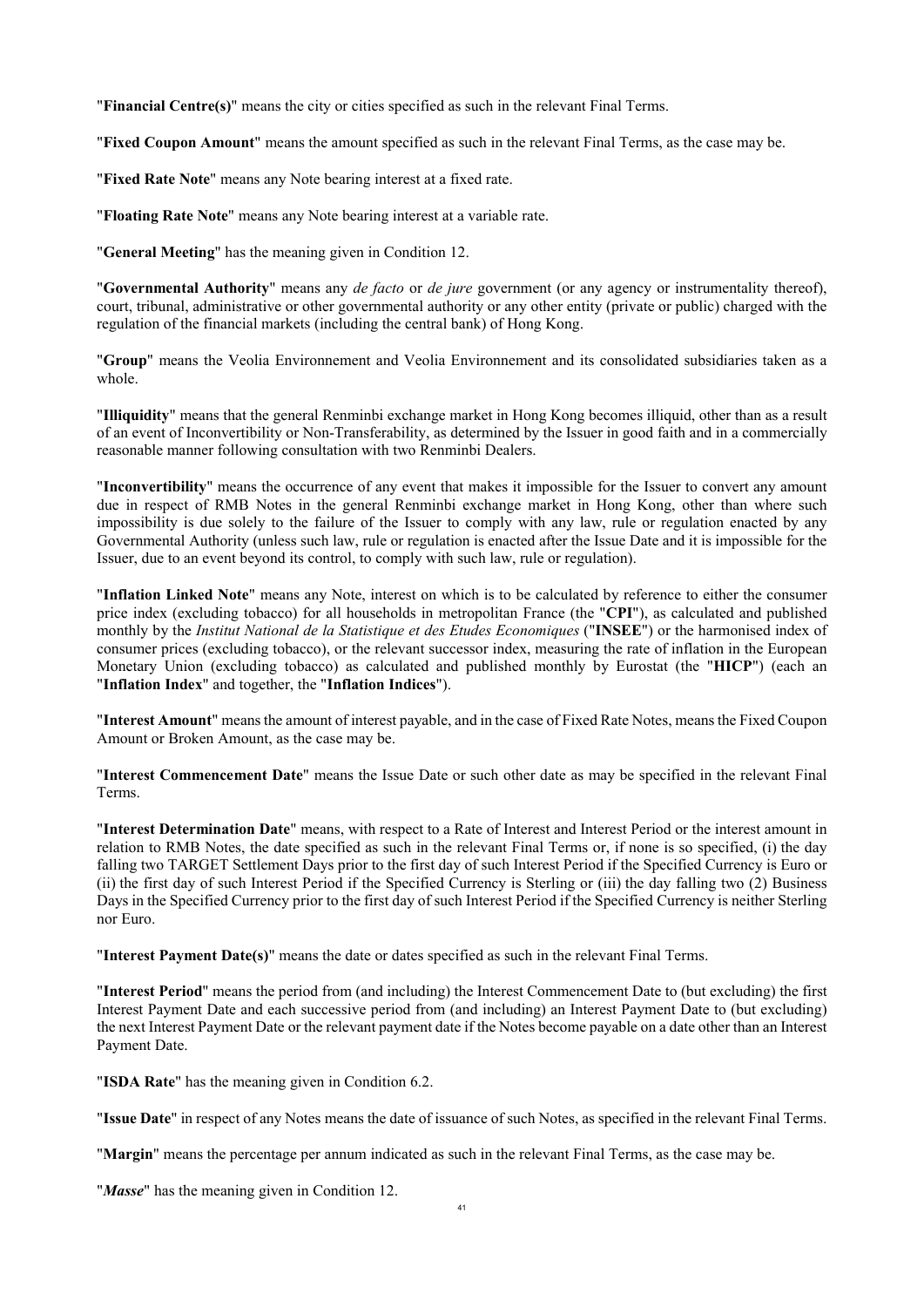"**Materialised Note**" and "**Materialised Bearer Note**" have the meanings given in Condition [2.1](#page-44-0).

"**Materialised Note Agent**" means any agent appointed by the Issuer in respect of a Series of Materialised Notes pursuant to Condition [2.1.2](#page-44-1).

"**Maturity Date**" in respect of a Note means the date on which such Note shall be fully redeemed.

"**Maximum Rate of Interest**" and "**Minimum Rate of Interest**" have the respective meanings given in the relevant Final Terms, as the case may be.

"**Non-transferability**" means the occurrence of any event that makes it impossible for the Issuer to deliver Renminbi between accounts inside Hong Kong or from an account inside Hong Kong to an account outside Hong Kong, other than where such impossibility is due solely to the failure of the Issuer to comply with any law, rule or regulation enacted by any Governmental Authority (unless such law, rule or regulation is enacted after the Issue Date and it is impossible for the Issuer, due to an event beyond its control, to comply with such law, rule or regulation).

"**Optional Redemption Amount**" means the amount payable in respect of any Note upon redemption of such Note pursuant to Condition [7.2.1](#page-68-0) or Condition [7.3](#page-70-0), as the case may be.

"**Optional Redemption Date(s)**" and "**Option Exercise Date(s)**" means the date or dates specified as such in the relevant Final Terms, as the case may be.

"**Payment Business Day**" means a day:

- (a) in the case of Dematerialised Notes, on which Euroclear France is open for business or in the case of Materialised Notes, on which banks and foreign exchange markets are open for business in the relevant place of presentation, and on which banks and foreign exchange markets are open for business in the relevant Financial Centre(s) (if any), and
- (b) in the case of a payment in a currency other than Euro, where payment is to be made by transfer to an account maintained with a bank in such currency, on which foreign exchange transactions may be carried on in the relevant currency in the Principal Financial Centre of the country of such currency, or in the case of a payment in Euro, which is a TARGET Settlement Day.

"**PRC**" means the People's Republic of China.

"**Principal Financial Centre**" means, in relation to a Series of Notes, the principal financial centre of the country of the Specified Currency or, if the Specified Currency is Euro, the Euro-zone.

"**Principal Subsidiary**" means at any relevant time a Subsidiary of the Issuer which is consolidated by way of global integration (*intégration globale*) in the audited consolidated accounts of the Issuer and:

- (a) whose total assets or operating income (or, where the Subsidiary in question prepares consolidated accounts whose total consolidated assets or consolidated operating income, as the case may be) attributable to the Issuer represent not less than 15 % of the total consolidated assets or the consolidated operating income of the Issuer, all as calculated by reference to the then latest audited accounts (or consolidated accounts, as the case may be) of such Subsidiary and the then latest audited consolidated accounts of the Issuer and its consolidated subsidiaries, or
- (b) to which is transferred all or substantially all the assets and undertaking of a Subsidiary which immediately prior to such transfer was a Principal Subsidiary.

"**Put Option**" means any option of the Noteholders as may be provided in the relevant Final Terms in accordance with Condition [7.3](#page-70-0).

"**Rate Multiplier**" means the number specified as such in the relevant Final Terms, as the case may be.

"**Rate of Exchange**" means the rate of exchange specified as such in the relevant Final Terms, as the case may be.

"**Rate of Interest**" means the rate or rates of interest payable from time to time in respect of the Notes, which are specified in the relevant Final Terms.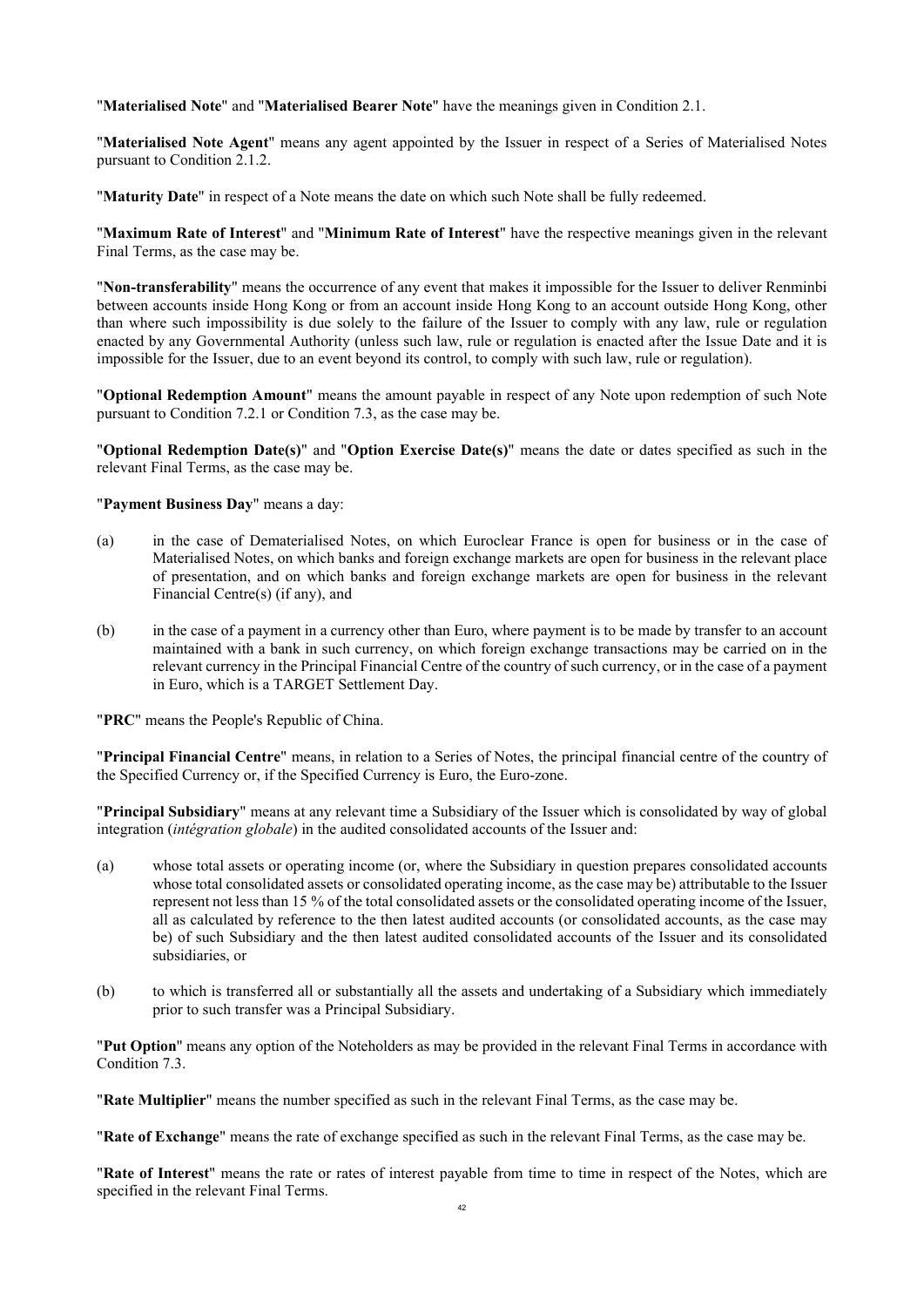"**Redenomination Date**" has the meaning given in Condition [2.4.](#page-45-1)

"**Reference Banks**" means the banks specified as such in the relevant Final Terms, or in the event that no such banks are specified in the relevant Final Terms or that the Calculation Agent determines that any bank so specified is not providing offered quotations of the Reference Rate, the principal Euro-zone office of any major bank selected by the Calculation Agent in the Euro-zone inter-bank market, in the case of a determination of EURIBOR.

"**Reference Rate**" means the rate specified as such in the relevant Final Terms or any successor or replacement rate.

"**Registration Agent**" means any person or entity designated in the Final Terms of a Series of Dematerialised Registered Notes to act as agent on behalf of the Issuer for the purpose of opening and maintaining accounts for the holders of Notes of such Series.

"**Regulated Market**" means any regulated market situated in a Member State of the EEA, as defined in Directive 2014/65/EU on markets in financial instruments, as amended.

"**Relevant Date**" in respect of any Note or Coupon means the date on which payment in respect of such Note or Coupon first becomes due or, if any amount of money payable is improperly withheld or refused, the date on which payment in full of the amount outstanding is made or in the case of Materialised Notes, if earlier, the date seven (7) calendar days after that on which notice is duly given to the Noteholders that, upon further presentation of the Note or Coupon being made in accordance with these Conditions, such payment will be made, provided that payment is in fact made upon such presentation.

"**Relevant Debt**" means any present or future indebtedness in the form of, or represented by, bonds, notes, debentures, loan stock or other securities that, at the time of the issue, are capable of being, or are intended to be, quoted, listed or ordinarily dealt in on any stock exchange, automated trading system, over-the-counter or other securities market.

"**Relevant Screen Page**" means such page, section, caption, column or other part of a particular information service as may be specified in the relevant Final Terms.

"**Renminbi Dealer**" means an independent foreign exchange dealer of international reputation active in the Renminbi exchange market in Hong Kong reasonably selected by the Issuer.

"**Representative**" has the meaning given in Condition [12.](#page-76-0)

"**Restructuring**" has the meaning given in Condition [10.6](#page-76-1).

"**RMB Note**" means a Note denominated in Renminbi.

"**RMB Rate Calculation Agent**" means the agent appointed from time to time by the Issuer for the determination of the RMB Spot Rate or identified as such in the relevant Final Terms.

"**RMB Rate Calculation Business Day**" means a day (other than a Saturday or Sunday) on which commercial banks are open for general business (including dealings in foreign exchange) in Hong Kong and in New York City.

"**RMB Rate Calculation Date**" means the day which is two RMB Rate Calculation Business Days before the due date for payment of the relevant Renminbi amount under the Conditions.

"**RMB Spot Rate**" for a RMB Rate Calculation Date means the spot CNY/US dollar exchange rate for the purchase of US dollars with CNY in the over-the-counter CNY exchange market in Hong Kong for settlement on the relevant due date for payment, as determined by the RMB Rate Calculation Agent at or around 11 a.m. (Hong Kong time) on such RMB Rate Calculation Date, on a deliverable basis by reference to Reuters Screen Page TRADNDF. If such rate is not available, the RMB Rate Calculation Agent will determine the RMB Spot Rate at or around 11 a.m. (Hong Kong time) on the RMB Rate Calculation Date as the most recently available CNY/U.S. dollar official fixing rate for settlement on the relevant due date for payment reported by The State Administration of Foreign Exchange of the PRC, which is reported on the Reuters Screen Page CNY=SAEC. Reference to a page on the Reuters Screen means the display page so designated on the Reuter Monitor Money Rates Service (or any successor service) or such other page as may replace that page for the purpose of displaying a comparable currency exchange rate.

"**Series**" has the meaning given in Condition [2.5](#page-46-0).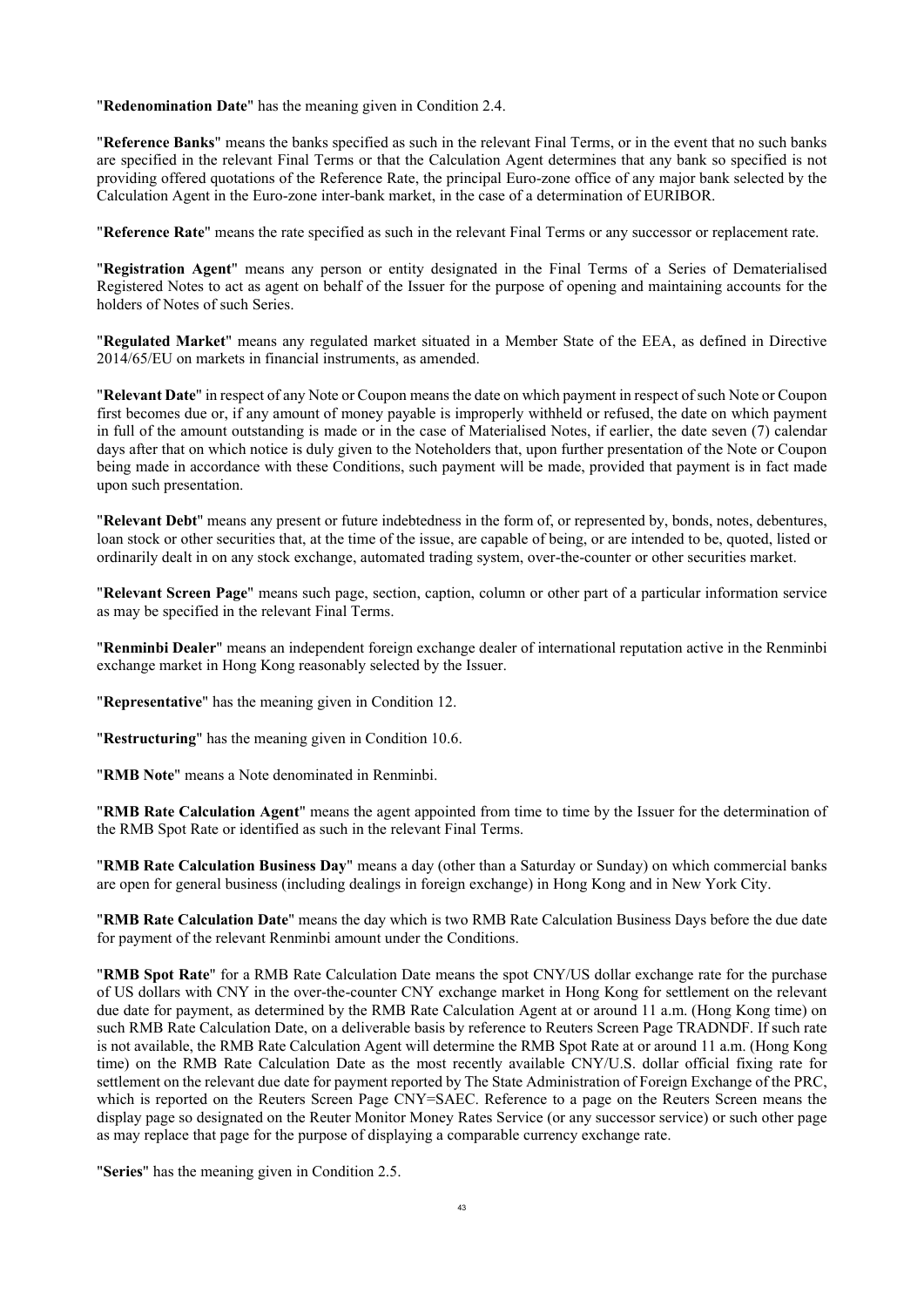"**Specified Currency**" means the currency specified as such in the relevant Final Terms.

"**Specified Denomination**" has the meaning given in Condition [2.2](#page-45-2).

"**Subsidiary**" means, in relation to any person or entity at any time, any other person or entity (whether or not now existing) as defined in Article L.233-1 of the French *Code de commerce* or any other person or entity controlled, directly or indirectly, by such person or entity, within the meaning of Article L.233-3 of the French *Code de commerce*.

"**Suez SA**" means a *société anonyme* incorporated under French law, whose registered office is located at 21 rue de la Boétie, 75008 Paris, France, registered with the *Registre du commerce et des sociétés* of Paris under number 433 466 570.

"**Talon**" has the meaning given in Condition [2.1](#page-44-0).

"**TARGET Settlement Day**" means a day on which the TARGET 2 System is operating.

"**TARGET 2 System**" means the Trans European Automated Real Time Gross Settlement Express Transfer payment system which utilises a single shared platform or any successor thereto.

"**Tranche**" has the meaning given in Condition [2.5.](#page-46-0)

"**US Dollar Equivalent**" means the relevant Renminbi amount converted into US dollars using the RMB Spot Rate for the relevant RMB Rate Calculation Date, as calculated by the RMB Rate Calculation Agent.

"**Zero Coupon Note**" means a Note the interest basis of which is specified to be "Zero Coupon" in the relevant Final Terms.

- 1.2 **Interpretation**: In these Conditions, unless a contrary indication appears:
	- 1.2.1 the terms "**holder of Notes**", "**holder of any Note**" and "**Noteholder**" refer to (i) in the case of Dematerialised Notes, the person whose name appears in the account of the relevant Account Holder or the Issuer or the Registration Agent (as the case may be) as being entitled to such Notes; (ii) in the case of Materialised Notes, the bearer of any Definitive Materialised Bearer Note and the Coupons or Talon relating thereto; and (iii) in the case of Materialised Notes in respect of which a Temporary Global Certificate has been issued and is outstanding, each person (other than a clearing institution) who appears as a holder of such Notes or of a particular nominal amount of interests in such Notes, in accordance with the applicable laws and regulations and with the applicable rules and procedures of any relevant clearing institution including, without limitation, Euroclear France, Euroclear or Clearstream, as appropriate.
	- 1.2.2 the term "**Couponholder**" refers to the bearer of any Coupon.
	- 1.2.3 "**outstanding**" means, in relation to the Notes of any Series, all the Notes issued other than (a) those that have been redeemed in accordance with the Conditions, (b) those in respect of which the date for redemption has occurred and the redemption moneys (including all interest accrued on such Notes to the date for such redemption and any interest payable after such date) have been duly paid (i) in the case of Dematerialised Bearer Notes and Dematerialised Administered Registered Notes, to the relevant Account Holders on behalf of the Noteholder as provided in Condition [8.1](#page-73-1), (ii) in the case of Dematerialised Fully Registered Notes, to the account of the Noteholder as provided in Condition [8.1](#page-73-1) and (iii) in the case of Materialised Notes, to the Paying Agent as provided in Conditions [8.2](#page-73-2) and [8.3](#page-73-3) and remain available for payment against presentation and surrender of Materialised Bearer Notes and/or Coupons, as the case may be, (c) those which have become void or in respect of which claims have become prescribed, (d) those which have been purchased and that are held or have been cancelled as provided in these Conditions, and (e) in the case of Materialised Notes (i) those mutilated or defaced Materialised Bearer Notes that have been surrendered in exchange for replacement Materialised Bearer Notes, (ii) (for the purpose only of determining how many such Materialised Bearer Notes are outstanding and without prejudice to their status for any other purpose) those Materialised Bearer Notes alleged to have been lost, stolen or destroyed and in respect of which replacement Materialised Bearer Notes have been issued and (iii) any Temporary Global Certificate to the extent that it shall have been exchanged for one or more Definitive Materialised Bearer Notes, pursuant to its provisions.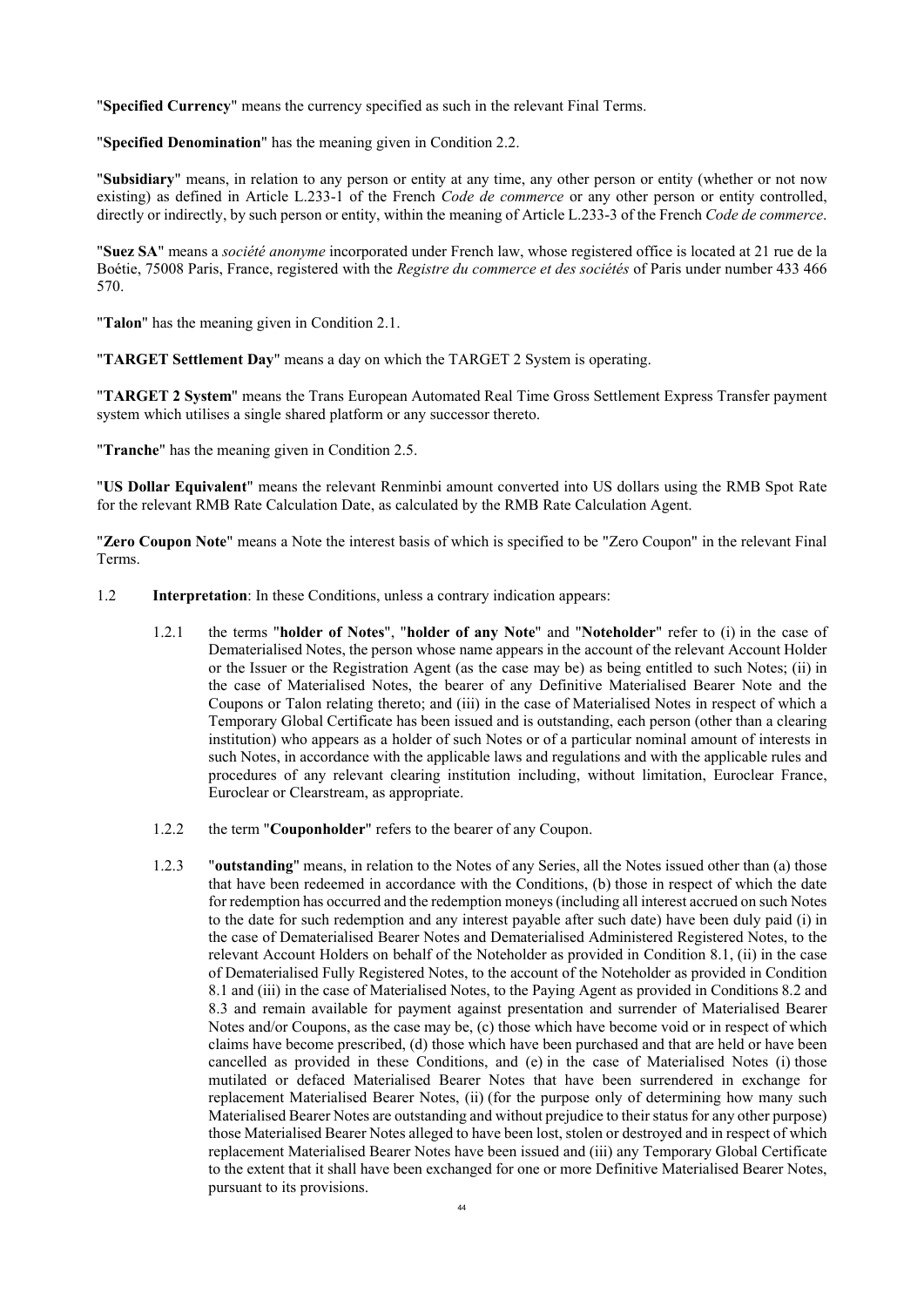- 1.2.4 references to (i) "**principa**l" include any premium payable in respect of the Notes, Final Redemption Amounts, Early Redemption Amounts, Optional Redemption Amounts, Amortised Nominal Amounts and all other amounts in the nature of principal payable pursuant to Condition [7](#page-68-2), (ii) "**interest**" include all Interest Amounts and all other amounts (including, for the avoidance of doubt, all arrears of interest) payable pursuant to Condition [6](#page-46-1) and (iii) "**principal**" and/or "**interest**" include any additional amounts payable under Condition [9](#page-75-1).
- 1.2.5 "**Euroclear France**" means Euroclear France acting as central depositary.
- 1.2.6 a "**unit**" or "**sub-unit**" of a currency means the lowest amount of such currency that is available as legal tender in the country or countries of such currency.

### 2. **Form, denomination(s), title, redenomination and method of issue**

- <span id="page-44-0"></span>2.1 **Form**: Notes may be issued either in dematerialised form ("**Dematerialised Notes**") or in materialised form ("**Materialised Notes**").
	- 2.1.1 Title to Dematerialised Notes will be evidenced in accordance with Articles L.211-3 *et seq.* and R.211-1 *et seq.* of the Code by book entries (*inscriptions en compte*). No physical document of title (including *certificats représentatifs* pursuant to Article R.211-7 of the Code) will be issued in respect of the Dematerialised Notes.

Dematerialised Notes may be issued, at the option of the Issuer and as specified in the relevant Final Terms, in either bearer form (*au porteur*) ("**Dematerialised Bearer Notes**"), in which case they are inscribed in an account maintained by an Account Holder having itself an account in the books of Euroclear France, or in registered form (*au nominatif*) ("**Dematerialised Registered Notes**") and, in such latter case, at the option of the relevant Noteholder, in either fully registered form (*au nominatif pur*) ("**Dematerialised Fully Registered Notes**"), in which case they are inscribed in an account maintained by the Issuer or the Registration Agent, or in administered registered form (*au nominatif administré*) ("**Dematerialised Administered Registered Notes**"), in which case the Notes are inscribed both in an account maintained by the Issuer or the Registration Agent and an account maintained by an Account Holder.

<span id="page-44-1"></span>2.1.2 Materialised Notes are issued in bearer form ("**Materialised Bearer Notes**"). Materialised Bearer Notes are serially numbered and are issued with coupons (the "**Coupons**") and, where appropriate, a talon (the "**Talon**") attached, save in the case of Zero Coupon Notes in which case references to interest (other than in relation to interest due after the Maturity Date), Coupons and Talons in these Conditions are not applicable. Any issue of Materialised Notes requires the appointment by the Issuer of a Materialised Note Agent (designated in the relevant Final Terms) which will perform the functions otherwise attributed, in these Conditions, to the Fiscal Agent and/or Paying Agent.

*In accordance with Articles L.211-3 and R.211-1 of the Code, securities (such as Notes) which are governed by French law and are in materialised form must be issued outside the French territory*.

Unless this possibility is expressly excluded in the applicable Final Terms, the Issuer may, in accordance with the provisions of Article L.228-2 of the French *Code de commerce,* request at any time from the central depositary identification information of Noteholders of Notes in dematerialised form (*au porteur*) such as the name or the company name, nationality, date of birth or year of incorporation and mail address or, as the case may be, email address of such Noteholders.

2.2 **Denomination(s)**: Notes shall be issued in the specified denomination(s) set out in the relevant Final Terms (the "**Specified Denomination(s)**") save that (i) Notes admitted to trading on a Regulated Market in circumstances which require the publication of a prospectus under Regulation 2017/1129/EU of 14 June 2017, as amended (the "**Prospectus Regulation**") shall have a minimum specified denomination of €100,000 (or its equivalent in any other currency), or such higher amount as may be allowed or required from time to time by the relevant monetary or financial authority or any laws or regulations applicable to the relevant Specified Currency and (ii) Notes unlisted or listed on an alternative trading platform shall have a minimum specified denomination of  $\epsilon$ 100,000 (or its equivalent in any other currency) or shall be offered or sold only to investors who acquire securities for a total consideration of at least  $€100,000$  (or its equivalent in any other currency)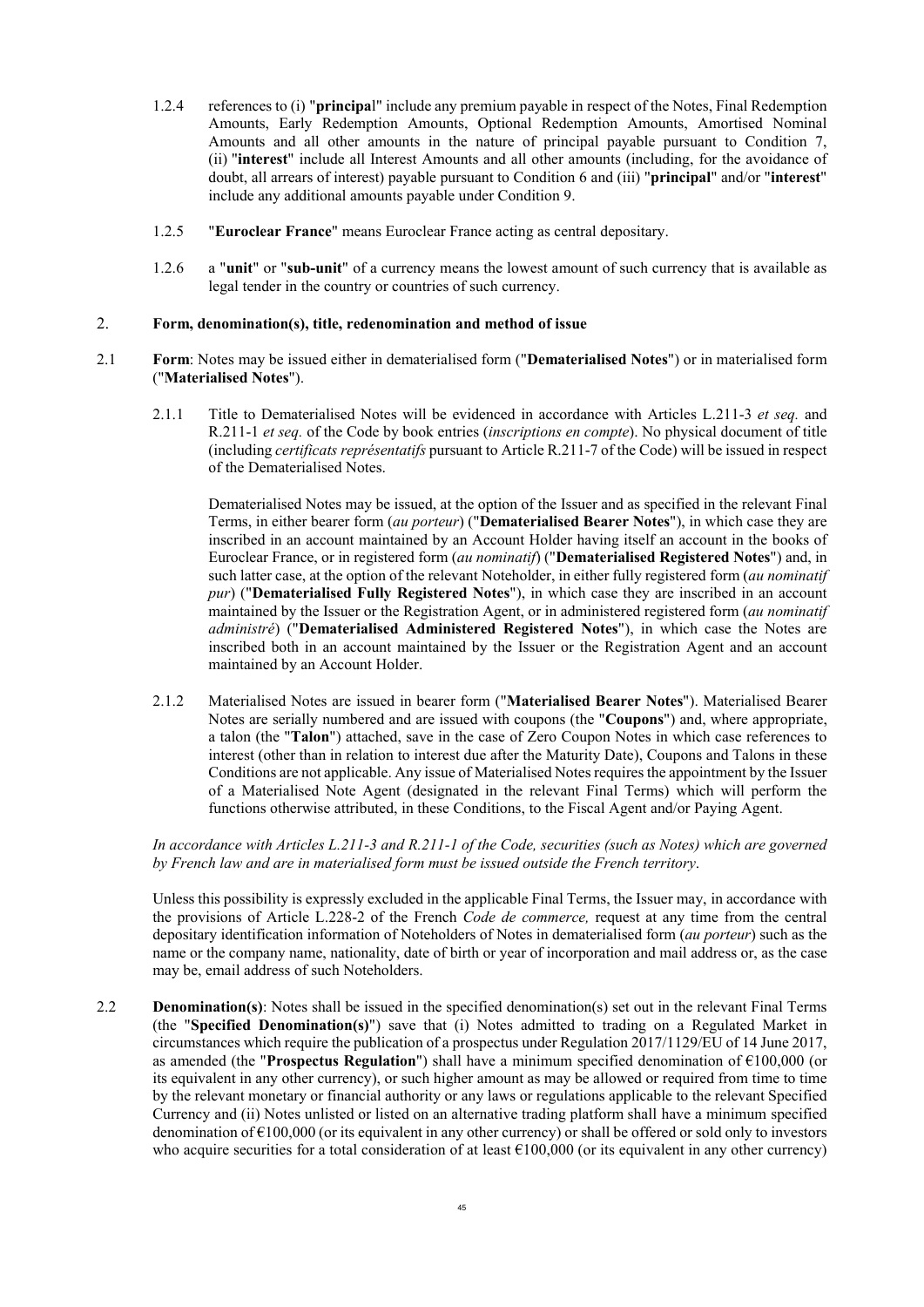per investor, for each separate offer. Dematerialised Notes shall be issued in one Specified Denomination only.

### 2.3 **Title**:

- <span id="page-45-0"></span>2.3.1 Title to Dematerialised Bearer Notes shall pass upon, and transfer of such Notes may only be effected through, registration of the transfer in the accounts of Account Holders. Title to Dematerialised Registered Notes shall pass upon, and transfer of such Notes may only be effected through, registration of the transfer in the accounts of the Issuer or of the Registration Agent.
- 2.3.2 Title to Materialised Bearer Notes in definitive form having, where appropriate, Coupons and/or a Talon attached thereto on issue ("**Definitive Materialised Bearer Notes**"), shall pass by delivery.
- 2.3.3 Except as ordered by a court of competent jurisdiction or as required by law, the holder of any Note, Coupon or Talon shall be deemed to be and may be treated as its absolute owner for all purposes, whether or not it is overdue and regardless of any notice of ownership, or an interest in it, any writing on it or its theft or loss and no person shall be liable for so treating the holder.

### 2.4 **Redenomination:**

- <span id="page-45-3"></span><span id="page-45-1"></span>2.4.1 The Issuer may (if so specified in the relevant Final Terms), on any Interest Payment Date, without the consent of the holder of any Note, Coupon or Talon, by giving at least thirty (30) calendar day's notice in accordance with Condition [15](#page-80-0) and on or after the date on which the European Member State in whose national currency the Notes are denominated has become a participating Member State in the single currency of the European Economic and Monetary Union, or events have occurred which have substantially the same effects, redenominate all, but not some only, of the Notes of any Series into Euro and adjust the aggregate principal amount and the Specified Denomination(s) set out in the relevant Final Terms accordingly, as described below. The date on which such redenomination becomes effective shall be referred to in these Conditions as the "**Redenomination Date**".
- 2.4.2 The redenomination of the Notes pursuant to Condition [2.4.1](#page-45-3) shall be made by converting the principal amount of each Note from the relevant national currency into Euro using the fixed relevant national currency Euro conversion rate established by the Council of the European Union pursuant to applicable regulations of the Treaty and rounding the resultant figure to the nearest Euro 0.01 (with Euro 0.005 being rounded upwards). If the Issuer so elects, the figure resulting from conversion of the principal amount of each Note using the fixed relevant national currency Euro conversion rate shall be rounded down to the nearest Euro. The Euro denominations of the Notes so determined shall be notified to Noteholders in accordance with Condition [15](#page-80-0). Any balance remaining from the redenomination with a denomination higher than Euro 0.01 shall be paid by way of cash adjustment rounded to the nearest Euro 0.01 (with Euro 0.005 being rounded upwards). Such cash adjustment will be payable in Euro on the Redenomination Date in the manner notified to Noteholders by the Issuer.
- 2.4.3 Upon redenomination of the Notes, any reference in the relevant Final Terms to the relevant national currency shall be construed as a reference to Euro.
- <span id="page-45-2"></span>2.4.4 The Issuer may, with the prior approval of the Redenomination Agent and the Consolidation Agent, in connection with any redenomination pursuant to this Condition or any consolidation pursuant to Condition [14](#page-80-1), without the consent of the holder of any Note, Coupon or Talon but taking into account market practice in respect of redenominated euromarket debt obligations, make any changes or additions to these Conditions or Condition [14](#page-80-1) (including, without limitation, any change to any applicable business day definition, business day convention, principal financial centre designation, interest accrual basis or Reference Rate specification) which it believes are not prejudicial to the interests of the relevant Noteholders. Any such changes or additions shall, in the absence of manifest error, be binding on the holders of Notes, Coupons and Talons and shall be notified to them in accordance with Condition [15](#page-80-0) as soon as practicable thereafter.
- 2.4.5 Neither the Issuer nor any Paying Agent shall be liable to the holder of any Note, Coupon or Talon or other person for any commissions, costs, losses or expenses in relation to or resulting from the credit or transfer of Euro or any currency conversion or rounding effected in connection therewith.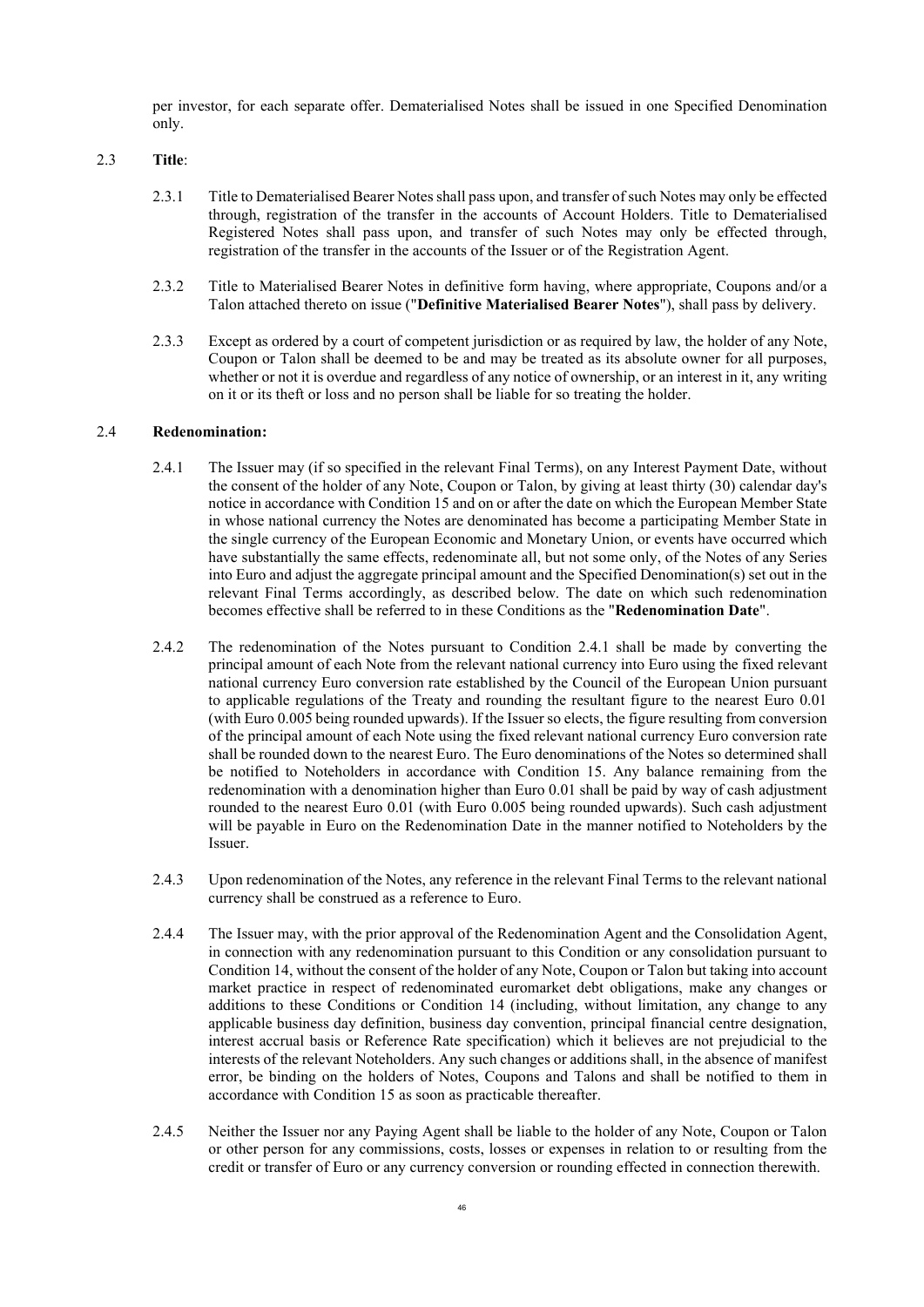<span id="page-46-0"></span>2.5 **Method of Issue**: The Notes will be issued on a syndicated or non-syndicated basis. The Notes will be issued in series (each a "**Series**") having one or more issue dates and on terms otherwise identical (or identical other than in respect of the issue date, issue price, first payment of interest and the nominal amount of the Tranche), the Notes of each Series being intended to be interchangeable with all other Notes of that Series. Each Series may be issued in tranches (each a "**Tranche**") on the same or different issue dates. The specific terms of each Tranche (which, save in respect of the issue date, issue price, first payment of interest and nominal amount of the Tranche, will be identical to the terms of other Tranches of the same Series) will be set out in the relevant Final Terms.

# 3. **Conversion and exchanges of Notes**

# 3.1 **Dematerialised Notes**:

- 3.1.1 Dematerialised Bearer Notes may not be converted into Dematerialised Registered Notes, whether in fully registered form or in administered registered form.
- 3.1.2 Dematerialised Registered Notes may not be converted into Dematerialised Bearer Notes.
- 3.1.3 Dematerialised Fully Registered Notes may, at the option of the Noteholder, be converted into Dematerialised Administered Registered Notes, and vice versa. The exercise of any such option by the relevant Noteholder shall be made in accordance with Article R.211-4 of the Code. Any such conversion shall be effected at the cost of such Noteholder.
- 3.2 **Materialised Notes**: Materialised Bearer Notes of one Specified Denomination may not be exchanged for Materialised Bearer Notes of another Specified Denomination.

# 4. **Status of the Notes**

The Notes and, where applicable, any Coupons relating to them constitute direct, unconditional, unsecured (subject to the provisions of Condition [5\)](#page-46-2) and unsubordinated obligations of the Issuer and shall at all times rank *pari passu* and without any preference among themselves and, subject to such exceptions as are from time to time mandatory under French law, equally with all other present or future unsecured and unsubordinated obligations of the Issuer, from time to time outstanding.

# 5. **Negative pledge**

<span id="page-46-2"></span>So long as any of the Notes, or, if applicable, any Coupons relating to them, remain outstanding, the Issuer shall not, and will ensure that none of its Principal Subsidiaries shall, create or permit to subsist any mortgage, charge, pledge, lien (other than a lien arising by operation of law) or other form of encumbrance or security interest upon the whole or any part of their respective undertakings, assets or revenues, present or future, to secure any Relevant Debt, or any guarantee of or indemnity in respect of any Relevant Debt unless, at the same time or prior thereto, its obligations under the Notes and Coupons are (A) secured equally and rateably therewith or (B) have the benefit of such other security or other arrangement as shall be approved by the *Masse* of Noteholders in accordance with Condition [12](#page-76-0).

# <span id="page-46-1"></span>6. **Interest and other calculations**

# 6.1 **Fixed Rate Notes (other than Fixed Rate Notes denominated in RMB)**:

Each Fixed Rate Note bears interest on its outstanding nominal amount from the Interest Commencement Date at the rate per annum (expressed as a percentage) equal to the Rate of Interest, such interest being payable in arrear on each Interest Payment Date except as otherwise provided in the relevant Final Terms.

If a Fixed Coupon Amount or a Broken Amount is specified in the relevant Final Terms, the amount of interest payable on each Interest Payment Date will amount to the Fixed Coupon Amount or, if applicable, the Broken Amount so specified and in the case of the Broken Amount will be payable on the particular Interest Payment Date(s) specified in the relevant Final Terms.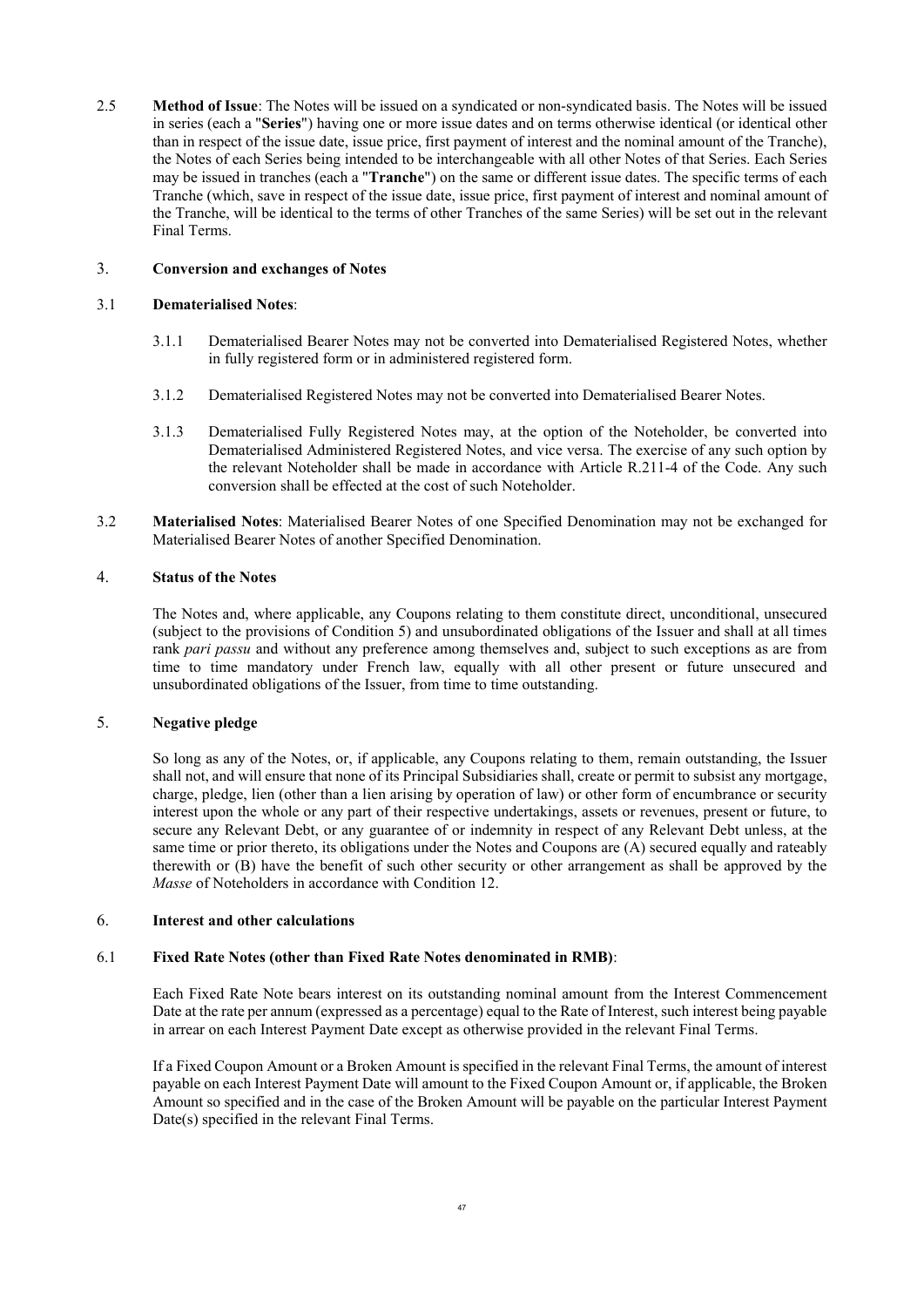### 6.2 **Floating Rate Notes:**

- <span id="page-47-0"></span>6.2.1 *Interest Payment Dates*: Each Floating Rate Note bears interest on its outstanding nominal amount from the Interest Commencement Date at the rate per annum (expressed as a percentage) equal to the Rate of Interest, such interest being payable in arrear on each Interest Payment Date except as otherwise provided in the relevant Final Terms. The Interest Payment Date(s) shall be defined in the relevant Final Terms as Specified Interest Payment Dates or, if no Specified Interest Payment Date is so defined, shall consist of each date which falls the number of months or other period defined as the Interest Period in the relevant Final Terms after the preceding Interest Payment Date or, in the case of the first Interest Payment Date, after the Interest Commencement Date.
- <span id="page-47-3"></span>6.2.2 *Business Day Convention*: If any date referred to in these Conditions that is specified to be subject to adjustment in accordance with a Business Day Convention would otherwise fall on a day that is not a Business Day, then, if the Business Day Convention specified is (A) the Floating Rate Business Day Convention, such date shall be postponed to the next day that is a Business Day unless it would thereby fall into the next calendar month, in which case (x) such date shall be brought forward to the immediately preceding Business Day and (y) each subsequent such date shall be the last Business Day of the month in which such date would have fallen had it not been subject to adjustment, (B) the Following Business Day Convention, such date shall be postponed to the next day that is a Business Day, (C) the Modified Following Business Day Convention, such date shall be postponed to the next day that is a Business Day unless it would thereby fall into the next calendar month, in which event such date shall be brought forward to the immediately preceding Business Day or (D) the Preceding Business Day Convention, such date shall be brought forward to the immediately preceding Business Day.
- <span id="page-47-1"></span>6.2.3 *Rate of Interest for Floating Rate Notes*: The Rate of Interest in respect of Floating Rate Notes for each Interest Period shall be determined in the manner specified in the relevant Final Terms and the provisions below relating to either FBF Determination, ISDA Determination or Screen Rate Determination shall apply, depending upon which is specified in the relevant Final Terms.
	- (a) FBF Determination for Floating Rate Notes:

Where FBF Determination is specified in the relevant Final Terms as the manner in which the Rate of Interest is to be determined, the Rate of Interest for each Interest Period shall be determined by the Calculation Agent as a rate equal to the relevant FBF Rate plus or minus (as indicated in the relevant Final Terms) the Margin (if any). For the purposes of this subparagraph [\(a\),](#page-47-1) "**FBF Rate**" for an Interest Period means a rate equal to the Floating Rate that would be determined by the Calculation Agent for a Transaction under the terms of an agreement incorporating the FBF Definitions and under which:

- (i) the Floating Rate is as specified in the relevant Final Terms; and
- (ii) the relevant Floating Rate Determination Date is the first calendar day of that Interest Period unless otherwise specified in the relevant Final Terms.

For the purposes of this sub-paragraph [\(a\),](#page-47-1) "**Floating Rate**" (*Taux Variable*), "**Floating Rate Determination Date**" (*Date de Détermination du Taux Variable*) and "**Transaction**" (*Transaction*) have the meanings given to those terms in the FBF Definitions.

- <span id="page-47-2"></span>(b) ISDA Determination for Floating Rate Notes:
	- (A) Where ISDA Determination is specified in the relevant Final Terms as the manner in which the Rate of Interest is to be determined, and "2006 ISDA Definitions" is specified in the relevant Final Terms, the Rate of Interest for each Interest Period shall be determined by the Calculation Agent as a rate equal to the relevant ISDA Rate plus or minus (as indicated in the relevant Final Terms) the Margin (if any). For the purposes of this sub-paragraph [\(b\)](#page-47-2)(A), "ISDA Rate" for an Interest Period means a rate equal to the Floating Rate that would be determined by the Calculation Agent for a Swap Transaction under the terms of an agreement incorporating the 2006 ISDA Definitions and under which: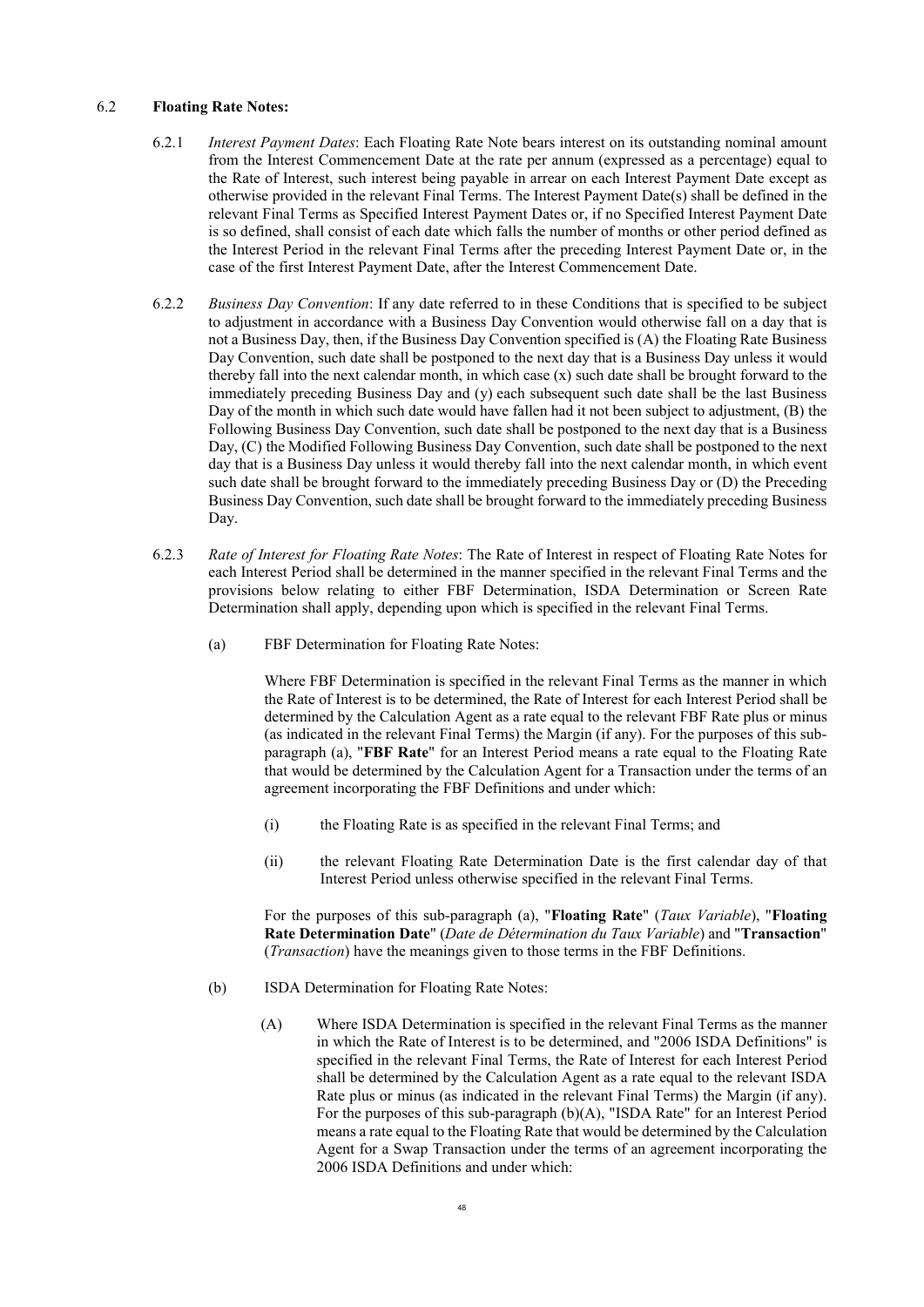- (i) the "Floating Rate Option" is as specified in the relevant Final Terms;
- (ii) the "Designated Maturity" is a period specified in the relevant Final Terms; and
- (iii) the relevant "Reset Date' is the first calendar day of that Interest Period unless otherwise specified in the relevant Final Terms.

For the purposes of this sub-paragraph [\(b\)](#page-47-2)(A), "**Floating Rate**", "Calculation Agent", "**Floating Rate Option**", "**Designated Maturity**", "**Reset Date**" and "**Swap Transaction**" have the meanings given to those terms in the 2006 ISDA Definitions.

If the paragraph "Floating Rate Option" in the relevant Final Terms provides that the rate of interest will be determined by linear interpolation in respect of an Interest Period, the Rate of Interest applicable to such Interest Period will be calculated by the Calculation Agent by linear interpolation between two (2) rates of interest based on the relevant Floating Rate, provided that the first rate of interest corresponds to a maturity immediately inferior to the duration of the relevant Interest Period and the second rate corresponds to a maturity immediately superior to the same relevant Interest Period.

- (B) Where ISDA Determination is specified in the relevant Final Terms as the manner in which the Rate of Interest is to be determined, and "2021 ISDA Definitions" is specified in the relevant Final Terms, the Rate of Interest for each Interest Period shall be determined by the Calculation Agent as a rate equal to the relevant ISDA Rate. For the purposes of this sub-paragraph (b)(B), "ISDA Rate" for an Interest Period means a rate equal to the Floating Rate that would be determined by the Calculation Agent under a Swap Transaction under the terms of an agreement incorporating the 2021 ISDA Definitions and under which :
	- (i) the "Floating Rate Option" is as specified in the relevant Final Terms;
	- (ii) the "Designated Maturity" is a period specified in the relevant Final Terms;
	- (iii) the relevant "Reset Date" is the first day of that Interest Period or such other date as specified in the relevant Final Terms;
	- (iv) the relevant "Fixing Day" is the date specified in the applicable Final Terms or, in the absence thereof, as defined in the 2021 ISDA Definitions;
	- (v) the "Effective Date" is, unless otherwise specified in the applicable Final Terms, the Interest Commencement Date;
	- (vi) the "Termination Date" is, unless otherwise specified in the applicable Final Terms, the last date of the last occurring Interest Period;
	- (vii) the relevant "Calculation Period" is as specified in the applicable Final Terms or, in the absence thereof, as defined in the 2021 ISDA Definitions for which purpose references to "Effective Date" and "Period End Date" (in the 2021 ISDA Definitions) shall be deemed to be to, respectively, the Issue Date and any last day of the last occurring Interest Period (as defined in these Conditions); and
	- (viii) if the Floating Rate Option specified in the Final Terms is an Overnight Floating Rate Option and Compounding is specified as applicable in the applicable Final Terms:
		- the relevant Reset Date is the last day of the last occurring Interest Period, unless otherwise specified in the Final Terms;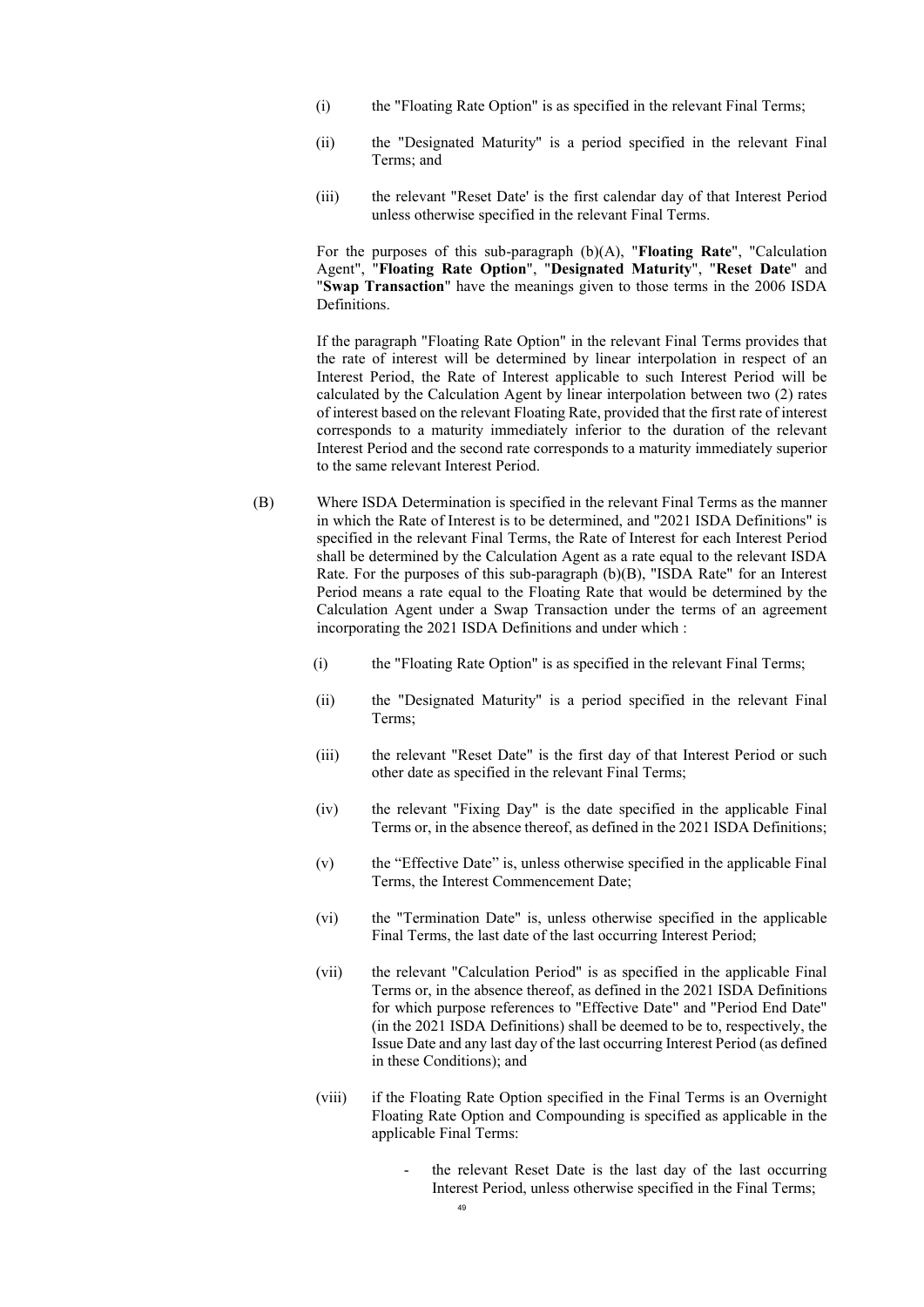- Delayed Payment will be applicable if specified as such in the Final Terms, and if so, the applicable number of days is either (x) as specified in the Final Terms, or (y) if no number is specified as such in the Final Terms, five (5);
- OIS Compounding will be applicable if specified as such in the Final Terms;
- Compounding with Lookback will be applicable if specified as such in the Final Terms, and if so, the "Lookback" is either  $(x)$ as specified in the Final Terms, or (y) if no number is specified as such in the Final Terms, the number specified as the "Lookback" for the relevant Floating Rate Option in the 2021 ISDA Definitions, or (z) if no such number is specified for the relevant Floating Rate Option, five (5);
- Compounding with Observation Period Shift will be applicable if specified as such in the Final Terms, and if so, Set in Advance will be applicable if specified as such in the Final Terms, "Observation Period Shift Additional Business Day" is as specified in the Final Terms, and the "Observation Period Shift" is either  $(x)$  as specified in the Final Terms, or  $(y)$  if no number is specified as such in the Final Terms, the number specified as the "Observation Period Shift" for the relevant Floating Rate Option in the 2021 ISDA Definitions, or (z) if no such number is specified for the relevant Floating Rate Option, five (5); and
- Compounding with Lockout will be applicable if specified as such in the Final Terms, and if so, "Lockout Period Business Day" is as specified in the Final Terms and the "Lockout" is either  $(x)$  as specified in the Final Terms, or  $(v)$  if no number is specified as such in the Final Terms, the number specified as the "Lockout" for the relevant Floating Rate Option in the 2021 ISDA Definitions, or (z) if no such number is specified for the relevant Floating Rate Option, five (5).

For the purposes of this sub-paragraph (b)(B), except as otherwise defined in such sub-paragraph, "Calculation Agent", "Compounding with Lockout", "Compounding with Lookback", "Compounding with Observation Period Shift", "Delayed Payment", "Designated Maturity", "Effective Date", "Floating Rate Option", "Floating Rate", "Lockout Period Business Day", "Lockout", "Lookback", "Observation Period Shift", "OIS Compounding", "Overnight Floating Rate Option", "Period End Date", "Set in Advance" and "Swap Transaction" have the meanings given to those terms in the 2021 ISDA Definitions.

The provisions relating to "Linear Interpolation" set out in the 2021 ISDA Definitions shall apply to an ISDA Rate where "2021 ISDA Definitions Linear Interpolation" is specified as applicable in the applicable Final Terms. For such purpose, references to "Relevant Rate" under the 2021 ISDA Definitions shall be deemed to be references to the ISDA Rate.

- <span id="page-49-1"></span><span id="page-49-0"></span>(c) Screen Rate Determination for Floating Rate Notes:
	- (i) Where Screen Rate Determination is specified in the relevant Final Terms as the manner in which the Rate of Interest is to be determined and the Reference Rate in respect of the Floating Rate Notes is specified as being EURIBOR, the Rate of Interest for each Interest Period will be either:
		- (A) the offered quotation; or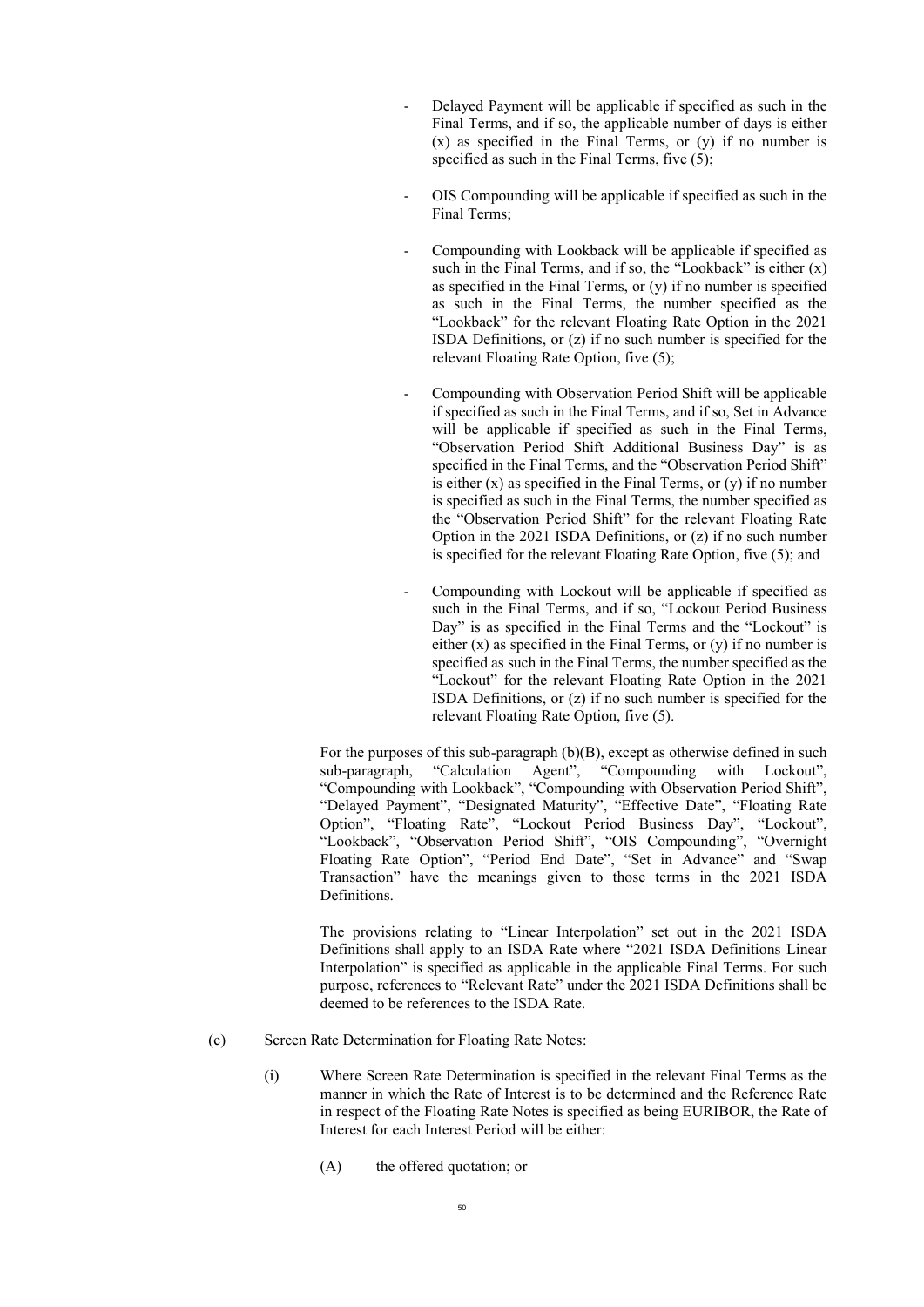<span id="page-50-0"></span>(B) the arithmetic mean of the offered quotations,

(expressed as a percentage rate per annum) for the Reference Rate which appears or appear, as the case may be, on the Relevant Screen Page as at either 11.00 a.m. (Brussels time) on the Interest Determination Date in question as determined by the Calculation Agent. If five or more of such offered quotations are available on the Relevant Screen Page, the highest (or, if there is more than one such highest quotation, one only of such quotations) and the lowest (or, if there is more than one such lowest quotation, one only of such quotations) shall be disregarded by the Calculation Agent for the purpose of determining the arithmetic mean of such offered quotations.

- <span id="page-50-1"></span>(ii) if the Relevant Screen Page is not available or, if sub-paragraph  $(i)(A)$  $(i)(A)$  applies and no such offered quotation appears on the Relevant Screen Page, or, if subparagraph [\(i\)](#page-49-0)[\(B\)](#page-50-0) applies and fewer than three such offered quotations appear on the Relevant Screen Page, in each case at the time specified above, subject as provided below, the Calculation Agent shall request each of the Reference Banks to provide the Calculation Agent with its offered quotation (expressed as a percentage rate per annum) for the Reference Rate at approximately 11.00 a.m. (Brussels time) on the Interest Determination Date in question. If two or more of the Reference Banks provide the Calculation Agent with such offered quotations, the Rate of Interest for such Interest Period shall be the arithmetic mean of such offered quotations as determined by the Calculation Agent; and
- (iii) if paragraph [\(ii\)](#page-50-1) above applies and the Calculation Agent determines that fewer than two Reference Banks are providing offered quotations, subject as provided below, the Rate of Interest shall be the arithmetic mean of the rates per annum (expressed as a percentage) as communicated to (and at the request of) the Calculation Agent by the Reference Banks or any two or more of them, at which such banks were offered at approximately 11.00 a.m. (Brussels time) on the relevant Interest Determination Date, deposits in the Specified Currency for a period equal to that which would have been used for the Reference Rate by leading banks in the Euro-zone inter-bank market, as the case may be, or, if fewer than two of the Reference Banks provide the Calculation Agent with such offered rates, the offered rate for deposits in the Specified Currency for a period equal to that which would have been used for the Reference Rate, or the arithmetic mean of the offered rates for deposits in the Specified Currency for a period equal to that which would have been used for the Reference Rate, at which, at approximately 11.00 a.m. (Brussels time), on the relevant Interest Determination Date, any one or more banks (which bank or banks is or are in the opinion of the Issuer suitable for such purpose) informs the Calculation Agent it is quoting to leading banks in the Eurozone inter-bank market, as the case may be, provided that, if the Rate of Interest cannot be determined in accordance with the foregoing provisions of this paragraph, the Rate of Interest shall be determined as at the last preceding Interest Determination Date (though substituting, where a different Margin or Maximum Rate of Interest or Minimum Rate of Interest is to be applied to the relevant Interest Period from that which applied to the last preceding Interest Period, the Margin or Maximum Rate of Interest or Minimum Rate of Interest relating to the relevant Interest Period, in place of the Margin or Maximum Rate of Interest or Minimum Rate of Interest relating to that last preceding Interest Period).
- (iv) Where Screen Rate Determination is specified in the applicable Final Terms as the manner in which the Rate of Interest is to be determined and the Reference Rate in respect of the Floating Rate Notes is specified as being SOFR, the Rate of Interest will be calculated by the Calculation Agent as follows:
	- (x) if SOFR Arithmetic Mean is specified as applicable in the relevant Final Terms, the Rate of Interest for each Interest Period shall be the arithmetic mean of the SOFR rates for each day during the period, plus or minus (as specified in the Final Terms) the Margin (if any), as calculated by the Calculation Agent, where the SOFR rate on the SOFR Rate Cut-Off Date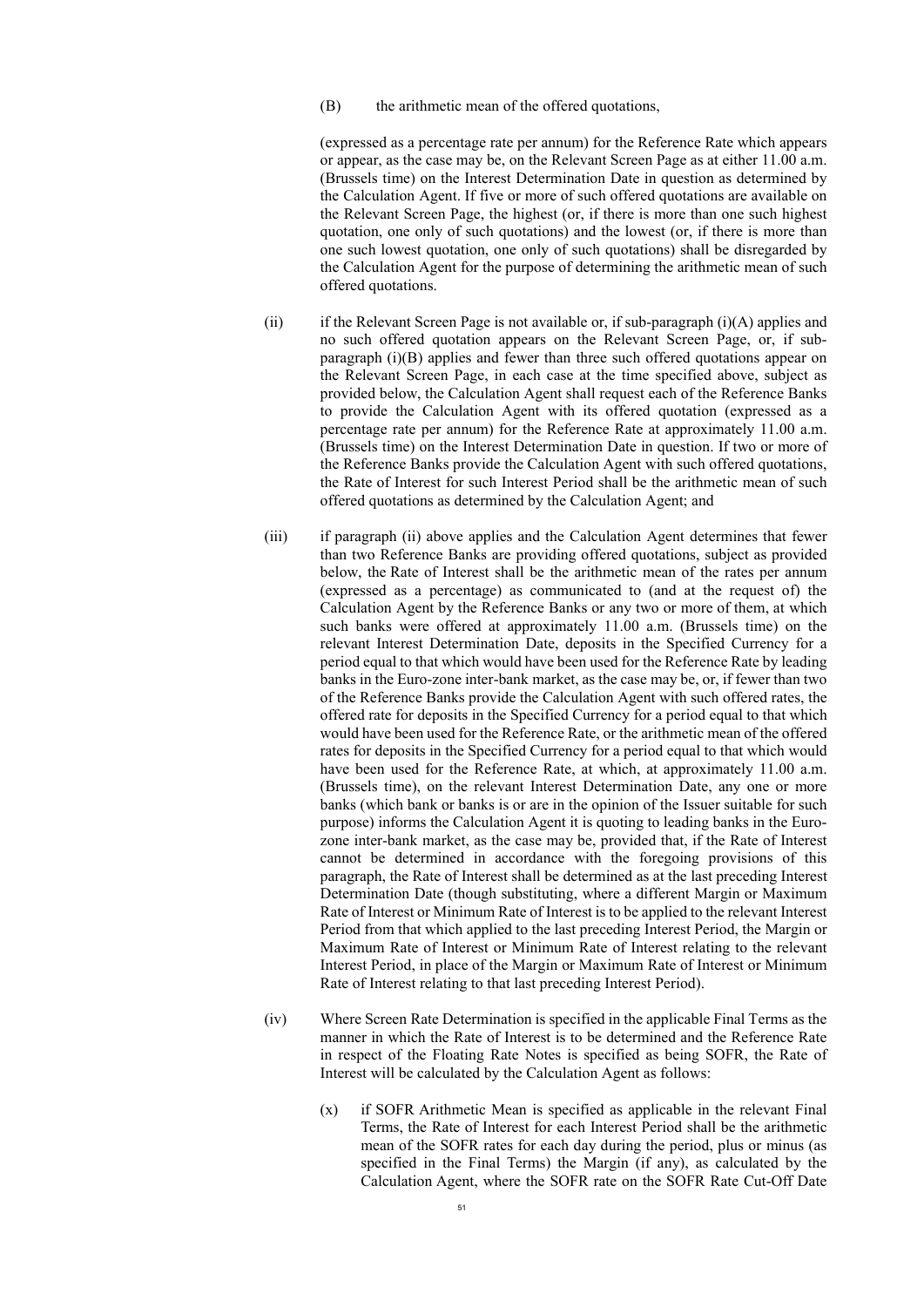shall be used for the days in the period from (and including) the SOFR Rate Cut-Off Date to (but excluding) the Interest Payment Date (excluded);

- (y) if SOFR Lockout Compound is specified as applicable in the Final Terms, the Rate of Interest for each Interest Period will, subject as provided below, be USD-SOFR-LOCKOUT-COMPOUND plus or minus (as indicated in the Final Terms) the Margin (if any); or
- (z) if SOFR Lookback Compound is specified as applicable in the Final Terms, the Rate of Interest for each Interest Period will, subject as provided below, be USD-SOFR-LOOKBACK-COMPOUND plus or minus (as indicated in the Final Terms) the Margin (if any); or
- (xx) if SOFR Shift Compound is specified as applicable in the Final Terms, the Rate of Interest for each Interest Period will, subject as provided below, be USD-SOFR-SHIFT-COMPOUND plus or minus (as indicated in the Final Terms) the Margin (if any).

For the purpose of this Condition  $6.2.3(c)(iv)$ :

If the Calculation Agent or another independent financial institution or independent financial adviser with appropriate expertise appointed by the Issuer determines on or prior to the relevant Reference Time that a Benchmark Transition Event and its related Benchmark Replacement Date have occurred with respect to the then-current Benchmark, the Benchmark Replacement will replace the thencurrent Benchmark for all purposes relating to the Notes in respect of all determinations on such date and for all determinations on all subsequent dates.

In connection with the implementation of a Benchmark Replacement, the Calculation Agent or another independent financial institution or independent financial adviser with appropriate expertise appointed by the Issuer will have the right to make Benchmark Replacement Conforming Changes from time to time.

If a Benchmark Transition Event and its related Benchmark Replacement Date have occurred, any determination, decision or election that may be made by the Calculation Agent or another independent financial institution or independent financial adviser with appropriate expertise appointed by the Issuer pursuant to this Condition  $6.2.3(c)(iv)$ , including any determination with respect to a tenor, rate or adjustment or of the occurrence or non-occurrence of an event, circumstance or date and any decision to take or refrain from taking any action or any selection: (i) will be conclusive and binding absent manifest error; (ii) will be made in the sole discretion of the Calculation Agent or another independent financial institution or independent financial adviser with appropriate expertise appointed by the Issuer, as applicable; and (iii) notwithstanding anything to the contrary in the documentation relating to the Programme or the Notes, shall become effective without consent from the holders of the Notes or any other party.

"**USD-SOFR-LOCKOUT-COMPOUND**" means the rate of return of a daily compound interest investment (with the SOFR as the reference rate for the calculation of interest) and will be calculated by the Calculation Agent on the U.S. Government Securities Business Day following each SOFR Rate Cut-Off Date, as follows, with the resulting percentage being rounded, if necessary, to the nearest one hundred-thousandth of a percentage point, 0.000005 being rounded upwards:

$$
\left[\prod_{i=1}^{d_0} \left(1 + \frac{\text{SOFR}_i \times n_i}{360}\right) - 1\right] \times \frac{360}{d}
$$

Where: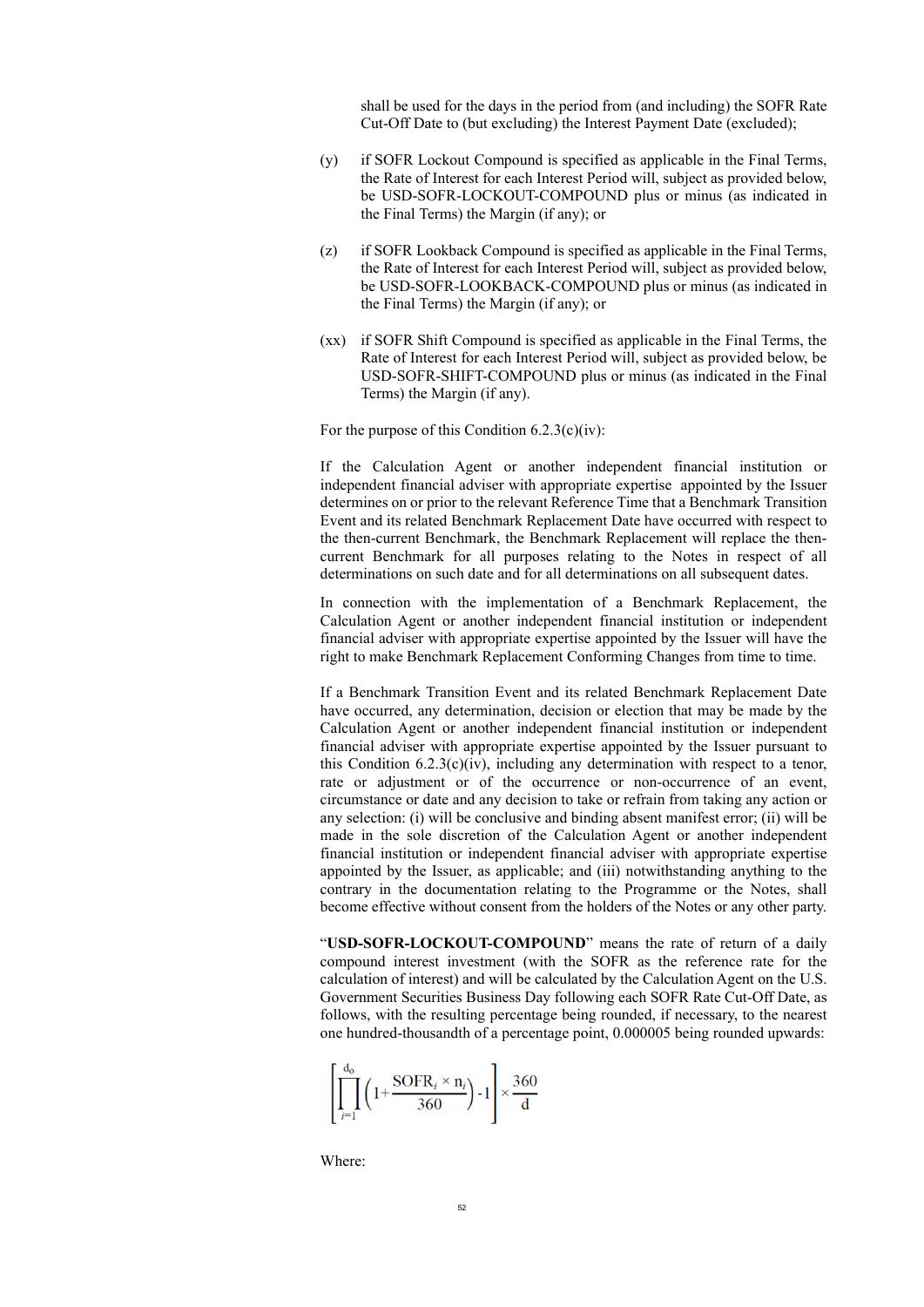"d" means the number of calendar days in the relevant Interest Period;

"**d0**", for any Interest Period, means the number of U.S. Government Securities Business Days in the relevant Interest Period;

" $\mathbf{i}$ " means a series of whole numbers from one to  $\mathbf{d}_0$ , each representing the relevant U.S. Government Securities Business Day in chronological order from, and including, the first U.S. Government Securities Business Day in the relevant Interest Period;

"n<sub>i</sub>" for any U.S. Government Securities Business Day "i" in the relevant Interest Period means the number of calendar days from, and including, such U.S. Government Securities Business Day "i" to, but excluding, the following U.S. Government Securities Business Day ("i+1");

"**SOFR**<sup>"</sup> means, for any U.S. Government Securities Business Day "i" that is a SOFR Interest Reset Date, SOFR in respect of this SOFR Interest Reset Date;

"**SOFR Rate Cut-Off Date**" means the date that is the second U.S. Government Securities Business Day prior to the Interest Payment Date in respect of the relevant Interest Period or such other date specified in the Final Terms;

"**SOFR Interest Reset Date**" means each U.S. Government Securities Business Day in the relevant Interest Period; provided, however, that the SOFR with respect to each SOFR Interest Reset Date in the period from and including, the SOFR Rate Cut-Off Date to, but excluding, the corresponding Interest Payment Date of an Interest Period, will be the SOFR with respect to the SOFR Rate Cut-Off Date for such Interest Period;

"**USD-SOFR-LOOKBACK-COMPOUND**" means the rate of return of a daily compounded interest investment (with the SOFR as the reference rate for the calculation of interest) and will be calculated by the Calculation Agent on the U.S. Government Securities Business Day following each Interest Determination Date, as follows, and the resulting percentage will be rounded if necessary to the nearest one hundred-thousandth of a percentage point, 0.000005 being rounded upwards:

$$
\left[\prod_{i=l}^{d_0}\left(1{+}\frac{SOFR_{i\textrm{-}\mathrm{pUSGSBD}}{\times}n_i}{360}\right){-}1\right] {\times}\frac{360}{d}
$$

Where:

"**d**" means the number of calendar days in the relevant Interest Period;

"**d0**", for any Interest Period, means the number of U.S. Government Securities Business Days in the relevant Interest Period;

"**i**" means a series of whole numbers from one to  $d_0$ , each representing the relevant U.S. Government Securities Business Days in chronological order from, and including, the first U.S. Government Securities Business Day in the relevant Interest Period;

"**Interest Determination Date**" means, in respect of each Interest Period, the date "p" U.S. Government Securities Business Days before each Interest Payment Date;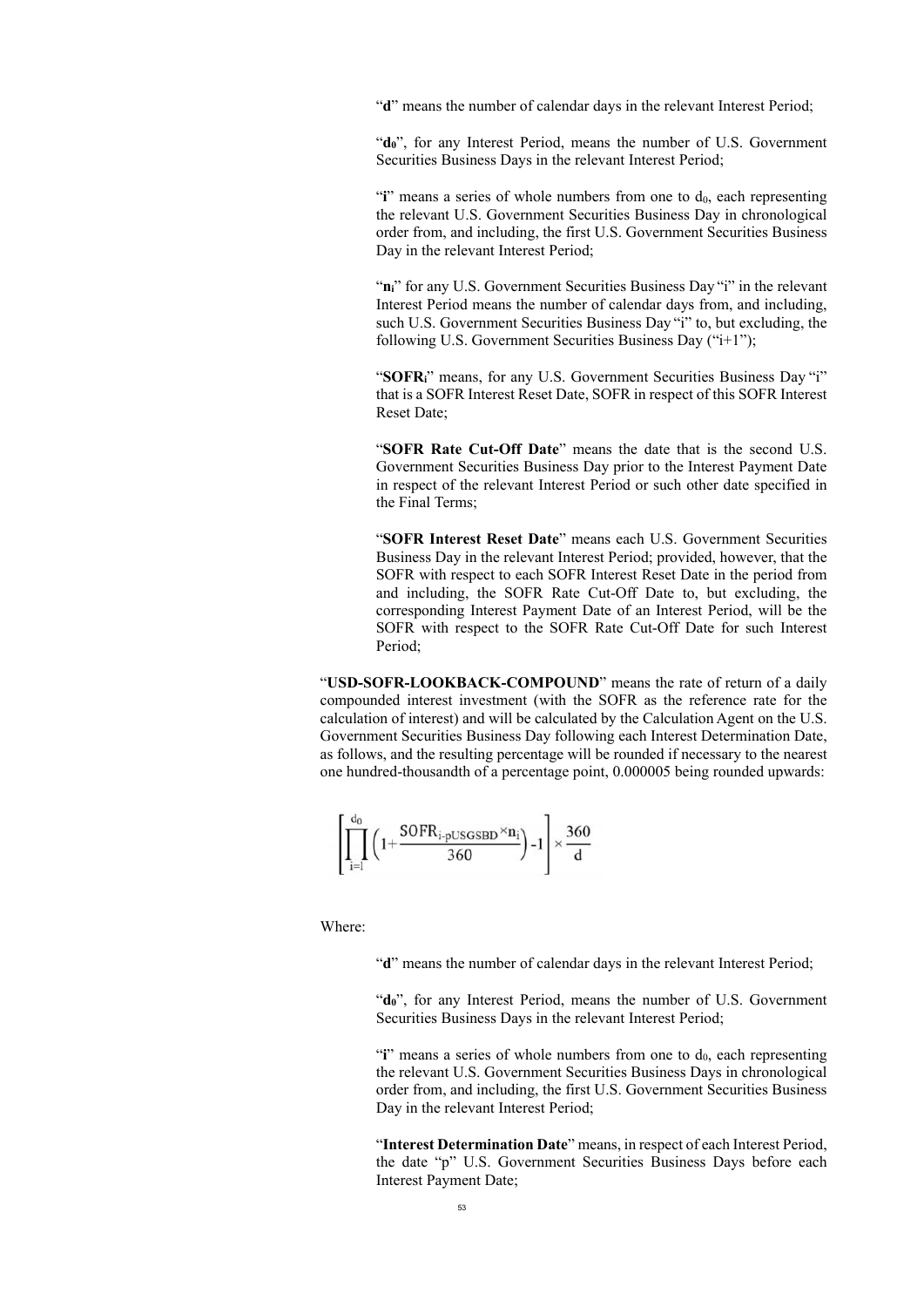"n<sub>i</sub>" for any U.S. Government Securities Business Day "i" in the relevant Interest Period means the number of calendar days from, and including, such U.S. Government Securities Business Day "i" to, but excluding, the following U.S. Government Securities Business Day ("**i+1**");

"Observation Look-Back Period" is as specified in the Final Terms;

"p" means in relation to any Interest Period, the number of U.S. Government Securities Business Days included in the Observation Look-Back Period;

"**SOFRi-pUSGSBD**" means, for any U.S. Government Securities Business Day "i" in the relevant Interest Period, the SOFR in respect of the U.S. Government Securities Business Day falling "p" U.S. Government Securities Business Days prior to that day "i";

"**USD-SOFR-SHIFT-COMPOUND**" means the rate of return of a daily compounded interest investment (with the SOFR as the reference rate for the calculation of interest) and will be calculated by the Calculation Agent on the U.S. Government Securities Business Day following each Interest Determination Date, as follows, and the resulting percentage will be rounded if necessary to the nearest one hundred-thousandth of a percentage point, 0.000005 being rounded upwards:

$$
\left[\prod_{i=1}^{d_0} \left(1 + \frac{\text{SOFR}_i \times n_i}{360}\right) - 1\right] \times \frac{360}{d}
$$

Where:

"**d**" means the number of calendar days in the relevant Observation Period;

"**d0**", for any Observation Period, means the number of U.S. Government Securities Business Days in the relevant Observation Period;

"**i**" means a series of whole numbers from one to  $d_0$ , each representing the relevant U.S. Government Securities Business Days in chronological order from, and including, the first U.S. Government Securities Business Day in the relevant Observation Period;

"**Interest Determination Date"** means, in respect of each Interest Period, the date "p" U.S. Government Securities Business Days before each Interest Payment Date;

"n<sub>i</sub>" for any U.S. Government Securities Business Day "i" in the relevant Observation Period means the number of calendar days from, and including, such U.S. Government Securities Business Day "i" to, but excluding, the following U.S. Government Securities Business Day  $(*i+1")$ ;

"**SOFR**<sup>"</sup> means, for any U.S. Government Securities Business Day "i" in the relevant Observation Period, SOFR in respect of that day "i";

"Observation Look-Back Period" is as specified in the Final Terms;

"**Observation Period**" in respect of each Interest Period, the period from, and including, the date "p" U.S. Government Securities Business Days preceding the first date in such Interest Period to, but excluding, the date "p" U.S. Government Securities Business Days preceding the Interest Payment Date for such Interest Period;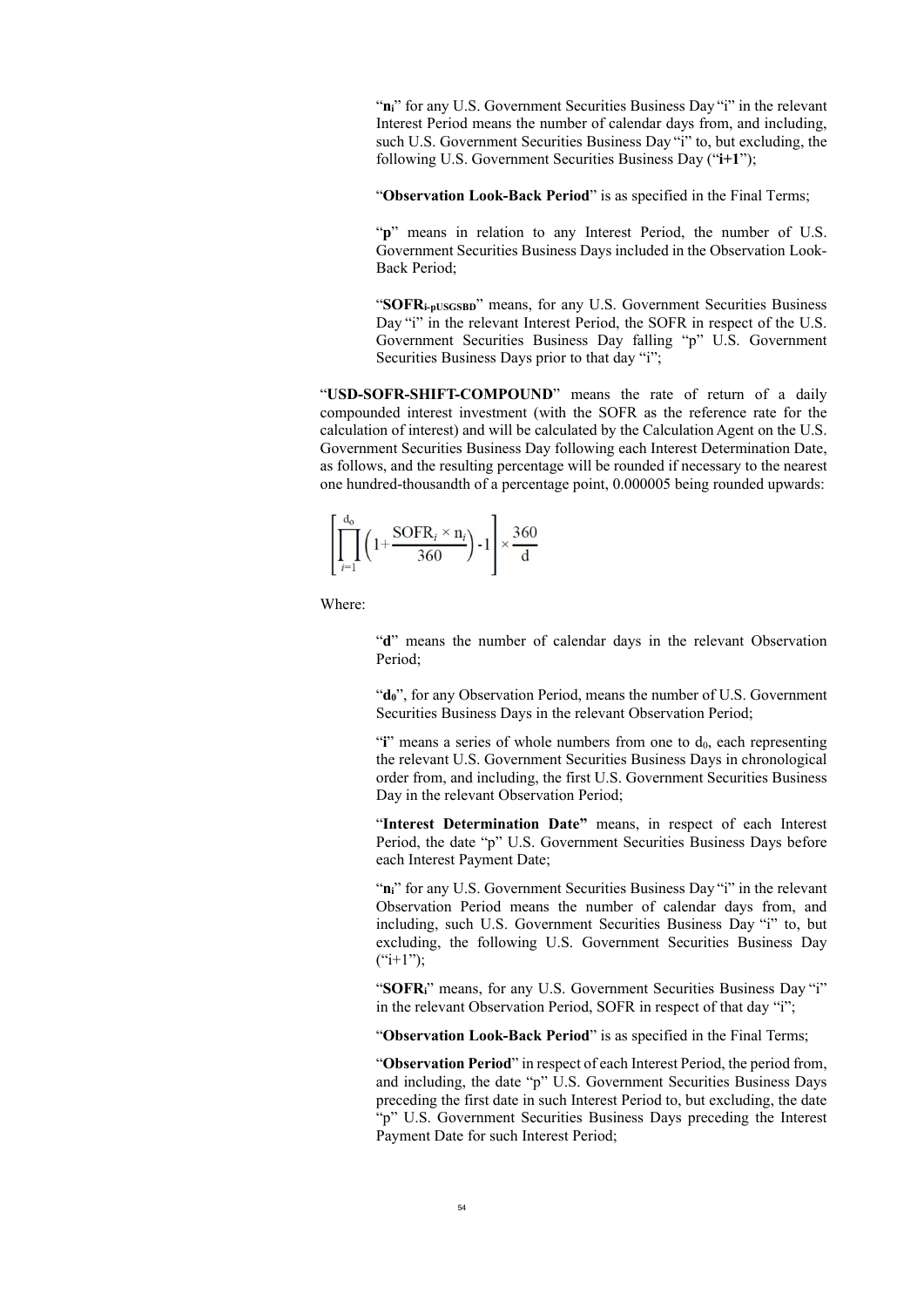"p" means in relation to any Interest Period, the number of U.S. Government Securities Business Days included in the Observation Look-Back Period.

#### As used herein:

"**SOFR**" means, with respect to any U.S. Government Securities Business Day:

- (i) the Secured Overnight Financing Rate in respect of such U.S. Government Securities Business Day as published by the New York Federal Reserve, as the administrator of such rate (or a successor administrator), on the New York Federal Reserve's (or such successor administrator's) Website on or about 3:00 p.m. (New York City time) on the immediately following U.S. Government Securities Business Day (the "**SOFR Determination Time**"); or
- (ii) if the Secured Overnight Financing Rate in respect of such U.S. Government Securities Business Day does not appear as specified in paragraph (i) above, unless both a Benchmark Transition Event and its related Benchmark Replacement Date have occurred, the Secured Overnight Financing Rate in respect of the last U.S. Government Securities Business Day for which such rate was published on the New York Federal Reserve's (or such successor administrator's) Website; or
- (iii) if a Benchmark Transition Event and its related Benchmark Replacement Date have occurred,
	- $(X)$  the sum of: (a) the alternate rate of interest that has been selected or recommended by the Relevant Governmental Body as the replacement for the then-current Benchmark for the applicable Corresponding Tenor and (b) the Benchmark Replacement Adjustment,
	- (Y) the sum of: (a) the ISDA Fallback Rate and (b) the Benchmark Replacement Adjustment, or
	- (Z) the sum of: (a) the alternate rate of interest that has been selected by the Calculation Agent or another independent financial institution or independent financial adviser with appropriate expertise appointed by the Issuer as the replacement for the then-current Benchmark giving due consideration to any industry-accepted rate of interest as a replacement for the then-current Benchmark for U.S. dollardenominated floating rate notes at such time and (b) the Benchmark Replacement Adjustment.

"**Benchmark**" means, initially, SOFR; provided that if a Benchmark Transition Event and its related Benchmark Replacement Date have occurred with respect to the SOFR or the then-current Benchmark, then "Benchmark" means the applicable Benchmark Replacement.

"**Benchmark Replacement**" means the first alternative set forth in the order presented in clause (iii) of the definition of "SOFR" that can be determined by the Calculation Agent or another independent financial institution or independent financial adviser with appropriate expertise appointed by the Issuer as of the Benchmark Replacement Date.

"**Benchmark Replacement Adjustment**" means the first alternative set forth in the order below that can be determined by the Calculation Agent or another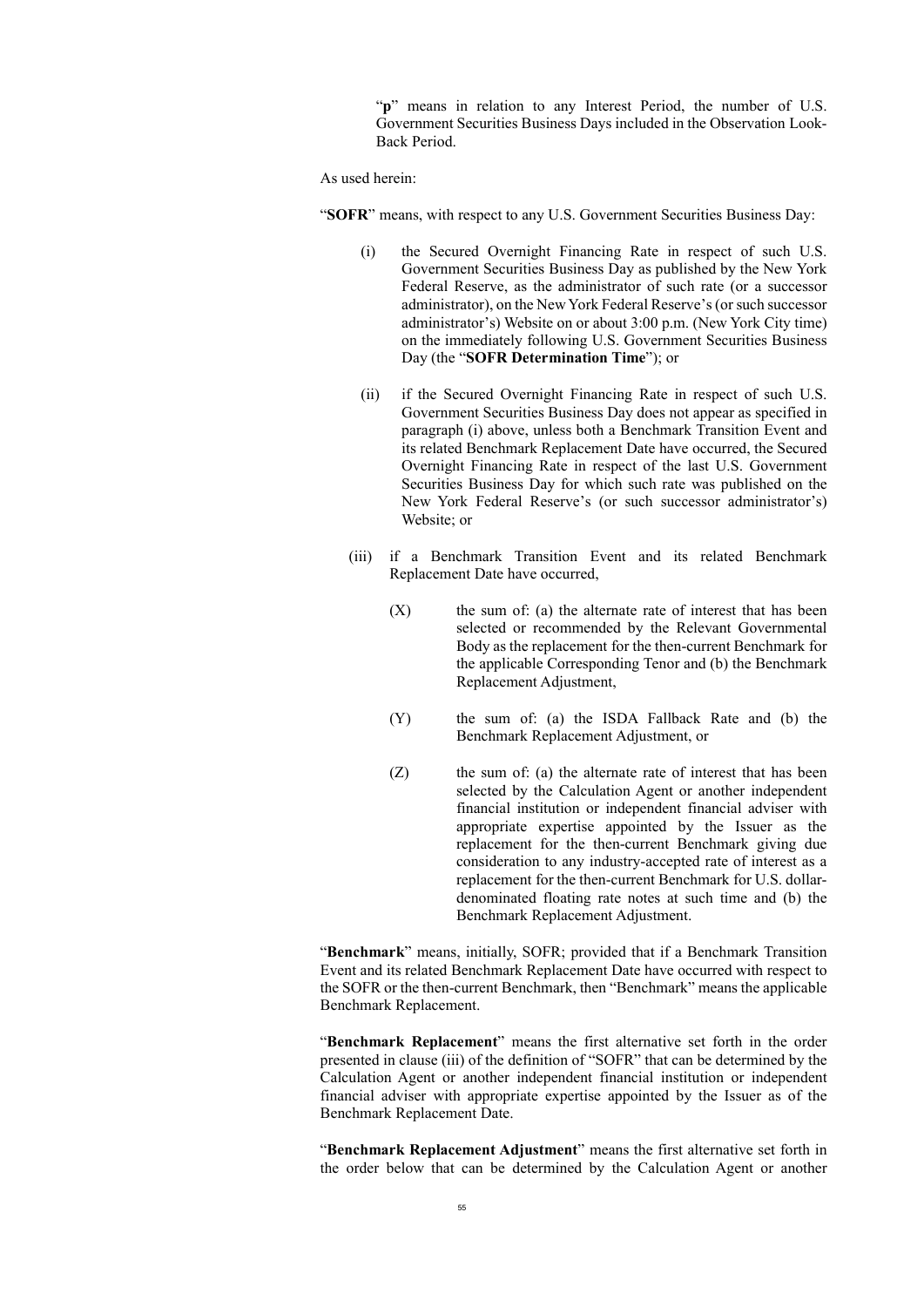independent financial institution or independent financial adviser with appropriate expertise appointed by the Issuer as of the Benchmark Replacement Date:

- (i) the spread adjustment, or method for calculating or determining such spread adjustment, (which may be a positive or negative value or zero) that has been selected or recommended by the Relevant Governmental Body for the applicable Unadjusted Benchmark Replacement;
- (ii) if the applicable Unadjusted Benchmark Replacement is equivalent to the ISDA Fallback Rate, then the ISDA Fallback Adjustment;
- (iii) the spread adjustment (which may be a positive or negative value or zero) that has been selected by the Calculation Agent or another independent financial institution or independent financial adviser with appropriate expertise appointed by the Issuer giving due consideration to any industry-accepted spread adjustment, or method for calculating or determining such spread adjustment, for the replacement of the then-current Benchmark with the applicable Unadjusted Benchmark Replacement for U.S. dollar-denominated floating rate notes at such time.

"**Benchmark Replacement Conforming Changes**" means, with respect to any Benchmark Replacement, any technical, administrative or operational changes (including changes to the definition of "Interest Period", timing and frequency of determining rates and making payments of interest, rounding of amounts or tenors, and other administrative matters) that the Calculation Agent or another independent financial institution or independent financial adviser with appropriate expertise appointed by the Issuer decide may be appropriate to reflect the adoption of such Benchmark Replacement in a manner substantially consistent with market practice (or, if the Calculation Agent or another independent financial institution or independent financial adviser with appropriate expertise appointed by the Issuer decide that adoption of any portion of such market practice is not administratively feasible or if the Calculation Agent or another independent financial institution or independent financial adviser with appropriate expertise appointed by the Issuer determine that no market practice for use of the Benchmark Replacement exists, in such other manner as the Calculation Agent or another independent financial institution or independent financial adviser with appropriate expertise appointed by the Issuer determine is reasonably necessary).

"**Benchmark Replacement Date**" means the earliest to occur of the following events with respect to the then-current Benchmark (including the daily published component used in the calculation thereof):

- $(i)$  in the case of paragraph  $(i)$  or  $(ii)$  of the definition of "Benchmark" Transition Event", the later of (a) the date of the public statement or publication of information referenced therein and (b) the date on which the administrator of the Benchmark permanently or indefinitely ceases to provide the Benchmark; or
- (ii) in the case of paragraph (iii) of the definition of "Benchmark Transition Event", the date of the public statement or publication of information referenced therein.

For the avoidance of doubt, if the event giving rise to the Benchmark Replacement Date occurs on the same day as, but earlier than, the Reference Time in respect of any determination, the Benchmark Replacement Date will be deemed to have occurred prior to the Reference Time for such determination.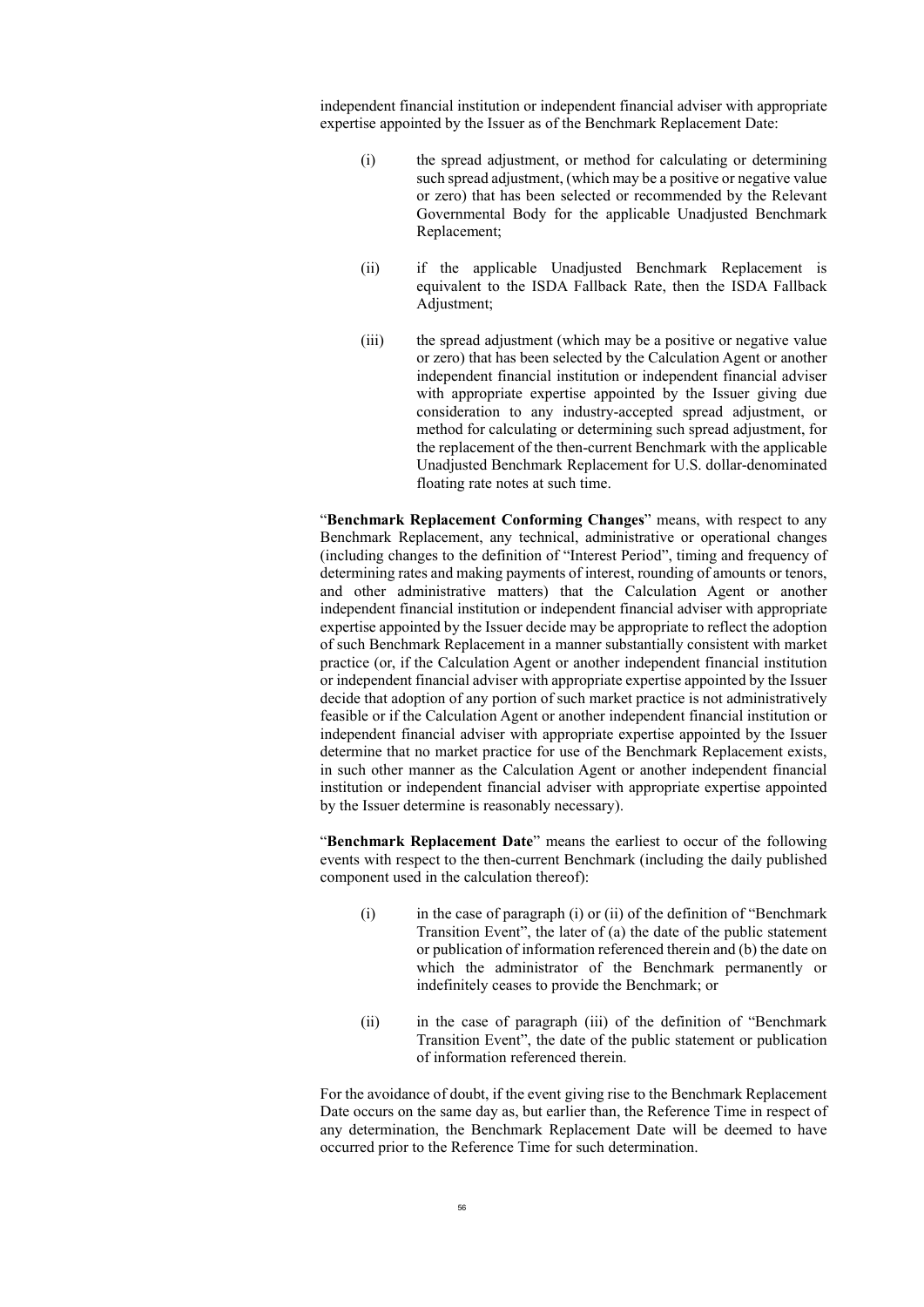"**Benchmark Transition Event**" means the occurrence of one or more of the following events with respect to the then-current Benchmark (including the daily published component used in the calculation thereof):

- (i) a public statement or publication of information by or on behalf of the administrator of the Benchmark (or such component) announcing that such administrator has ceased or will cease to provide the Benchmark (or such component), permanently or indefinitely, provided that, at the time of such statement or publication, there is no successor administrator that will continue to provide the Benchmark (or such component);
- (ii) a public statement or publication of information by the regulatory supervisor for the administrator of the Benchmark (or such component), the central bank for the currency of the Benchmark (or such component), an insolvency official with jurisdiction over the administrator for the Benchmark (or such component), a resolution authority with jurisdiction over the administrator for the Benchmark (or such component) or a court or an entity with similar insolvency or resolution authority over the administrator for the Benchmark, which states that the administrator of the Benchmark (or such component) has ceased or will cease to provide the Benchmark (or such component) permanently or indefinitely, provided that, at the time of such statement or publication, there is no successor administrator that will continue to provide the Benchmark (or such component); or
- (iii) a public statement or publication of information by the regulatory supervisor for the administrator of the Benchmark announcing that the Benchmark is no longer representative.

"**ISDA Fallback Adjustment**" means the spread adjustment (which may be a positive or negative value or zero) that would apply for derivatives transactions referencing the ISDA Definitions to be determined upon the occurrence of an index cessation event with respect to the Benchmark for the applicable tenor.

"**ISDA Fallback Rate**" means the rate that would apply for derivatives transactions referencing the ISDA Definitions to be effective upon the occurrence of an index cessation date with respect to the Benchmark for the applicable tenor excluding the applicable ISDA Fallback Adjustment.

"**New York Federal Reserve**" means the Federal Reserve Bank of New York.

"**New York Federal Reserve's Website**" means the website of the New York Federal Reserve, currently at http://www.newyorkfed.org, or any successor website of the New York Federal Reserve or the website of any successor administrator of SOFR.

"**Reference Time**" with respect to any determination of the Benchmark means (i) if the Benchmark is SOFR, the SOFR Determination Time and (ii) if the Benchmark is not SOFR, the time determined by the Calculation Agent or another independent financial institution or independent financial adviser with appropriate expertise appointed by the Issuer after giving effect to the Benchmark Replacement Conforming Changes.

"**Relevant Governmental Body**" means the Federal Reserve Board and/or the Federal Reserve Bank of New York, or a committee officially endorsed or convened by the Federal Reserve Board and/or the Federal Reserve Bank of New York or any successor thereto.

"**U.S. Government Securities Business Day or USGSBD**" means any day except for a Saturday, Sunday or a day on which Securities Industry and Financial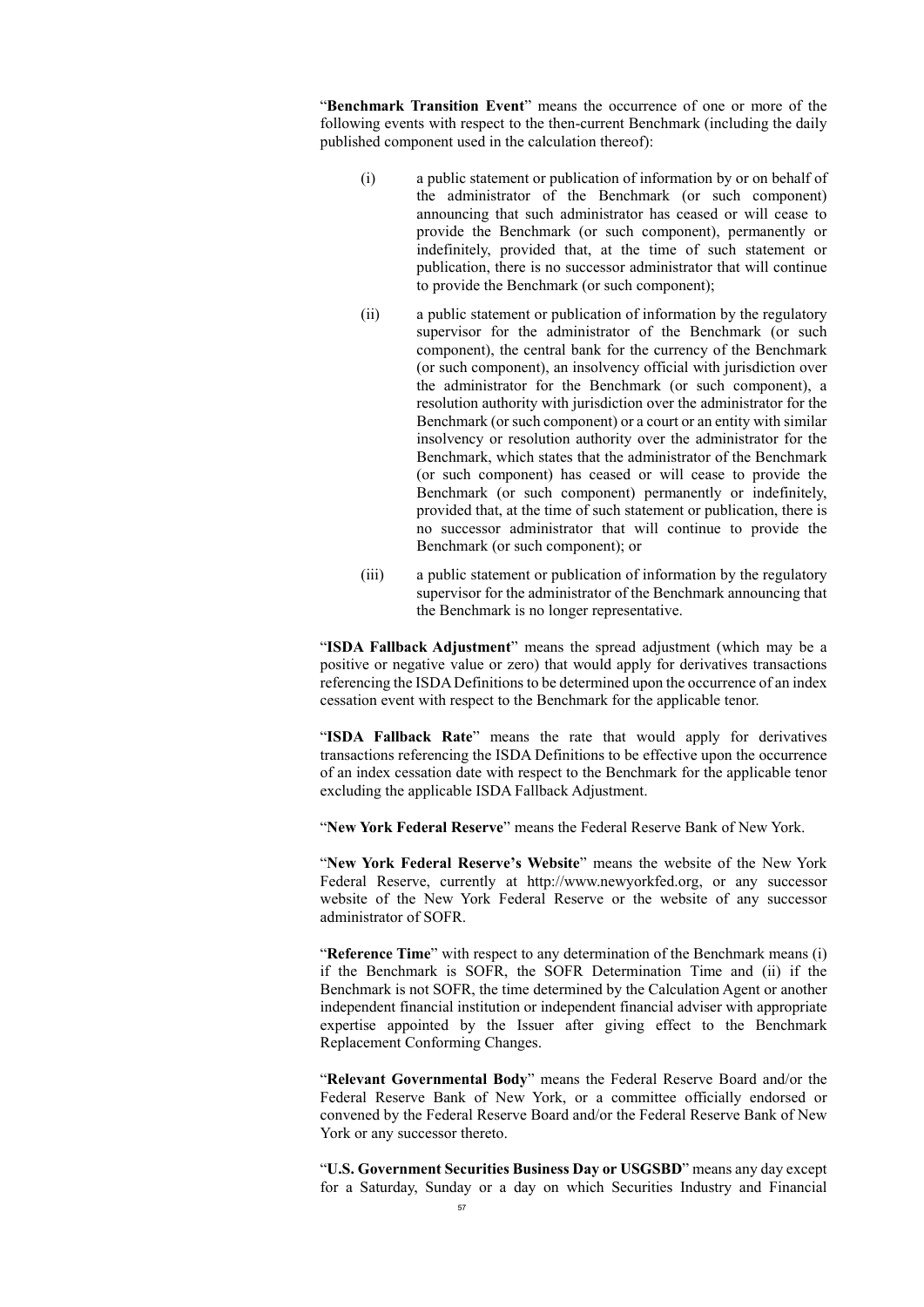Markets Association recommends that the fixed income departments of its members be closed for the entire day for purposes of trading in U.S. government securities.

"**Unadjusted Benchmark Replacement**" means the Benchmark Replacement excluding the Benchmark Replacement Adjustment.

(v) Where Screen Rate Determination is specified in the applicable Final Terms as the manner in which the Rate of Interest is to be determined and the Reference Rate in respect of the Floating Rate Notes is specified as being SONIA, the Rate of Interest for each Interest Period will, subject as provided below, be the rate of return of a daily compounded interest investment (it being understood that reference rate for the calculation of interest is the Sterling daily overnight reference) plus or minus (as indicated in the Final Terms) the Margin (if any) and will be calculated by the Calculation Agent (or such other party responsible for the calculation of the Rate of Interest, as specified in the Final Terms) on the Interest Determination Date, as follows, and the resulting percentage will be rounded if necessary to the fifth decimal place, with 0.000005 being rounded upwards:

$$
\left[\prod_{i=1}^{d_o} \left(1 + \frac{SONIA_{i\text{-}pLBD} \times n_i}{365}\right) - 1\right] \times \frac{365}{d}
$$

where:

"d" is the number of calendar days in the relevant Interest Period;

"do" is the number of London Banking Days in the relevant Interest Period;

"**i**" is a series of whole numbers from one to d<sub>o</sub>, each representing the relevant London Banking Day in chronological order from, and including, the first London Banking Day in the relevant Interest Period;

"**London Banking Day**" or "**LBD**" means any day on which commercial banks are open for general business (including dealing in foreign exchange and foreign currency deposits) in London;

"n<sub>i</sub>" means, for any London Banking Day "i", the number of calendar days from and including such London Banking Day "i" up to but excluding the following London Banking Day ("i+1");

"**Observation Look-Back Period**" is as specified in the Final Terms;

"**p**" means, in relation to any Interest Period, the number of London Banking Days included in the Observation Look-Back Period, as specified in the Final Terms;

"**SONIA**", in respect of any London Banking Day, is a reference rate equal to the daily Sterling Overnight Index Average rate in respect of such London Banking Day as provided by the administrator of SONIA to authorised distributors and as then published on the Relevant Screen Page or, if the Relevant Screen Page is unavailable, as otherwise published by such authorised distributors, on the London Banking Day immediately following such London Banking Day; and

"SONIA<sub>i-pLBD</sub>" means, for any London Banking Day "i" falling in the relevant Interest Period, the SONIA in respect of the London Banking Day falling "p" London Banking Days prior to the relevant London Banking Day "i".

If, in respect of that London Banking Day "i-pLBD", the Calculation Agent (or such other party responsible for the calculation of the Rate of Interest, as specified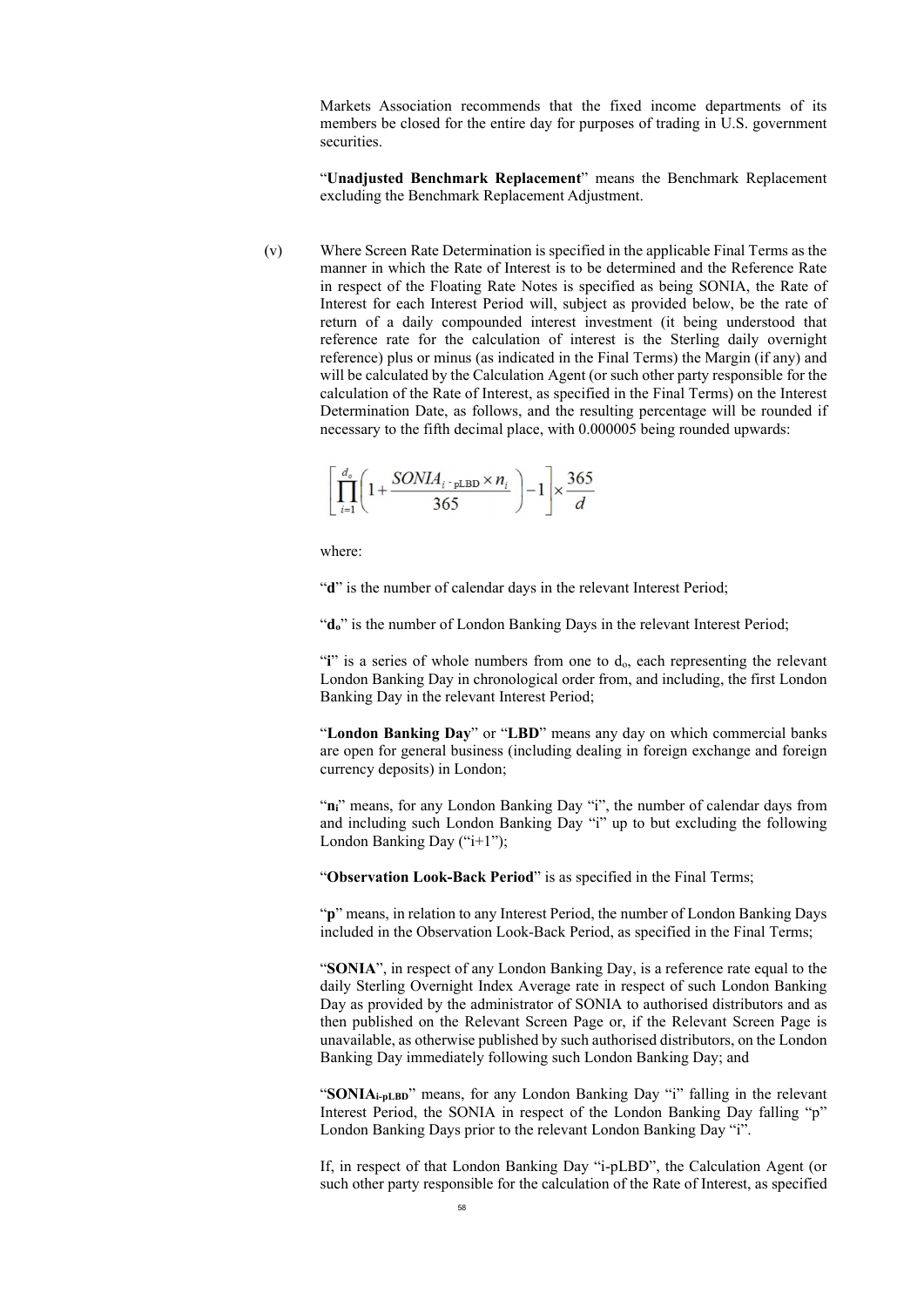in the Final Terms) determines that the SONIA is not available on the Relevant Screen Page or has not otherwise been published by the relevant authorised distributors, such SONIA shall be: (i) the Bank of England's Bank Rate (the "**Bank Rate**") prevailing at close of business on the relevant London Banking Day; plus (ii) the mean of the spread of the SONIA to the Bank Rate over the previous five days on which a SONIA has been published, excluding the highest spread (or, if there is more than one highest spread, one only of those highest spreads) and lowest spread (or, if there is more than one lowest spread, one only of those lowest spreads) to the Bank Rate.

Notwithstanding the paragraph above, in the event the Bank of England publishes guidance as to (i) how the SONIA is to be determined or (ii) any rate that is to replace the SONIA, the Calculation Agent (or such other party responsible for the calculation of the Rate of Interest, as specified in the Final Terms) shall, to the extent that it is reasonably practicable, follow such guidance in order to determine SONIA for the purpose of the Notes for so long as the SONIA is not available or has not been published by the authorised distributors.

In the event that the Rate of Interest cannot be determined in accordance with the foregoing provisions by the Calculation Agent (or such other party responsible for the calculation of the Rate of Interest, as specified in the Final Terms), the Rate of Interest shall be (i) that determined as at the last preceding Interest Determination Date (though substituting, where a different Margin or Maximum Rate of Interest or Minimum Rate of Interest is to be applied to the relevant Interest Period from that which applied to the last preceding Interest Period, the Margin or Maximum Rate of Interest or Minimum Rate of Interest relating to the relevant Interest Period in place of the Margin or Maximum Rate of Interest or Minimum Rate of Interest relating to that last preceding Interest Period) or (ii) if there is no such preceding Interest Determination Date, the initial Rate of Interest which would have been applicable to such Notes for the first Interest Period had the Notes been in issue for a period equal in duration to the scheduled first Interest Period but ending on (and excluding) the Interest Commencement Date (but applying the Margin and any Maximum Rate of Interest or Minimum Rate of Interest applicable to the first Interest Period).

If the Notes become due and payable in accordance with the Conditions, the final Interest Determination Date shall, notwithstanding any Interest Determination Date specified in the Final Terms, be deemed to be the date on which such Notes became due and payable and the Rate of Interest on such Notes shall, for so long as any such Notes remains outstanding, be that determined on such date.

#### (d) Benchmark Discontinuation

Where Screen Rate Determination is specified in the relevant Final Terms as the manner in which the Rate of Interest is to be determined and if a Benchmark Event occurs in relation to an Original Reference Rate at any time when the Terms and Conditions of any Notes provide for any rate of interest (or any component part thereof) to be determined by reference to such Original Reference Rate, then the following provisions shall apply and prevail over other fallbacks specified in Condition 6.2 (for the avoidance of doubt, it shall not apply to SOFR and SONIA).

(i) Independent Adviser

The Issuer shall use reasonable endeavours to appoint an Independent Adviser, as soon as reasonably practicable, to determine a Successor Rate, failing which an Alternative Rate (in accordance with Condition  $(6.2.3(d)(ii))$  and, in either case, an Adjustment Spread, if any (in accordance with Condition  $6.2.3(d)(iii)$ ) and any Benchmark Amendments, if any (in accordance with Condition 6.2.3(d)(iv)).

An Independent Adviser appointed pursuant to this Condition 6.2.3(d) shall act in good faith as an expert and (in the absence of manifest error or fraud) shall have no liability whatsoever to the Issuer, the Fiscal Agent, the Paying Agents, the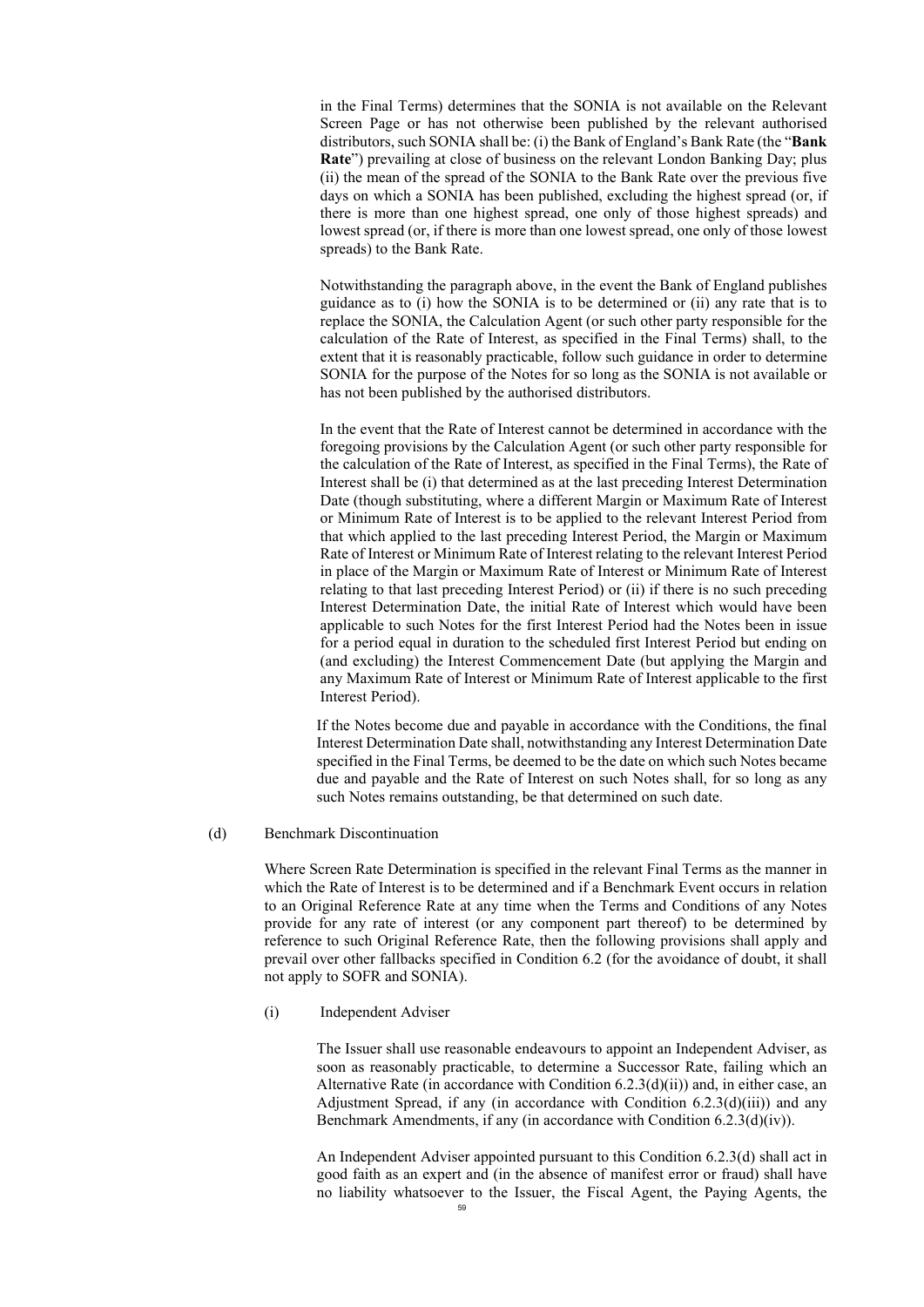Calculation Agent or any other party responsible for determining the Rate of Interest specified in the applicable Final Terms, or the Noteholders for any determination made by it pursuant to this Condition 6.2.3(d).

(ii) Successor Rate or Alternative Rate

If the Independent Adviser determines in good faith that:

- (A) there is a Successor Rate, then such Successor Rate shall (subject to adjustment as provided in Condition  $6.2.3(d)(iv)$ ) subsequently be used in place of the Original Reference Rate to determine the relevant Rate(s) of Interest (or the relevant component part(s) thereof) for all relevant future payments of interest on the Notes (subject to the further operation of this Condition 6.2.3(d)); or
- (B) there is no Successor Rate but that there is an Alternative Rate, then such Alternative Rate shall (subject to adjustment as provided in Condition  $(6.2.3(d)(iv))$  subsequently be used in place of the Original Reference Rate to determine the relevant Rate(s) of Interest (or the relevant component part(s) thereof) for all relevant future payments of interest on the Notes (subject to the further operation of this Condition 6.2.3(d)).
- (iii) Adjustment Spread

If the Independent Adviser, determines in good faith (A) that an Adjustment Spread is required to be applied to the Successor Rate or the Alternative Rate (as the case may be) and (B) the quantum of, or a formula or methodology for determining, such Adjustment Spread, then such Adjustment Spread shall be applied to the Successor Rate or the Alternative Rate (as the case may be) for each subsequent determination of a relevant Rate(s) of Interest (or a relevant component part thereof) by reference to such Successor Rate or Alternative Rate (as applicable).

(iv) Benchmark Amendments

If any Successor Rate, Alternative Rate or Adjustment Spread is determined in accordance with this Condition 6.2.3(d) and the Independent Adviser determines in good faith (A) that amendments to the Terms and Conditions of the Notes (including, without limitation, amendments to the definitions of Day Count Fraction, Business Days or Relevant Screen Page) are necessary to ensure the proper operation of such Successor Rate, Alternative Rate and/or Adjustment Spread (such amendments, the "**Benchmark Amendments**") and (B) the terms of the Benchmark Amendments, then the Issuer shall, subject to giving notice thereof in accordance with Condition  $(6.2.3(d)(v))$ , without any requirement for the consent or approval of Noteholders, vary the Terms and Conditions of the Notes to give effect to such Benchmark Amendments with effect from the date specified in such notice.

In connection with any such variation in accordance with this Condition 6.2.3(d), the Issuer shall comply with the rules of any stock exchange on which the Notes are for the time being listed or admitted to trading.

(v) Notices, etc.

The Issuer shall, after receiving such information from the Independent Adviser, notify the Fiscal Agent, the Calculation Agent, the Paying Agents, the Representative (if any) and, in accordance with Condition 15, the Noteholders, promptly of any Successor Rate, Alternative Rate, Adjustment Spread and of the specific terms of any Benchmark Amendments, determined under this Condition 6.2.3(d). Such notice shall be irrevocable and binding and shall specify the effective date of the Benchmark Amendments, if any.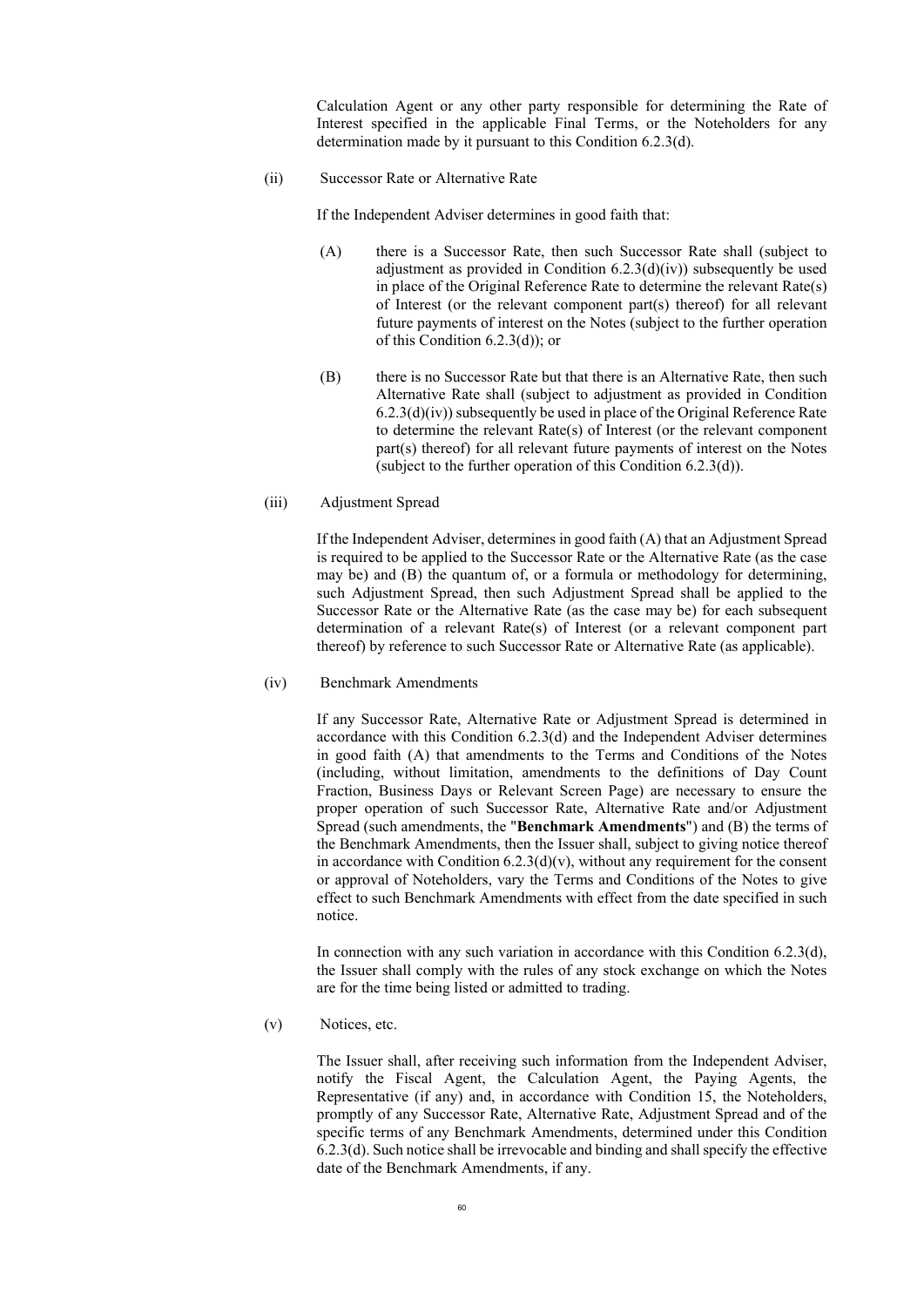The Successor Rate or Alternative Rate and the Adjustment Spread (if any) and the Benchmark Amendments (if any) specified in such notice will (in the absence of manifest error in the determination of the Successor Rate or Alternative Rate and the Adjustment Spread (if any) and the Benchmark Amendments (if any)) be binding on the Issuer, the Fiscal Agent, the Calculation Agent, the party responsible for determining the Rate of Interest, the Paying Agents and the Noteholders.

(vi) Survival of Original Reference Rate

Without prejudice to the Issuer's obligations under the provisions of this Condition 6.2.3(d), the Original Reference Rate and the fallback provisions provided for in Condition 6.2.3(c) will continue to apply unless and until the party responsible for determining the Rate of Interest has been notified of the Successor Rate or the Alternative Rate (as the case may be), and of any Adjustment Spread and/or Benchmark Amendments.

(vii) Fallbacks

If, following the occurrence of a Benchmark Event and in relation to the determination of the Rate of Interest on the immediately following Interest Determination Date, no Independent Adviser has been appointed or no Successor Rate or Alternative Rate (as applicable) is determined pursuant to this provision, the fallback provisions relating to the Original Reference Rate specified in condition  $6.2.3(c)$  will continue to apply to such determination, provided that such fallbacks may in certain circumstances lead to apply the Rate of Interest determined as at the last preceding Interest Determination Date.

In such circumstances, the Issuer will be entitled (but not obliged), at any time thereafter, to elect to re-apply the provisions of this Condition 6.2.3(d), mutatis mutandis, on one or more occasions until a Successor Rate or Alternative Rate (and, if applicable, any associated Adjustment Spread and/or Benchmark Amendments) has been determined and notified in accordance with this Condition 6.2.3(d).

(viii) Definitions

In this Condition 6.2.3(d):

"**Adjustment Spread**" means either a spread (which may be positive or negative), or the formula or methodology for calculating a spread, in either case, which the Independent Adviser, acting in good faith and in a commercially reasonable manner, determines in accordance with customary market usage in the international debt capital market for such Successor Rate or the Alternative Rate and which is required to be applied to the Successor Rate or the Alternative Rate (as the case may be) to reduce or eliminate, to the fullest extent reasonably practicable in the circumstances, any economic prejudice or benefit (as the case may be) to Noteholders as a result of the replacement of the Original Reference Rate with the Successor Rate or the Alternative Rate (as the case may be) and is the spread, formula or methodology which:

- a) in the case of a Successor Rate, is formally recommended, or formally provided as an option for parties to adopt, in relation to the replacement of the Original Reference Rate with the Successor Rate by any Relevant Nominating Body;
- b) in the case of an Alternative Rate (or in the case of a Successor Rate where (a) above does not apply), is in customary market usage in the international debt capital market for transactions which reference the Original Reference Rate, where such rate has been replaced by the Alternative Rate (or, as the case may be, the Successor Rate); or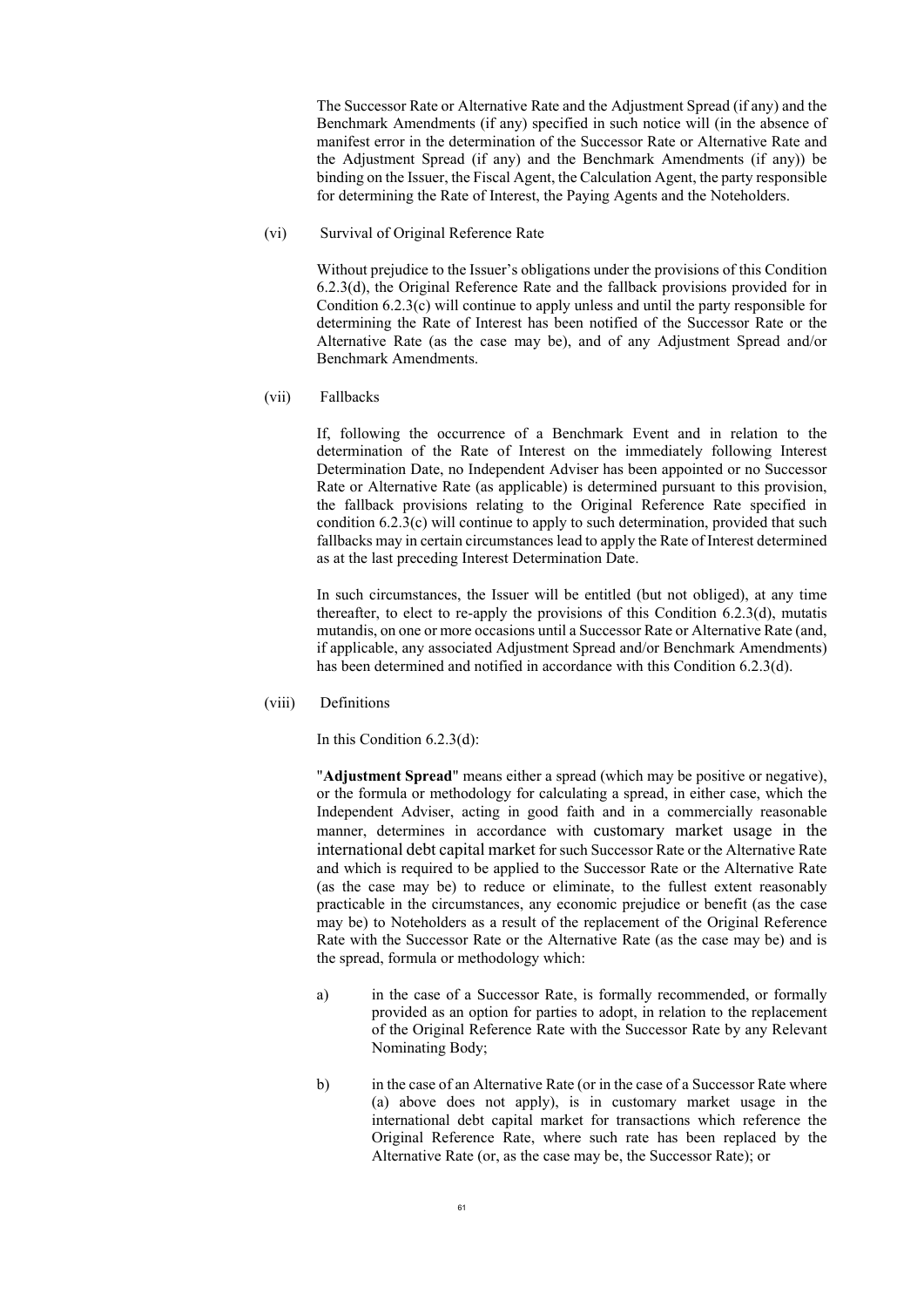c) if no such recommendation or option has been made (or made available), or the Independent Adviser determines there is no such spread, formula or methodology in customary market usage, the Independent Adviser acting in good faith determines to be appropriate.

"**Alternative Rate**" means, in the absence of Successor Rate, an alternative benchmark or screen rate which the Independent Adviser determines in accordance with this Condition 6.2.3(d) and which is customary market usage in the international debt capital markets for the purpose of determining rates of interest (or the relevant component part thereof) for a commensurate interest period and in the same Specified Currency as the Notes.

"**Benchmark Event**" means, with respect to an Original Reference Rate:

- a) the Original Reference Rate ceasing to exist or be published;
- b) the later of (i) the making of a public statement by the administrator of the Original Reference Rate that it will, on or before a specified date, cease publishing the Original Reference Rate permanently or indefinitely (in circumstances where no successor administrator has been appointed that will continue publication of the Original Reference Rate) and (ii) the date falling six  $(6)$  months prior to the specified date referred to in  $(b)(i)$ ;
- c) the making of a public statement by the supervisor of the administrator of the Original Reference Rate that the Original Reference Rate has been permanently or indefinitely discontinued;
- d) the later of (i) the making of a public statement by the supervisor of the administrator of the Original Reference Rate that the Original Reference Rate will, on or before a specified date, be permanently or indefinitely discontinued and (ii) the date falling six (6) months prior to the specified date referred to in (d)(i);
- e) the making of a public statement by the supervisor of the administrator of the Original Reference Rate that means the Original Reference Rate will be prohibited from being used or that its use will be subject to restrictions or adverse consequences, in each case within the following six (6) months;
- f) the making of a public statement by the supervisor of the administrator of the Original Reference Rate that the Original Reference Rate, in the opinion of the supervisor, is no longer representative of an underlying market or that its method of calculation has significantly changed;
- g) it has or will prior to the next Interest Determination Date, become unlawful for the Issuer, the party responsible for determining the Rate of Interest (being the Calculation Agent or such other party specified in the applicable Final Terms, as applicable), or any Paying Agent to calculate any payments due to be made to any Noteholder using the Original Reference Rate (including, without limitation, under the Benchmarks Regulation, if applicable); or
- h) that a decision to withdraw the authorisation or registration pursuant to Article 35 of the Benchmarks Regulation of any benchmark administrator previously authorised to publish such Original Reference Rate has been adopted.

"**Benchmarks Regulation**" means Regulation (EU) 2016/1011 of 8 June 2016, as amended.

"**Independent Adviser**" means an independent financial institution of international repute or an independent adviser of recognised standing with appropriate expertise,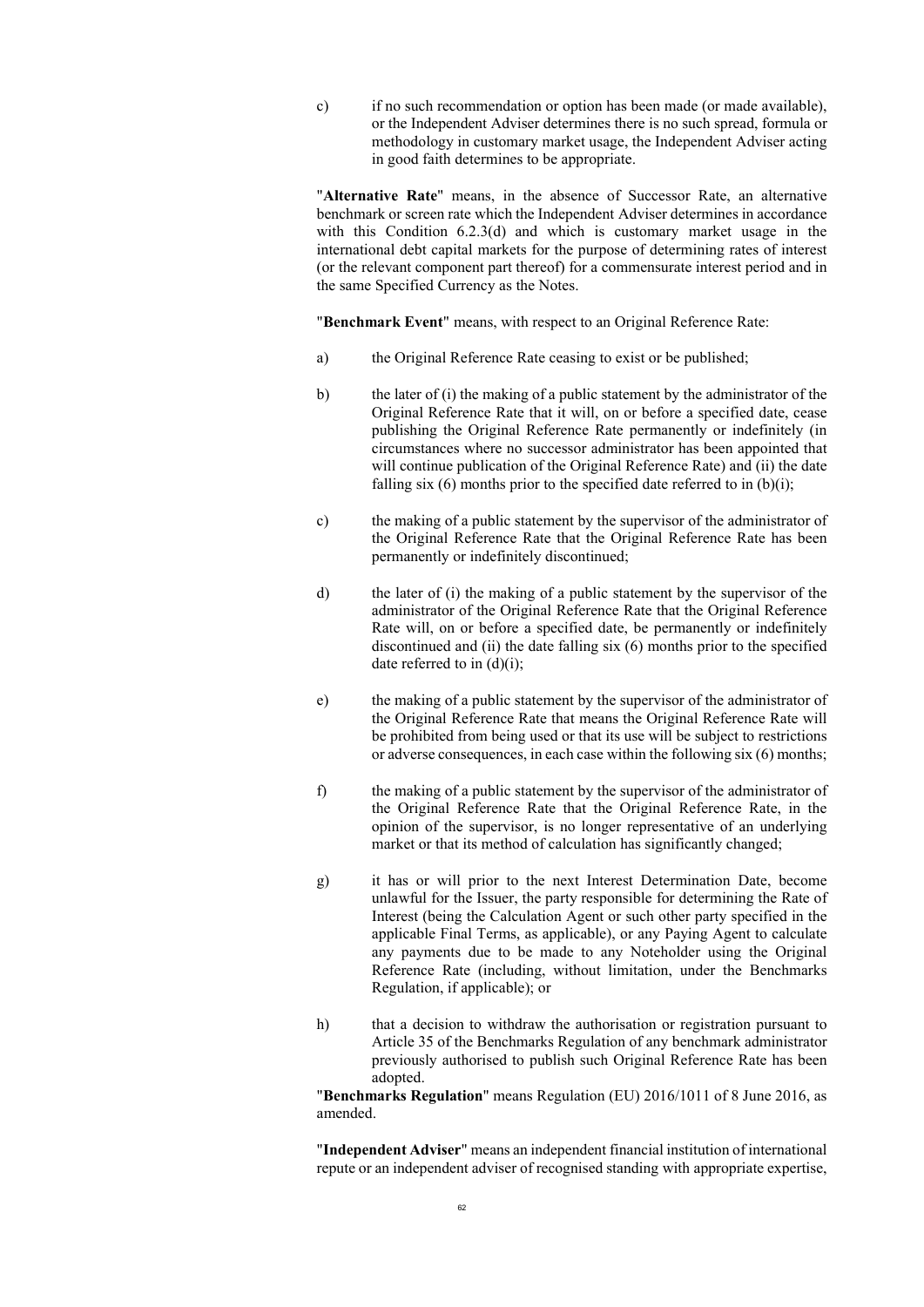at all times acting in good faith and in a commercially reasonable manner, appointed by the Issuer at its own expense under Condition 6.2.3(d)(i).

"**Original Reference Rate**" means the benchmark or screen rate (as applicable) originally specified for the purpose of determining the relevant Rate of Interest (or any relevant component part(s) thereof) on the Notes.

"**Relevant Nominating Body**" means, in respect of a benchmark or screen rate (as applicable):

- a) the central bank for the currency to which the benchmark or screen rate (as applicable) relates, or any central bank or other supervisory authority which is responsible for supervising the administrator of the benchmark or screen rate (as applicable); or
- b) any working group or committee sponsored by, chaired or co-chaired by or constituted at the request of (i) the central bank for the currency to which the benchmark or screen rate (as applicable) relates, (ii) any central bank or other supervisory authority which is responsible for supervising the administrator of the benchmark or screen rate (as applicable), (iii) a group of the aforementioned central banks or other supervisory authorities or (iv) the Financial Stability Board or any part thereof.

"**Successor Rate**" means a successor to or replacement of the Original Reference Rate which is formally recommended by any Relevant Nominating Body. If, following a Benchmark Event, more than one successor or replacement rates are recommended by any Relevant Nominating Body, the Independent Adviser will determine, among those successor or replacement rates, those one which is the most appropriate, taking into consideration, without limitation, the particular features of the relevant Notes and the nature of the Issuer.

- <span id="page-62-1"></span><span id="page-62-0"></span>6.2.4 *Rate of Interest for Inflation Linked Notes*:
	- (a) Consumer Price Index (CPI).

Where the consumer price index (excluding tobacco) for all households in metropolitan France, as calculated and published by the *Institut National de la Statistique et des Etudes Economiques* (the "**INSEE**") ("**CPI**") is specified as the Index in the relevant Final Terms, this Condition [6.2.4](#page-62-0)[\(a\)](#page-62-1) shall apply. Terms defined herein shall have the meanings set out below only when this Condition [6.2.4](#page-62-0)[\(a\)](#page-62-1) shall apply.

The Rate of Interest in respect of Inflation Linked Notes indexed to the CPI (the "**CPI Linked Interest**") will be determined by the Calculation Agent on the following basis:

(i) On the fifth Business Day before each Interest Payment Date (an "**Interest Determination Date**") the Calculation Agent will calculate the Inflation Index Ratio. For the purposes of this Condition [6.2.4](#page-62-0)[\(a\)](#page-62-1), the "**Inflation Index Ratio**" or "**IIR**" is the ratio between (i) the CPI Daily Inflation Reference Index (as defined below) applicable upon any Interest Payment Date or the redemption date, as the case may be and (ii) the base reference defined as the CPI Daily Inflation Reference Index (as defined below) applicable on the date specified in the applicable Final Terms (the "**Base Reference**"). Notwithstanding Condition [6.6.4](#page-67-0), the IIR will be rounded if necessary to five significant figures (with halves being rounded up).

> "**CPI Daily Inflation Reference Index**" means (A) in relation to the first calendar day of any given month, the CPI Monthly Reference Index of the third month preceding such month, and (B) in relation to a calendar day (D) (other than the first calendar day) in any given month (M), the linear interpolation of the CPI Monthly Reference Index pertaining respectively to the third month preceding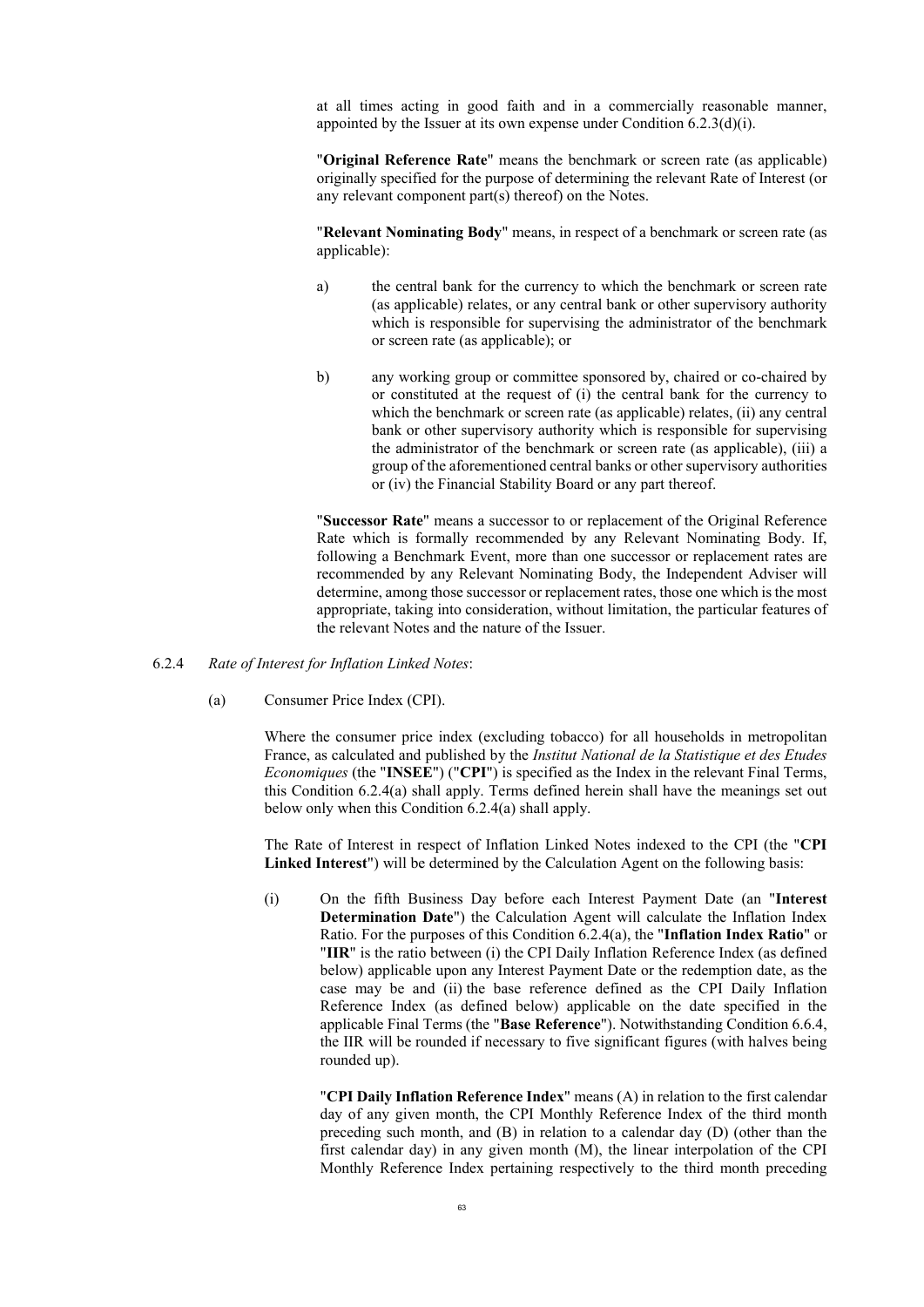such month  $(M - 3)$  and the second month preceding such month  $(M - 2)$ calculated in accordance with the following formula:

CPI Daily Inflation Reference Index=

CPI Monthly Reference Index<sub>M – 3</sub> +  $\frac{D-1}{ND_M}$  $\overline{\text{ND}_{\text{M}}}$  × (CPI Monthly Reference Index<sub>M – 2</sub> – CPI Monthly Reference Index<sub>M – 3</sub>)

With:

"ND<sub>M</sub>:" number of calendar days in the relevant month M and, in the case of payment of principal and interest, shall be equal to 31;

"**D**": actual calendar day of payment in the relevant month M and, in the case of payment of principal and interest, shall be equal to 25;

"**CPI Monthly Reference Index M-2**": price index of month M – 2;

"**CPI Monthly Reference Index M-3**": price index of month M – 3.

Notwithstanding Condition 6.6.4., the CPI Daily Inflation Reference Index will be rounded if necessary to five significant figures (with halves being rounded up).

For information purposes, such CPI Daily Inflation Reference Index appears on the Agence France Trésor Reuters page OATINFLATION01 or on Bloomberg TRESOR <GO> pages and on the website [www.aft.gouv.fr.](https://www.aft.gouv.fr/) In case of doubt in the interpretation of the methods used to calculate the Inflation Index Ratio, such methods shall be interpreted by reference to the procedures selected by the French Treasury (*Trésor*) for its *obligations assimilables du Trésor indexées sur l'inflation*.

"**CPI Monthly Reference Index**" refers to the definitive consumer price index (excluding tobacco) for all households in metropolitan France, as calculated and published monthly by the INSEE as such index may be adjusted or replaced from time to time as provided herein.

(ii) The calculation method described below is based on the recommendation issued by the French Bond Association (*Comité de Normalisation Obligataire – [www.cnofrance.org](http://www.cnofrance.org/)*) in its December 2010 Paper entitled "Inflation Indexed Notes" (*Obligations et autres instruments de taux d'intérêt en euro, Normes et usages des marchés de capitaux – Chapitre II: Les obligations indexées sur l'inflation*). In the event of any conflict between the calculation method provided below and the calculation method provided by the Bond Association (*Comité de Normalisation Obligataire*), the calculation method provided by the Bond Association (*Comité de Normalisation Obligataire*) shall prevail.

> The CPI Linked Interest applicable from time to time for each Interest Period (as specified in the relevant Final Terms) will be equal to the rate per annum specified in the relevant Final Terms multiplied by the Inflation Index Ratio.

- (iii)
- (A) If the CPI Monthly Reference Index is not published in a timely manner, a substitute CPI Monthly Reference Index (the "**Substitute CPI Monthly Reference Index**") shall be determined by the Calculation Agent in accordance with the following provisions:
	- (x) If a provisional CPI Monthly Reference Index *(indice provisoire*) has already been published, such index shall automatically be used as the Substitute CPI Monthly Reference Index. Such provisional CPI Monthly Reference Index would be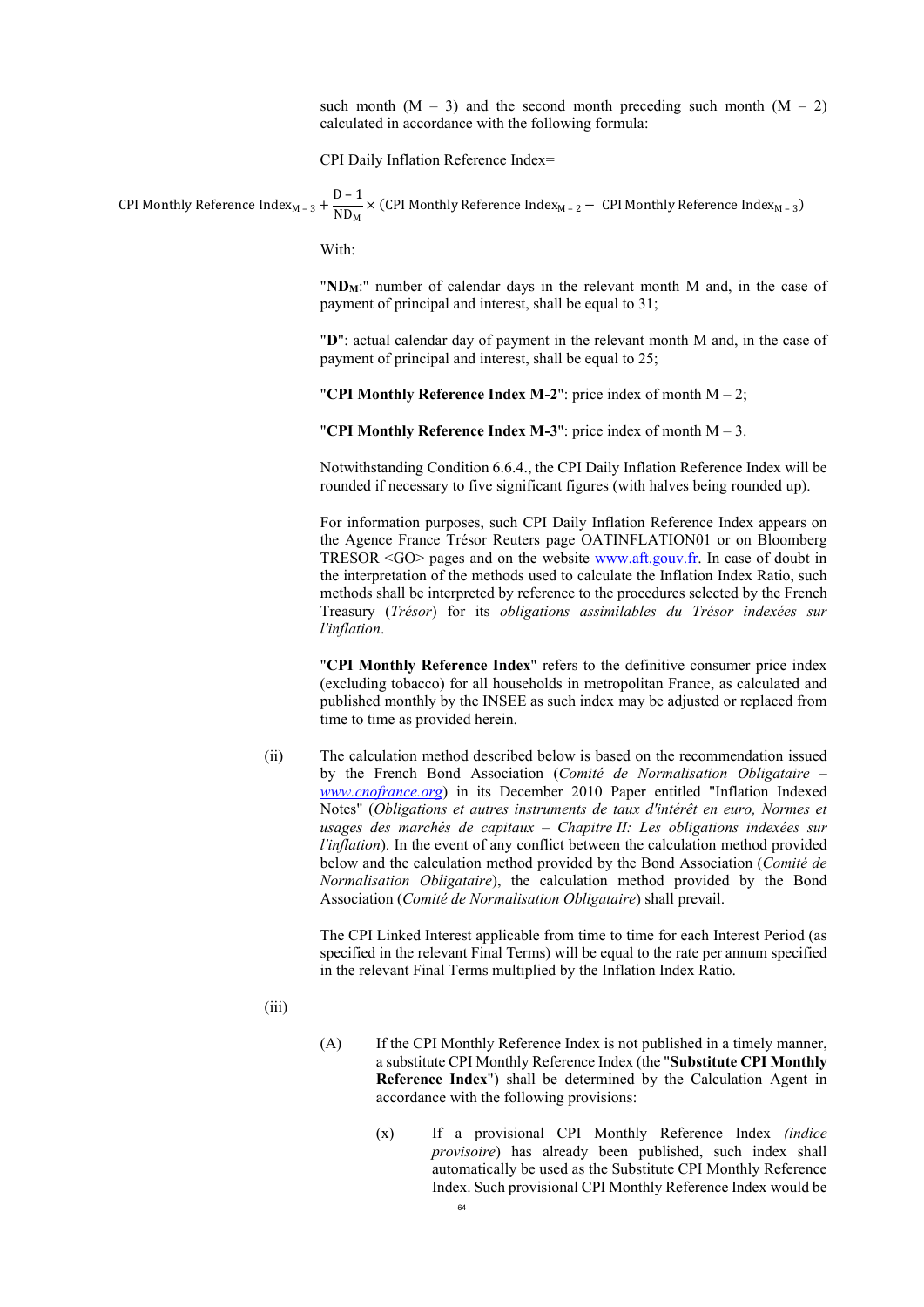published under the heading "*indice de substitution*". Once the definitive CPI Monthly Reference Index is released, it would automatically apply from the calendar day following its release to all calculations taking place from this date.

(y) If no provisional CPI Monthly Reference Index is available, a substitute index shall be calculated on the basis of the most recently published figure adjusted as set out in the following formula:

Substitute CPI Monthly Reference IndexM=

CPI Monthly Reference Index<sub>M – 1</sub>  $\times$  CPI Monthly Reference Index<sub>M – 1</sub> CPI Monthly Reference Index $_{\text{M} - 13}$  $\frac{1}{12}$ 

(B) In the event INSEE decides to proceed with one or more base changes for the purpose of calculating the CPI Monthly Reference Index, the two CPI Monthly Reference Indexes which have been calculated on a different basis will be chained on the basis of the December CPI Monthly Reference Index of the last year of joint publications, which corresponds to the CPI Daily Inflation Reference Index for 1st March of the following year. Such chaining will be carried out in accordance with the following equation:

 $Key = \frac{CPI \; Monthly \; Reference \; Index \; pertaining \; to \; December \; calculated \; on \; the \; new \; basis}{{CPI \; Monthly \; Reference \; Index \; pertaining \; to \; December \; calculated \; on \; the \; previous \; ba}$ CPI Monthly Reference Indexpertaining to December calculated on the previous basis

Such that:

CPI Monthly Reference Index  $_{\text{New Basis}}^{\text{Date D}} =$  CPI Monthly Reference Index  $_{\text{Previous Basis}}^{\text{Date D}} \times$  Key

<span id="page-64-0"></span>(b) Harmonised Index of Consumer Prices (HICP)

Where the harmonised index of consumer prices (excluding tobacco) measuring the rate of inflation in the European Monetary Union (excluding tobacco) as calculated and published monthly by Eurostat (the "**HICP**") is specified as the Index in the relevant Final Terms, this Condition [6.2.4](#page-62-0)[\(b\)](#page-64-0) shall apply. Terms defined herein shall have the meanings set out below only when this Condition [6.2.4](#page-62-0)[\(b\)](#page-64-0) shall apply.

The Rate of Interest in respect of Inflation Linked Notes indexed to the HICP (the "**HICP Linked Interest**") will be determined by the Calculation Agent on the following basis:

(i) On the fifth Business Day before each Interest Payment Date (an "**Interest Determination Date**") the Calculation Agent will calculate the Inflation Index Ratio

For the purposes of this Condition [6.2.4](#page-62-0)[\(b\)](#page-64-0), the "**Inflation Index Ratio**" or "**IIR**" is the ratio between (i) the HICP Daily Inflation Reference Index (as defined below) applicable upon any Interest Payment Date or the redemption date, as the case may be and (ii) the base reference defined as the HICP Daily Inflation Reference Index (as defined below) applicable on the date specified in the applicable Final Terms (the "**Base Reference**"). Notwithstanding Condition 6.6.4., the IIR will be rounded if necessary to five significant figures (with halves being rounded up).

"**HICP Daily Inflation Reference Index**" means (A) in relation to the first calendar day of any given month, the HICP Monthly Reference Index of the third month preceding such month, and (B) in relation to a calendar day (D) (other than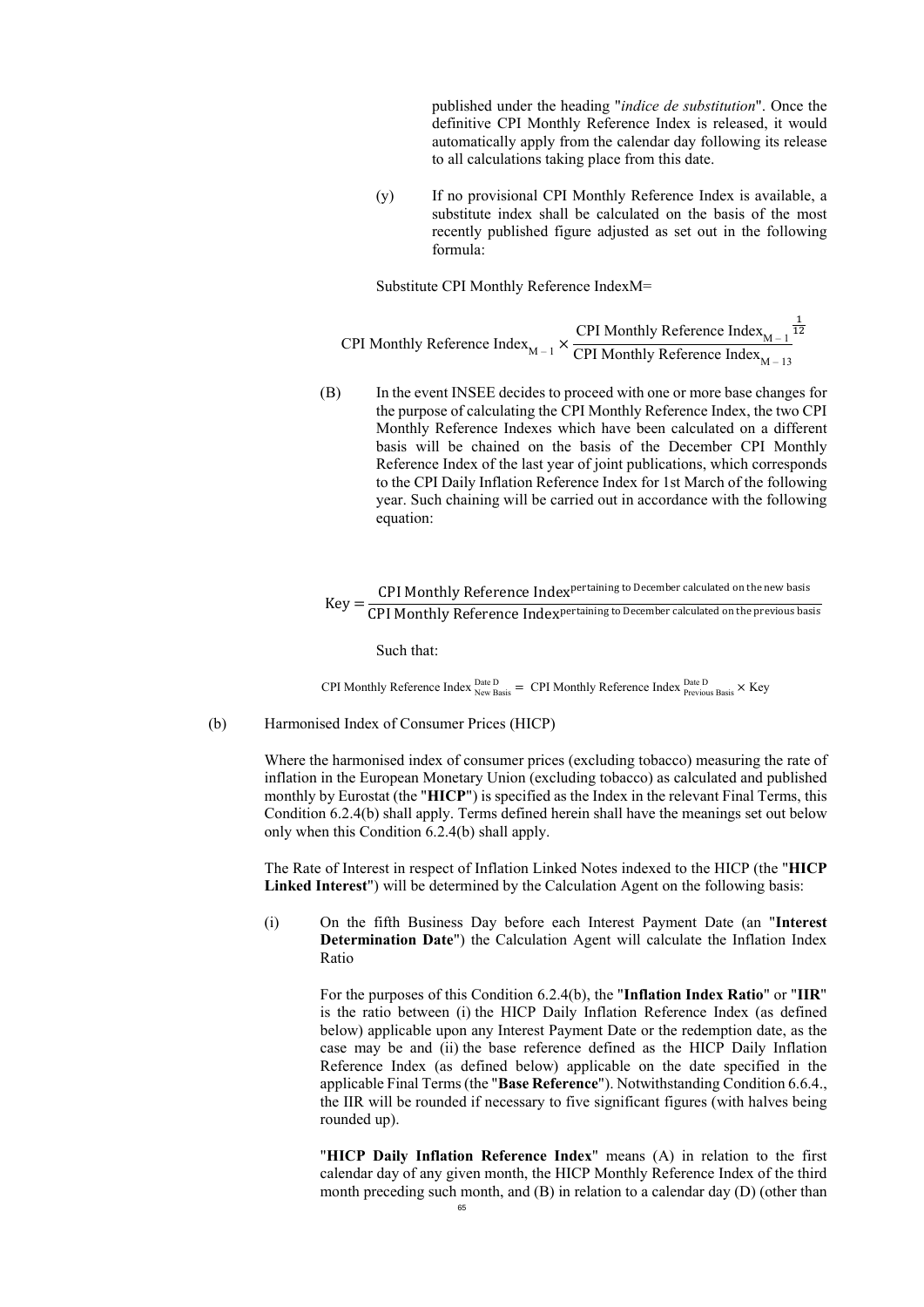the first calendar day) in any given month (M), the linear interpolation of the HICP Monthly Reference Index pertaining respectively to the third month preceding such month (M - 3) and the second month preceding such month (M - 2) calculated in accordance with the following formula:

HICP Daily Inflation Reference Index =

HICP Monthly Reference Index<sub>M – 3</sub> +  $\frac{D-1}{ND}$ .  $\frac{N_{\text{max}}}{N_{\text{max}}}$  × (HICP Monthly Reference Index <sub>M – 3</sub>)

With:

"**NDM**": number of calendar days in the relevant month M and, in the case of payment of principal and interest, shall be equal to 31;

"**D**": actual calendar day of payment in the relevant month M and, in the case of payment of principal and interest, shall be equal to 25;

"**HICP Monthly Reference Index M-2**": price index of month M – 2;

"**HICP Monthly Reference Index M-3**": price index of month M – 3.

Notwithstanding Condition 6.6.4., the HICP Daily Inflation Reference Index will be rounded if necessary to five significant figures (with halves being rounded up).

For information purposes, such HICP Daily Inflation Reference Index appears on the *Agence France du Trésor* Reuters page OATEI01, on the website [www.aft.gouv.fr](https://www.aft.gouv.fr/) and on Bloomberg page TRESOR.

"**HICP Monthly Reference Index**" refers to the harmonised index of consumer prices (excluding tobacco) measuring the rate of inflation in the European Monetary Union (excluding tobacco) as calculated and published by Eurostat as such index may be adjusted or replaced from time to time as provided herein.

- (ii) The HICP Linked Interest applicable from time to time for each Interest Period (as specified in the relevant Final Terms) will be equal to the rate per annum specified in the relevant Final Terms multiplied by the Inflation Index Ratio (as defined above).
- (iii)
- (A) If the HICP Monthly Reference Index is not published in a timely manner, a substitute HICP Monthly Reference Index (the "**Substitute HICP Monthly Reference Index**") shall be determined by the Calculation Agent in accordance with the following provisions:
	- (x) If a provisional HICP Monthly Reference Index has already been published by Eurostat, such index shall automatically be used as the Substitute HICP Monthly Reference Index. Once the definitive HICP Monthly Reference Index is released, it would automatically apply from the calendar day following its release to all calculations taking place from this date.
	- (y) If no provisional HICP Monthly Reference Index is available, a substitute index shall be calculated on the basis of the most recently published figure adjusted as set out in the following formula:

Substitute HICP Monthly Reference IndexM =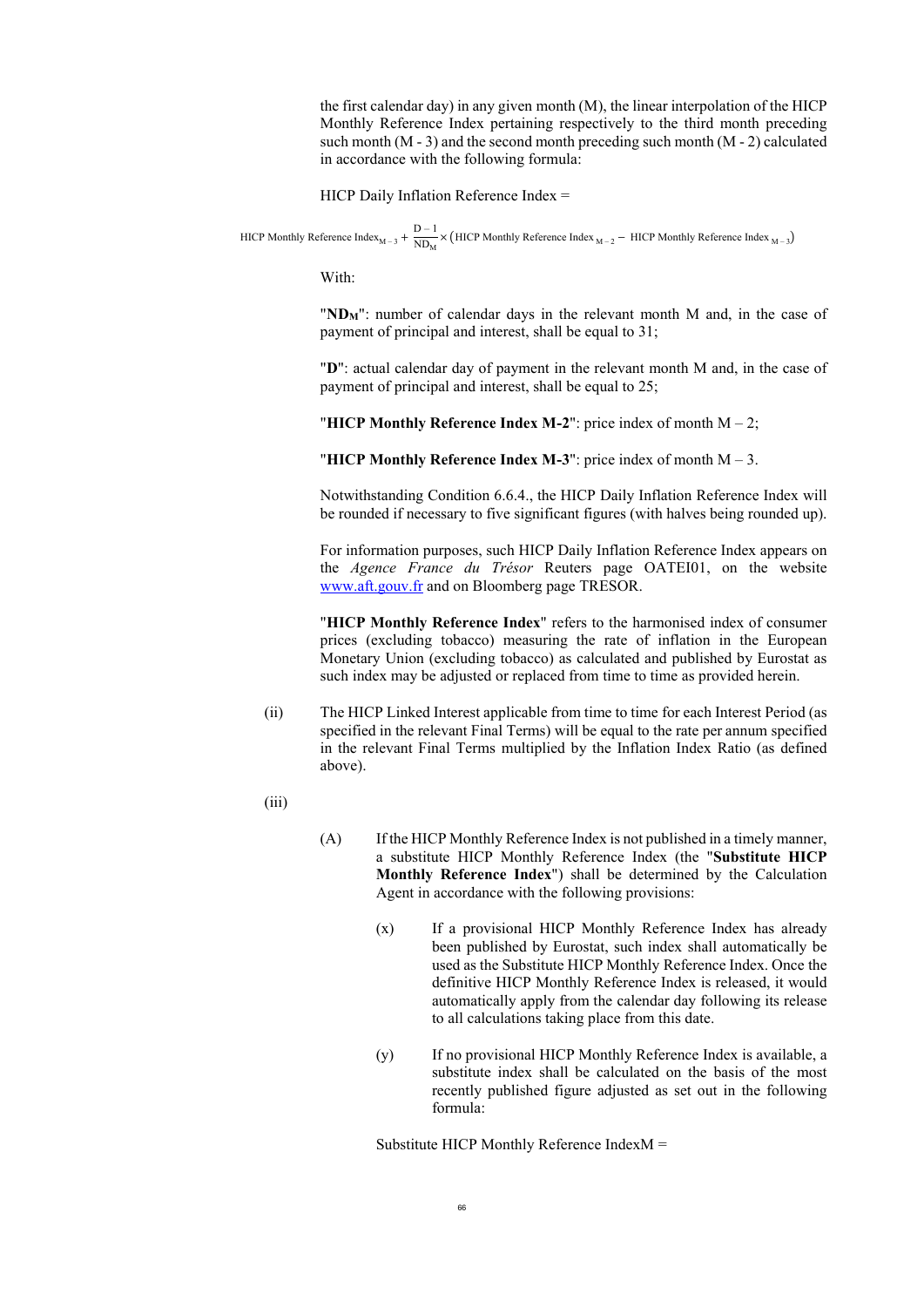HICP Monthly Reference Index 
$$
_{M-1} \times \frac{\text{HICP Monthly Reference Index}}{\text{HICP Monthly Reference Index}_{M-13}}
$$

(B) In the event Eurostat decides to proceed with one or more base changes for the purpose of calculating the HICP Monthly Reference Index, the two HICP Monthly Reference Indexes which have been calculated on a different basis will be chained on the basis of the December HICP Monthly Reference Index of the last year of joint publications, which corresponds to the HICP Daily Inflation Reference Index for 1st March of the following year. Such chaining will be carried out in accordance with the following equation:

$$
Key = \frac{HICP Monthly Reference Index pretaining to December calculated on the new basis HICP Monthly Reference Index pertaining to December calculated on the previous basis
$$

Such that:

HICP Monthly Reference Index  $_{\rm New\,Basis}^{\rm Date\,D} =$  HICP Monthly Reference Index  $_{\rm Previous\,Basis}^{\rm Date\,D} \times$  Key

- <span id="page-66-0"></span>6.3 **Fixed/Floating Rate Notes**: If Fixed/Floating Rate Notes Provisions are specified to be applicable in the relevant Final Terms the Notes may bear interest at a rate, on the date set out in the Final Terms (the "**Switch Date**"), that:
	- 6.3.1 the Issuer may elect to convert from a Fixed Rate to a Floating Rate, or from a Floating Rate to a Fixed Rate. The Issuer election to change of interest basis (the "**Issuer Change of Interest Basis**") should be deemed effective after a valid notification sent by the Issuer to the relevant Noteholders within the period specified in the relevant Final Terms; or
	- 6.3.2 will automatically change from a Fixed Rate to a Floating Rate or from a Floating Rate to a Fixed Rate (the "**Automatic Change of Interest Basis**").
- 6.4 **Zero Coupon Notes**: Zero Coupon Notes bear no interest until the Maturity Date. As from the Maturity Date, the Rate of Interest for any overdue principal of such a Note shall be a rate per annum (expressed as a percentage) equal to the Amortisation Yield (as described in Condition [7.5.1\(b\)](#page-71-2)).
- 6.5 **Accrual of interest**: Interest shall cease to accrue on each Note on the due date for redemption unless (i) in the case of Dematerialised Notes, on such due date or (ii) in the case of Materialised Notes, upon due presentation, payment is improperly withheld or refused, in which event interest shall continue to accrue (as well after as before judgment) at the Rate of Interest in the manner provided in this Condition [6](#page-46-1) to the Relevant Date.

### 6.6 **Margin, maximum/minimum rates of interest, rate multipliers and rounding:**

- 6.6.1 If any Margin or Rate Multiplier is specified in the relevant Final Terms, either (x) generally, or (y) in relation to one or more Interest Periods, an adjustment shall be made to all Rates of Interest, in the case of  $(x)$ , or the Rates of Interest for the specified Interest Periods, in the case of  $(y)$ , calculated in accordance with Condition [6.2](#page-47-0) above by adding (if a positive number) or subtracting the absolute value (if a negative number) of such Margin or multiplying by such Rate Multiplier, subject always to the next paragraph.
- 6.6.2 If any Maximum Rate of Interest or Minimum Rate of Interest is specified in the relevant Final Terms, then any Rate of Interest shall be subject to such maximum or minimum, as the case may be.
- 6.6.3 Unless a higher Minimum Rate of Interest is specified in the relevant Final Terms, the Minimum Rate of Interest shall be deemed equal to zero.
- 6.6.4 For the purposes of any calculations required pursuant to these Conditions,  $(x)$  all percentages resulting from such calculations shall be rounded, if necessary, to the nearest one hundredthousandth of a percentage point (with halves being rounded up), (y) all figures shall be rounded to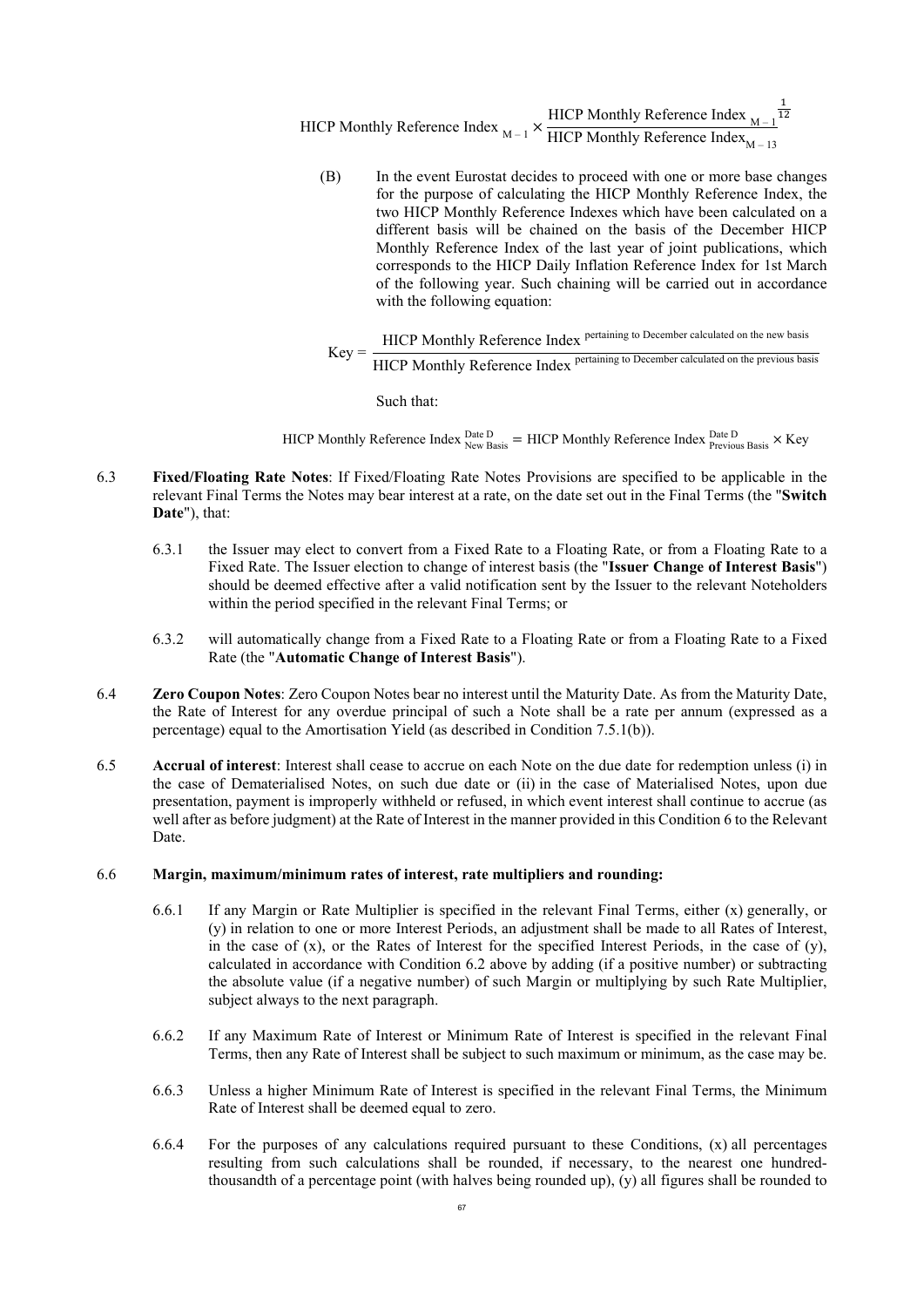seven significant figures (with halves being rounded up) and (z) all currency amounts that fall due and payable shall be rounded to the nearest unit or sub-unit of such currency (with halves being rounded up), save in the case of yen, which shall be rounded down to the nearest yen.

- 6.7 **Calculations**: The amount of interest payable in respect of any Note for any period shall be calculated by multiplying the product of the Rate of Interest and the outstanding nominal amount of such Note by the Day Count Fraction and by any Rate Multiplier, unless an Interest Amount is specified in the relevant Final Terms in respect of such period, in which case the amount of interest payable in respect of such Note for such period shall equal such Interest Amount.
- 6.8 **Determination and publication of interest and payment amounts**: The Calculation Agent shall, as soon as practicable, calculate any rate of interest or amount (including any Interest Amount, Final Redemption Amount, Optional Redemption Amount, Early Redemption Amount or Make-Whole Redemption Amount, as the case may be), obtain any quotation or make any other determination or calculation that it is required to make pursuant to these Conditions and the relevant Final Terms, and it shall cause such rate, amount, quotation, determination or calculation (as well as any relevant Interest Payment Date) to be notified to the Issuer, the Fiscal Agent, each of the Paying Agents, the Noteholders, any other Calculation Agent appointed in respect of the Notes that is to make a further calculation upon receipt of such information and, if the Notes are listed and/or admitted to trading on a Regulated Market and the rules of, or applicable to, such Regulated Market so require, such Regulated Market as soon as possible after their determination but in no event later than (i) the commencement of the relevant Interest Period, if determined prior to such time, in the case of notification of a Rate of Interest and Interest Amount, or (ii) in all other cases, the fourth Business Day after such determination. Where any Interest Payment Date is subject to adjustment pursuant to Condition [6.2.2](#page-47-3), the Interest Amounts and the Interest Payment Date so published may subsequently be amended (or appropriate alternative arrangements made by way of adjustment) without notice in the event of an extension or shortening of the Interest Period. If the Notes become due and payable under Condition [10,](#page-75-0) the accrued interest and the Rate of Interest payable in respect of the Notes shall nevertheless continue to be calculated as previously in accordance with this Condition but no publication of the Rate of Interest or the Interest Amount so calculated need be made. The determination of any rate or amount, the obtaining of each quotation and the making of each determination or calculation by the Calculation Agent(s) shall (in the absence of manifest error) be final and binding upon all parties.

#### 6.9 **Calculation Agent**:

The Issuer shall procure that there shall at all times be one or more Calculation Agents if provision is made for them in the relevant Final Terms and for so long as any Note is outstanding. Where more than one Calculation Agent is appointed in respect of the Notes, references in these Conditions to the Calculation Agent shall be construed as each Calculation Agent performing its respective duties under the Conditions. If the Calculation Agent is unable or unwilling to act as such or if the Calculation Agent fails duly to establish the Rate of Interest for an Interest Period or to calculate any Interest Amount, Final Redemption Amount, Early Redemption Amount or Optional Redemption Amount, as the case may be, or to comply with any other requirement, the Issuer shall appoint a leading bank or financial institution engaged in the interbank market (or, if appropriate, money, swap or over-the-counter index options market) that is most closely connected with the calculation or determination to be made by the Calculation Agent (acting through its principal office or any other office actively involved in such market) to act as such in its place. The Calculation Agent may not resign its duties without a successor having been appointed as aforesaid. So long as the Notes are listed and/or admitted to trading on any Regulated Market and the rules of, or applicable to, that Regulated Market so require, notice of any change of Calculation Agent shall be given in accordance with Condition 15.

#### 6.10 **RMB Notes**:

Notwithstanding the foregoing, each RMB Note which is a Fixed Rate Note bears interest from (and including) the Interest Commencement Date at the rate per annum equal to the Rate of Interest. For the purposes of calculating the amount of interest, if any Interest Payment Date would otherwise fall on a day which is not a Business Day, it shall be postponed to the next day which is a Business Day unless it would thereby fall into the next calendar month in which case it shall be brought forward to the immediately preceding Business Day. Interest will be payable in arrear on each Interest Payment Date.

<span id="page-67-0"></span>The Calculation Agent will, as soon as practicable after 11.00 a.m. (Hong Kong time) on each Interest Determination Date, calculate the amount of interest payable per Specified Denomination for the relevant Interest Period. The determination of the amount of interest payable per Specified Denomination by the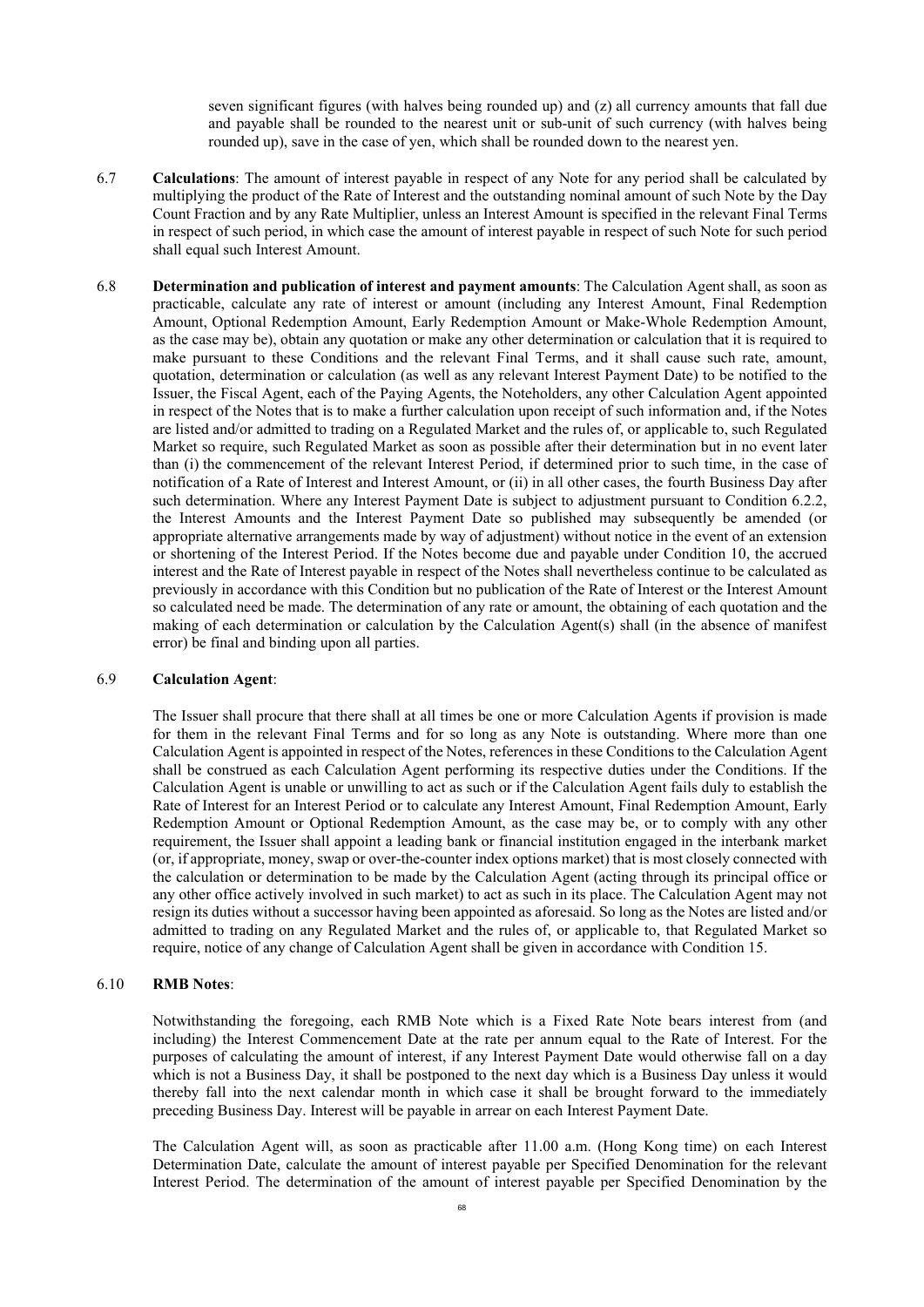Calculation Agent shall (in the absence of manifest error and after confirmation by the Issuer) be final and binding upon all parties.

The Calculation Agent will cause the amount of interest payable per Specified Denomination for each Interest Period and the relevant Interest Payment Date to be notified to each of the Paying Agents and to be notified to Noteholders as soon as possible after their determination but in no event later than the fourth Business Day thereafter. The amount of interest payable per Specified Denomination and Interest Payment Date so published may subsequently be amended (or appropriate alternative arrangements made by way of adjustment) without notice in the event of an extension or shortening of the Interest Period. If the Notes become due and payable under Condition [10](#page-75-0), the accrued interest per Specified Denomination shall nevertheless continue to be calculated as previously by the Calculation Agent in accordance with this provision but no publication of the amount of interest payable per Specified Denomination so calculated need be made.

Interest shall be calculated in respect of any period by applying the Rate of Interest to the Specified Denomination, multiplying such product by the actual number of calendar days in the relevant Interest Period or, as applicable, other period concerned and dividing it by 365, and rounding the resultant figure to the nearest Renminbi sub-unit, half of any such sub-unit being rounded upwards or otherwise in accordance with applicable market convention.

# <span id="page-68-2"></span>7. **Redemption, purchase and options**

<span id="page-68-1"></span>7.1 **Final redemption**: Unless previously redeemed or cancelled as provided below, each Note shall be finally redeemed on the Maturity Date specified in the relevant Final Terms at its Final Redemption Amount (which, unless otherwise provided, is its nominal amount).

### 7.2 **Redemption at the option of the Issuer, exercise of Issuer's options and partial redemption**:

### <span id="page-68-0"></span>7.2.1 *Call Option:*

If a Call Option is specified in the relevant Final Terms, the Issuer may, subject to compliance by the Issuer with all relevant laws, regulations and directives and on giving not less than fifteen (15) nor more than thirty (30) calendar days' irrevocable notice in accordance with Condition [15](#page-80-0) to the Noteholders (or such other notice period as may be specified in the relevant Final Terms) redeem all or, if so provided, some of the Notes on any Optional Redemption Date or Option Exercise Date, as the case may be. Any such redemption of Notes shall be at their Optional Redemption Amount (as specified in the relevant Final Terms), together with any interest accrued to the date set for redemption (including, where applicable, any arrears of interest).

#### <span id="page-68-3"></span>7.2.2 *Make-whole redemption:*

Unless otherwise specified in the relevant Final Terms, the Issuer may, subject to compliance with all relevant laws, regulations and directives and on giving not less than fifteen (15) nor more than thirty (30) calendar days' irrevocable notice in accordance with Condition [15](#page-80-0) to the Noteholders (or such other notice period as may be specified in the relevant Final Terms) redeem the Notes, in whole or in part, at any time or from time to time prior to the Relevant Redemption Date (the "**Make-Whole Redemption Date**") at their Make-Whole Redemption Amount.

For the purposes of this Condition:

"**Make-Whole Calculation Agent**" means the Calculation Agent or an other international credit institution or financial services institution appointed by the Issuer in relation to a Series of Notes, as specified as such in the relevant Final Terms.

"**Make-Whole Redemption Amount**" means in respect of any Notes to be redeemed pursuant to this Condition [7.2.2,](#page-68-3) an amount, determined by the Make-Whole Calculation Agent, equal to the greater of  $(x)$  100 per cent. of the Principal Amount of the Notes so redeemed and  $(y)$  the sum (rounding the resulting figure, if necessary, to the nearest cent (half a cent being rounded upwards)) of the then present values of the remaining scheduled payments of principal and interest on such Notes (excluding any interest accrued on the Notes to, but excluding, the relevant Make-Whole Redemption Date) discounted from the Relevant Redemption Date to the Make-Whole Redemption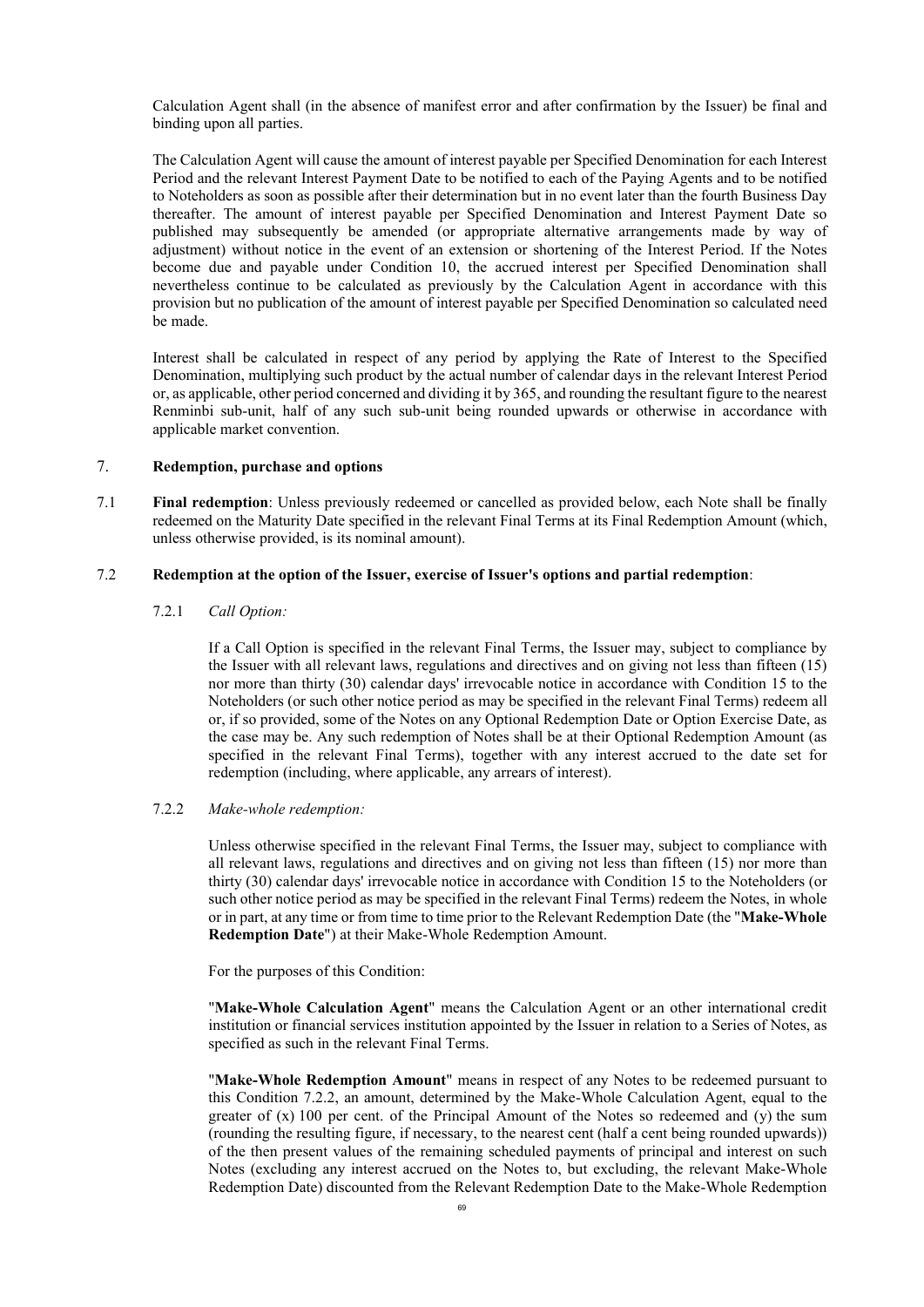Date on an annual basis at the Make-Whole Redemption Rate plus a Make-Whole Redemption Margin (as specified in the relevant Final Terms), plus in each case, any interest accrued on the Notes to, but excluding, the Make-Whole Redemption Date.

"**Make-Whole Redemption Margin**" means the margin specified as such in the relevant Final Terms.

"**Make-Whole Redemption Rate**" means :

- (a) if "Reference Dealer Quotation" is specified as the method of determination of the Make-Whole Redemption Rate in the relevant Final Terms, the average of the three (3) quotations given by the Reference Dealers of the mid-market annual yield to maturity (rounded to the nearest 0.001%, with 0.0005% rounded upwards) of the Reference Security (as specified in the relevant Final Terms) on the fourth (4<sup>th</sup>) Business Day preceding the Make-Whole Redemption Date at 11.00 a.m. (Central European time ("**CET**")) ("**Reference Dealer Quotation**"); or
- (b) if "Reference Screen Rate" is specified as the method of determination of the Make-Whole Redemption Rate in the relevant Final Terms, the annual yield to maturity of the Reference Security (rounded to the nearest 0.001%, with 0.0005% rounded upwards) displayed on the relevant Reference Screen Rate as determined by the Make-Whole Calculation Agent or, if the Reference Screen Rate is not available, Reference Dealer Quotation shall apply.

If the Reference Security (as specified in the Final Terms) is no longer outstanding, a Similar Security (as defined below) will be chosen by the Make-Whole Calculation Agent at 11.00 a.m. (CET) on the third (3rd) Business Day preceding the Make-Whole Redemption Date, quoted in writing by the Make-Whole Calculation Agent to the Issuer and notified in accordance with Condition 15.

"**Principal Amount**" means the Specified Denomination, subject to any adjustment as described in Condition 7.2.5 following any partial redemption pursuant to Condition 7.2.1 and this Condition 7.2.2.

"**Relevant Redemption Date**" means either (i) the Maturity Date or (ii) the Residual Maturity Call Option Date, if a Residual Maturity Call Option is specified as applicable in the relevant Final Terms.

"**Reference Dealers**" means each of the four (4) banks selected by the Make-Whole Calculation Agent which are primary European government security dealers, and their respective successors, or market makers in pricing corporate bond issues.

"**Reference Screen Rate**" means the screen rate specified as such in the relevant Final Terms.

"**Similar Security**" means a reference bond or reference bonds having an actual or interpolated maturity comparable with the remaining term of the Notes that would be used, at the time of selection and in accordance with customary financial practice, in pricing new issues of corporate debt securities of comparable maturity to the remaining term of the Notes.

The Make-Whole Redemption Rate, the Make-Whole Redemption Margin and the Make-Whole Redemption Date will be notified by the Issuer in accordance with Condition 15.

The determination of any rate or amount, the obtaining of each quotation and the making of each determination or calculation by the Make-Whole Calculation Agent shall (in the absence of manifest error) be final and binding upon all parties.

#### 7.2.3 *Clean-up Call Option by the Issuer:*

If a Clean-up Call Option by the Issuer is specified in the relevant Final Terms, in the event that at least 75% of the initial aggregate principal amount of a particular Series of Notes has been purchased or redeemed by the Issuer other than by way of a redemption at the option of the Issuer in accordance with Condition 7.2.2, the Issuer may, at its option but subject to having given not more than thirty (30) nor less than fifteen (15) calendar days' notice to the Noteholders (which notice shall be irrevocable) in accordance with Condition 15, redeem all, but not some only, of the remaining Notes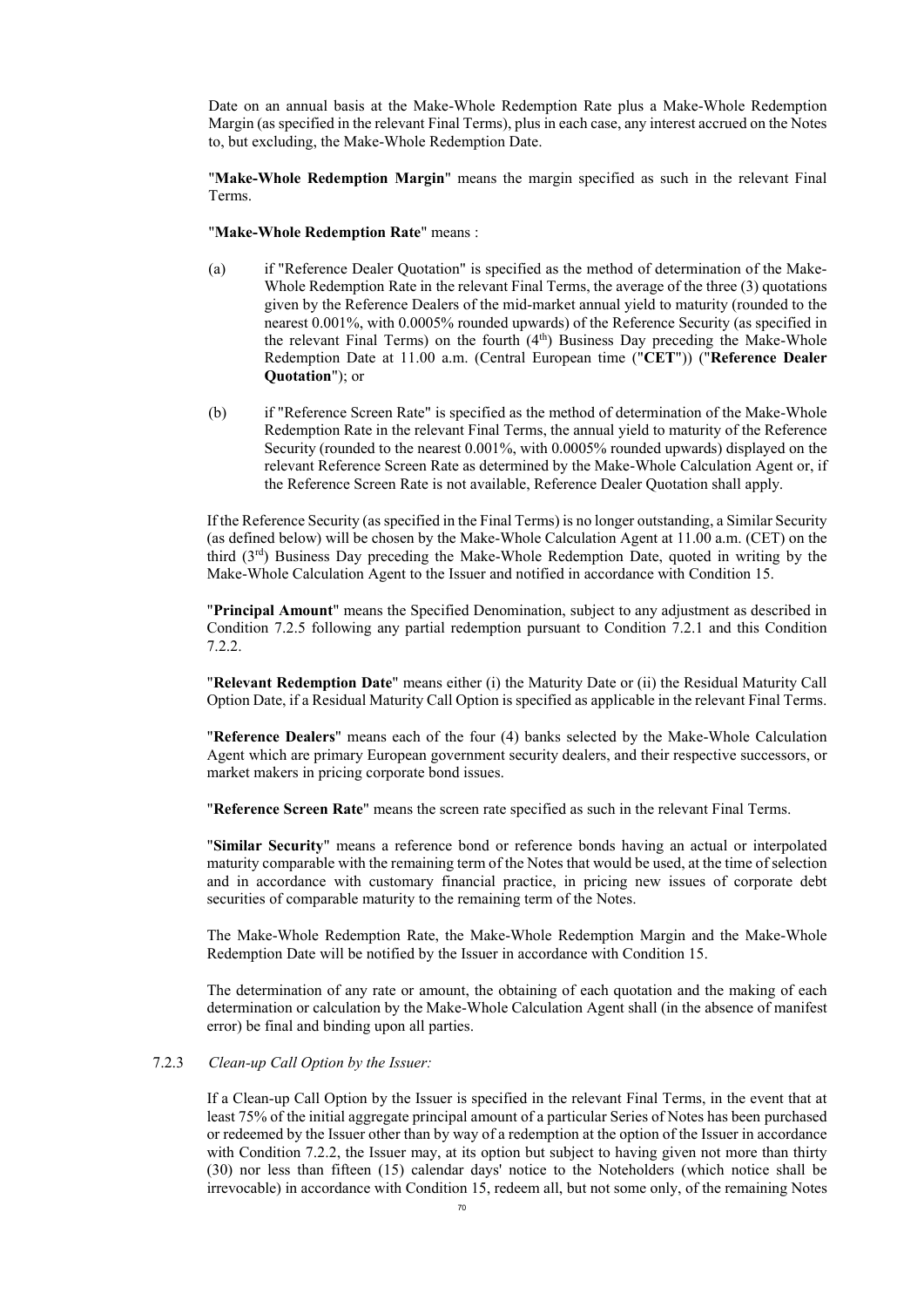in that Series at par together with any interest accrued to the date set for redemption (including, where applicable, any arrears of interest).

### 7.2.4 *Residual Maturity Call Option by the Issuer*

If a Residual Maturity Call Option by the Issuer is specified in the relevant Final Terms, the Issuer may, at its option but subject to having given not less than fifteen (15) nor more than thirty (30) calendar days' notice to the Noteholders (which notice shall be irrevocable) in accordance with Condition 15 to the Noteholders (or such other notice period as may be specified in the relevant Final Terms), redeem all, but not some only, of the remaining Notes in that Series at par together with interest accrued to, but excluding, the date fixed for redemption, at any time during the period starting on (and including) the "**Residual Maturity Call Option Date**" (as specified in the relevant Final Terms) and ending on (but excluding) the Maturity Date.

All Notes in respect of which any such notice is given shall be redeemed on the date specified in such notice in accordance with this Condition.

### 7.2.5 *Exercise of Issuer's options and partial redemption:*

Any redemption or exercise pursuant to Conditions [7.2.1](#page-68-0) and [7.2.2](#page-68-3) above shall relate to Notes of a nominal amount at least equal to the minimum nominal amount to be redeemed specified in the relevant Final Terms and no greater than the maximum nominal amount to be redeemed specified in the relevant Final Terms.

All Notes in respect of which any such notice is given shall be redeemed, or the Issuer's option shall be exercised, on the date specified in such notice in accordance with this Condition.

In the case of a partial redemption or a partial exercise of an Issuer's option in respect of Materialised Notes, the notice to holders of such Materialised Notes shall also contain the number of the Definitive Materialised Bearer Notes to be redeemed or in respect of which such option has been exercised, which shall have been drawn in such place and in such manner as may be fair and reasonable in the circumstances, taking account of prevailing market practices, subject to compliance with any applicable laws and requirements of the Regulated Market on which the Notes are listed and/or admitted to trading, as the case may be.

In the case of a partial redemption of or a partial exercise of an Issuer's option in respect of Dematerialised Notes, the redemption will be effected by reducing the nominal amount of all such Dematerialised Notes in proportion to the aggregate nominal amount redeemed.

So long as the Notes are listed and/or admitted to trading on a Regulated Market, the Issuer shall, once in each year in which there has been a partial redemption of the Notes, give notice to the Noteholders in accordance with Condition [15](#page-80-0) of the aggregate nominal amount of Notes outstanding and, in the case of Materialised Notes, of a list of any Definitive Materialised Bearer Notes drawn for redemption but not surrendered.

<span id="page-70-0"></span>7.3 **Redemption at the option of Noteholders and exercise of Noteholders' options**: If a Put Option is specified in the relevant Final Terms, the Issuer shall, at the option of the Noteholder, upon the Noteholder giving not less than fifteen (15) nor more than thirty (30) calendar days' notice to the Issuer (or such other notice period as may be specified in the relevant Final Terms) redeem the relevant Note(s) on the Optional Redemption Date(s) at their Optional Redemption Amount (as specified in the relevant Final Terms), together with any interest accrued to the date set for redemption (including, where applicable, any arrears of interest).

To exercise such option (which must be exercised on an Option Exercise Date) the Noteholder shall deposit with a Paying Agent at its specified office a duly completed option exercise notice (the "**Exercise Notice**") in the form obtained from any Paying Agent, within the notice period. In the case of Materialised Bearer Notes, the Exercise Notice shall have attached to it the relevant Notes (together with all unmatured Coupons and unexchanged Talons). In the case of Dematerialised Notes, the Noteholder shall transfer, or cause to be transferred, the Dematerialised Notes to be redeemed to the account of the Paying Agent as specified in the Exercise Notice. No option so exercised and, where applicable, no Note so deposited or transferred, may be withdrawn without the prior consent of the Issuer.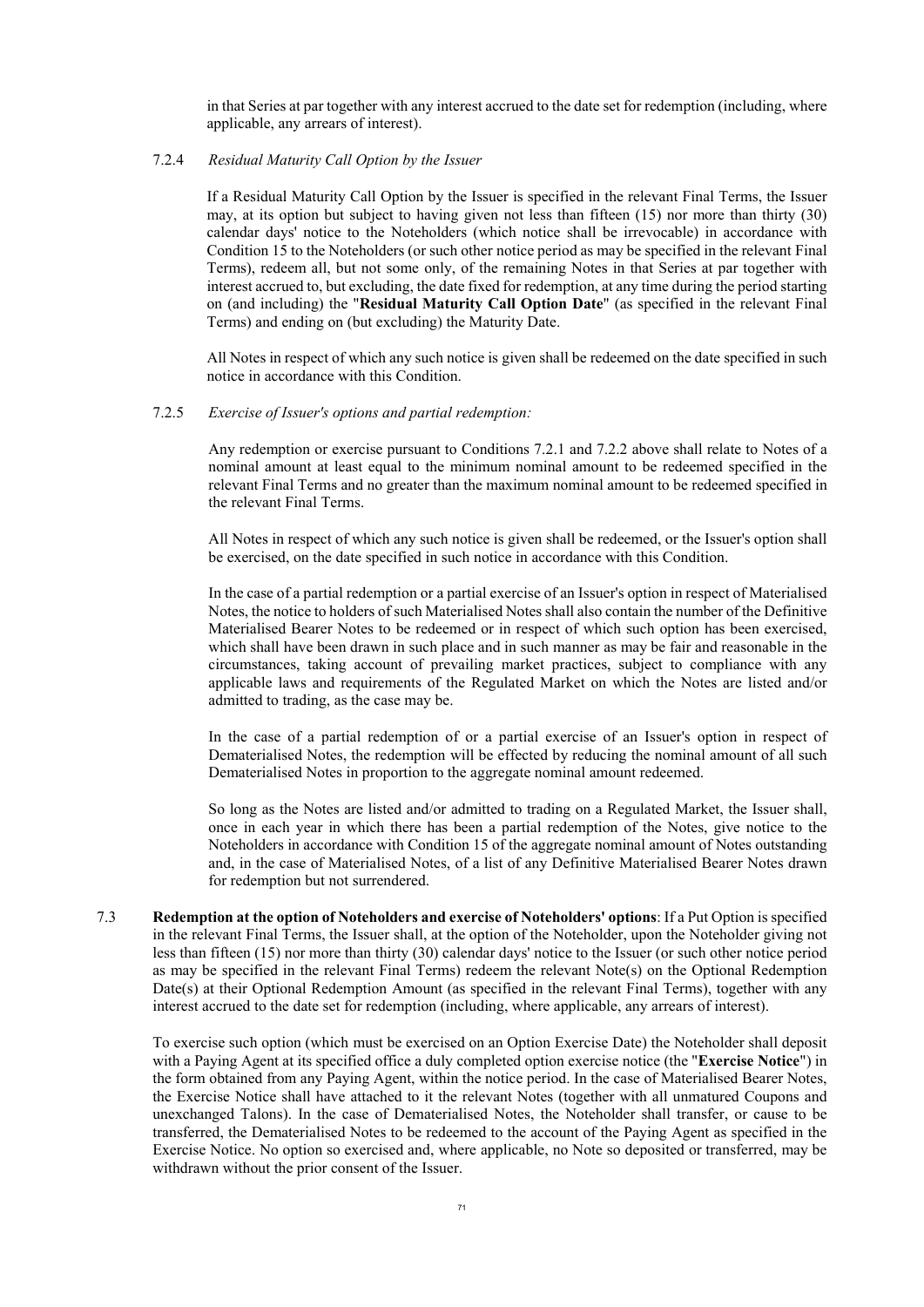<span id="page-71-3"></span>All Notes in respect of which any such notice is given shall be redeemed, or the Noteholder's option shall be exercised, on the date specified in such notice in accordance with this Condition.

7.4 **Redemption of Inflation Linked Notes**: If so specified in the relevant Final Terms, the Final Redemption Amount in respect of Inflation Linked Notes will be determined by the Calculation Agent on the following basis:

Final Redemption Amount  $=$  IIR x nominal amount of the Notes

"**IIR**" being for the purposes of this Condition [7.4](#page-71-3) the ratio determined on the fifth Business Day before the Maturity Date between either (i) if the CPI is specified as the Index applicable in the Final Terms, the CPI Daily Inflation Reference Index or (ii) if the HICP is specified as the Index applicable in the Final Terms, the HICP Daily Inflation Reference Index, on the Maturity Date and the Base Reference on the date specified in the relevant Final Terms.

<span id="page-71-1"></span>If the Final Redemption Amount calculated as set out above is below par, the Notes will be redeemed at par.

# 7.5 **Early redemption**:

- <span id="page-71-2"></span><span id="page-71-0"></span>7.5.1 *Zero Coupon Notes*:
	- (a) The Early Redemption Amount payable in respect of any Zero Coupon Note, upon redemption of such Note pursuant to Condition [7.6](#page-72-0) or Condition [7.9](#page-73-0) or upon it becoming due and payable as provided in Condition [10](#page-75-0) shall be the Amortised Nominal Amount (calculated as provided below) of such Note.
	- (b) Subject to the provisions of sub-paragraph [\(c\)](#page-71-4) below, the Amortised Nominal Amount of any such Note shall be the scheduled Final Redemption Amount of such Note on the Maturity Date discounted at the Amortisation Yield (which, if none is specified in the relevant Final Terms, shall be such rate as would produce an Amortised Nominal Amount equal to the issue price of the Notes if they were discounted back to their issue price on the Issue Date) compounded annually.
	- (c) If the Early Redemption Amount payable in respect of any such Note upon its redemption pursuant to Condition [7.6](#page-72-0) or Condition [7.9](#page-73-0) or upon it becoming due and payable as provided in Condition [10](#page-75-0) is not paid when due, the Early Redemption Amount due and payable in respect of such Note shall be the Amortised Nominal Amount of such Note as defined in sub-paragraph [\(b\)](#page-71-2) above, except that such sub-paragraph shall have effect as though the date on which the Amortised Nominal Amount becomes due and payable were the Relevant Date. The calculation of the Amortised Nominal Amount in accordance with this subparagraph shall continue to be made (as well after as before judgment) until the Relevant Date, unless the Relevant Date falls on or after the Maturity Date, in which case the amount due and payable shall be the scheduled Final Redemption Amount of such Note on the Maturity Date together with any interest that may accrue in accordance with Condition [6.3](#page-66-0).

<span id="page-71-4"></span>Where such calculation is to be made for a period of less than one (1) year, it shall be made on the basis of the Day Count Fraction specified in the relevant Final Terms.

# <span id="page-71-5"></span>7.5.2 *Inflation Linked Notes*:

(a) If the relevant Final Terms provide that this Condition [7.5.2](#page-71-5) shall apply in respect of Inflation Linked Notes, the Early Redemption Amount in respect of such Notes will be determined by the Calculation Agent on the following basis:

Early Redemption Amount  $=$  IIR x nominal amount of the Notes

"**IIR**" being for the purposes of this Condition the ratio determined on the fifth Business Day before the date set for redemption between either (i) if the CPI is specified as the Index applicable in the Final Terms, the CPI Daily Inflation Reference Index or (ii) if the HICP is specified as the Index applicable in the Final Terms, the HICP Daily Inflation Reference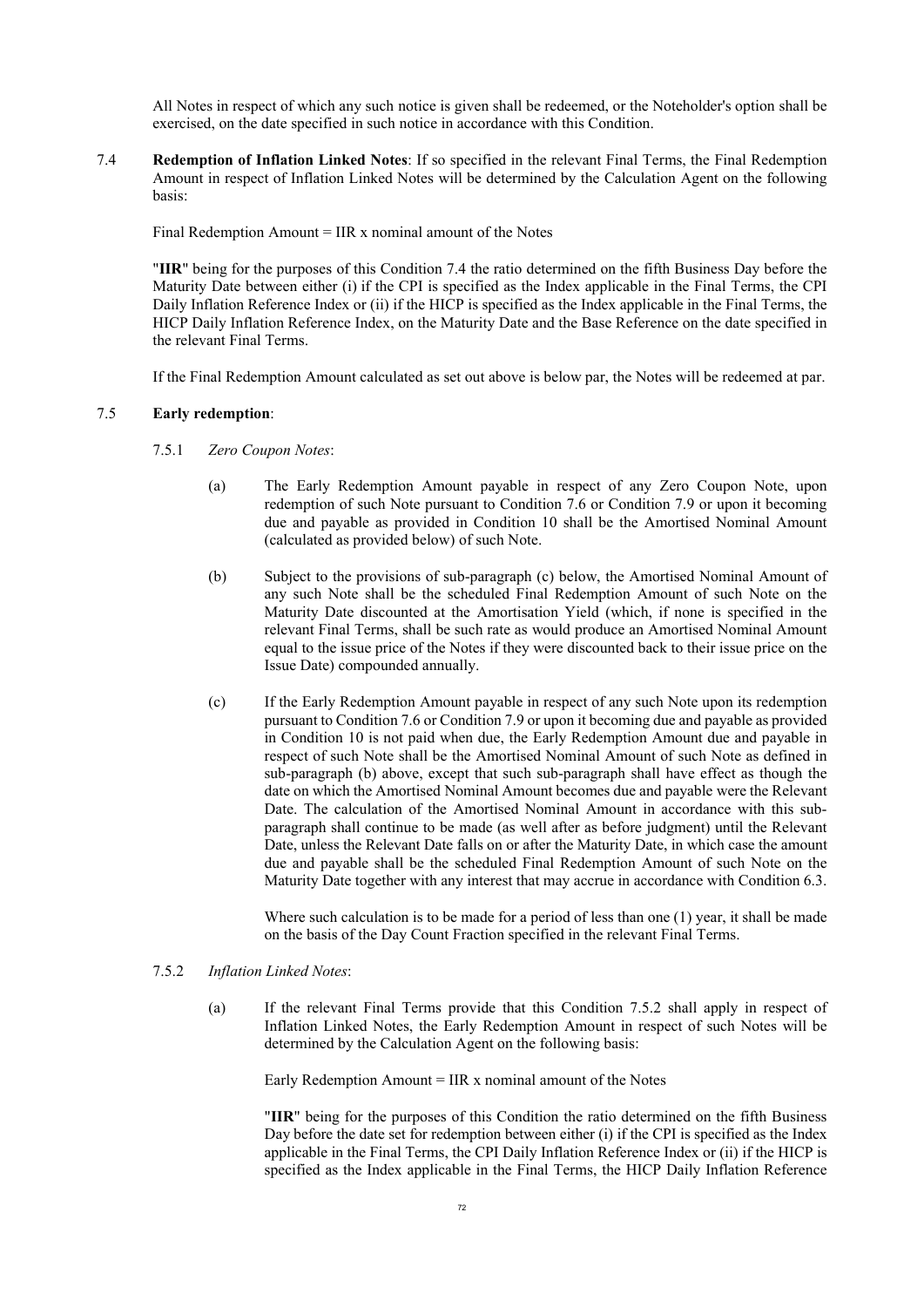Index on the date set for redemption and the Base Reference specified in the relevant Final Terms.

If the Early Redemption Amount calculated as set out above is below par, the Notes will be redeemed at par.

(b) If the Inflation Linked Notes (whether or not this Condition [7.5.2](#page-71-0) applies) fall to be redeemed for whatever reason before the Maturity Date, the Issuer will pay the Early Redemption Amount together with interest accrued to the date set for redemption. Such accrued interest will be calculated by the Calculation Agent in respect of the period from, and including the immediately preceding Interest Payment Date or, as the case may be, the Interest Commencement Date to, but excluding, the date set for redemption of such Notes at a rate per annum on the basis of the provisions of Condition [6.2.4](#page-62-0) above except that, for such purposes the relevant Interest Determination Date shall be the fifth Business Day prior to the relevant Early Redemption Date.

#### 7.5.3 *Other Notes*:

The Early Redemption Amount payable in respect of any Note (other than Notes described in 7.5.1 and 7.5.2 above), upon redemption of such Note pursuant to Condition [7.6](#page-72-0) or Condition [7.9,](#page-73-0) or upon it becoming due and payable as provided in Condition [10](#page-75-0) shall be the Final Redemption Amount together with interest accrued to the date set for redemption (including, where applicable, any arrears of interest).

#### 7.6 **Redemption for taxation reasons**:

- <span id="page-72-0"></span>7.6.1 If, by reason of any change in French law, or any change in the official application or interpretation of such law, becoming effective after the Issue Date, the Issuer would on the occasion of the next payment of principal or interest due in respect of the Notes or Coupons, not be able to make such payment without having to pay additional amounts as specified under Condition [9](#page-75-1) below, and such obligation cannot be avoided by the Issuer taking reasonable measures available to it, the Issuer may, at its option but subject to having given not more than thirty (30) nor less than fifteen (15) calendar days' notice to the Noteholders (which notice shall be irrevocable) in accordance with Condition [15](#page-80-0), redeem all, but not some only, of the Notes at their Early Redemption Amount together with any interest accrued to the date set for redemption (including, where applicable, any arrears of interest), provided that the due date for redemption of which notice hereunder may be given shall be no earlier than the latest practicable date on which the Issuer could make payment of principal and/or interest without withholding or deduction for such French taxes.
- 7.6.2 If the Issuer would, on the next payment of principal or interest in respect of the Notes or Coupons, be prevented by French law from making payment to the Noteholders or, if applicable, Couponholders of the full amounts then due and payable, notwithstanding the undertaking to pay additional amounts contained in Condition [9](#page-75-1) below, then the Issuer shall forthwith give notice of such fact to the Fiscal Agent and the Issuer shall redeem all, but not some only, of the Notes then outstanding at their Early Redemption Amount together with any interest accrued to the date set for redemption (including, where applicable, any arrears of interest) on the latest practicable date on which the Issuer could make payment of principal and/or interest without withholding or deduction for French taxes or, if such date is past, as soon as practicable thereafter.
- 7.7 **Purchases**: The Issuer shall have the right at all times to purchase Notes (provided that, in the case of Materialised Notes, all unmatured Coupons and unexchanged Talons relating thereto are attached thereto or surrendered therewith) in the open market or otherwise at any price, in accordance with applicable laws and regulations. Any Notes so purchased by the Issuer may be held and resold in accordance with applicable laws and regulations for the purpose of enhancing the liquidity of the Notes, or cancelled in accordance with Condition [7.8](#page-73-1).
- 7.8 **Cancellation**: All Notes redeemed or purchased for cancellation by or on behalf of the Issuer will be cancelled (i) in the case of Dematerialised Notes, together with all rights relating to payment of interest and other amounts relating to such Dematerialised Notes, by transfer to an account in accordance with the rules and procedures of Euroclear France, or (ii) in the case of Materialised Bearer Notes, together with all unmatured Coupons and unexchanged Talons attached thereto or surrendered therewith, by surrendering the Temporary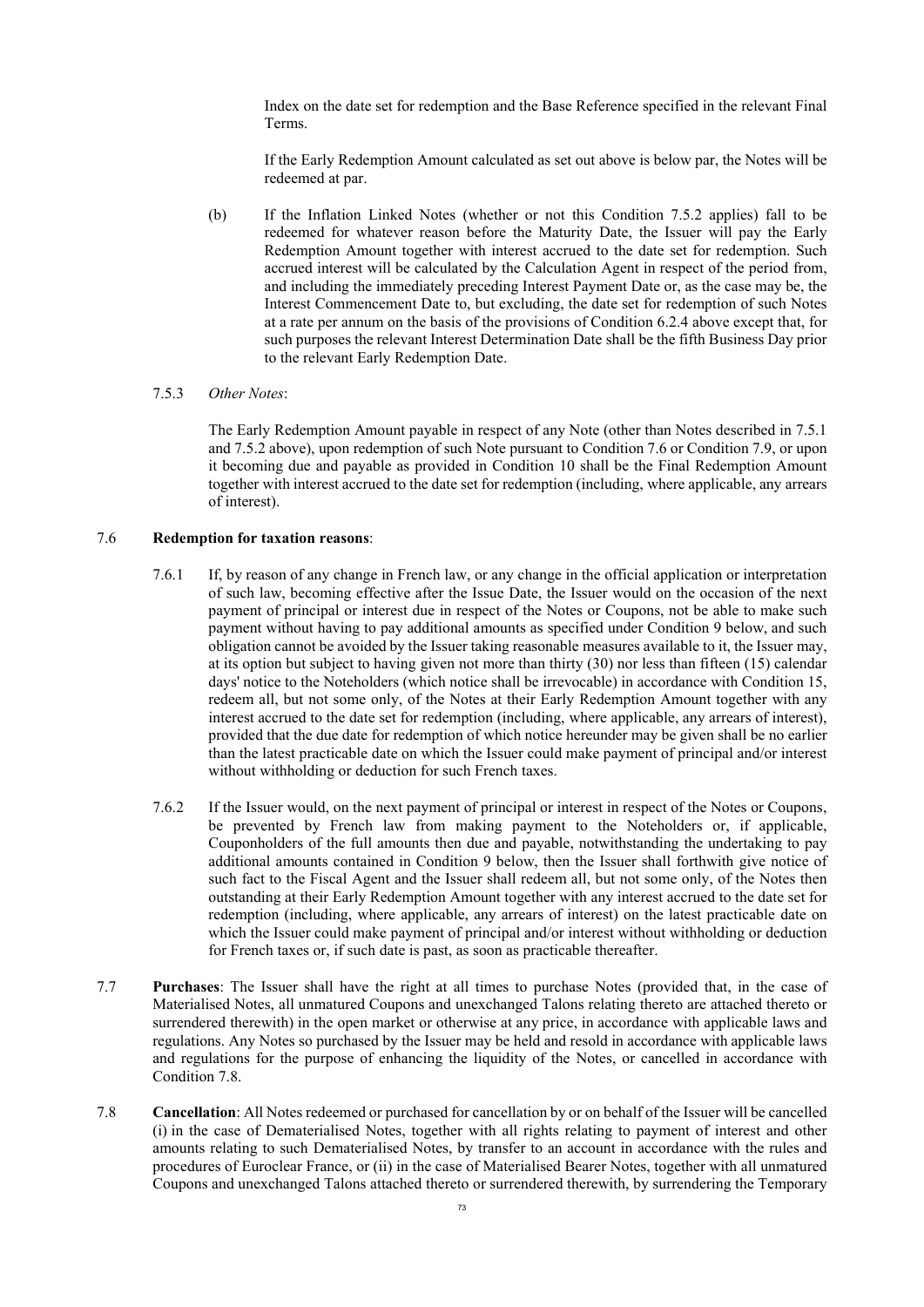Global Certificate and the Definitive Materialised Bearer Notes in question together with all unmatured Coupons and all unexchanged Talons to the Fiscal Agent. Any Notes so cancelled or, where applicable, transferred or surrendered for cancellation may not be reissued or resold and the obligations of the Issuer in respect of any such Notes shall be discharged.

<span id="page-73-0"></span>7.9 **Illegality**: If, by reason of any change in French law, or any change in the official application or interpretation of such law, becoming effective after the Issue Date, it will become unlawful for the Issuer to perform or comply with one or more of its obligations under the Notes, the Issuer will, subject to having given not more than thirty (30) nor less than fifteen (15) calendar days' notice to the Noteholders (which notice shall be irrevocable), in accordance with Condition [15,](#page-80-0) redeem all, but not some only, of the Notes at their Early Redemption Amount together with any interest accrued to the date set for redemption (including, where applicable, any arrears of interest).

# 8. **Payments and Talons**

- 8.1 **Dematerialised Notes**: Payments of principal and interest (including, for the avoidance of doubt, any arrears of interest, where applicable) in respect of Dematerialised Notes shall be made (i) in the case of Dematerialised Bearer Notes or Dematerialised Administered Registered Notes, by transfer to the account denominated in the relevant currency of the relevant Account Holders for the benefit of the Noteholders or (ii) in the case of Dematerialised Fully Registered Notes, to an account denominated in the relevant currency with a bank designated by the Noteholders. All payments validly made to such Account Holders will constitute an effective discharge of the Issuer in respect of such payments.
- 8.2 **Materialised Bearer Notes**: Payments of principal and interest (including, for the avoidance of doubt, any arrears of interest, where applicable) in respect of Materialised Bearer Notes shall, subject as mentioned below, be made against presentation and surrender of the relevant Materialised Bearer Notes (in the case of all other payments of principal and, in the case of interest, as specified in Condition [8.6.5](#page-74-0)) or Coupons (in the case of interest, save as specified in Condition [8.6.5\)](#page-74-0), as the case may be, at the specified office of any Paying Agent outside the United States by a cheque payable in the relevant currency drawn on, or, at the option of the Noteholder, by transfer to an account denominated in such currency with a bank in the Principal Financial Centre for such currency or, in the case of Euro, in a city where banks have access to the TARGET 2 System.
- <span id="page-73-2"></span>8.3 **Payments in the United States**: Notwithstanding the foregoing, if any Materialised Bearer Notes are denominated in U.S. Dollars, payments in respect thereof may be made at the specified office of any Paying Agent in New York City in the same manner as aforesaid if (i) the Issuer shall have appointed Paying Agents with specified offices outside the United States with the reasonable expectation that such Paying Agents would be able to make payment of the amounts on the Notes in the manner provided above when due, (ii) payment in full of such amounts at all such offices is illegal or effectively precluded by exchange controls or other similar restrictions on payment or receipt of such amounts and (iii) such payment is then permitted by United States law, without involving, in the opinion of the Issuer, any adverse tax consequence to the Issuer.
- 8.4 **Payments subject to fiscal laws**: All payments are subject in all cases to any applicable fiscal or other laws, regulations and directives in the place of payment but without prejudice to the provisions of Condition [9.](#page-75-1) No commission or expenses shall be charged to the Noteholders or Couponholders in respect of such payments.
- <span id="page-73-1"></span>8.5 **Appointment of agents**: The Fiscal Agent, the Paying Agents, the Calculation Agent, the Redenomination Agent and the Consolidation Agent initially appointed under the Agency Agreement and their respective specified offices are listed at the end of the Base Prospectus. The Fiscal Agent, the Paying Agents, the Redenomination Agent, the Registration Agent and the Consolidation Agent act solely as agents of the Issuer and the Calculation Agent(s) and the Make-Whole Calculation Agent act(s) as independent expert(s) and, in each case such, do not assume any obligation or relationship of agency for any Noteholder or Couponholder. The Issuer reserves the right at any time to vary or terminate the appointment of the Fiscal Agent, any other Paying Agent, the Redenomination Agent, the Registration Agent and the Consolidation Agent, the Calculation Agent(s) or the Make-Whole Calculation Agent and to appoint additional or other Paying Agents, provided that the Issuer shall at all times maintain (i) a Fiscal Agent, (ii) one or more Calculation Agent(s) where the Conditions so require, (iii) a Make-Whole Calculation Agent where the Conditions so require, (iv) a Redenomination Agent and a Consolidation Agent where the Conditions so require, (v) in the case of Dematerialised Fully Registered Notes, a Registration Agent, (vi) Paying Agents having specified offices in at least one major European city (which shall be Paris so long as the Notes are admitted to trading on Euronext Paris) and (vii) such other agents as may be required by any other Regulated Market on which the Notes are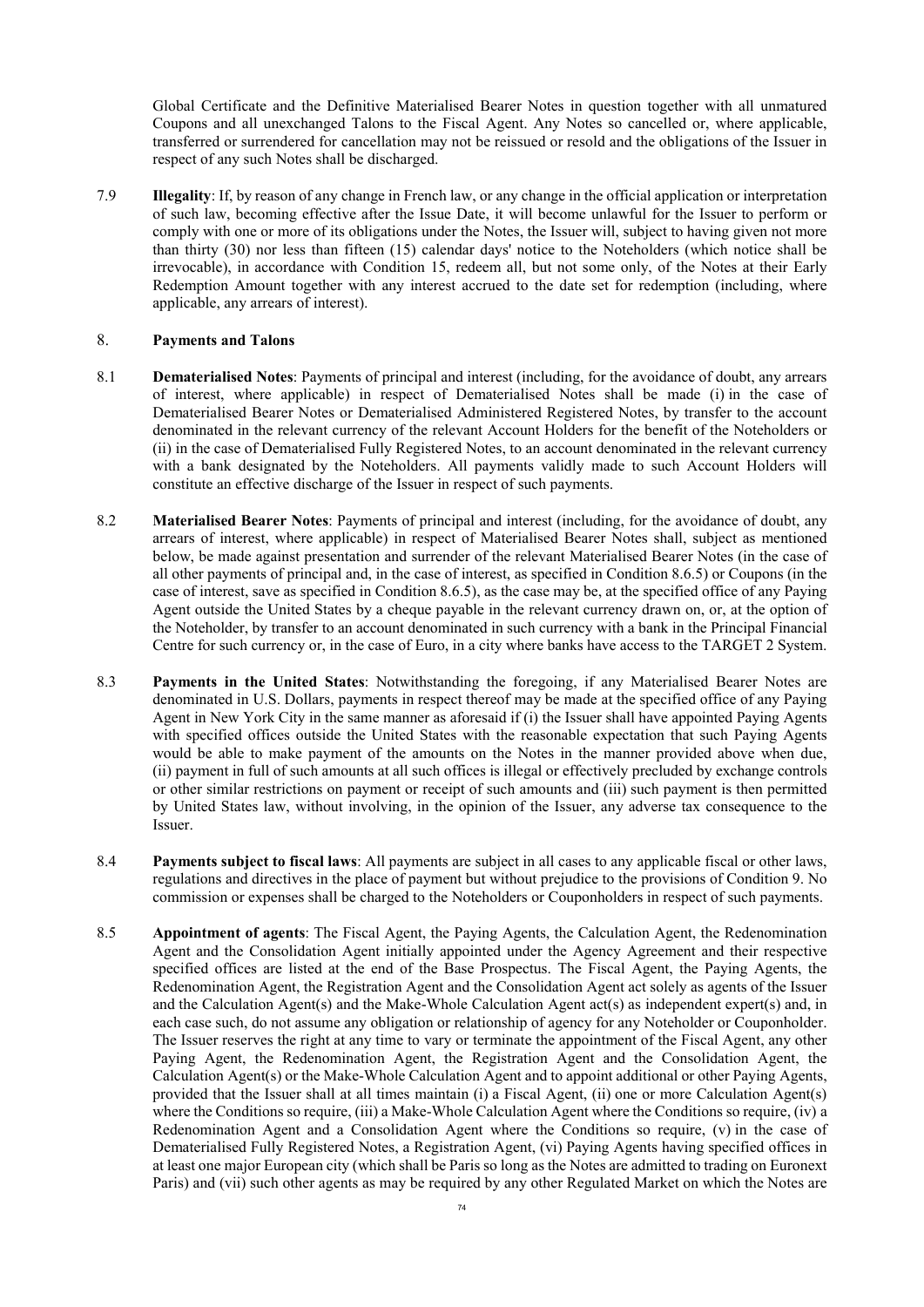listed and/or admitted to trading.

In addition, the Issuer shall forthwith appoint a Paying Agent in New York City in respect of any Materialised Bearer Notes denominated in U.S. Dollars in the circumstances described in paragraph [8.3](#page-73-2) above.

On a redenomination of the Notes of any Series pursuant to Condition [2.4](#page-45-0) with a view to consolidating such Notes with one or more other Series of Notes, in accordance with Condition [14](#page-80-1), the Issuer shall ensure that the same entity shall be appointed as both Redenomination Agent and Consolidation Agent in respect of both such Notes and such other Series of Notes to be so consolidated with such Notes.

Notice of any such change or any change of any specified office shall promptly be given to the Noteholders in accordance with Condition [15.](#page-80-0)

## 8.6 **Unmatured Coupons and unexchanged Talons**:

- 8.6.1 Unless Materialised Bearer Notes provide that the relative Coupons are to become void upon the due date for redemption of those Notes, Materialised Bearer Notes should be surrendered for payment together with all unmatured Coupons (if any) relating thereto, failing which an amount equal to the face value of each missing unmatured Coupon (together, where applicable, with the amount of any arrears of interest corresponding to such Coupon) or, in the case of payment not being made in full, that proportion of the amount of such missing unmatured Coupon (together, where applicable, with the amount of any arrears of interest corresponding to such Coupon) that the sum of principal so paid bears to the total principal due shall be deducted from the Final Redemption Amount, Amortised Nominal Amount, Early Redemption Amount or Optional Redemption Amount, as the case may be, due for payment. Any amount so deducted shall be paid in the manner mentioned above against surrender of such missing Coupon within a period of ten (10) years from the Relevant Date for the payment of such principal (whether or not such Coupon has become void pursuant to Condition [11](#page-76-0)).
- 8.6.2 If Materialised Bearer Notes so provide, upon the due date for redemption of any such Materialised Bearer Notes, unmatured Coupons relating to such Notes (whether or not attached) shall become void and no payment shall be made in respect of them.
- 8.6.3 Upon the due date for redemption of any Materialised Bearer Note, any unexchanged Talon relating to such Note (whether or not attached) shall become void and no Coupon shall be delivered in respect of such Talon.
- 8.6.4 Where any Materialised Bearer Note that provides that the relative unmatured Coupons are to become void upon the due date for redemption of those Notes is presented for redemption without all unmatured Coupons, and where any such Note is presented for redemption without any unexchanged Talon relating to it, redemption shall be made only against the provision of such indemnity as the Issuer may require.
- <span id="page-74-0"></span>8.6.5 If the due date for redemption of any Materialised Bearer Note is not a due date for payment of interest, interest accrued from the preceding due date for payment of interest or the Interest Commencement Date, as the case may be (including, for the avoidance of doubt, any arrears of interest if applicable), shall only be payable against presentation (and surrender if appropriate) of the relevant Definitive Materialised Bearer Note. Interest accrued on a Materialised Bearer Note that only bears interest after its Maturity Date shall be payable on redemption of such Note against presentation of the relevant Materialised Bearer Note.
- 8.7 **Talons**: On or after the Interest Payment Date for the final Coupon forming part of a Coupon sheet issued in respect of any Materialised Bearer Note, the Talon forming part of such Coupon sheet may be surrendered at the specified office of the Fiscal Agent in exchange for a further Coupon sheet (and if necessary another Talon for a further Coupon sheet) (but excluding any Coupons that may have become void pursuant to Condition [11](#page-76-0)), provided that, in respect of Notes admitted to trading on Euronext Paris, such exchange shall always take place at the specified office of the Fiscal Agent or of the Paying Agent, as the case may be, in Paris.
- 8.8 **Non-Business Days**: If any date for payment in respect of any Note or Coupon is not a Payment Business Day, the Noteholder shall not be entitled to payment until the next following Payment Business Day nor to any interest or other sum in respect of such postponed payment.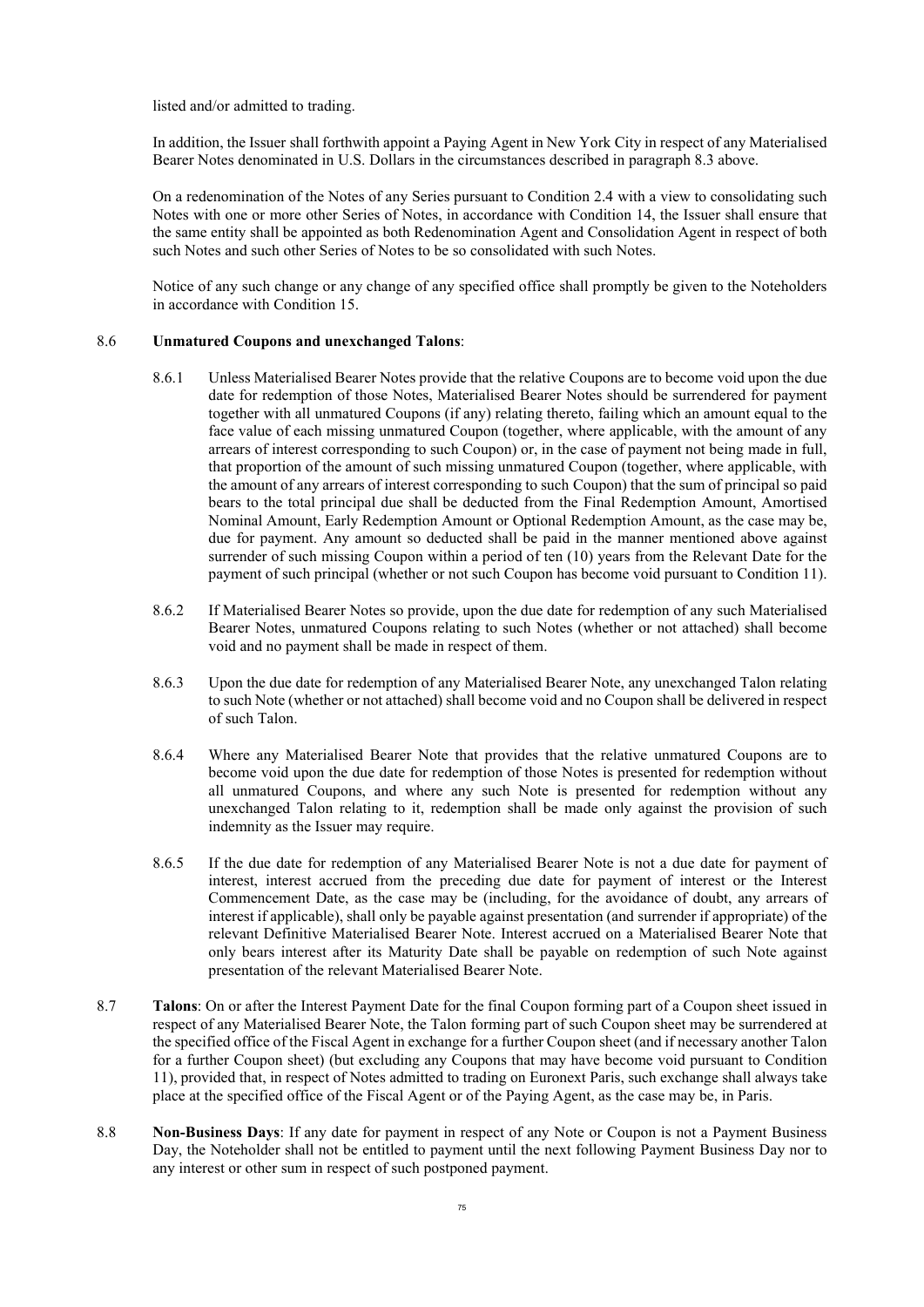<span id="page-75-2"></span>8.9 **Payment of US Dollar Equivalent**: Notwithstanding any other provision in these Conditions, if an Inconvertibility, Non-Transferability or Illiquidity occurs or if Renminbi is otherwise not available to the Issuer as a result of circumstances beyond its control and such unavailability has been confirmed by a Renminbi Dealer, following which the Issuer is unable to satisfy payments of principal or interest (in whole or in part) in respect of RMB Notes, the Issuer on giving not less than five nor more than 30 calendar days' irrevocable notice to the Noteholders prior to the due date for payment, may settle any such payment (in whole or in part) in US dollars on the due date at the US Dollar Equivalent of any such Renminbi denominated amount.

In such event, payments of the US Dollar Equivalent of the relevant principal or interest in respect of the Notes shall be made by transfer to the U.S. dollar account of the relevant Account Holders for the benefit of the Noteholders. For the avoidance of doubt, no such payment of the US Dollar Equivalent shall by itself constitute a default in payment within the meaning of Condition [10](#page-75-0).

All notifications, opinions, determinations, certificates, calculations, quotations and decisions given, expressed, made or obtained for the purposes of this Condition [8.9](#page-75-2) by the RMB Rate Calculation Agent, will (in the absence of manifest error) be binding on the Issuer, the Agents and all Noteholders.

#### <span id="page-75-1"></span>9. **Taxation**

- 9.1 **Withholding tax**: All payments of principal, interest and other revenues by or on behalf of the Issuer in respect of the Notes or Coupons shall be made free and clear of, and without withholding or deduction for, any taxes, duties, assessments or governmental charges of whatever nature imposed, levied, collected, withheld or assessed by or within France or any authority therein or thereof having power to tax, unless such withholding or deduction is required by law.
- 9.2 **Additional amounts**: Should French law require that payments of principal, interest or other revenues in respect of any Note or Coupon be subject to withholding or deduction in respect of any present or future taxes, duties, assessments or governmental charges whatsoever, the Issuer will, to the fullest extent then permitted by law, pay such additional amounts as shall result in receipt by the Noteholders or, if applicable the Couponholders, as the case may be, of such amounts as would have been received by them had no such withholding or deduction been required, except that no such additional amounts shall be payable with respect to any Note or Coupon, as the case may be:
	- 9.2.1 *Other connection*: to, or to a third party on behalf of, a Noteholder or, if applicable, a Couponholder, as the case may be, who is liable to such taxes, duties, assessments or governmental charges in respect of such Note or Coupon by reason of his having some connection with France other than the mere holding of the Note or Coupon; or
	- 9.2.2 *Presentation more than thirty (30) calendar days after the Relevant Date*: in the case of Materialised Notes, more than thirty (30) calendar days after the Relevant Date.

### 10. **Events of Default**

<span id="page-75-0"></span>The Representative (as defined under Condition [12\)](#page-76-1), upon request of any Noteholder, may, after written notice to the Issuer and the Fiscal Agent has been given and unless all defaults shall have been remedied, cause all the Notes held by such Noteholder to become immediately due and payable, whereupon such Notes shall become immediately due and payable at their Early Redemption Amount, without any other formality, if any of the following events (each an "**Event of Default**") occurs:

- 10.1 the Issuer is in default for a period of fifteen (15) calendar days or more for the payment of any amount on the Notes, when and as the same becomes due and payable; or
- 10.2 the Issuer is in default in the due performance of any of its other obligations under the Notes, unless remedied within thirty (30) calendar days after receipt by the Issuer of written notice of such default given by a Noteholder; or
- 10.3 as a result of the Issuer and/or any of its Principal Subsidiaries being in default in the due and punctual payment of the principal of, or premium or interest on, any indebtedness for borrowed monies of or assumed or guaranteed by it when and as the same becomes due and payable and giving effect to any applicable grace periods, there is an acceleration of any such indebtedness or guarantee, provided that the aggregate amount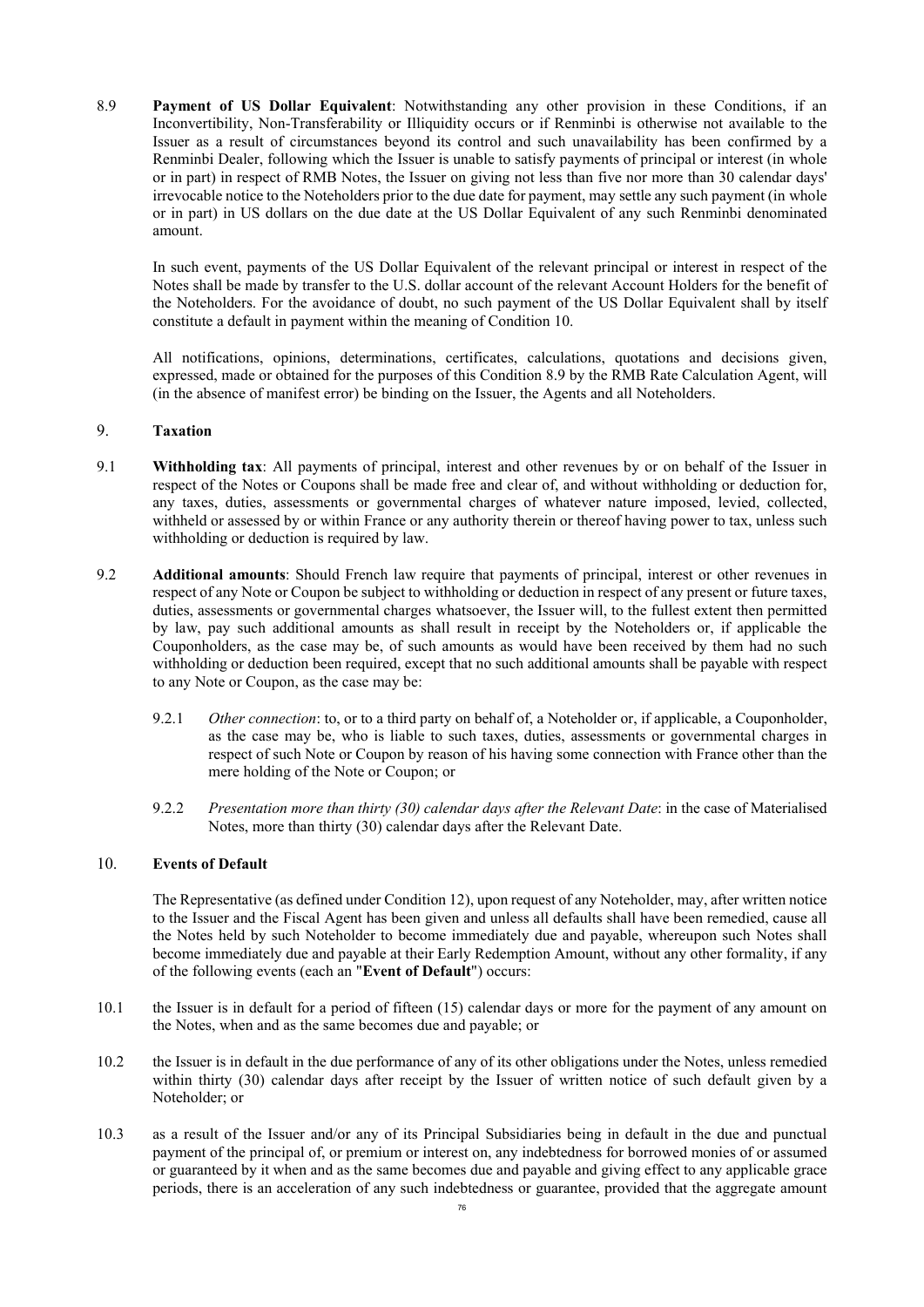of the relevant indebtedness for borrowed money in respect of which any one or more of the events mentioned in this sub-paragraph [10.3](#page-76-2) has or have occurred equals or exceeds Euro 100,000,000 (or its equivalent in any other currency); or

- 10.4 the Issuer or any of its Principal Subsidiaries makes any proposal for a general moratorium in relation to its debt or a judgment is issued for the judicial liquidation (*liquidation judiciaire*) or for a transfer of the whole of the business (*cession totale de l'entreprise à la suite d'un plan de cession*) of the Issuer or any of its Principal Subsidiaries or, to the extent permitted by applicable law, the Issuer or any of its Principal Subsidiaries is subject to any other insolvency or bankruptcy proceedings (unless such proceeding - including for judicial reorganisation (*redressement judiciaire*) or judicial liquidation (*liquidation judiciaire*) - is frivolous or vexatious and is discharged, stayed or dismissed within ninety (90) days of commencement) or the Issuer or any of its Principal Subsidiaries makes any conveyance, assignment or other arrangement for the benefit of its creditors or enters into a composition with its creditors or the Issuer or, subject to Condition 10.6 below, any of its Principal Subsidiaries is wound up or dissolved; or
- 10.5 any Principal Subsidiary not established in France of the Issuer is adjudicated or found bankrupt or insolvent or stops or threatens to stop payment or is found unable to pay its debts or any order is made by any competent court or administrative agency for, or a resolution is passed by it for, judicial composition proceedings with its creditors or for the appointment of a receiver or trustee or other similar official in insolvency proceedings in relation to it or any event occurs which under the law of any relevant jurisdiction has an analogous or equivalent effect; or
- 10.6 the Issuer and/or any of its Principal Subsidiaries sells or otherwise disposes of all or substantially all of its assets or ceases or threatens to cease to carry on the whole of its business or substantially the whole of its business or an order is made or an effective resolution passed for its winding-up, dissolution or liquidation, unless either (I) such winding-up, dissolution, liquidation, cessation or disposal is made in connection with a merger, consolidation, reconstruction, amalgamation or other form of combination (a "**Restructuring**") with or to, any other corporation and (i) in the case of the Issuer, its liabilities under the Notes are transferred to and assumed by such other corporation and the credit rating assigned by any of S&P or Moody's (or other rating agency) to the long-term, unsecured and unsubordinated indebtedness of the surviving entity following such Restructuring is not less than the credit rating assigned by any such credit rating agency to the long-term, unsecured and unsubordinated indebtedness of the Issuer immediately prior to the effective date of such Restructuring, or (ii) in the case of any Principal Subsidiary, the undertaking and assets of such Principal Subsidiary are vested in the Issuer or another of its Principal Subsidiaries or (II) disposals of assets held, directly or indirectly, by Suez SA are made on or prior to 10 June 2023. For the avoidance of doubt, any disposal of assets held by Suez SA to any other corporation on or prior to 10 June 2023 will not constitute an Event of Default and after such date Suez SA shall be treated in relation to any disposal of assets as any other Principal Subsidiary (if it then constitutes a Principal Subsidiary) for the purposes of this Condition 10.6.

### 11. **Prescription**

<span id="page-76-0"></span>Claims against the Issuer for payment in respect of the Notes and Coupons (which for this purpose shall not include Talons) shall be prescribed and become void unless made within ten (10) years (in the case of principal) or five (5) years (in the case of interest) from the appropriate Relevant Date in respect of them.

#### 12. **Representation of Noteholders**

<span id="page-76-1"></span>The Noteholders will, in respect of all Tranches of the relevant Series, be grouped automatically for the defence of their common interests in a *Masse* (the "*Masse*") which will be governed by the provisions of Articles L.228-46 *et seq.* of the French *Code de commerce* with the exception of Articles L. 228-59, L.228- 65, II, R. 228-59 and R. 228-69 of the French *Code de commerce* and as amended and supplemented by this Condition 12.

### 12.1 **Legal Personality**

The *Masse* will be a separate legal entity and will act in part through a representative (the "**Representative**") and in part through collective decisions of the Noteholders (the "**Collective Decisions**").

<span id="page-76-2"></span>The *Masse* alone, to the exclusion of all individual Noteholders, shall exercise the common rights, actions and benefits which may accrue with respect to the Notes.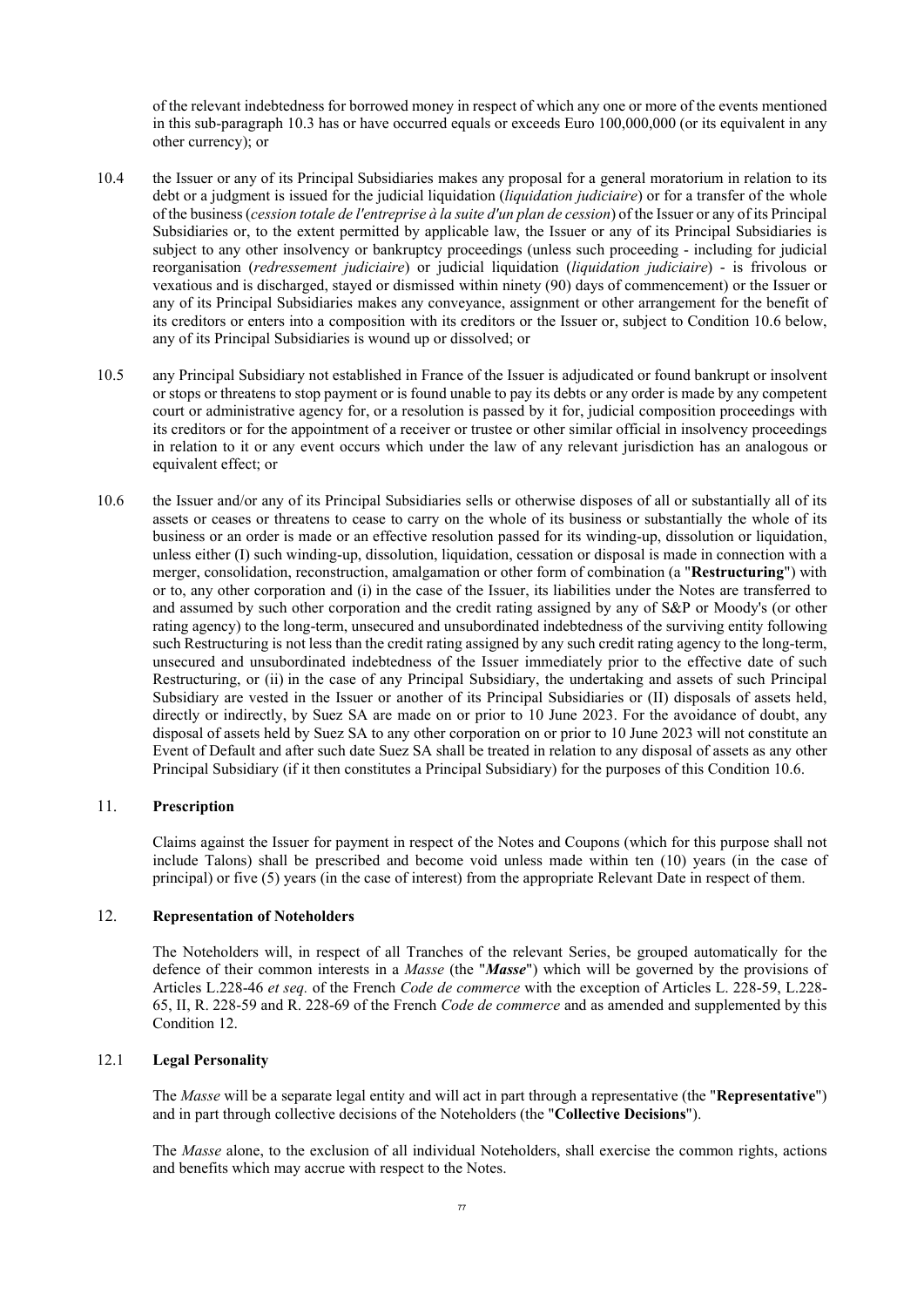### 12.2 **Representative**

The names and addresses of the initial Representative and its alternate, if any, will be set out in the relevant Final Terms. The Representative appointed in respect of the first Tranche of any Series of Notes will be the single Representative of all subsequent Tranches in such Series.

The Representative will be entitled to such remuneration in connection with its functions or duties, as set out in the relevant Final Terms. No additional remuneration is payable in relation to any subsequent Tranche of any given Series.

In the event of death, liquidation, dissolution, retirement, resignation or revocation of the Representative, such Representative will be replaced by its alternate, if any, or another Representative may be appointed. Collective Decisions in relation to the appointment or replacement of the Representative shall be published in accordance with Condition 12.8.

All interested parties will at all times have the right to obtain the names and addresses of the Representative and the alternate Representative, if any, at the registered office of the Issuer.

#### 12.3 **Powers of the Representative**

The Representative shall (in the absence of any Collective Decision to the contrary) have the power to take all acts of management necessary in order to defend the common interests of the Noteholders, with the capacity to delegate its powers.

All legal proceedings against the Noteholders or initiated by them, must be brought by or against the Representative.

The Representative may not be involved in the management of the affairs of the Issuer.

#### 12.4 **Collective Decisions**

Collective Decisions are adopted either (i) in a general meeting (the "**General Meeting**") or (ii) by unanimous consent of the Noteholders following a written consultation (the "**Written Unanimous Resolutions**", as further described in Condition 12.4.2 below), or (iii) by consent of one or more Noteholders holding together at least two-third (2/3). of the principal amount of the Notes outstanding, following a written consultation (the "**Written Majority Resolutions**", as further described in Condition 12.4.2 below and together with the Written Unanimous Resolutions, the "**Written Resolutions**").

In accordance with Article R.228-71 of the French *Code de commerce*, the rights of each Noteholder to participate in Collective Decisions will be evidenced by entries in the books of the relevant Account Holder or the Issuer or the Registration Agent (as the case may be) of the name of such Noteholder as of 0:00 Paris time, on the second  $(2<sup>nd</sup>)$  business day in Paris preceding the date set for the Collective Decision.

Collective Decisions must be published in accordance with Condition 12.8.

The Issuer shall hold a register of the Collective Decisions and shall make it available, upon request, to any subsequent holder of any of the Notes of such Series.

#### 12.4.1 **General Meetings**

A General Meeting may be called at any time, either by the Issuer or by the Representative. One or more Noteholders, holding together at least one-thirtieth (1/30) of the principal amount of Notes outstanding, may address to the Issuer and the Representative a demand for a General Meeting to be called. If such General Meeting has not been called within two (2) months after such demand, the Noteholders may commission one of them to petition the competent court to appoint an agent (*mandataire*) who will call the General Meeting.

General Meetings may deliberate validly on first convocation only if the Noteholders present or represented hold at least one-fifth (1/5) of the principal amount of the Notes then outstanding. On second convocation, no quorum shall be required. The decisions of the General Meeting shall be taken by a simple majority of votes cast by the Noteholders attending such General Meeting or represented thereat.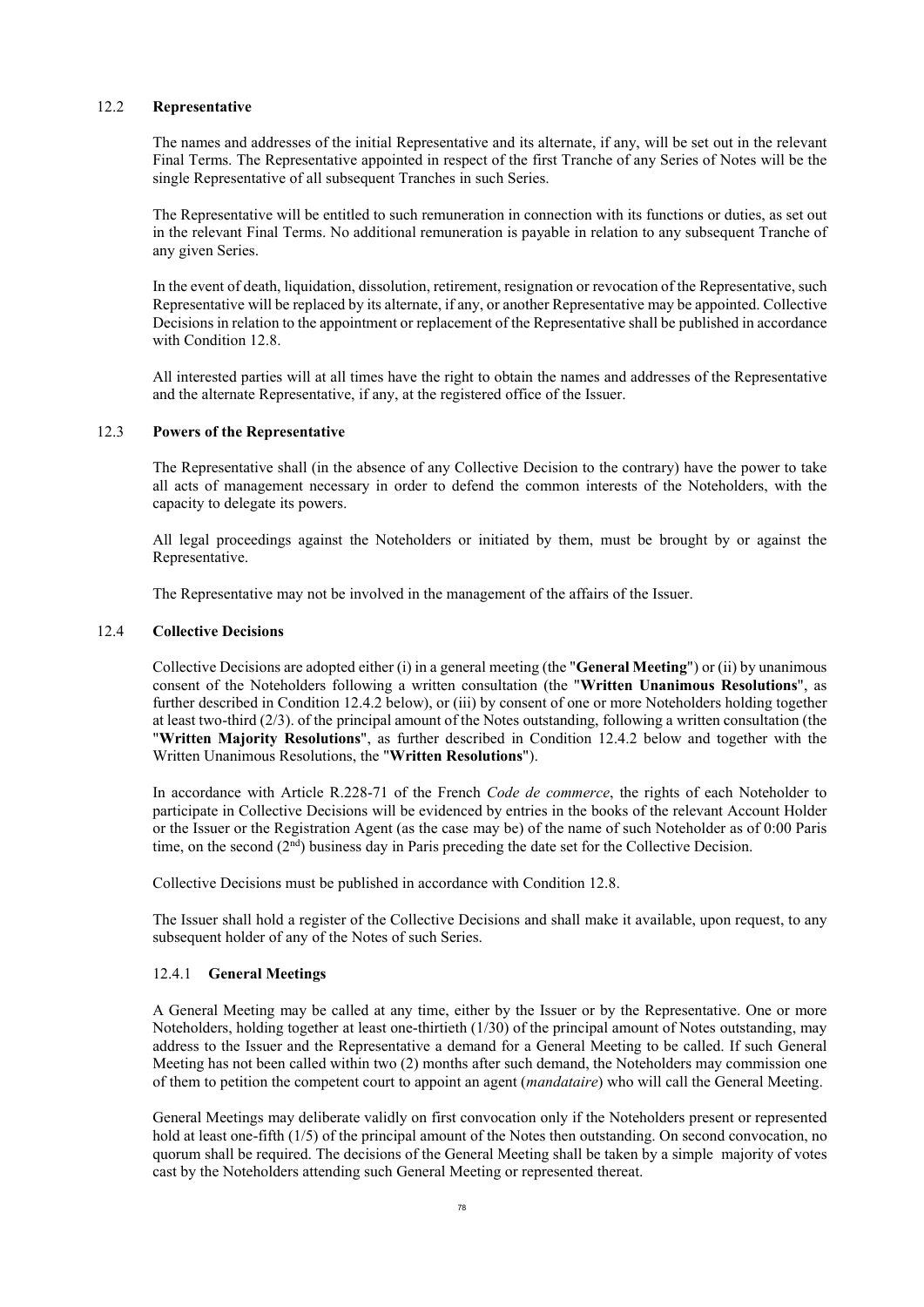Notice of the date, time, place and agenda of any General Meeting will be published in accordance with Condition 12.8 not less than fifteen (15) calendar days prior to the date of the General Meeting on first convocation and not less than five (5) calendar days prior to the date of the General Meeting on second convocation.

Each Noteholder has the right to participate in a General Meeting in person, by proxy, by correspondence or by videoconference.

Each Noteholder or Representative thereof will have the right, during the fifteen (15) calendar day period on the first convocation and five (5) calendar day period on the second convocation preceding the holding of each General Meeting, to consult or make a copy of the text of the resolutions which will be proposed and of the reports, if any, which will be presented at the General Meeting, all of which will be available for inspection by the relevant Noteholders at the registered office of the Issuer and at any other place specified in the notice of the General Meeting.

The General Meeting is chaired by the Representative. In the event of the absence of a representative at the start of a General Meeting and if no Noteholder is present or represented at the General Meeting, the Issuer may, notwithstanding the provisions of Article L.228-64 of the French *Code de commerce*, designate a provisional chairman until a new Representative has been appointed.

### 12.4.2 **Written Resolutions and Electronic Consent**

Pursuant to Article L.228-46-1 of the French *Code de commerce* the Issuer shall be entitled in lieu of the holding of a General Meeting to seek approval of a resolution from the Noteholders by way of a Written Unanimous Resolution or a Written Majority Resolution.

(a) Written Unanimous Resolution

Written Unanimous Resolutions shall be signed by or on behalf of all Noteholders and shall not have to comply with formalities and time limits referred to in Condition 12.4.1. Pursuant to Articles L.228-46-1 and R.225-97 of the French *Code de commerce*, approval of a Written Unanimous Resolution may also be given by way of electronic communication allowing the identification of Noteholders ("**Electronic Consent**"). Any Written Unanimous Resolution shall, for all purposes, have the same effect as a resolution passed at a General Meeting of such Noteholders. Such Written Unanimous Resolution may be contained in one document, or in several documents in like form each signed by or on behalf of one or more of such Noteholders, and shall be published in accordance with Condition 12.8.

(b) Written Majority Resolution

Notices seeking the approval of a Written Majority Resolution, which shall include the text of the proposed resolutions together with any report thereon, will be published as provided under Condition 12.4.1 no less than fifteen (15) calendar days prior to the date fixed for the passing of such Written Majority Resolution (the "**Written Majority Resolution Date**"). Notices seeking the approval of a Written Majority Resolution will contain the conditions of form and time limits to be complied with by the Noteholders who wish to express their approval or rejection of such proposed Written Majority Resolution. Noteholders expressing their approval or rejection before the Written Majority Resolution Date will undertake not to dispose of their Notes until after the Written Majority Resolution Date.

Written Majority Resolutions shall be signed by one or more Noteholders holding together at least two-third (2/3). of the nominal amount of the Notes outstanding. Approval of a Written Majority Resolution may also be given by Electronic Consent. Any Written Majority Resolution shall, for all purposes, have the same effect as a resolution passed at a General Meeting of such Noteholders. Such Written Majority Resolution may be contained in one document, or in several documents in like form each signed by or on behalf of one or more of such Noteholders, and shall be published in accordance with Condition 12.8.

### 12.5 **Expenses**

The Issuer shall pay all expenses relating to the operations of the *Masse*, including all expenses relating to the calling and holding of Collective Decisions and, more generally, all administrative expenses resolved upon by Collective Decisions, it being expressly stipulated that no expenses may be imputed against interest payable under the Notes.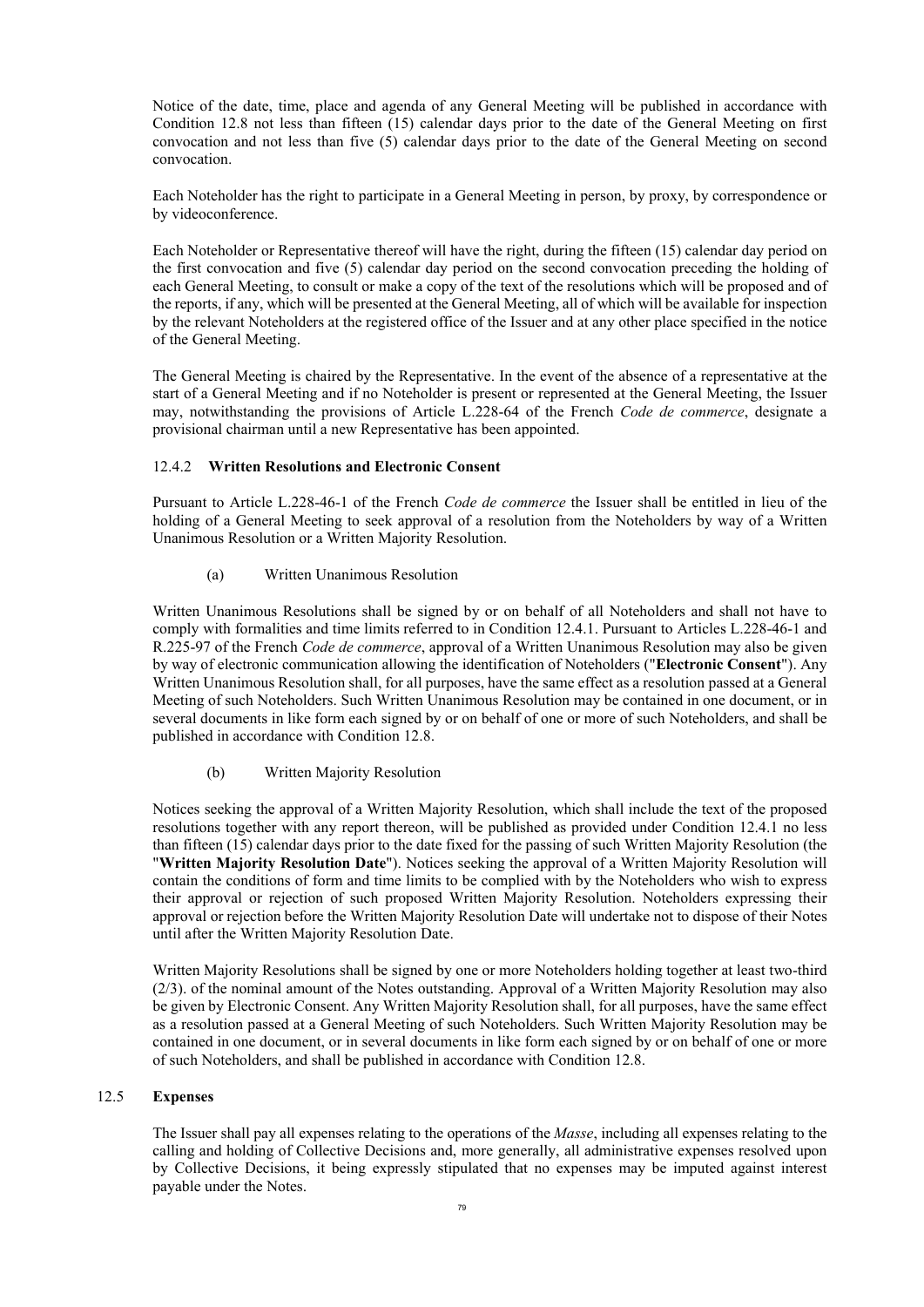#### 12.6 **Single** *Masse*

The holders of Notes of the same Series, and the holders of Notes of any other Series which have been assimilated with the Notes of such first mentioned Series in accordance with Condition 14, shall, for the defense of their respective common interests, be grouped in a single *Masse*. The Representative appointed in respect of the first Tranche or Series of Notes will be the single Representative of all such Series.

### 12.7 **Sole Noteholder**

If and for so long as the Notes of any Series are held by a sole Noteholder and unless a Representative has been appointed in relation to such Series, such Noteholder shall exercise all powers, rights and obligations entrusted to the *Masse* by the provisions of the French *Code de commerce*. The Issuer shall hold a register of the decisions taken by the sole Noteholder in this capacity and shall make it available, upon request, to any subsequent holder of any of the Notes of such Series.

#### 12.8 **Notices to Noteholders**

Any notice to be given to Noteholders in accordance with this Condition 12 shall be published on the website of Veolia Environnement (http://www.finance.veolia.com) and,

- (i) in the case of the holders of Notes in registered form (*au nominatif*), mailed to them at their respective addresses, in which case they shall be deemed to have been given on the fourth (4th) weekday (being a day other than a Saturday or a Sunday) after the mailing; or
- (ii) in the case of the holders of Notes in bearer form (*au porteur*), given by delivery of the relevant notice to Euroclear France, Euroclear, Clearstream and any other clearing system through which the Notes are for the time being cleared.

Any decision to proceed with a transaction, notwithstanding the failure to obtain Noteholders' approval, as contemplated by Article L.228-72 of the French *Code de commerce* will be notified to Noteholders in accordance with this Condition 12.8. Any Noteholder will then have the right to request redemption of its Notes at par within thirty (30) days of the date of notification, in which case the Issuer shall redeem such Noteholder within thirty (30) days of the Noteholder's request for redemption.

If a merger or a spin-off is contemplated by the Issuer, the Issuer will have the option to submit the proposal for approval by a Collective Decision of the Masse or to offer redemption at the Early Redemption Amount to Noteholders pursuant to Articles L.228-73, L.236-13 and L.236-18 of the French *Code de commerce*. Such redemption offer shall be notified to Noteholders in accordance with this Condition 12.8. If the Masse does not approve the merger or spin-off proposal, any decision to proceed with the transaction will be notified to Noteholders in accordance with this Condition 12.8.

### 12.9 **Outstanding Notes**

For the avoidance of doubt, in this Condition 12, the term "**outstanding**" shall not include those Notes purchased by the Issuer, or on its behalf, or by any of its subsidiaries pursuant to applicable laws and regulations.

### 12.10 **Exclusion of certain provisions of the French** *Code de commerce*

The provisions of Article L.228-65 I. 1° and 4° of the French *Code de commerce* (respectively providing for a prior approval of the General Meeting of the Noteholders of any change in corporate purpose or form of the Issuer or of an issue of bonds benefiting from a security (*sûreté réelle*)) and the related provisions of the French *Code de commerce* shall not apply to the Notes.

The provisions of Article L.228-65 I. 3° of the French *Code de commerce* (providing for a prior approval of the Noteholders in relation to any proposal to merge or demerge the Issuer in the cases referred to in Articles L. 236-13 and L. 236-18 of the French *Code de commerce*) shall not apply to the Notes only to the extent that such proposal relates to a merger or demerger within the Group.

### <span id="page-79-0"></span>13. **Replacement of definitive Notes, Coupons and Talons**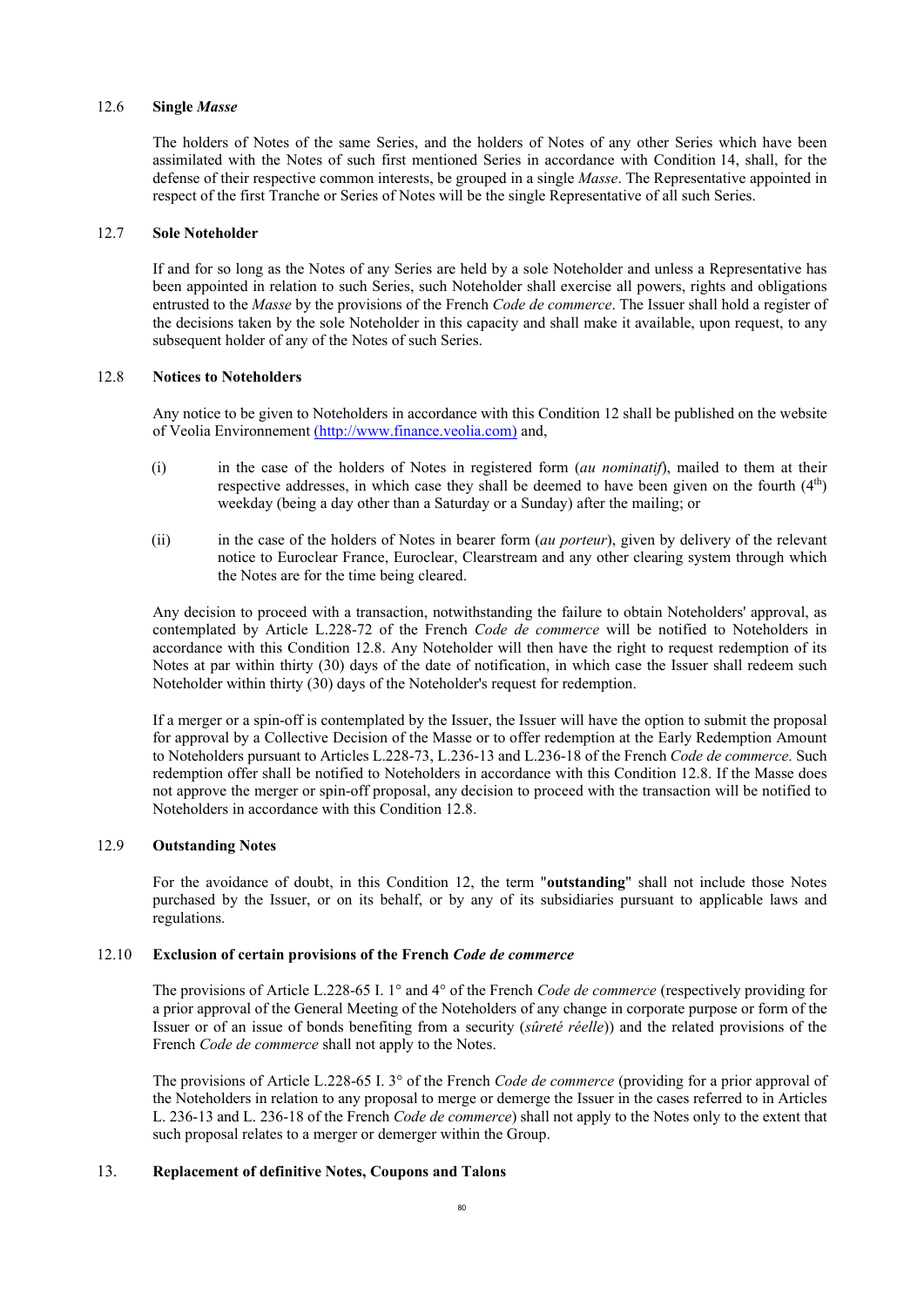If, in the case of any Materialised Bearer Notes, a Definitive Materialised Bearer Note, Coupon or Talon is lost, stolen, mutilated, defaced or destroyed, it may be replaced, subject to applicable laws and regulations, and regulations of the Regulated Market on which the Notes are listed and/or admitted to trading, at the specified office of the Fiscal Agent or such other Paying Agent as may from time to time be designated by the Issuer for such purpose and notice of whose designation is given to Noteholders, in each case on payment by the claimant of the fees and costs incurred in connection therewith and on such terms as to evidence security and indemnity (which may provide, inter alia, that if the allegedly lost, stolen or destroyed Definitive Materialised Bearer Note, Coupon or Talon is subsequently presented for payment or, as the case may be, for exchange for further Coupons, there shall be paid to the Issuer on demand the amount payable by the Issuer in respect of such Definitive Materialised Bearer Notes, Coupons or further Coupons) and otherwise as the Issuer may require. Mutilated or defaced Materialised Bearer Notes, Coupons or Talons must be surrendered before replacements will be issued.

### <span id="page-80-1"></span>14. **Further issues and consolidation**

- 14.1 **Further issues**: The Issuer may, without the consent of the Noteholders or Couponholders create and issue further Notes to be assimilated (*assimilées*) and form a single series with the Notes provided such Notes and the further Notes carry rights identical in all respects (or in all respects save for the principal amount thereof and the issue date specified in the relevant Final Terms) and that the terms of such further Notes provide for such assimilation, and references in these Conditions to "**Notes**" shall be construed accordingly.
- 14.2 **Consolidation**: The Issuer, with the prior approval of the Consolidation Agent, may from time to time on any Interest Payment Date occurring on or after the Redenomination Date on giving not less than thirty (30) calendar days' prior notice to the Noteholders in accordance with Condition [15,](#page-80-0) without the consent of the Noteholders or Couponholders, consolidate the Notes of one Series with the Notes of one or more other Series issued by it, whether or not originally issued in one of the European national currencies or in Euro, provided such other Notes have been redenominated in Euro (if not originally denominated in Euro) and which otherwise have, in respect of all periods subsequent to such consolidation, the same terms and conditions as the Notes.

#### <span id="page-80-0"></span>15. **Notices**

- <span id="page-80-2"></span>15.1 Notices to the holders of Dematerialised Registered Notes shall be valid if either (i) they are mailed to them at their respective addresses, in which case they will be deemed to have been given on the fourth weekday (being a day other than a Saturday or a Sunday) after the mailing, or (ii) at the option of the Issuer, they are published (a) in a leading daily newspaper with general circulation in Europe or (b) in accordance with Articles 221-3 and 221-4 of the general regulations (*règlement général*) of the AMF or (c) so long as such Notes are admitted to trading on Euronext Paris, in a leading daily newspaper of general circulation in France (which is expected to be *Les Echos*) and, so long as such Notes are listed and/or admitted to trading on any other Regulated Market and the rules of, or applicable to, such Regulated Market so require, in a leading daily newspaper with general circulation in the city where the Regulated Market on which such Notes are listed and/or admitted to trading is located, or by any such other method permitted by such Regulated Market.
- <span id="page-80-3"></span>15.2 Notices to the holders of Materialised Bearer Notes and Dematerialised Bearer Notes shall be valid if published (i) in a daily leading newspaper with general circulation in Europe or (ii) in accordance with Articles 221-3 and 221-4 of the general regulations (*règlement général*) of the AMF or (iii) so long as such Notes are admitted to trading on Euronext Paris, in a leading daily newspaper of general circulation in France (which is expected to be *Les Echos*) and so long as such Notes are listed and/or admitted to trading on any other Regulated Market, in a leading daily newspaper with general circulation in the city where the Regulated Market on which such Notes are listed and/or admitted to trading is located, or by any such other method permitted by such Regulated Market.
- 15.3 If any such publication is not practicable, notice shall be validly given if published in another leading daily English language newspaper with general circulation in Europe. Any such notice shall be deemed to have been given on the date of such publication or, if published more than once or on different dates, on the date of the first publication as provided above. Couponholders shall be deemed for all purposes to have notice of the contents of any notice given to the holders of Materialised Bearer Notes in accordance with this Condition.
- 15.4 Notices required to be given to the holders of Dematerialised Notes (whether in registered or in bearer form) pursuant to these Conditions may be given by delivery of the relevant notice to Euroclear France, Euroclear, Clearstream or any other clearing system through which the Notes are for the time being cleared in substitution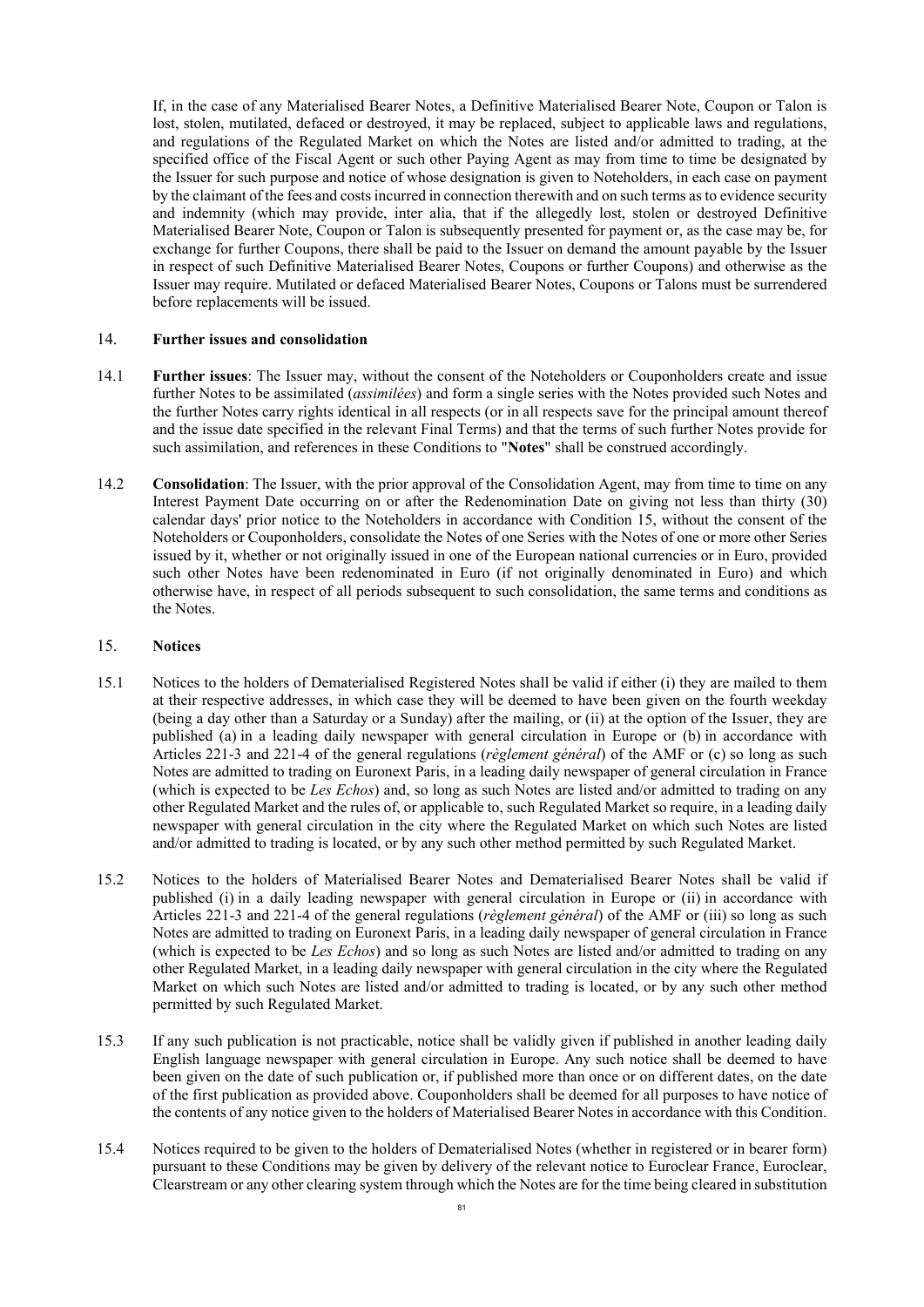for the mailing and publication of a notice required by Conditions [15.1](#page-80-2) and [15.2](#page-80-3) above; except that (i) so long as such Notes are admitted to trading on Euronext Paris, notices shall be published in a leading daily newspaper of general circulation in France (which is expected to be *Les Echos*) or in accordance with Articles 221-3 and 221-4 of the general regulations (*règlement général*) of the AMF, and (ii) so long as the Notes are listed and/or admitted to trading on any Regulated Market and the rules of, or applicable to, such Regulated Market so require, notices shall be published in a leading daily newspaper of general circulation in the city where the Regulated Market on which such Notes are listed and/or admitted to trading is located, or by any such other method permitted by such Regulated Market.

15.5 For the avoidance of doubt, this Condition 15 does not apply to any notice given to Noteholders pursuant to Condition 12.

#### 16. **Method of publication of the Base Prospectus and the Final Terms**

So long as any Notes issued under this Base Prospectus remain listed and/or admitted to trading on any Regulated Market, this Base Prospectus and the Final Terms related to Notes listed and/or admitted to trading on any Regulated Market will be published on the websites of the AMF [\(www.amf-france.org](http://www.amf-france.org/)) and Veolia Environnement ([www.finance.veolia.com](http://www.veolia.com/)).

In addition, should the Notes be listed and/or admitted to trading on a Regulated Market other than Euronext Paris, the Final Terms related to those Notes will provide whether this Base Prospectus and the relevant Final Terms will be published on the website of  $(x)$  such Regulated Market or  $(y)$  the competent authority of the Member State in the EEA where such Regulated Market is situated.

#### 17. **Governing law and jurisdiction**

- 17.1 **Governing law**: The Notes (and, where applicable, Coupons and Talons) and any non contractual obligations arising out or in connection with the Notes are governed by, and shall be construed in accordance with, French law.
- 17.2 **Jurisdiction**: Any claim against the Issuer in connection with any Notes, Coupons or Talons may be brought before any competent court in Paris.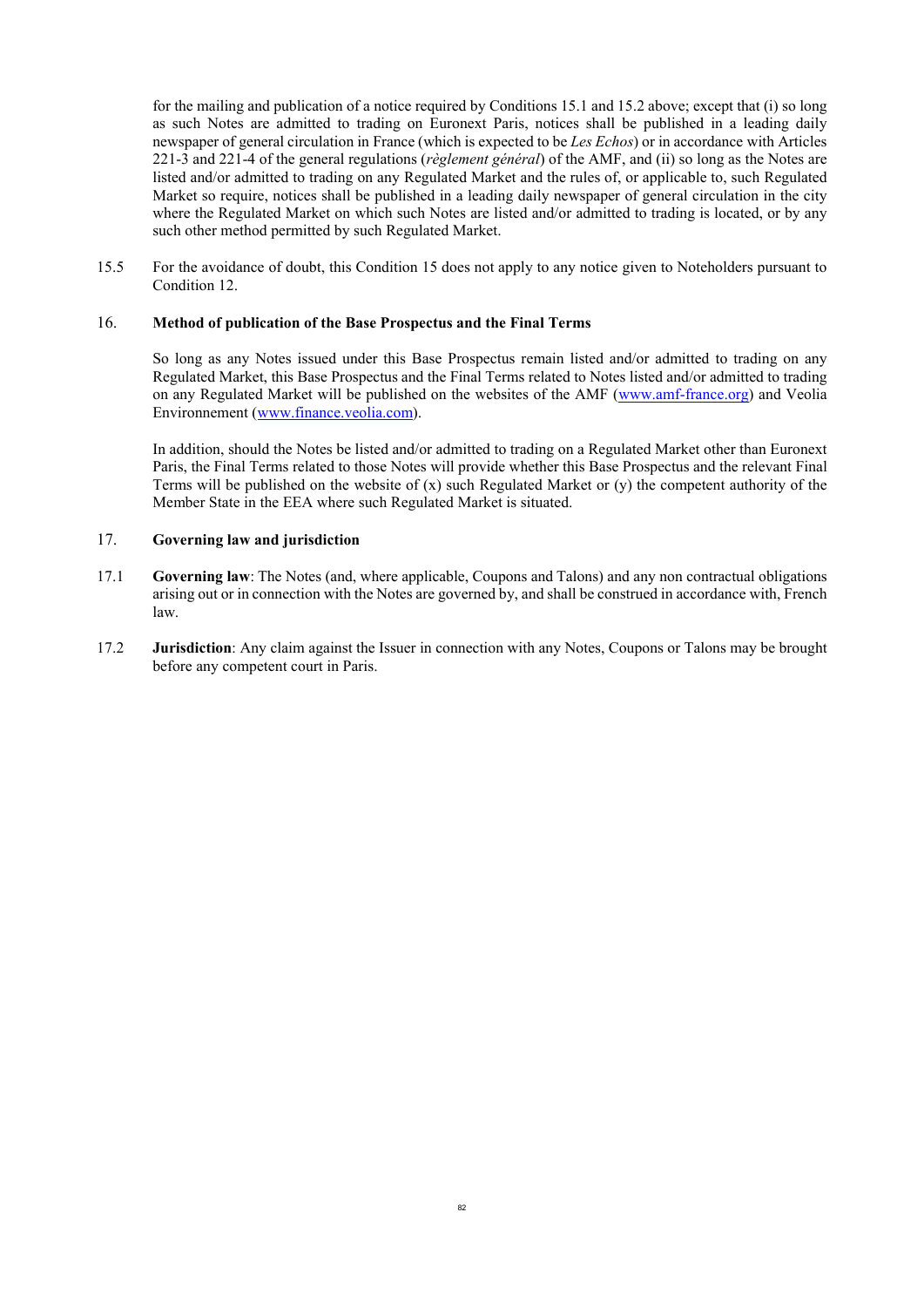### **TEMPORARY GLOBAL CERTIFICATES IN RESPECT OF MATERIALISED BEARER NOTES**

### **Temporary Global Certificates**

A Temporary Global Certificate, without interest Coupons, will initially be issued in connection with Materialised Bearer Notes. Upon the initial deposit of such Temporary Global Certificate with a common depositary for Euroclear and Clearstream (the "**Common Depositary**"), Euroclear or Clearstream will credit each subscriber with a nominal amount of Notes equal to the nominal amount thereof for which it has subscribed and paid.

The Common Depositary may also (if indicated in the relevant Final Terms) credit the accounts of subscribers with other clearing systems through direct or indirect accounts with Euroclear and Clearstream held by such other clearing systems with a nominal amount of Notes. Conversely, a nominal amount of Notes that is initially deposited with any clearing system other than Euroclear or Clearstream may similarly be credited to the accounts of subscribers with Euroclear, Clearstream or other clearing systems.

### **Exchange**

Each Temporary Global Certificate issued in respect of Notes will be exchangeable, free of charge to the holder, on or after its Exchange Date (as defined below):

- (i) if the relevant Final Terms indicate that such Temporary Global Certificate is issued in compliance with the C Rules or in a transaction to which TEFRA is not applicable (as to which, see "General Description of the Programme — Selling Restrictions"), in whole, but not in part, for Definitive Materialised Bearer Notes; and
- (ii) otherwise, in whole but not in part, for Definitive Materialised Bearer Notes upon certification as to non-US beneficial ownership (a form of which shall be available at the specified offices of any of the Paying Agents).

A Noteholder must exchange its share of the Temporary Global Certificate for Materialised Bearer Notes before interest or any amount payable in respect of the Notes will be paid.

### **Delivery of Definitive Materialised Bearer Notes**

On or after its Exchange Date, the holder of the Temporary Global Certificate must surrender such Temporary Global Certificate to or to the order of the Fiscal Agent (or its designated agent). In exchange for the Temporary Global Certificate so surrendered, the Issuer will deliver, or procure the delivery of, an equal aggregate nominal amount of duly executed and authenticated Definitive Materialised Bearer Notes.

In this Base Prospectus, "**Definitive Materialised Bearer Notes**" means, in relation to any Temporary Global Certificate, the Definitive Materialised Bearer Notes for which such Temporary Global Certificate may be exchanged (if appropriate, having attached to them all Coupons in respect of interest that have not already been paid on the Temporary Global Certificate and a Talon). Definitive Materialised Bearer Notes will be security printed in accordance with any applicable legal requirements and requirements of the Regulated Market. Forms of such Definitive Materialised Bearer Notes shall be available at the specified offices of the designated Paying Agent(s).

### **Exchange Date**

"**Exchange Date**" means, in relation to a Temporary Global Certificate, the calendar day next succeeding the calendar day that is forty (40) calendar days after its issue date, provided that, in the event any further Materialised Notes are issued prior to such calendar day pursuant to Condition [13](#page-79-0), the Exchange Date for such Temporary Global Certificate shall be postponed to the calendar day falling after the expiry of forty (40) calendar days after the issue of such further Materialised Notes.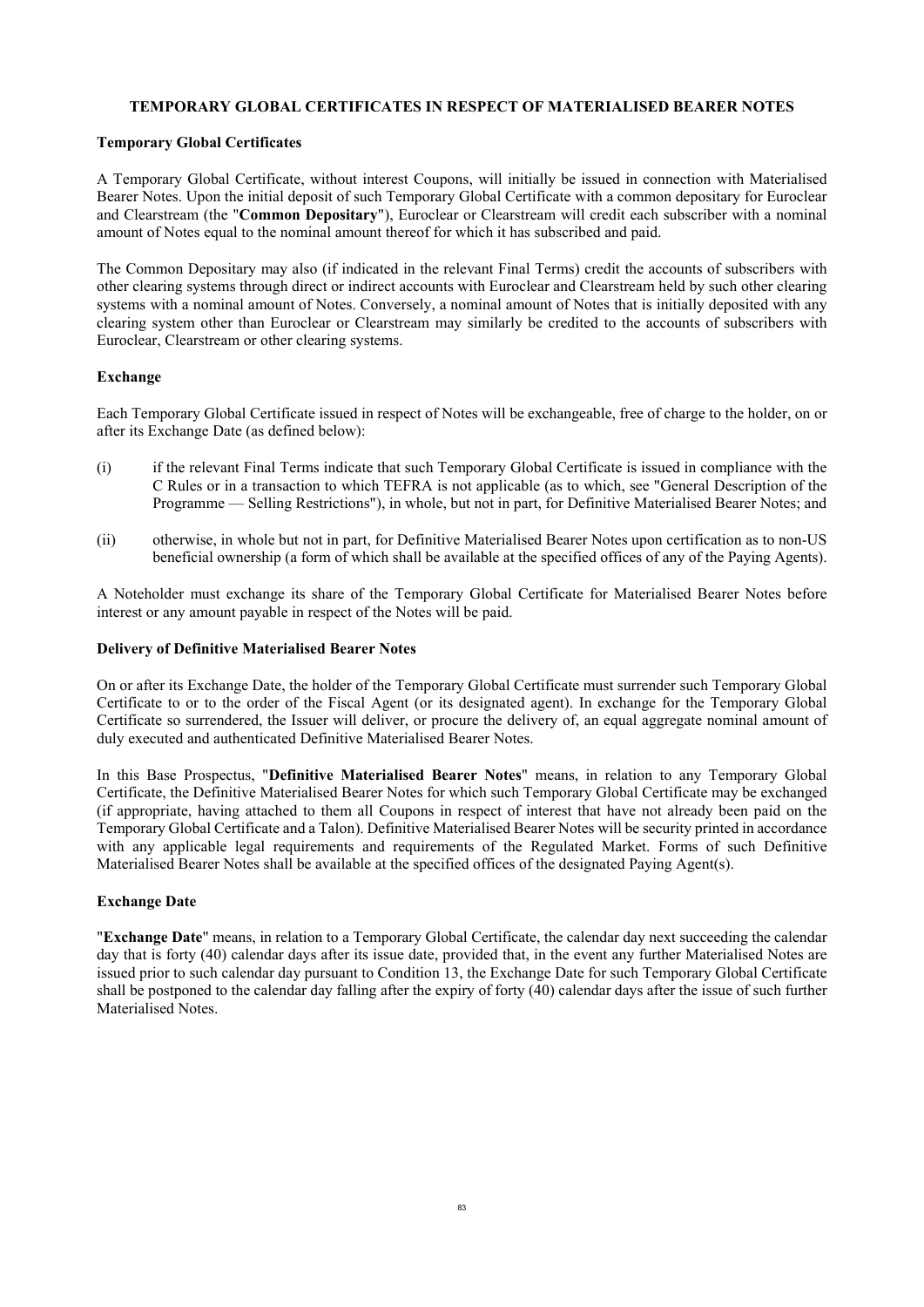# **USE OF PROCEEDS**

The net proceeds of issues by Veolia Environnement will be used for its general corporate purposes or as set out in the relevant Final Terms.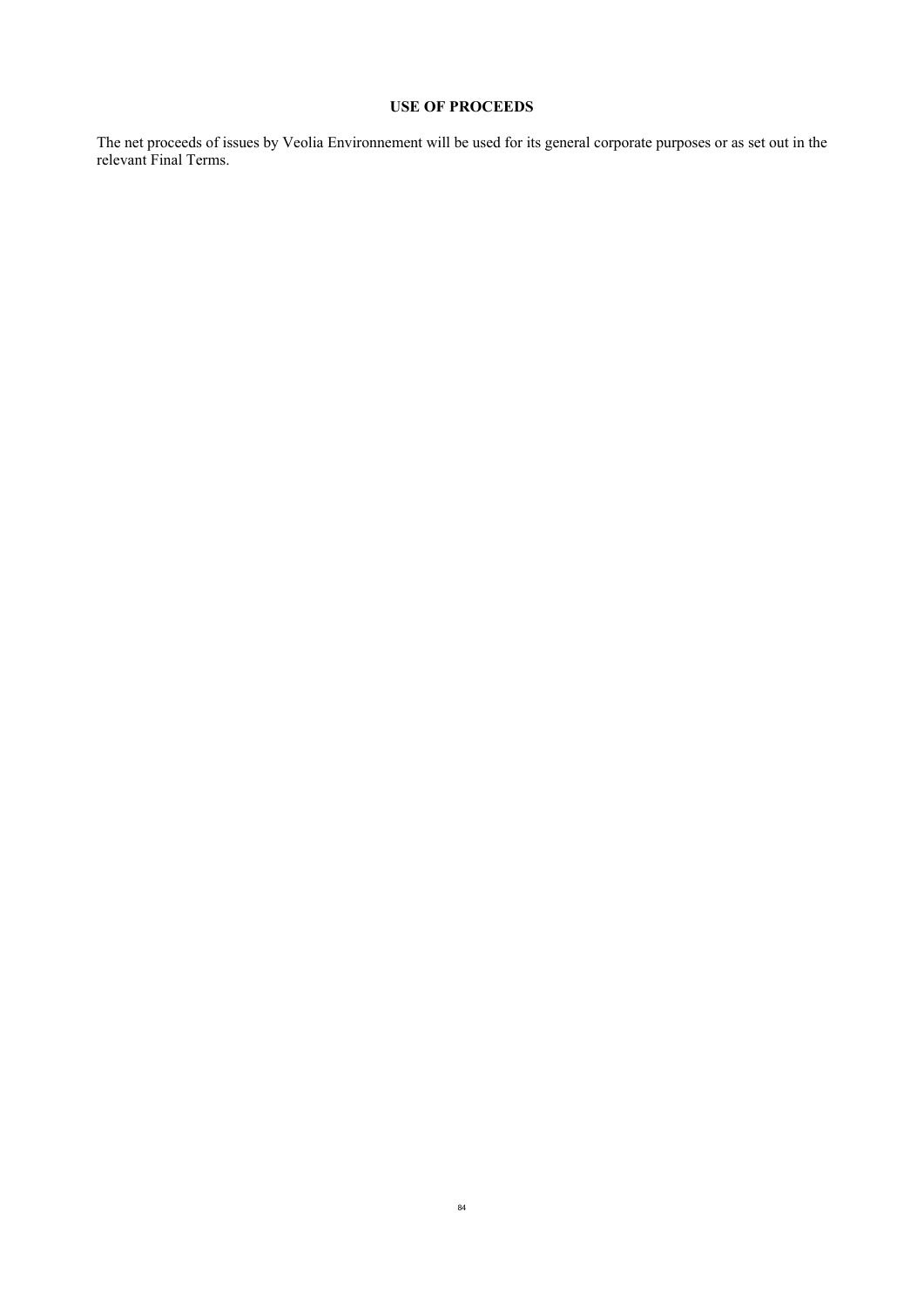### **DESCRIPTION OF THE ISSUER**

For a general description of the Group, its activities and its financial condition, please refer to the sections and pages of the 2021 Universal Registration Document and the First Quarter 2022 Financial Information identified in the crossreference tables of the "*Documents Incorporated by Reference*" section of this Base Prospectus and the "*Recent Developments*" section of this Base Prospectus.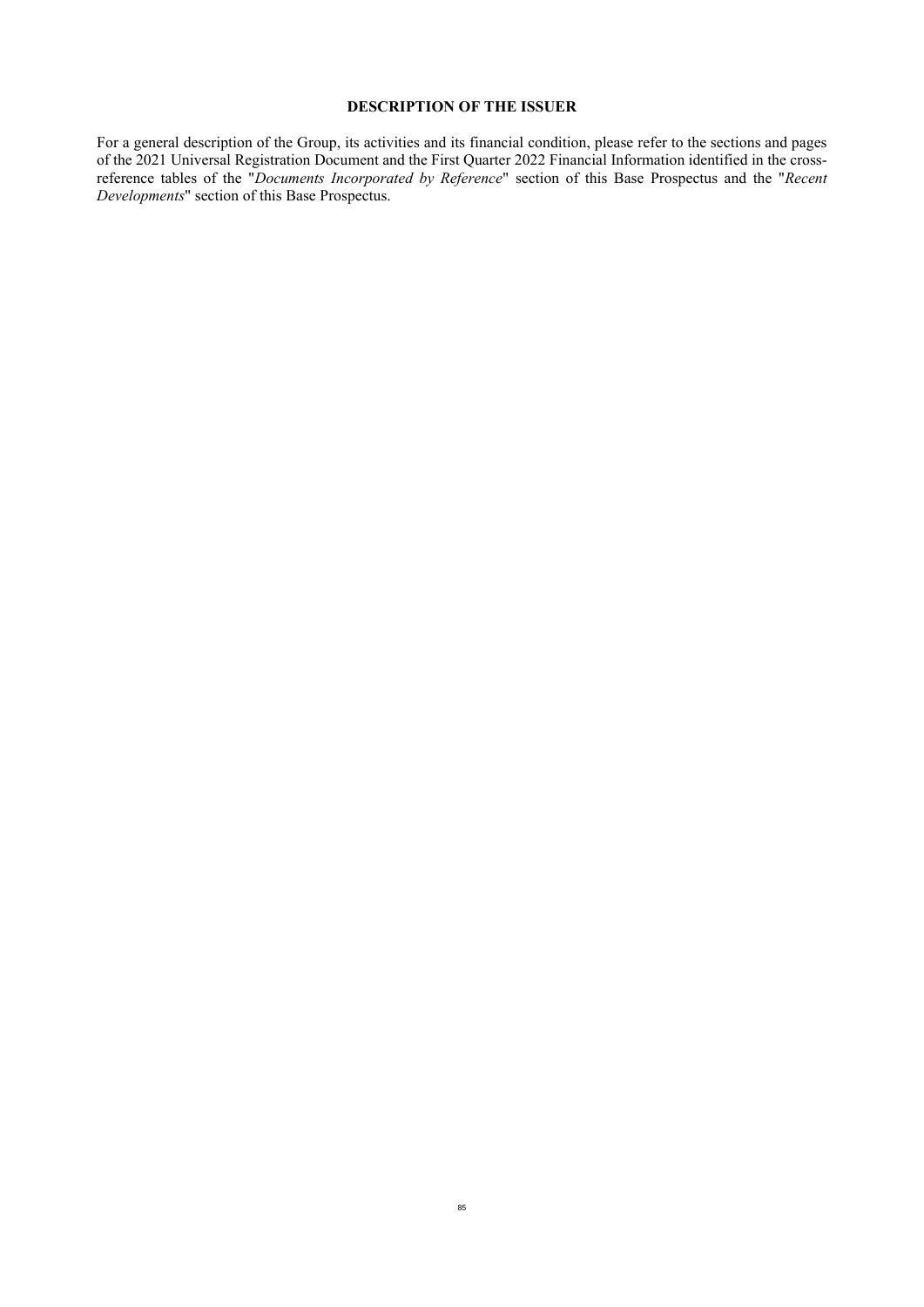#### **RECENT DEVELOPMENTS**

The following recent developments are disclosed by the Issuer:

#### 1. Press release dated 24 May 2022

### **Veolia and Séché Environnement sign an agreement to sell a part of Veolia' activities in industrial water treatment services in France to Séché Environnement**

*Veolia launches the implementation of the final part of the antitrust remedies agreed with the European Commission in the context of the merger with Suez. Séché Environnement strengthens its expertise in the industrial water cycle and expands its service offering to industrial clients.*

Veolia and Séché Environnement have signed a unilateral put agreement under which Séché Environnement has committed to acquire a part of Veolia's industrial water treatment services business in France, which constitutes the remaining part of the antitrust remedies required by the European Commission in the context of the merger between Veolia and Suez. The value of the sale of the assets amounts to approximately €40 million and will be financed with Séché Environnement's available cash flow.

"*This agreement marks the implementation of the last part of the antitrust remedies requested by the European Commission in the context of the merger with Suez. The total amount of the disposals currently being carried out amounts to approximately €920 million. This demonstrates the high quality of the assets and the strong competitive momentum of the environmental services sector in France,*" said Claude Laruelle, Chief Financial Officer at Veolia.

The assets disposal includes a portfolio of contracts with industrial companies, generating annual revenues of around €60 million and EBITDA of around €4 million. These contracts cover all aspects of the industrial water cycle (in particular effluent treatment, process water supply, facility management - including waste management - and maintenance operations), enabling the company to offer industrial companies high value-added services in the field of delegated water cycle management.

According to Maxime Séché, Chief Executive Officer of Séché Environnement: "*The acquisition of part of Veolia's outsourced industrial water management activities in France perfectly complements our industrial effluent management activities and will enhance the outsourcing offer provided by Séché Environnement as part of its Global Offers to leading industrial customers. The new entity will give our Group a major position in a recurring market with strong potential.*"

The transaction will be implemented in compliance with the social commitments made by Veolia and fully confirmed by Séché Environnement. These include, in particular, the guarantee of employment and the maintenance of social benefits for a period of 4 years.

It is subject to consultation with Veolia's employee representative bodies and to obtaining the necessary regulatory authorizations.

Following the transaction, Veolia will remain a major player in the industrial water segment in Europe. Séché Environnement is strengthening its position in France as a key player in serving industrial clients for such activities.

#### 2. Press release dated 12 May 2022

#### **KEY FIGURES AS OF MARCH 31, 2022** *(UNAUDITED DATA)*

### **STRONG REVENUE AND RESULTS GROWTH**

### **FIRST CONSOLIDATION OF SUEZ'S ACTIVITIES**

### **VEOLIA IS WELL POSITIONED TO ABSORB THE IMPACTS OF THE CURRENT ECONOMIC AND GEOPOLITICAL CONTEXT**

#### **GUIDANCE 2022 CONFIRMED**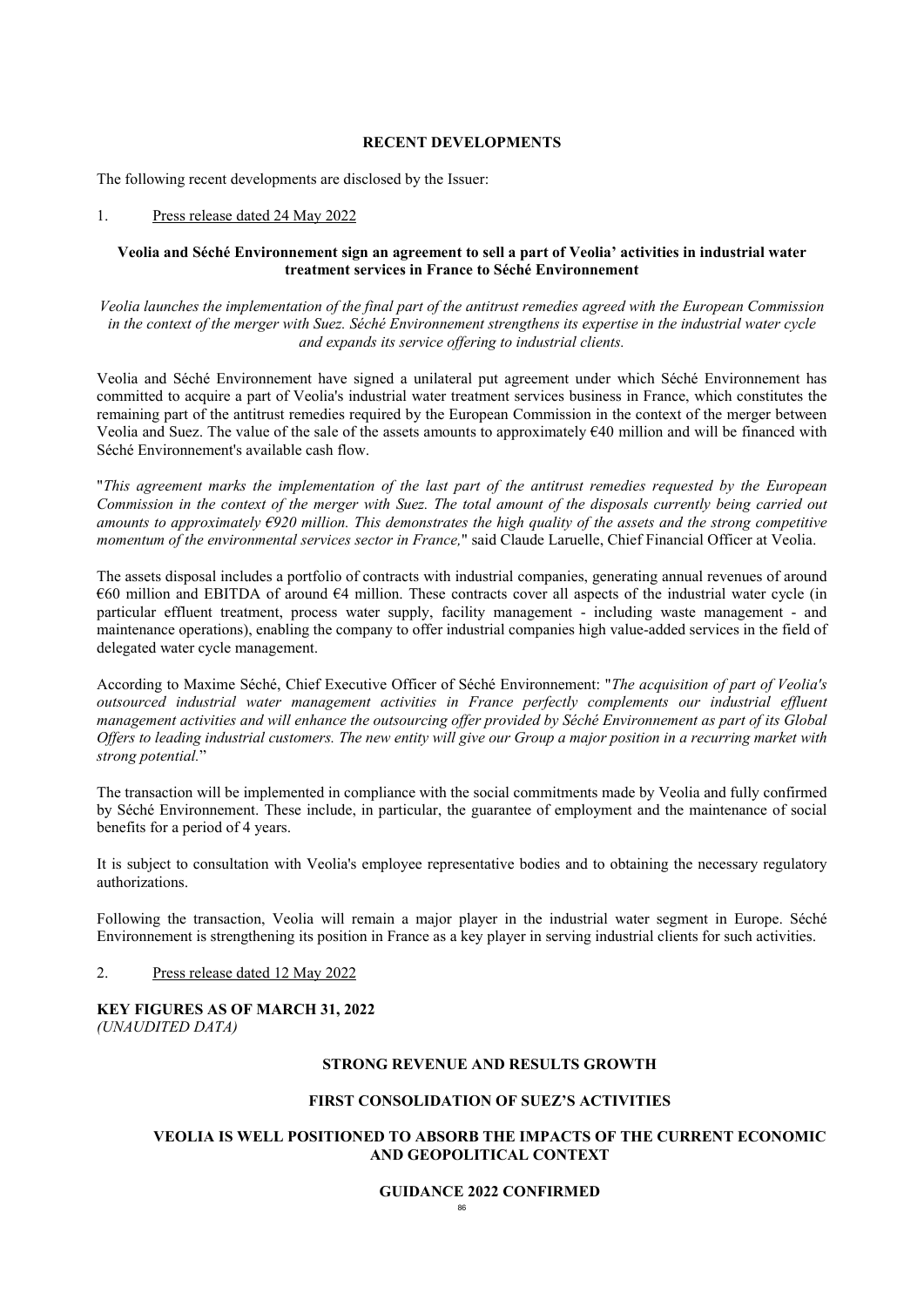### ▪ **REVENUE OF €9 935 M, A GROWTH OF +44.3 % COMPARED TO Q1 2021 REPORTED, THANKS TO THE INTEGRATION OF SUEZ ACTIVITIES AND ORGANIC GROWTH** ▪ **EBITDA OF €1 456 M, A GROWTH OF +33.4 % COMPARED TO Q1 2021 REPORTED**

- **CURRENT EBIT OF €692 M, A GROWTH OF +45.7 % COMPARED TO Q1 2021 REPORTED**
- **REVENUE OF €9 935 M (1) UP +14.7 %(2) COMPARED TO COMBINED Q1 2021(1), FOR ALL THE ACTIVITIES OF VEOLIA AND SUEZ. EXCLUDING ENERGY PRICE IMPACT, UNDERLYING ORGANIC COMBINED REVENUE GROWTH OF +7.1%**
- **EBITDA OF €1 456 M(1), UP +7.6 %(2) COMPARED TO COMBINED Q1 2021(1), AHEAD OF ANNUAL OBJECTIVE OF AN ORGANIC GROWTH BETWEEN +4% AND +6% IN 2022**
- **CURRENT EBIT €692 M(1), A STRONG GROWTH OF +18%(2) VS. COMBINED Q1 2021(1)**
- **€87 M OF EFFICIENCY GAINS IN Q1 COMPLEMENTED BY €21 M OF SYNERGIES COMING FROM THE ACQUISITION OF SUEZ, IN LINE WITH ANNUAL TARGET**

### ▪ **2022 GUIDANCE CONFIRMED AFTER VERY STRONG PERFORMANCE IN Q1**

(1) Q1 2021 and Q1 2022 are restated from the1st 17 days of January (Revenue €400 M -EBITDA €49 M). Q1 2021 combined includes the European and Australian assets the anti-trust authorities required to divest, and are not accounted for in Q1 2022.

(2) at constant scope and exchange rates

**Antoine Frérot, Veolia's Chairman & CEO commented***: "For Veolia, 2022 has started very well, despite the effects of the war in Ukraine on the global economy, exacerbated by Covid restrictions in China. For Veolia, the main highlight of these opening months was, of course, welcoming the Suez teams from January 19. The ease of this integration confirmed our conviction: that Veolia and Suez employees share the same culture and have the same concern for performance and excellence in addressing ecological issues. In terms of numbers, revenue growth obviously reflects the first-time consolidation of Suez assets, but also benefited fully from good trends in our markets and the many innovations and added-value offerings that we have developed for several years. Compared to the combined revenue of the new entity, the Group's organic growth was particularly robust at +14.7%. This good business momentum is reflected in strong growth of results, with EBITDA of +7.6% and Current EBIT of +18%, thanks to ongoing strict cost discipline and the efficiency of our tariff indexation and hedging models, which allowed us to absorb the impacts of inflation on our costs, particularly in energy. Once again, Veolia has demonstrated the resilience, the adaptability and the dynamics of a great champion of ecological transformation. These very strong results enable us to confirm all our short and medium term objectives."*

*\*\*\*\*\*\*\*\*\*\*\*\*\*\*\*\*\*\*\*\**

- Revenue of €9 935 M, up 44.3% at constant exchange rates vs. Q1 2021 reported, due to a scope effect of €1 **878 M mainly coming from the integration of Suez's assets (€1 890 M) and from an organic growth of €1 137 M (+16.7 %).**
- Compared to 31 March 2021 combined, revenue growth at constant scope and exchange rates was +14.7%.

### *Revenue evolution by effect was as follows:*

- Exchange rate effect was +€165 M reflecting mainly the evolution of US dollar, sterling pound and Chinese Renminbi, partially offset by a decrease of polish zloty and Latin American currencies.
- The scope effect was -€84 M including mainly the impact of the integration of Osis by Sarp (+€66 M) offset by the asset divestitures in Scandinavia in 2021 (-€71 M) and, on Suez side, by the asset divestitures in Australia and the remedies in the EU (hazardous waste business in France accounted for as assets for sale).
- The Commerce / Volumes / Works effect reached  $+$  €326 M, thanks to good volumes notably in Energy and construction activities strongly up compared to Q1 2021.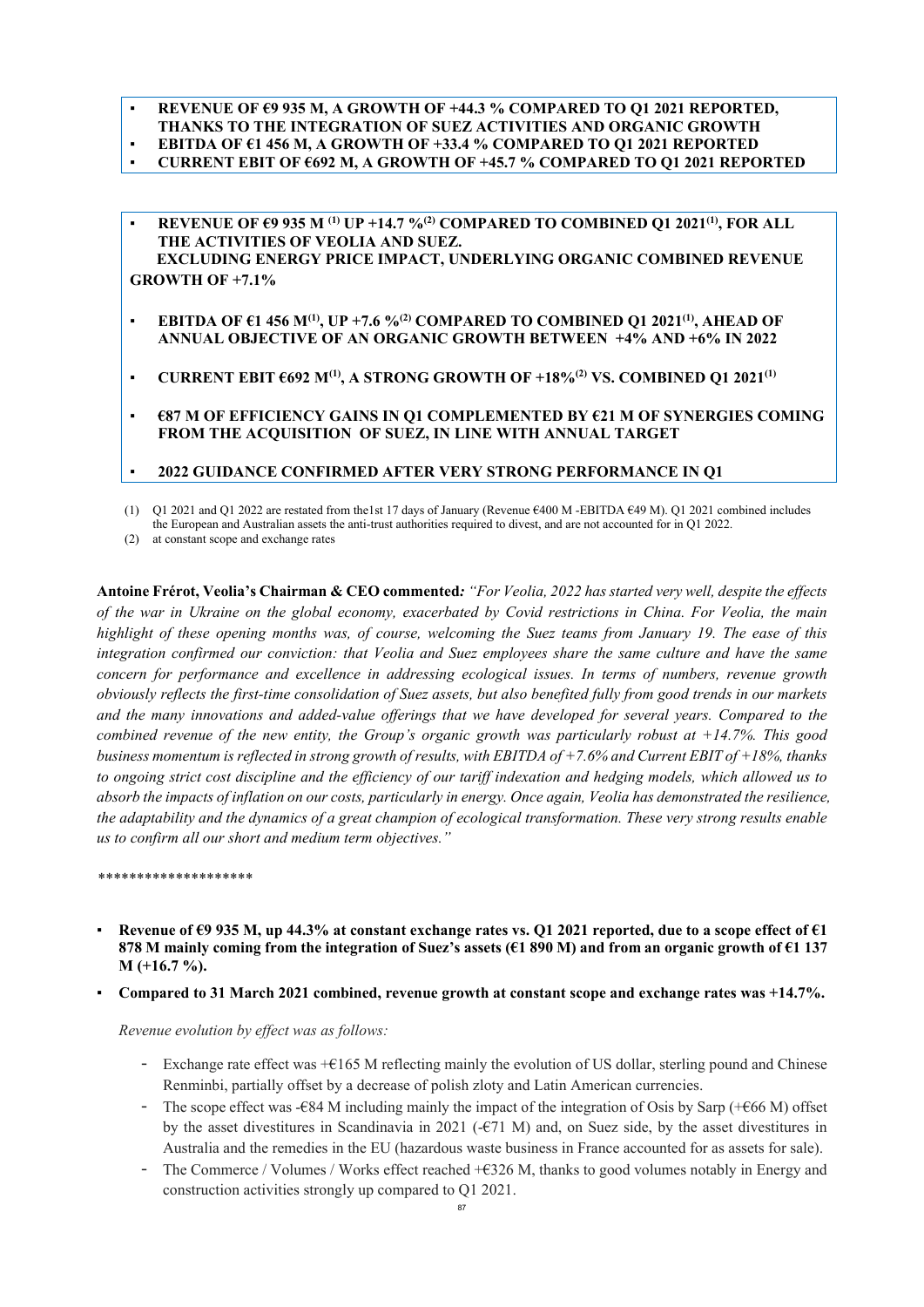- The weather impact was -€57 M mainly in Energy in Central and Eastern Europe due to a mild winter, and in Chile due to a cool summer.
- The energy price impact was +€657 M, due to the increase in heat and electricity prices in Central and Eastern Europe.
- The recycled materials price impact reached +€135 M, and came from the increase of recycled paper and cardboard prices in France, Germany and the UK.
- Service prices continued to be well oriented, leading to a favorable impact of +€200 M, due mostly to tariff revisions in Waste  $(+3.4\%)$  and in Water  $(+2.4\%)$

*By operational segment and at constant scope and exchange rates, the evolution compared to Q1 2021 combined was as follows:*

- Revenue in **France and Hazardous Waste Europe** was €2 298 millions, +5.4% at constant scope and exchange rates vs. Q1 2021 combined:
	- **Water in France** revenue was slightly down (-2.3%) due to lower volumes partially offset by tariff indexation (+2.5%).
	- **Waste in France** progressed by de +7% and benefited from the increase in recycled materials prices notably paper and cardboard, and favorable tariff revisions.
	- **Hazardous waste Europe** revenue was up +6.8 %, with a good commercial momentum in liquid waste and industrial maintenance, increased volumes and prices in a favorable context of high oil prices and beneficial tariff revisions.
	- **SADE** (waterworks) revenue grew strongly, by +21.6%, benefiting from a good commercial momentum in France.
- Revenue in **Rest of Europe** reached €4 523 M, an organic growth of +26.8% vs. combined Q1 2021, thanks notably to increased energy and recycled materials prices.
	- In **Central and Eastern Europe**, revenue was €2 426 M, up +34.2%. This progression is mostly attributable to :
		- o Favorable tariff indexations in Energy (Poland, Hungary, Czech Republic and Romania) and in Water (Czech Republic and Romania), increased volumes (Poland and Czech Republic) despite an adverse weather impact in Energy  $(-652 \text{ M})$ .
		- o Strong increase in recycled material prices (notably paper, cardboard and plastic) and in energy prices, and good waste C&I volumes in Germany.
	- In **Northern Europe**, revenue reached €1 210 M, up +12.5%. This progression is mostly attributable to the UK and Ireland, up +11.3 % at constant scope and exchange rates due to increased energy prices and volumes, higher recycled materials prices (paper and plastics), and a very good waste-to-energy performance (availability rate of 97.5 % in 2022 vs. 94.4 % in 2021). In Belgium, organic growth was +20.6% vs. 31 March 2021 combined, due to strong operational performance including for waste recycling and incineration activities of Suez.
	- In Italy, organic growth was +66.5 % thanks to the start-up of the contracts won in 2021 and the very favorable impact of energy prices.
	- In **Spain and Portugal**, revenue progressed by 15%, thanks to the very favorable impact of energy prices, and in the Water activity of Suez in Spain, thanks to strong works and good volumes.
- **•** Revenue in **Rest of the World** reached  $\epsilon$ 2 575 M, an organic growth of +7.8%, with a progression in all geographies :
	- Revenue grew by +11.4% in **Latin America**, thanks to favorable tariff indexations in Chile (Suez Water business), in Argentina (local inflation), in Colombia, the progression of hazardous waste in Chile and strong waterworks activity in Ecuador.
	- In Africa **Middle East**, revenue increased by +5.6%, with good commercial momentum notably in energy services in the Middle East, and good water volumes in Morocco.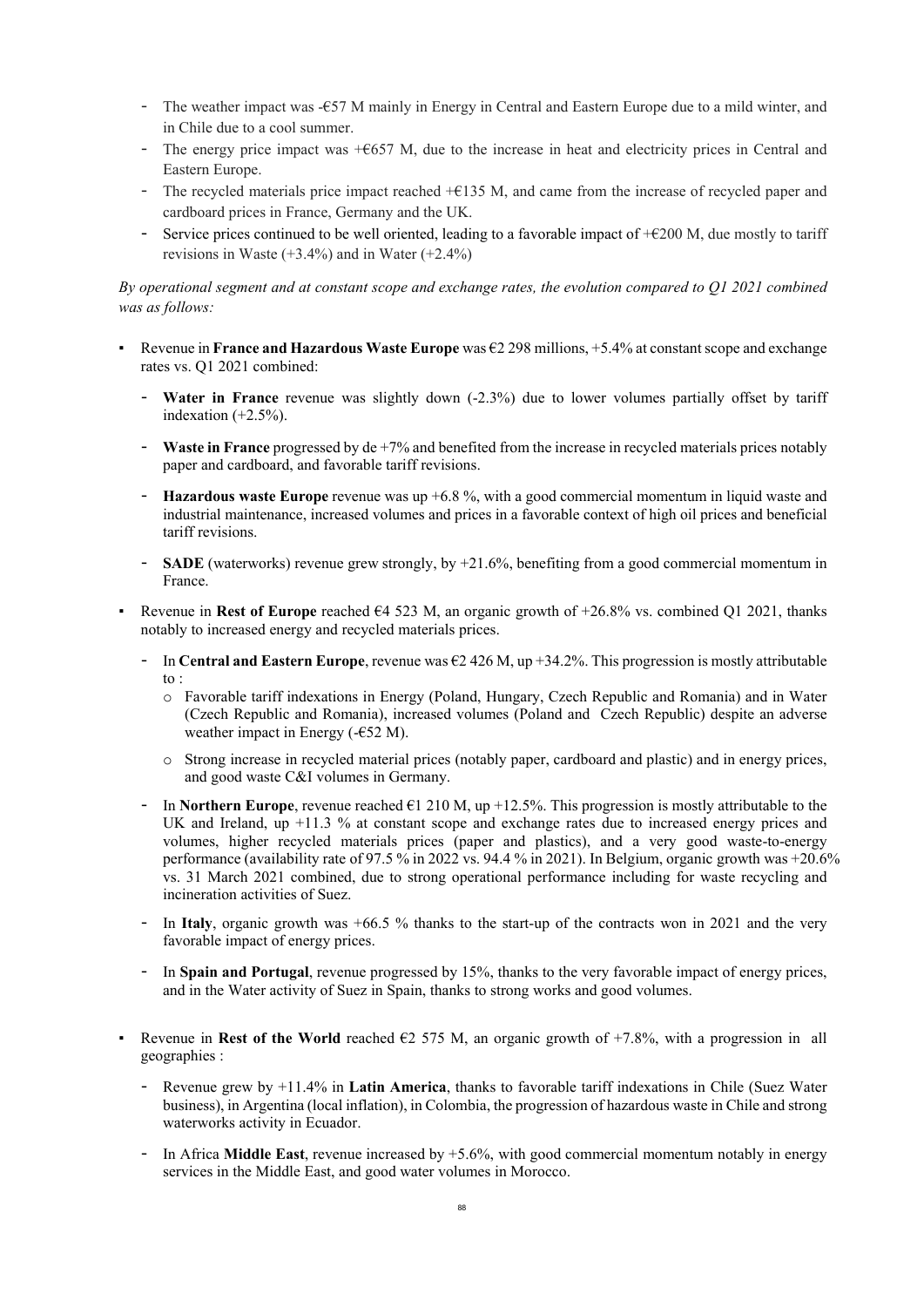- In **North America**, revenue reached €700 M, up +9%. Growth was mainly driven by favorable price effect in Hazardous Waste and by good tariff indexations, strong works activity and new O&M contracts in Municipal Water.
- Revenue in **Asia** progressed by  $+4.4\%$ . Slower growth in China due to Covid related restrictions impacting the industrial sector was compensated by strong growth in Taiwan, Hong Kong and South-East Asia.
- Pacific registered a strong growth of +9.4%, fueled by post-Covid waste recovery, good municipal water and price increases.
- Revenue in **Water Technologies** increased by +2.6%, with a strong performance of Service and Technology partially offsetting lower desalination revenue. VWT bookings amounted to €330 M at 31 March 2022, vs. €278 M at 31 March 2021.

*By business, at constant scope and exchange rates, the evolution over the 3 months is as follows:*

- Strong growth in Energy,  $+38.5\%$  driven by energy price increases (heat and electricity) and favorable tariff revisions.
- Solid growth in Waste,  $+11.5\%$  including the impact of recyclate prices for  $+4.0\%$ , price increases for  $+3.4\%$ . and good volumes  $(+1.7\%)$ .
- Water revenue increased by  $+5.3\%$  thanks to tariff indexation.

### **EBITDA reached**  $\epsilon$ **1 456 M vs.**  $\epsilon$ **1 356 M in Q1 2021 combined and**  $\epsilon$ **1 078 M in Q1 2021 reported.**

- EBITDA grew by +33.4 % vs. 31 March 2021 reported at constant exchange rates, due to a perimeter effect of +€276 M mainly coming from the integration of Suez activities and from an organic growth of +7.8 %.
- Compared to 31 March combined, EBITDA increased by +7.6 % at constant scope and exchange rates.

*EBITDA evolution by effect was as follows:* 

- Exchange rate effect was +€19 M, reflecting mainly the evolution of Czech, UK, Chinese and US currencies partially offset by a decrease of Latin American and Middle east currencies.
- The scope effect was -€22 M including mainly the impact of the integration of Osis by Sarp offset by the asset divestitures in Scandinavia in 2021 and, on Suez side, by the asset divestitures in Australia and the remedies in the EU (hazardous waste business in France accounted for as assets for sale).
- The Commerce / Volumes / Works effect reached  $+E22$  M.
- The weather impact was -€27 M mainly in Energy in Central and Eastern Europe due to a mild winter.
- The energy price impact was  $+C13$  M, due to the increase in heat and electricity prices net of higher fuel costs (of which gasoil and CO2).
- The recycled materials price impact reached +€36 M, and came mainly from the increase of recycled paper and cardboard prices in France and Northern Europe.
- Price cost squeeze effect was -€49 M.
- Efficiency gains and synergies contributed for a total of  $+£108$  M, of which :
- Efficiency gains amounted to  $687$  M, mainly from operational efficiencies (60 %), purchasing (30 %), and in all geographies: France (30 %), Rest of Europe (34 %), Rest of the World (25 %), Headquarters (7 %) and Water Technologies (4 %).
- **•** Synergies coming from Suez integration reached  $E21$  M.

### Current EBIT at 31 March 2022 reached  $602$  M, up  $+18.0$  % at constant scope and exchange rates **compared to 31, March 2021 combined.**

Current EBIT progression compared to 31, March 2021 combined was  $+$  €107 M (+18 %) at constant scope and exchange rates thanks to:

- Strong EBITDA growth  $(+\epsilon)$ 103 M at constant scope and exchange rates).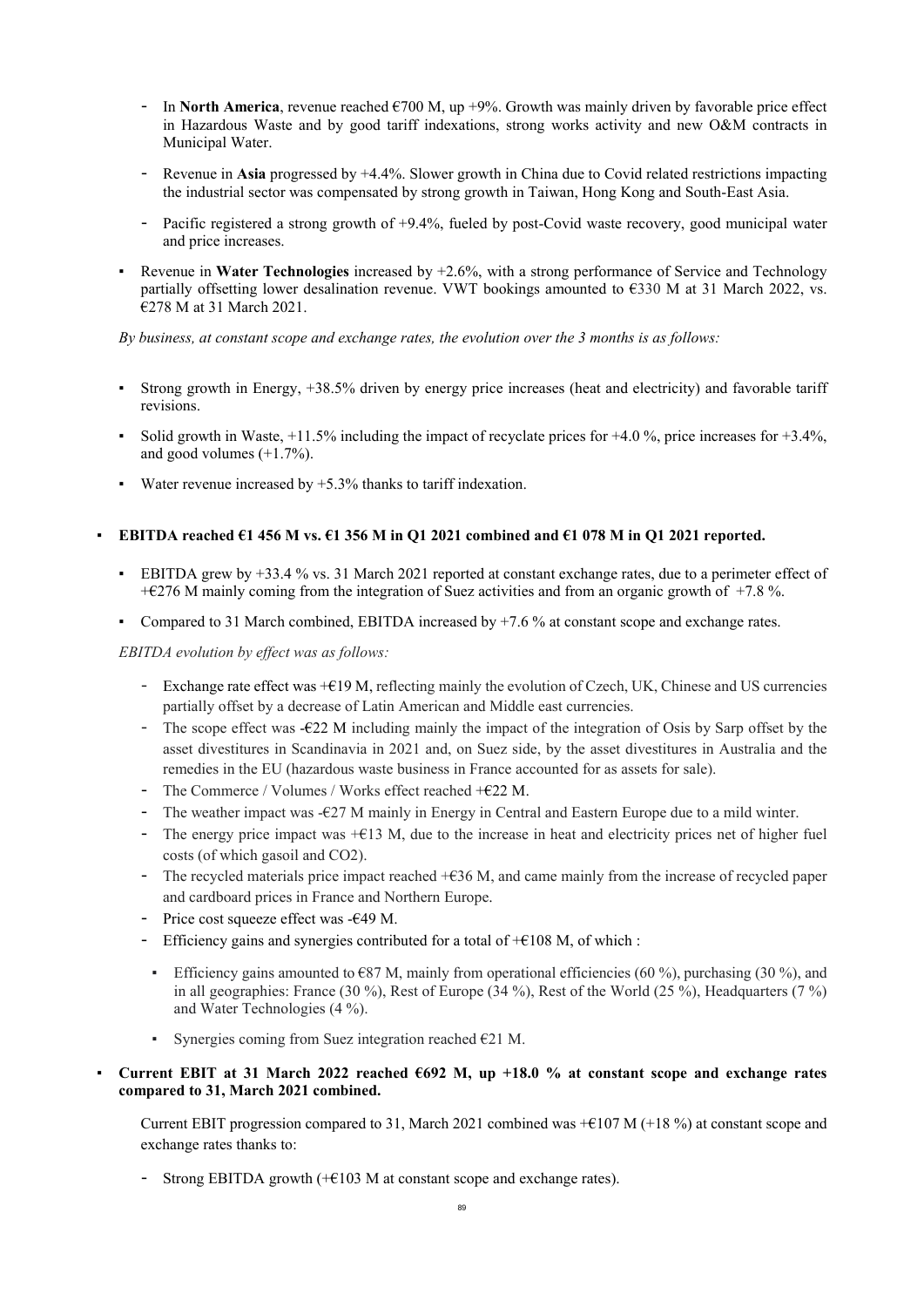- The impact of Operating Financial Assets reimbursements and slight D&A increase vs. Q1 2021.
- A favorable impact coming from "Provisions, Fair value adjustments and other" including higher capital gains on industrial asset divestitures, due to an asset disposal in Australia.

Exchange rate effect on Current EBIT was  $+$   $\epsilon$ 7 M.

- Net Financial debt was €21 284 M at 31 March 2022, vs. €9 532 M at 31 December 2021, due to:
	- Seasonal variation of net free cash-flow for -€451 M.
	- The impact of Suez acquisition for -€10 235 M including the incoming debt from Suez at 18 January 2022 for -€9 504 M and the tender offer for -€9 318 M minus the divestiture of some assets of Suez Group to the Consortium on 31 January 2022 for +€8 018 M.
	- EXECUTE: Net financial investments excluding Suez acquisition for  $-\epsilon$ 20M (including acquisition costs and incoming debt)
	- Suez hybrid debt reimbursement for - $€513$  M
	- An unfavorable exchange rate effect  $-6215$  M at 31 March 2022.

\*\*\*\*\*\*\*\*\*\*

#### ▪ **Guidance\* confirmed**

Without extension of the conflict beyond the Ukrainian territory and without significant change in the energy supply conditions in Europe, the Group's 2022 prospects are confirmed:

- Solid organic revenue growth
- Efficiency gains above  $\epsilon$ 350M complemented by  $\epsilon$ 100M of synergies coming from the 1<sup>st</sup> year of integration of Suez
- Organic growth of EBITDA between  $+4\%$  and  $+6\%$
- Current net income group share around  $E1.1$ bn, a growth of more than 20%, confirming the earning per share accretion of around 10%\*\*
- Confirmed 2024 EPS accretion of around  $40\%$ <sup>\*\*</sup>
- Leverage ratio around  $3x$
- Dividend growth in line with current EPS growth

#### *\* At constant forex*

*\*\* Current net income per share after hybrid costs and before PPA*

### 3. Press release dated 9 May 2022

#### **Antitrust remedies: Veolia and Saur sign an agreement to sell Veolia's mobile water services business in Europe to Saur**

*Veolia continues to implement the antitrust remedies agreed with the European Commission in the context of the merger with Suez, in line with the planned schedule*

Saur and Veolia have signed a unilateral put agreement under which Saur has committed to acquire Veolia's mobile water services business in Europe, which is part of the antitrust remedies required by the European Commission. The value of the sale of the assets amounts to approximately  $\epsilon$ 190 million.

This transaction is subject to the completion of consultations with Veolia's employee representative bodies, as well as to obtaining the necessary regulatory approvals and the lifting of conditions precedent.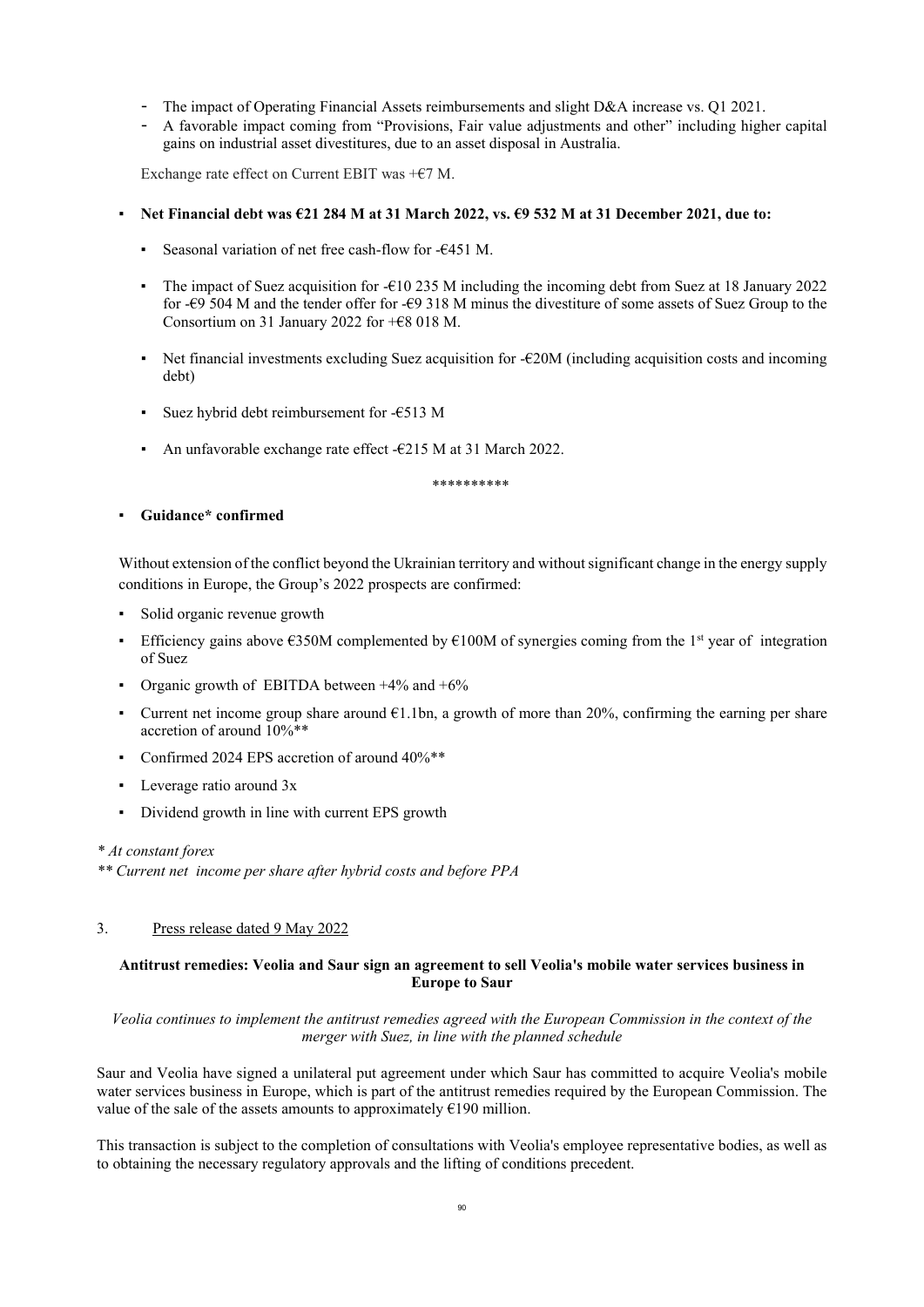"We are pleased of this important step related to the third phase of the divestitures in line with our commitments to the European Commission regarding competition, progressing on schedule, which confirms the attractiveness of the assets we offered to divest," said Claude Laruelle, Chief Financial Officer. "The transaction will be implemented in line with the social commitments announced by Veolia."

Following this transaction, Veolia will remain one of the major players in the water mobile market, notably in Europe, through the integration of ex-Suez' assets and with the continuous growth of its historical assets in the Middle East, Asia-Pacific and North and South America.

### 4. Press release dated 6 May 2022

### **Veolia: sale of hazardous waste assets in France to Suez**

Veolia and Suez announce the signing of an agreement for the acquisition by Suez of all of the hazardous waste assets in France as part of the commitments made by Veolia to address the European Commission competition concerns. The assets represent an enterprise value of 690 million euros.

The agreement is formalized through a unilateral put option, which will allow the parties to complete the transaction, as well as the consultation process with Veolia's employee representative bodies and to obtain the necessary regulatory approvals. The transaction will be carried out in line with all the social commitments announced by the two groups.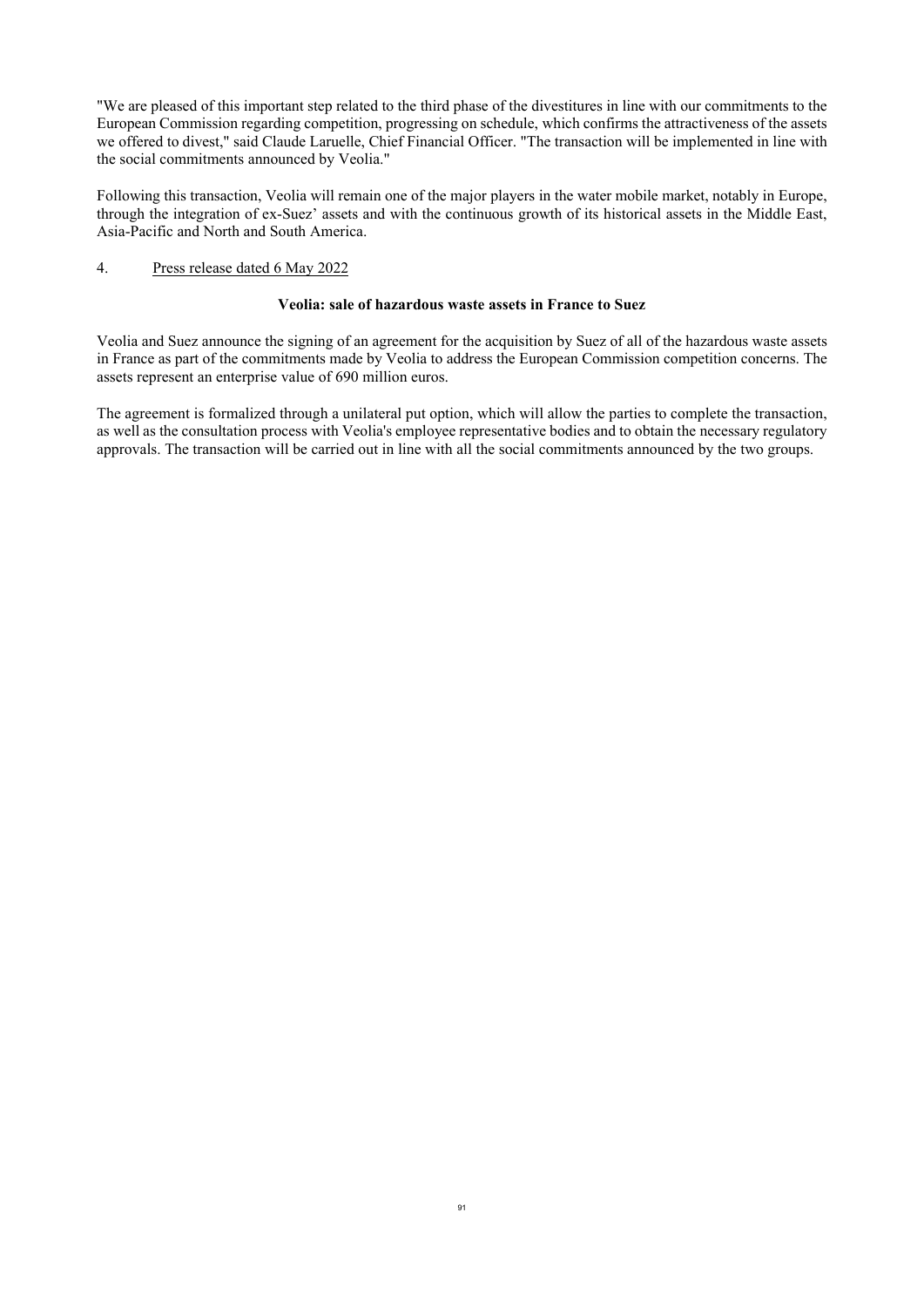#### **SUBSCRIPTION AND SALE OF THE NOTES**

#### **Summary of Dealer Agreement**

Subject to the terms and on the conditions contained in an amended and restated dealer agreement dated 10 June 2022 (as amended or supplemented as at the issue date, the "**Dealer Agreement**") between Veolia Environnement, the Permanent Dealers and the Arranger, the Notes will be offered on a continuous basis to the permanent dealers (the "**Permanent Dealers**"). However, Veolia Environnement has reserved the right to sell Notes directly on its own behalf to dealers that are not Permanent Dealers (together with the Permanent Dealers, the "**Dealers**"). The Notes may also be sold by the Issuer through the Dealers, acting as agents for the Issuer.

Veolia Environnement will pay each relevant Dealer the commission agreed between them in respect of the Notes subscribed by or through such Dealer.

Veolia Environnement has agreed to indemnify the Dealers against certain liabilities in connection with the offer and sale of the Notes. The Dealer Agreement entitles the Dealers to terminate any agreement that they make to subscribe Notes in certain circumstances prior to payment for such Notes being made to the Issuer.

#### **Selling restrictions**

#### *General*

These selling restrictions may be amended or supplemented in a supplement to this Base Prospectus, in particular following a change in a relevant law, regulation or directive.

No action has been taken in any jurisdiction that would permit a non-exempt offer of any of the Notes, or possession or distribution of the Base Prospectus or any other offering material or any Final Terms, in any country or jurisdiction where action for that purpose is required.

Each Dealer has agreed, and each further Dealer appointed under the Programme will be required to agree, that it will comply with all relevant laws, regulations and directives in each jurisdiction in which it acquires, purchases, offers, sells or delivers Notes or has in its possession or distributes the Base Prospectus, any other offering material or any Final Terms and that it will obtain any consent, approval or permission required for the purchase, offer or sale of Notes under the laws and regulations in force in any jurisdiction in which it makes such purchase, offer or sale. None of the Issuer or any other Dealer shall have responsibility therefor.

Each of the Dealers and the Issuer has represented and agreed, and each further Dealer appointed under the Programme will be required to represent and agree, that Materialised Notes may only be issued and placed with investors outside France.

### *Prohibition of Sales to EEA Retail Investors*

Each Dealer has represented and agreed, and each further Dealer appointed under the Programme will be required to represent and agree, that it has not offered, sold or otherwise made available and will not offer, sell or otherwise make available any Notes which are the subject of the offering contemplated by this Base Prospectus as completed by the Final Terms in relation thereto to any retail investor in the European Economic Area.

For the purposes of this provision, the expression "**retail investor**" means a person who is one (or both) of the following:

- (i) a retail client as defined in point (11) of Article 4(1) of Directive 2014/65/EU, as amended ("**MiFID II**"); or
- (ii) a customer within the meaning of Directive (EU) 2016/97, as amended, where that customer would not qualify as a professional client as defined in point (10) of Article 4(1) of MiFID II.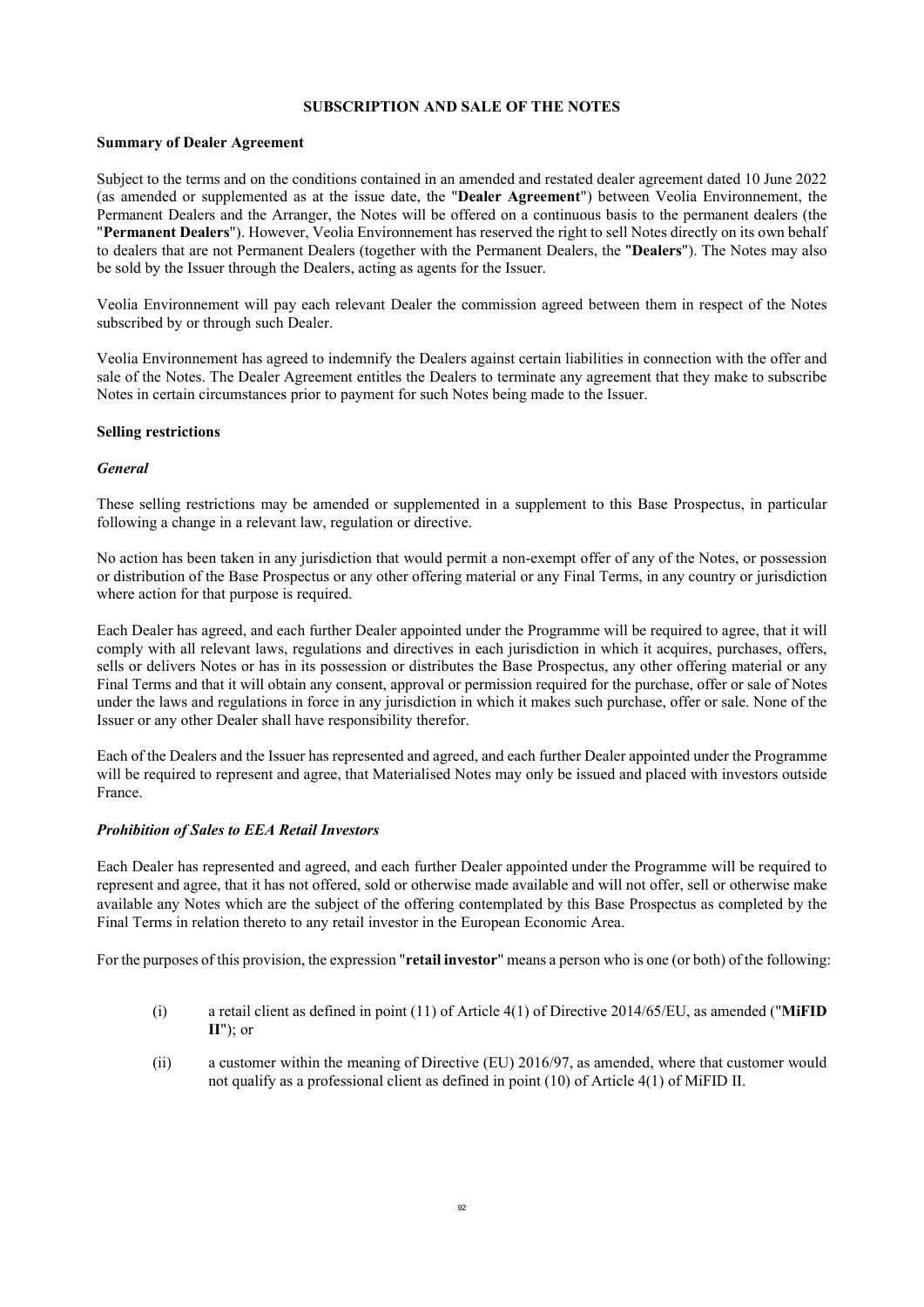### *United Kingdom*

#### *Prohibition of Sales to UK Retail Investors*

Each of the Dealers has represented and agreed, and each further Dealer appointed under the Programme will be required to represent and agree, that it has not offered, sold or otherwise made available and will not offer, sell or otherwise make available any Notes which are the subject of the offering contemplated by this Base Prospectus as completed by the Final Terms in relation thereto to any retail investor in the United Kingdom.

For the purposes of this provision, the expression "**retail investor**" means a person who is one (or both) of the following:

- (i) a retail client as defined in point (8) of Article 2 of Regulation (EU) No 2017/565 as it forms part of UK domestic law by virtue of the European Union (Withdrawal) Act 2018 ("**EUWA**"); or
- (ii) a customer within the meaning of the provisions of the Financial Services and Markets Act 2000, as amended (the "**FSMA**") and any rules or regulations made under the FSMA to implement Directive (EU) 2016/97, where that customer would not qualify as a professional client, as defined in point (8) of Article 2(1) of Regulation (EU) No 600/2014 as it forms part of UK domestic law by virtue of the EUWA.

#### *Other regularoty restrictions*

Each Dealer has represented, warranted and agreed, and each further Dealer appointed under the Programme will be required to represent, warrant and agree that:

- (a) in relation to any Notes which have a maturity of less than one (1) year, (a) it is a person whose ordinary activities involve it in acquiring, holding, managing or disposing of investments (as principal or agent) for the purposes of its business and (b) it has not offered or sold and will not offer or sell any Notes other than to persons whose ordinary activities involve them in acquiring, holding, managing or disposing of investments (as principal or agent) for the purposes of their businesses or who it is reasonable to expect will acquire, hold, manage or dispose of investments (as principal or agent) for the purposes of their businesses where the issue of the Notes would otherwise constitute a contravention of section 19 of the FSMA by the Issuer;
- (b) it has only communicated or caused to be communicated and will only communicate or cause to be communicated any invitation or inducement to engage in investment activity (within the meaning of section 21 of the FSMA) received by it in connection with the issue or sale of any Notes in circumstances in which section 21(1) of the FSMA does not apply to the Issuer; and
- (c) it has complied and will comply with all applicable provisions of the FSMA with respect to anything done by it in relation to such Notes in, from or otherwise involving the United Kingdom.

#### *Japan*

The Notes have not been and will not be registered under the Financial Instruments and Exchange Act of Japan (Act No. 25 of 1948, as amended) (the "**Financial Instruments and Exchange Act**"). Accordingly, each Dealer has represented and agreed, and each further Dealer appointed under the Programme will be required to represent and agree, that it has not, directly or indirectly, offered or sold and will not, directly or indirectly, offer or sell any Notes in Japan or to, or for the benefit of any resident of Japan (which term as used herein means any person resident in Japan, including and corporation or other entity organised under the laws of Japan) or to others for re-offering or re-sale, directly or indirectly, in Japan or to, or for the benefit of, any resident in Japan, except pursuant to an exemption from the registration requirements of, and otherwise in compliance with the Financial Instruments and Exchange Act and any other relevant laws, ministerial guidelines and regulations of Japan.

### *United States of America*

The Notes have not been and will not be registered under the Securities Act and may not be offered or sold within the United States or to, or for the account or benefit of, U.S. persons except in certain transactions exempt from the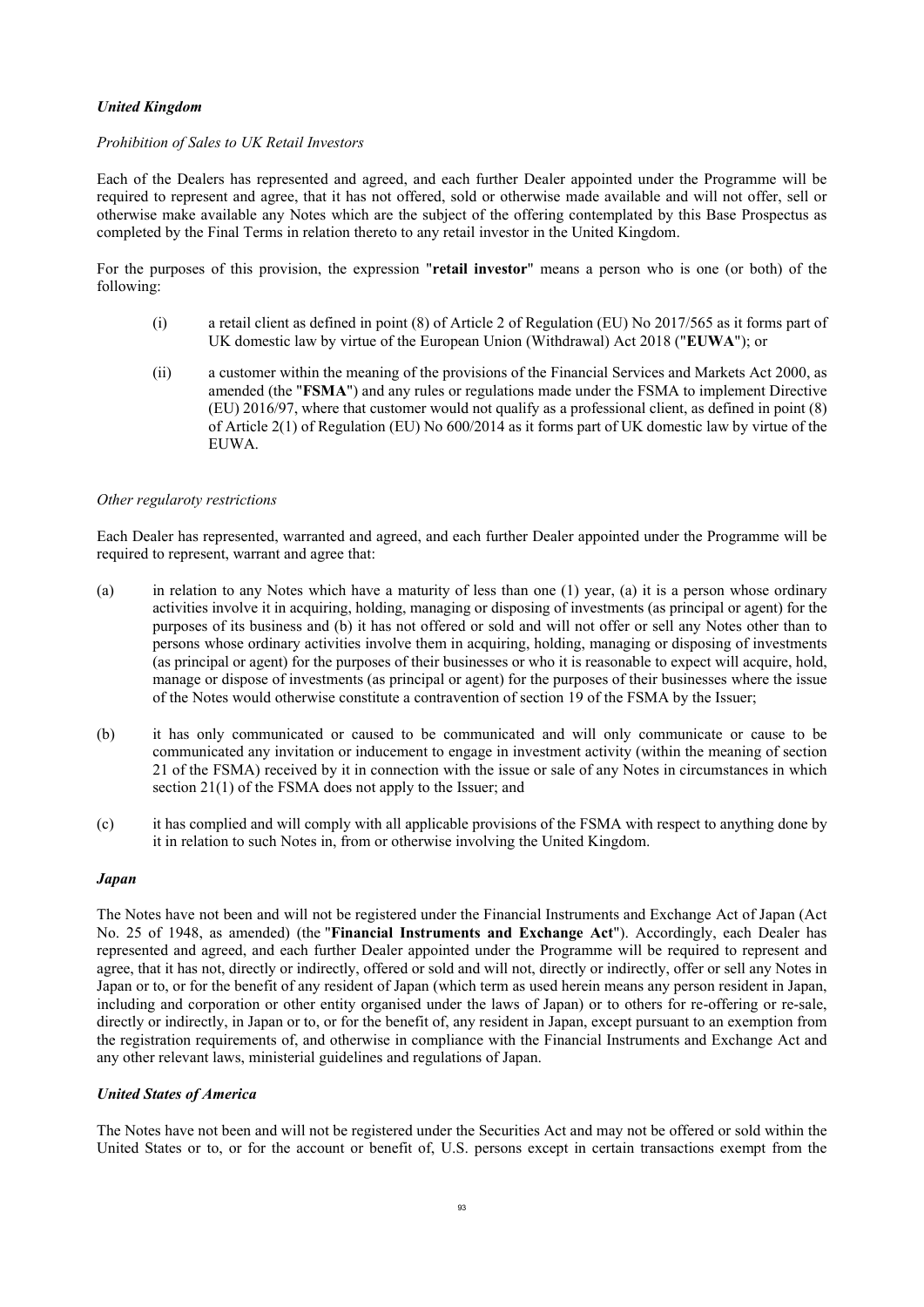registration requirements of the Securities Act. Terms used in this paragraph have the meanings given to them by Regulation S.

Materialised Bearer Notes having a maturity of more than one (1) year are subject to U.S. tax law requirements and may not be offered, sold or delivered within the United States or its possessions or to a United States person, except in certain transactions permitted by U.S. tax regulations. Terms used in this paragraph have the meanings given to them by the U.S. Internal Revenue Code and regulations thereunder.

Each Dealer has agreed, and each further Dealer appointed under the Programme will be required to agree that, except as permitted by the Dealer Agreement, it will not offer or sell or, in the case of Materialised Bearer Notes, deliver the Notes of any identifiable Tranche, (i) as part of their distribution at any time or (ii) otherwise until forty (40) calendar days after the later of the commencement of the offering of any identifiable tranche and the closing date, except in accordance with Regulation S of the Securities Act. Terms used in this paragraph have the meanings given to them by Regulation S.

The Notes are being offered and sold outside the United States to non-U.S. persons in reliance on Regulation S.

In addition, until forty (40) calendar days after the later of the commencement of the offering of any identifiable tranche of Notes and the closing date, an offer or sale of Notes within the United States by any dealer (whether or not participating in the offering of such Notes) may violate the registration requirements of the Securities Act.

### *Hong Kong*

Each Dealer has represented, warranted and agreed, and each further Dealer appointed under the Programme will be required to represent, warrant and agree, that:

- (a) it has not offered or sold and will not offer or sell in Hong Kong, by means of any document, any Notes (except for Notes which are a "structured product" as defined in the Securities and Futures Ordinance (Cap. 571) of Hong Kong ("**SFO**")) other than (i) to "professional investors" as defined in the SFO and any rules made under that Ordinance; or (ii) in other circumstances which do not result in the document being a "prospectus" as defined in the Companies Ordinance (Cap. 32) of Hong Kong (Winding Up and Miscellaneous Provisions) or which do not constitute an offer to the public within the meaning of that Ordinance; and
- (b) it has not issued or had in its possession for the purposes of issue, and will not issue or have in its possession for the purposes of issue, whether in Hong Kong or elsewhere, any advertisement, invitation or document relating to the Notes, which is directed at, or the contents of which are likely to be accessed or read by, the public of Hong Kong (except if permitted to do so under the securities laws of Hong Kong) other than with respect to Notes which are or are intended to be disposed of only to persons outside Hong Kong or only to "professional investors" as defined in the SFO and any rules made under that Ordinance.

### *People's Republic of China*

Each Dealer has represented, warranted and agreed, and each further Dealer appointed under the Programme will be required to represent, warrant and agree, that neither it nor any of its affiliates has offered or sold or will offer or sell any of the Notes in the People's Republic of China (excluding Hong Kong Special Administrative Region, Macau Special Administrative Region and Taiwan) except as permitted by the securities laws of the People's Republic of China.

### *Singapore*

Each Dealer has acknowledged, and each further Dealer appointed under the Programme will be required to acknowledge, that this Base Prospectus has not been registered as a prospectus with the Monetary Authority of Singapore (the "**MAS**"). Accordingly, each Dealer has represented, warranted and agreed, and each further Dealer appointed under the Programme will be required to represent, warrant and agree that it has not offered or sold any Notes or caused the Notes to be made the subject of an invitation for subscription or purchase and will not offer or sell any Notes or cause the Notes to be made the subject of an invitation for subscription or purchase, and has not circulated or distributed, nor will it circulate or distribute, this Base Prospectus or any other document or material in connection with the offer or sale, or invitation for subscription or purchase, of the Notes, whether directly or indirectly, to any person in Singapore other than (i) to an institutional investor (as defined in Section 4A of the Securities and Futures Act (Chapter 289) of Singapore, as modified or amended from time to time (the "**SFA**")) pursuant to Section 274 of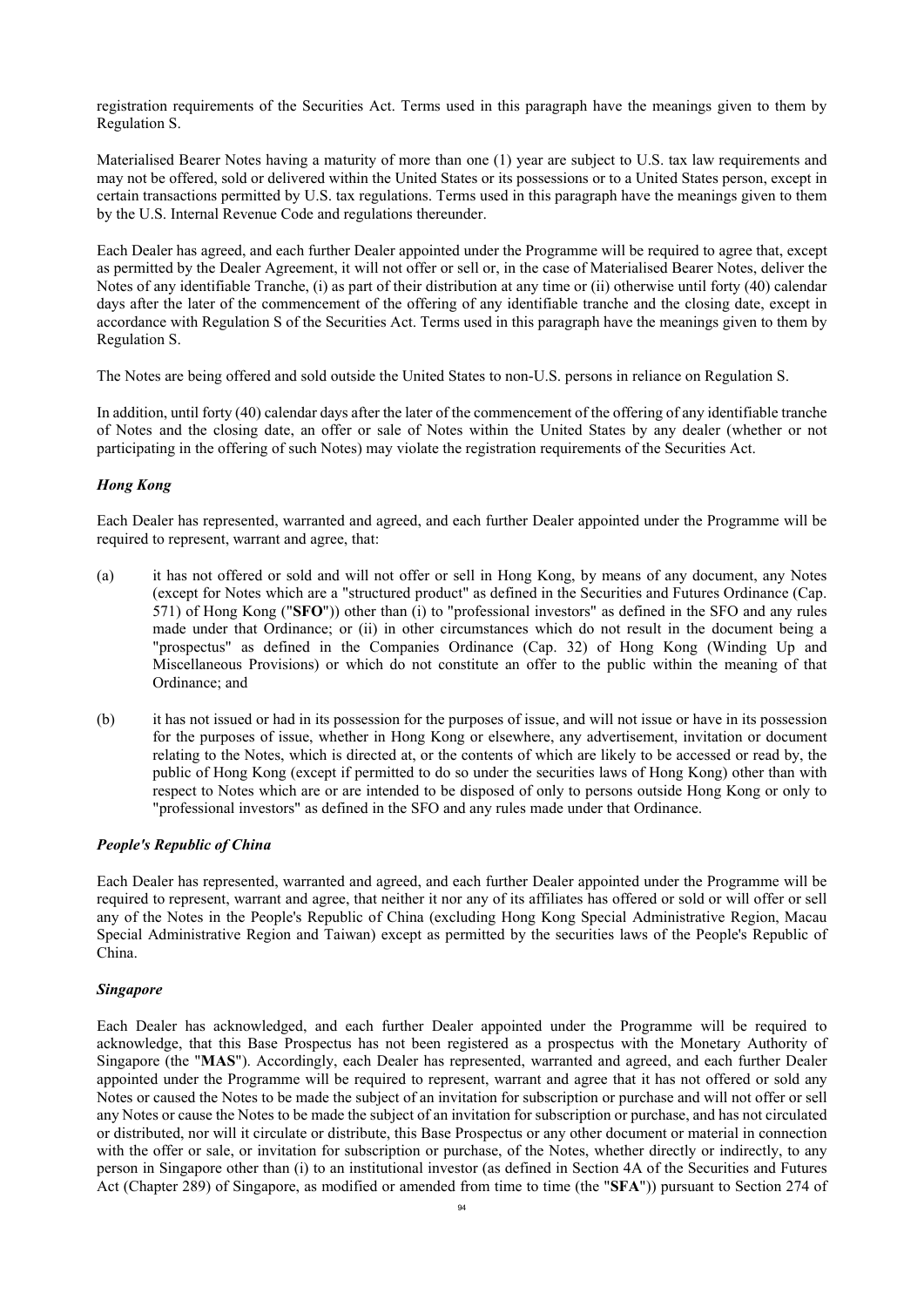the SFA, (ii) to a relevant person (as defined in Section 275(2) of the SFA) pursuant to Section 275(1) of the SFA, or any person pursuant to Section 275(1A) of the SFA, and in accordance with the conditions specified in Section 275, of the SFA, or (iii) otherwise pursuant to, and in accordance with the conditions of, any other applicable provision of the SFA.

Where the Notes are subscribed or purchased under Section 275 of the SFA by a relevant person which is:

- (a) a corporation (which is not an accredited investor (as defined in Section 4A of the SFA)) the sole business of which is to hold investments and the entire share capital of which is owned by one or more individuals, each of whom is an accredited investor; or
- (b) a trust (where the trustee is not an accredited investor) whose sole purpose is to hold investments and each beneficiary of the trust is an individual who is an accredited investor,

securities (as defined in Section 239(1) of the SFA) of that corporation or the beneficiaries' rights and interest (howsoever described) in that trust shall not be transferred within six (6) months after that corporation or that trust has acquired the Notes pursuant to an offer made under Section 275 of the SFA except:

- (i) to an institutional investor or to a relevant person defined in Section 275(2) of the SFA, or to any person arising from an offer referred to in Section 275(1A) or Section 276(4)(i)(B) of the SFA;
- (ii) where no consideration is or will be given for the transfer;
- (iii) where the transfer is by operation of law;
- (iv) as specified in Section 276(7) of the SFA; or
- (v) as specified in Regulation 32 of the Securities and Futures (Offers of Investments) (Shares and Debentures) Regulations 2005 of Singapore.

#### **Belgium**

With regard to Notes having a maturity of less than 12 months and qualifying as money market instruments within the meaning of the Belgian Prospectus Act (as defined below) (and which therefore fall outside the scope of the Prospectus Regulation), this Base Prospectus has not been, and it is not expected that it will be, submitted for approval to the Belgian Financial Services and Markets Authority (*Autoriteit voor Financiële Diensten en Markten / Autorité des services et marchés financiers*) (the "**Belgian FSMA**"). Accordingly no action will be taken, and each Dealer has represented and agreed, and each further Dealer appointed under the Programme will be required to represent and agree, that it shall refrain from taking any action, that would be characterised as or result in a public offering of such Notes in Belgium in accordance with the Prospectus Law of 16 June 2006 on public offerings of investment instruments and the admission of investment instruments to trading on regulated markets, as amended or replaced from time to time (the "**Belgian Prospectus Act**").

Materialised Notes shall not be physically delivered in Belgium, except to a clearing system, a depository or other institution for the purposes of their immobilisation in accordance with Article 4 of the Belgian Law of 14 December 2005.

The Notes are not intended to be sold to Belgian Consumers. Accordingly, each Dealer has represented and agreed, and each further Dealer appointed under the Programme will be required to represent and agree, that an offering of Notes may not be advertised to any Belgian Consumer and that it has not offered, sold or resold, transferred or delivered and will not offer, sell, resell, transfer or deliver the Notes and that it has not distributed, and will not distribute, any prospectus (including this Base Prospectus and the relevant Final Terms), memorandum, information circular, brochure or any similar documents in relation to the Notes, directly or indirectly, to any Belgian Consumer.

For these purposes, a "**Belgian Consumer**" has the meaning provided by the Belgian Code of Economic Law, as amended from time to time (*Wetboek van 28 februari 2013 van economisch recht/Code du 28 février 2013 de droit économique*), being any individual (*personne physique/natuurlijke persoon*) resident or located in Belgium and acting for purposes which are outside his/her trade, business or professional activity.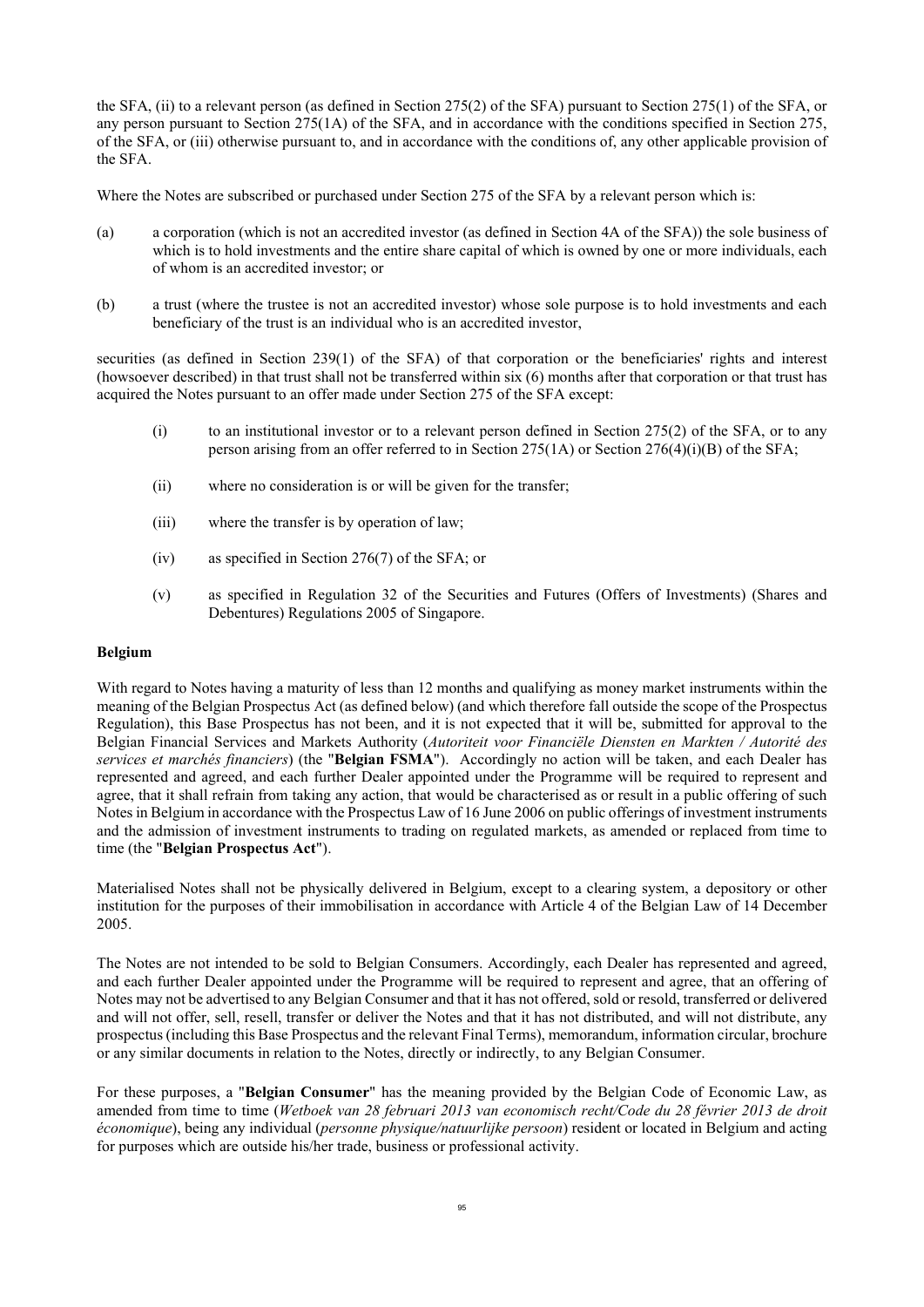#### **FORM OF FINAL TERMS**

[**MIFID II PRODUCT GOVERNANCE / PROFESSIONAL INVESTORS AND ECPS ONLY TARGET MARKET** – Solely for the purposes of [the/each] manufacturer['s/s'] product approval process, the target market assessment in respect of the Notes, taking into account the five (5) categories of potential target markets referred to in item 18 of the Guidelines published by European Securities and Markets Authority ("**ESMA**") on 5 February 2018 has led to the conclusion that: (i) the target market for the Notes is eligible counterparties and professional clients only, each as defined in Directive 2014/65/EU on markets in financial instruments, as amended ("**MiFID II**"); and (ii) all channels for distribution of the Notes to eligible counterparties and professional clients are appropriate. [*Consider any negative target market*.] Any person subsequently offering, selling or recommending the Notes (a "**distributor**") should take into consideration the manufacturer['s/s'] target market assessment; however, a distributor subject to MiFID II is responsible for undertaking its own target market assessment in respect of the Notes (by either adopting or refining the manufacturer<sup>['s/s'</sup>] target market assessment) and determining appropriate distribution channels.<sup>]1</sup>

[**UK MiFIR PRODUCT GOVERNANCE / PROFESSIONAL INVESTORS AND ECPs ONLY TARGET MARKET** - Solely for the purposes of [the/each] manufacturer['s/s'] product approval process, the target market assessment in respect of the Notes, taking into account the five (5) categories referred to in item 18 of the Guidelines published by ESMA on 5 February 2018 (in accordance with the FCA's policy statement entitled "*Brexit our approach to EU non-legislative materials*"), has led to the conclusion that: (i) the target market for the Notes is only eligible counterparties, as defined in the FCA Handbook Conduct of Business Sourcebook ("**COBS**"), and professional clients, as defined in Regulation (EU) No 600/2014 as it forms part of UK domestic law by virtue of the European Union (Withdrawal) Act 2018 ("**UK MiFIR**"); and (ii) all channels for distribution of the Notes to eligible counterparties and professional clients are appropriate. [*Consider any negative target market*.] Any person subsequently offering, selling or recommending the Notes (a "**distributor**") should take into consideration the manufacturer['s/s'] target market assessment; however, a distributor subject to the FCA Handbook Product Intervention and Product Governance Sourcebook (the "**UK MiFIR Product Governance Rules**") is responsible for undertaking its own target market assessment in respect of the Notes (by either adopting or refining the manufacturer['s/s'] target market assessment) and determining appropriate distribution channels.]<sup>2</sup>

**PROHIBITION OF SALES TO EEA RETAIL INVESTOR**S - The Notes are not intended to be offered, sold or otherwise made available to and, with effect from such date, should not be offered, sold or otherwise made available to any retail investor in the European Economic Area ("**EEA**"). For these purposes, a retail investor means a person who is one (or both) of: (i) a retail client as defined in point  $(11)$  of Article 4(1) of [Directive 2014/65/EU on markets in financial instruments, as amended ("**MiFID II**")]/[MiFID II]; or (ii) a customer within the meaning of Directive (EU) 2016/97 on insurance distribution, as amended, where that customer would not qualify as a professional client as defined in point (10) of Article 4(1) of MiFID II. Consequently, no key information document required by Regulation (EU) No 1286/2014, as amended (the "**PRIIPs Regulation**") for offering or selling the Notes or otherwise making them available to retail investors in the EEA has been prepared and therefore offering or selling the Notes or otherwise making them available to any retail investor in the EEA may be unlawful under the PRIIPS Regulation.

**PROHIBITION OF SALES TO UK RETAIL INVESTORS** - The Notes are not intended to be offered, sold or otherwise made available to and, with effect from such date, should not be offered, sold or otherwise made available to any retail investor in the United Kingdom ("**UK**"). For these purposes, a retail investor means a person who is one (or both) of: (i) a retail client, as defined in point (8) of Article 2 of Regulation (EU) No 2017/565 as it forms part of UK domestic law by virtue of the European Union (Withdrawal) Act 2018 ("**EUWA**"); or (ii) a customer within the meaning of the provisions of the Financial Services and Markets Act 2000, as amended (the "**FSMA**") and any rules or regulations made under the FSMA to implement Directive (EU) 2016/97, where that customer would not qualify as a professional client, as defined in point (8) of Article 2(1) of Regulation (EU) No 600/2014 as it forms part of UK domestic law by virtue of the EUWA. Consequently, no key information document required by Regulation (EU) No 1286/2014 as it forms part of UK domestic law by virtue of the EUWA (the "**UK PRIIPs Regulation**") for offering

<sup>1</sup> Legend to be included following completion of the target market assessment in respect of the Notes, taking into account the five categories referred to in item 18 of the Guidelines published by ESMA on 5 February 2018.

<sup>2</sup> The legend may not be necessary if the managers in relation to the Notes are not subject to UK MiFIR and therefore there are no UK MiFIR manufacturers. Depending on the location of the manufacturers, there may be situations where either the MiFID II product governance legend or the UK MiFIR product governance legend or where both are included.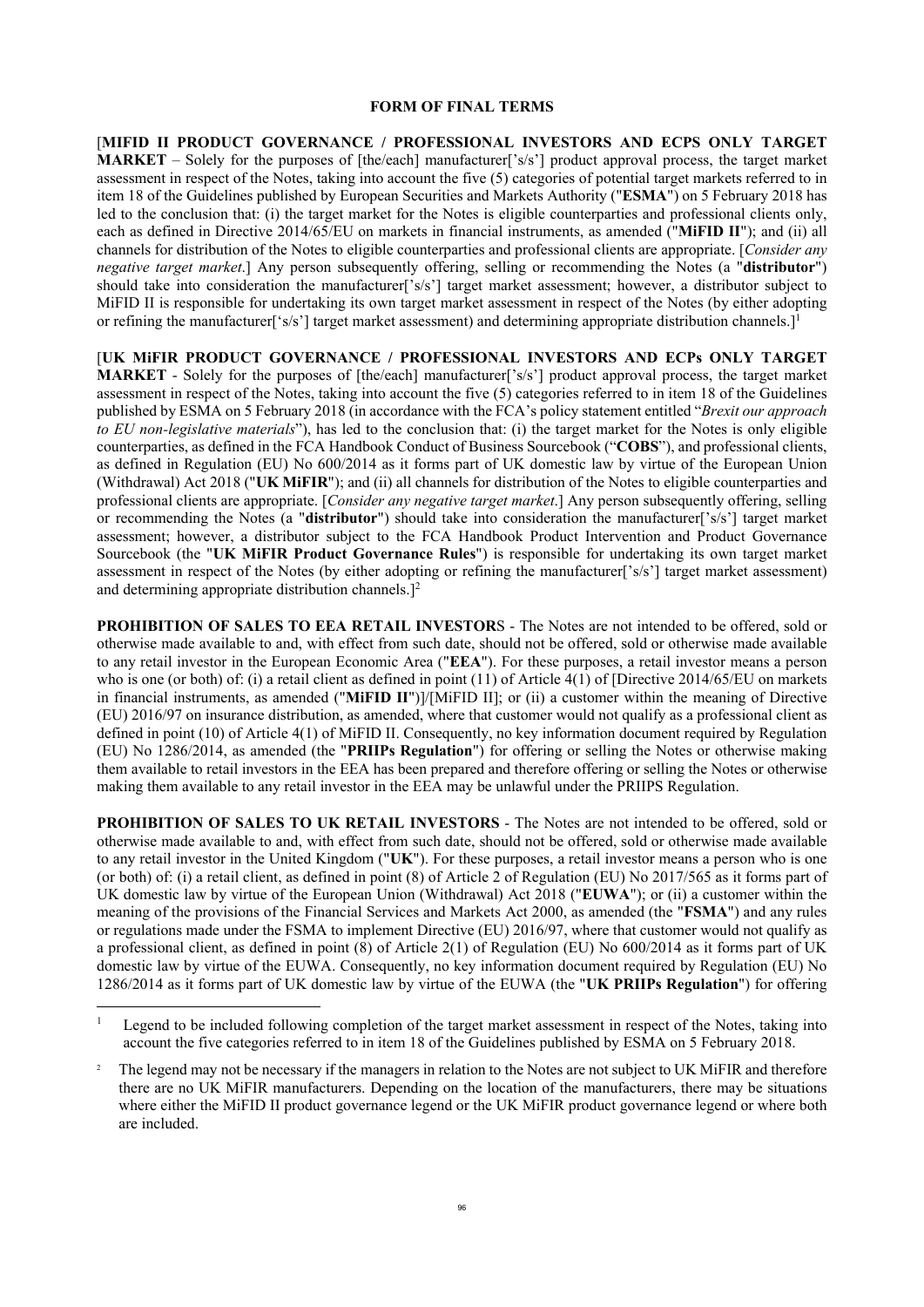or selling the Notes or otherwise making them available to retail investors in the UK has been prepared and therefore offering or selling the Notes or otherwise making them available to any retail investor in the UK may be unlawful under the UK PRIIPs Regulation.

[**Notification pursuant to Section 309B of the Securities and Futures Act 2001 (Revised Edition 2020) of Singapore** – The Notes are capital markets products other than prescribed capital markets products (as defined in the Securities and Futures (Capital Markets Products) Regulations 2018 of Singapore).<sup>[3</sup>

<sup>3</sup> Legend to be included only if (i) the Notes are being offered to investors in Singapore through a financial institution operating in Singapore and (ii) the Notes are capital markets products other than prescribed capital markets products, as defined in the Securities and Futures (Capital Markets Products) Regulations 2018 of Singapore.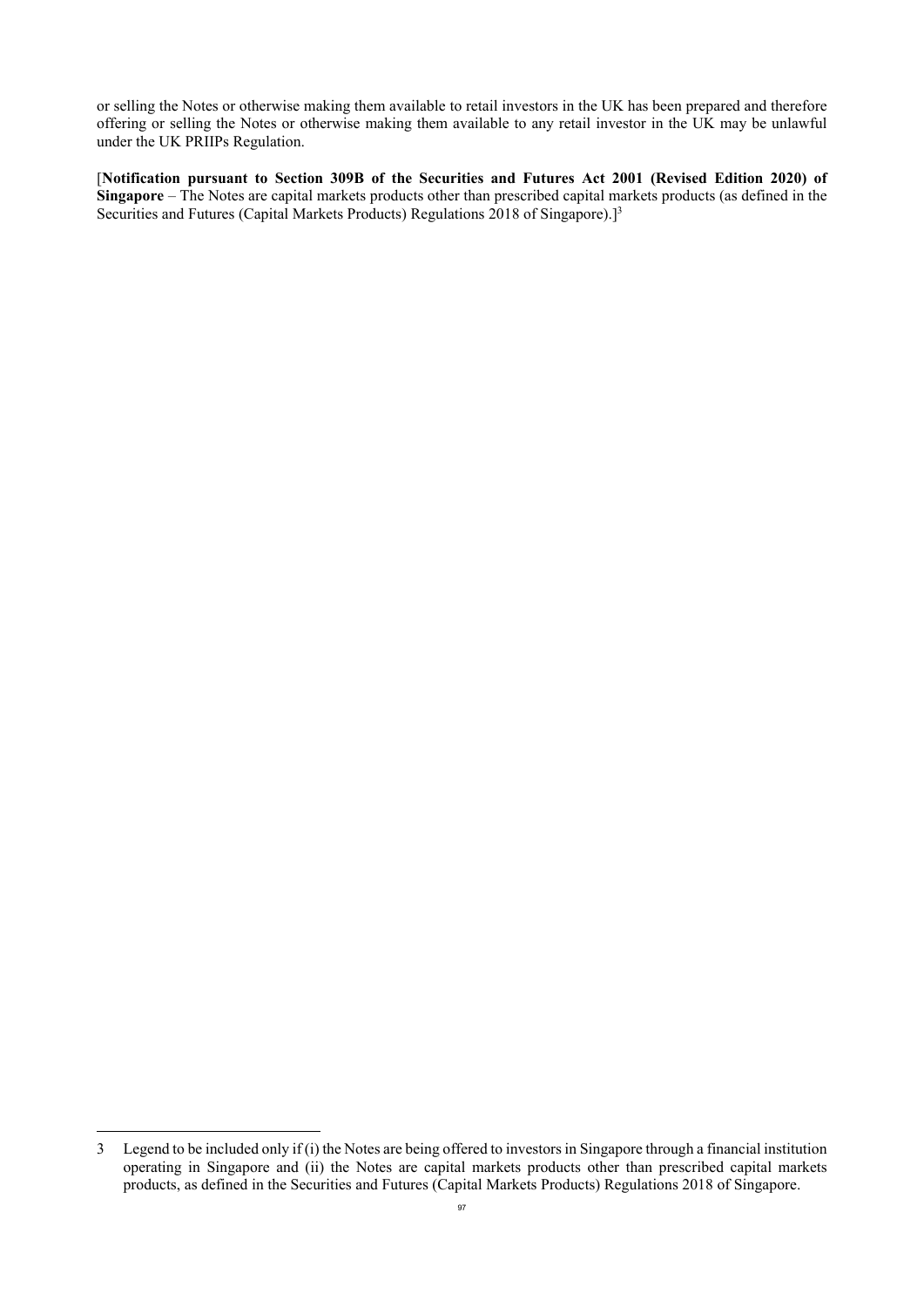#### **Final Terms dated []**

#### **VEOLIA ENVIRONNEMENT Euro 16,000,000,000 Euro Medium Term Note Programme**

#### **SERIES NO: [] TRANCHE NO: [] [Brief description and Amount of Notes]**

#### **[Name(s) of Dealer(s)]**

### **PART A CONTRACTUAL TERMS**

Terms used herein shall be deemed to be defined as such for the purposes of the Conditions set forth in the Base Prospectus dated 10 June 2022 which received approval number 22-205 from the *Autorité des marchés financiers* ("AMF") in France on 10 June 2022 [and the supplement to the Base Prospectus dated  $\lceil \bullet \rceil$  which received approval number  $\lceil \bullet \rceil$  from the AMF on  $\lceil \bullet \rceil$  which [together] constitute[s] a base prospectus for the purposes of the Prospectus Regulation. The expression "**Prospectus Regulation**" means Regulation (EU) 2017/1129, as amended.

This document constitutes the Final Terms of the Notes described herein for the purposes of the Prospectus Regulation and must be read in conjunction with such Base Prospectus [as so supplemented]. Full information on the Issuer and the offer of the Notes is only available on the basis of the combination of these Final Terms and the Base Prospectus. The Base Prospectus [and the supplement to the Base Prospectus] [is] [are] available on the websites of (a) the AMF ([www.amf-france.org\)](https://www.amf-france.org/fr) and (b) Veolia Environnement (the "**Issuer**") ([www.finance.veolia.com\)](http://www.veolia.com/) and copies may be obtained from Veolia Environnement, 30 rue Madeleine Vionnet, 93300 Aubervilliers, France. [In addition<sup>4</sup>, the Base Prospectus [and the supplement to the Base Prospectus] [is] [are] available for viewing  $[at/on] [\bullet]$ ].

*The following alternative language applies if the first tranche of an issue which is being increased was issued under a Base Prospectus with an earlier date.*

Terms used herein shall be deemed to be defined as such for the purposes of the Conditions (the "**Conditions**") set forth in the [Base Prospectus] dated [ $\bullet$ ] which received approval number [ $\bullet$ ] from the *Autorité des marchés financiers* ("AMF") in France on  $\lceil \bullet \rceil$  [and the supplement to the Base Prospectus] dated  $\lceil \bullet \rceil$  which received approval number  $\lceil \bullet \rceil$ from the AMF on  $\lceil \bullet \rceil$ . This document constitutes the Final Terms of the Notes described herein for the purposes of Regulation (EU) 2017/1129, as amended (the "**Prospectus Regulation**") and must be read in conjunction with the Base Prospectus dated 10 June 2022 which received approval number 22-205 from the AMF on 10 June 2022 [and the supplement to the Base Prospectus dated  $\lceil \bullet \rceil$  which received approval number  $\lceil \bullet \rceil$  from the AMF on  $\lceil \bullet \rceil$ ], which [together] constitute[s] a prospectus for the purposes of the Prospectus Regulation, save in respect of the Conditions which are extracted from the [Base Prospectus] dated  $\lceil \cdot \rceil$  which received approval number  $\lceil \cdot \rceil$  from the AMF on  $\lceil \cdot \rceil$ [and the supplement to the Base Prospectus] dated  $\lceil \cdot \cdot \rceil$  which received approval number  $\lceil \cdot \cdot \rceil$  from the AMF on  $\lceil \cdot \cdot \rceil$ ] are attached hereto. The Base Prospectus [and the supplement to the Base Prospectus] [is] [are] available for viewing on the websites of (a) the AMF ([www.amf-france.org\)](https://www.amf-france.org/fr) and (b) Veolia Environnement (the "**Issuer**") ([www.finance.veolia.com\)](http://www.veolia.com/) and copies may be obtained from Veolia Environnement, 30 rue Madeleine Vionnet, 93300 Aubervilliers, France. [In addition<sup>5</sup>, the Base Prospectus [and the supplement to the Base Prospectus] [is] [are] available for viewing  $[at/on]$   $\lceil \bullet \rceil$ .

| 1. (i) | Issuer:               | Veolia Environnement |
|--------|-----------------------|----------------------|
|        | 2. (i) Series Number: | $  \bullet  $        |
| (ii)   | [Tranche Number:      | l۰l                  |

<sup>4</sup> If the Notes are admitted to trading on a regulated market other than Euronext Paris

<sup>5</sup> If the Notes are admitted to trading on a regulated market other than Euronext Paris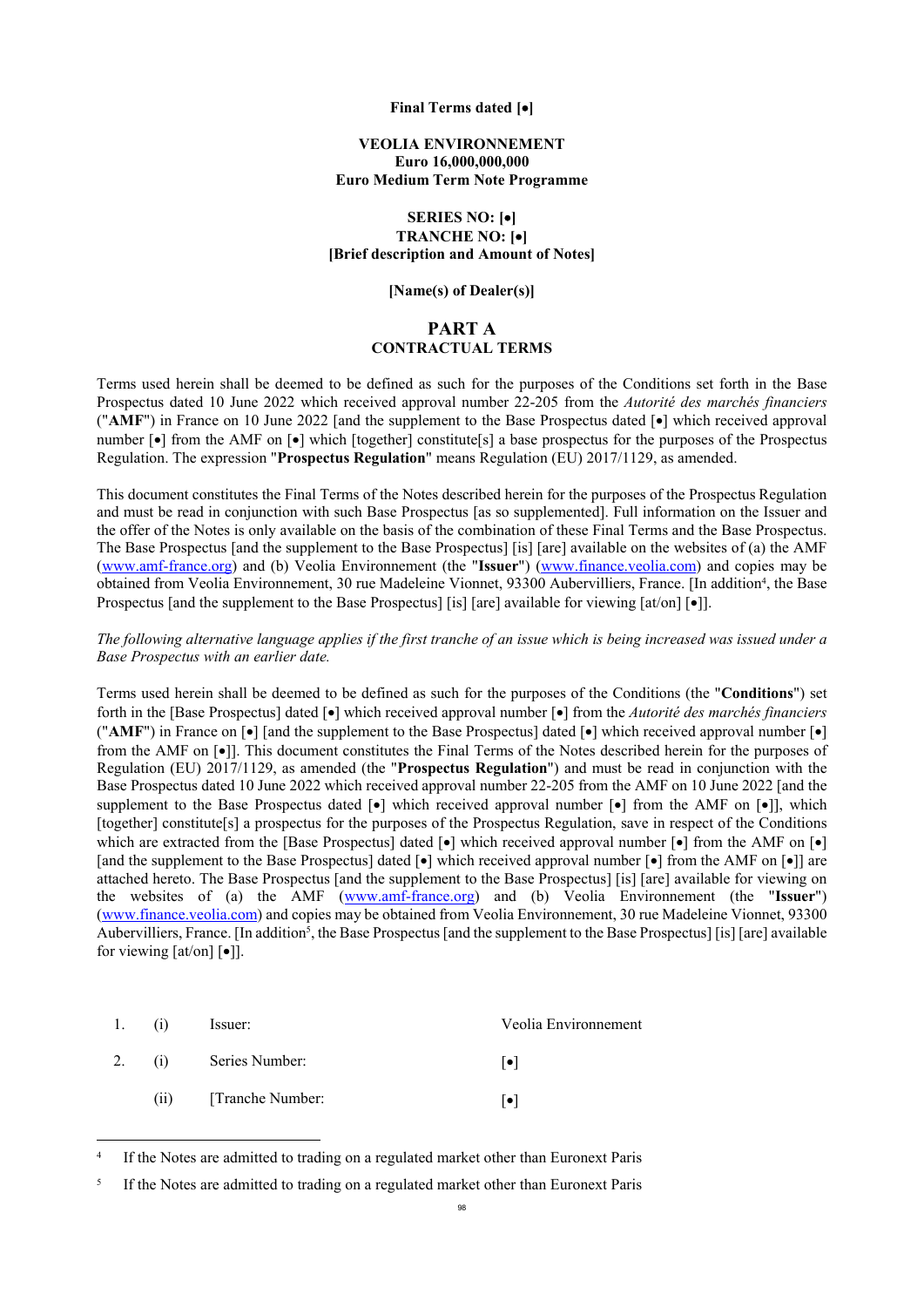(if fungible with an existing Series, details of that Series, including the date on which the Notes become fungible).] The Notes will be assimilated (*assimilées*) and form a single series with the (insert description of the relevant Series) (the "**Existing Notes**") as from the date of assimilation which is expected to be on or about 40 calendar days after the Issue Date. 3. Specified Currency or Currencies:  $\lceil \bullet \rceil$ 4. Aggregate Nominal Amount:  $(i)$  Series:  $[\bullet]$ (ii) Tranche:  $\lceil \bullet \rceil$ 5. (i) Issue Price:  $\lceil \bullet \rceil$  per cent. of the Aggregate Nominal Amount [plus accrued interest from [insert date] (in the case of fungible issues only, if applicable)] 6. Specified Denomination(s): 6 (one denomination only for Dematerialised Notes) 7. (i) Issue Date:  $\lceil \bullet \rceil$ (ii) Interest Commencement Date: [specify/Issue Date] 8. Maturity Date: **[Specify date or (for Floating Rate Notes)** Interest Payment Date falling in or nearest to the relevant month and year] 9. Interest Basis: [[ $\bullet$ ] per cent. Fixed Rate] [[specify reference rate]  $+/-$  [ $\bullet$ ] per cent. Floating Rate] [Fixed/Floating Rate] [Zero Coupon] [CPI Linked Interest] [HICP Linked Interest] (further particulars specified below) 10. Redemption/Payment Basis: [Redemption at par] [Inflation Linked Redemption] 11. Put/Call Option: [Put Option] [Call Option] [Make-Whole Redemption]

<sup>6</sup> Notes (including Notes denominated in Sterling) in respect of which the issue proceeds are to be accepted by the Issuer in the United Kingdom or whose issue otherwise constitutes a contravention of section 19 of the Financial Services and Markets Act 2000 and which have a maturity of less than one (1) year must have a minimum denomination amount of £100,000 (or its equivalent in other currencies).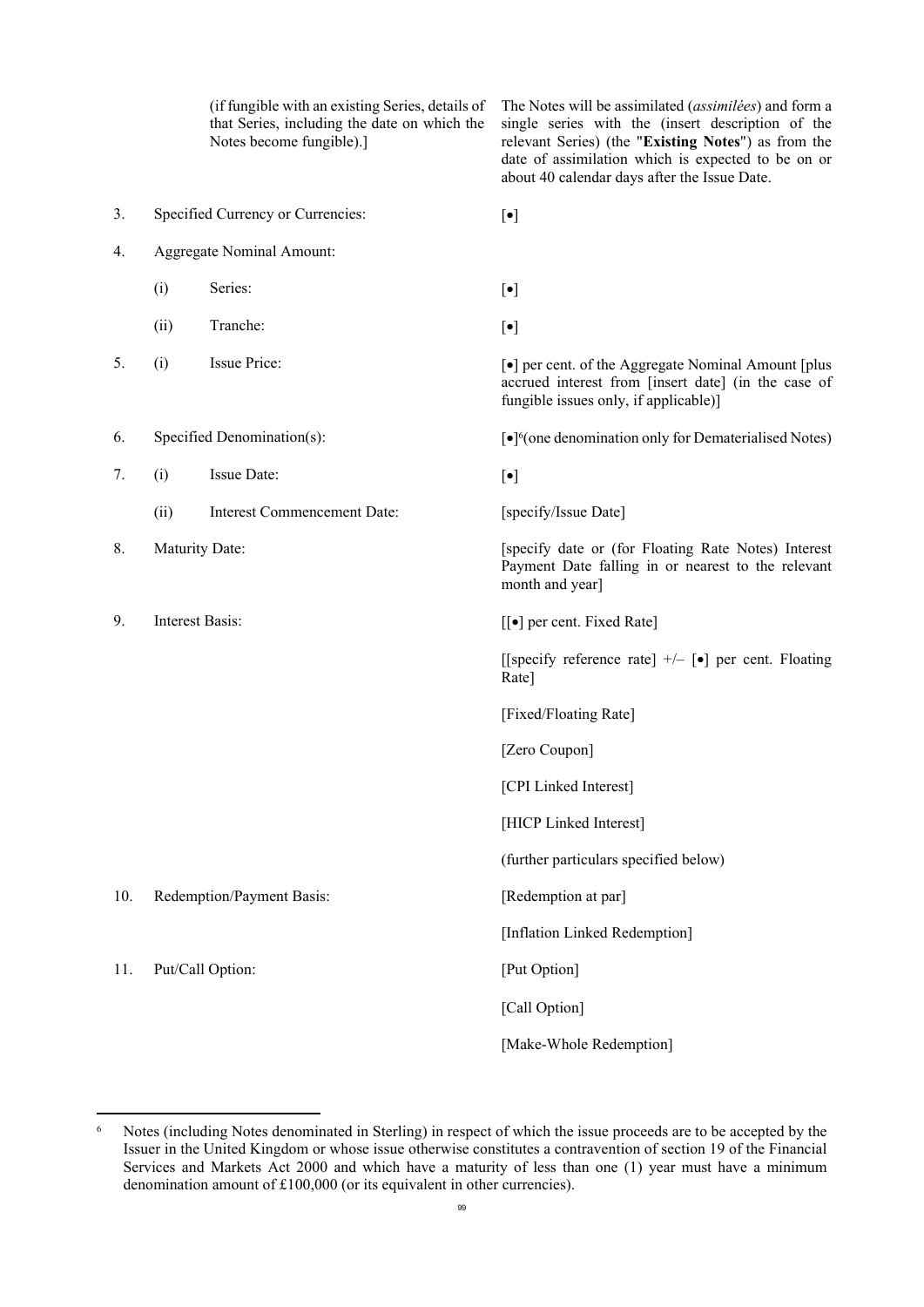|     |      |                                                                 | [Clean-up Call Option]                                                                                                                                                                                                        |
|-----|------|-----------------------------------------------------------------|-------------------------------------------------------------------------------------------------------------------------------------------------------------------------------------------------------------------------------|
|     |      |                                                                 | [Residual Maturity Call Option]                                                                                                                                                                                               |
|     |      |                                                                 | $[$ (further particulars specified below) $]$                                                                                                                                                                                 |
| 12. | (1)  | Status of the Notes:                                            | Unsubordinated Notes                                                                                                                                                                                                          |
|     | (ii) | Dates of corporate authorisations for<br>issuance of the Notes: | [Decision of the <i>Conseil d'administration</i> of Veolia<br>Environmement dated $\lceil \bullet \rceil$ and decision of the<br>Chairman and CEO (Président Directeur Général)<br>dated $\lceil \bullet \rceil$ <sup>7</sup> |

# **PROVISIONS RELATING TO INTEREST (IF ANY) PAYABLE**

| 13. | <b>Fixed Rate Note Provisions</b> |                                 | [Applicable/Not Applicable]                                                                                                                                                                                                                                           |  |
|-----|-----------------------------------|---------------------------------|-----------------------------------------------------------------------------------------------------------------------------------------------------------------------------------------------------------------------------------------------------------------------|--|
|     |                                   |                                 | (If not applicable, delete the remaining sub-<br>paragraphs of this paragraph)                                                                                                                                                                                        |  |
|     | (i)                               | Rate $[(s)]$ of Interest:       | [•] per cent. per annum [payable [annually/ semi-<br>annually/quarterly/monthly] in arrear]                                                                                                                                                                           |  |
|     | (ii)                              | Interest Payment Date(s):       | [•] in each year [adjusted in accordance with the<br>Business Day Convention specified below / not<br>adjusted] <sup>8</sup>                                                                                                                                          |  |
|     | (iii)                             | Fixed Coupon Amount $[(s)]^9$ : | $\lceil \cdot \rceil$ per $\lceil \cdot \rceil$ in nominal amount/Not Applicable]                                                                                                                                                                                     |  |
|     | (iv)                              | <b>Broken Amount:</b>           | [[•] payable on the Interest Payment Date falling<br>$\lceil \text{in}/\text{on} \rceil$   $\cdot$   $\lceil \text{Not Applied} \rceil$                                                                                                                               |  |
|     | (v)                               | Day Count Fraction:             | [[Actual/Actual] / [Actual/Actual - ISDA] / [Act/Act]<br>/ [Act/Act (ISDA)] / [Actual/365 - FBF] /<br>[Actual/Actual - FBF] / [Actual/Actual - ICMA] /<br>[Actual/365 (Fixed)] / [Actual/360] / [30/360] /<br>[360/360 Bond Basis] / [30E/360] / [Eurobond<br>Basis]] |  |
|     |                                   |                                 | (Day count fraction should be Actual-Actual-ICMA<br>for all fixed rate issues other than those denominated<br>in U.S. Dollars or RMB, unless agreed otherwise)                                                                                                        |  |
|     | (vi)                              | Determination Date(s):          | [•] in each year (insert regular interest payment dates,<br>ignoring issue date or maturity date in the case of a<br>long or short first or last coupon. N.B. only relevant<br>where Count Fraction is Actual/Actual (ICMA) or for<br><b>RMB</b> Notes)               |  |
|     | (vii)                             | <b>Business Day Convention:</b> | [Floating Rate Business Day Convention/ Following<br>Business Day Convention/Modified Following                                                                                                                                                                       |  |

<sup>7</sup> Relevant only for Notes constituting obligations under French law

<sup>8</sup> RMB Notes only

<sup>9</sup> Not applicable for RMB Notes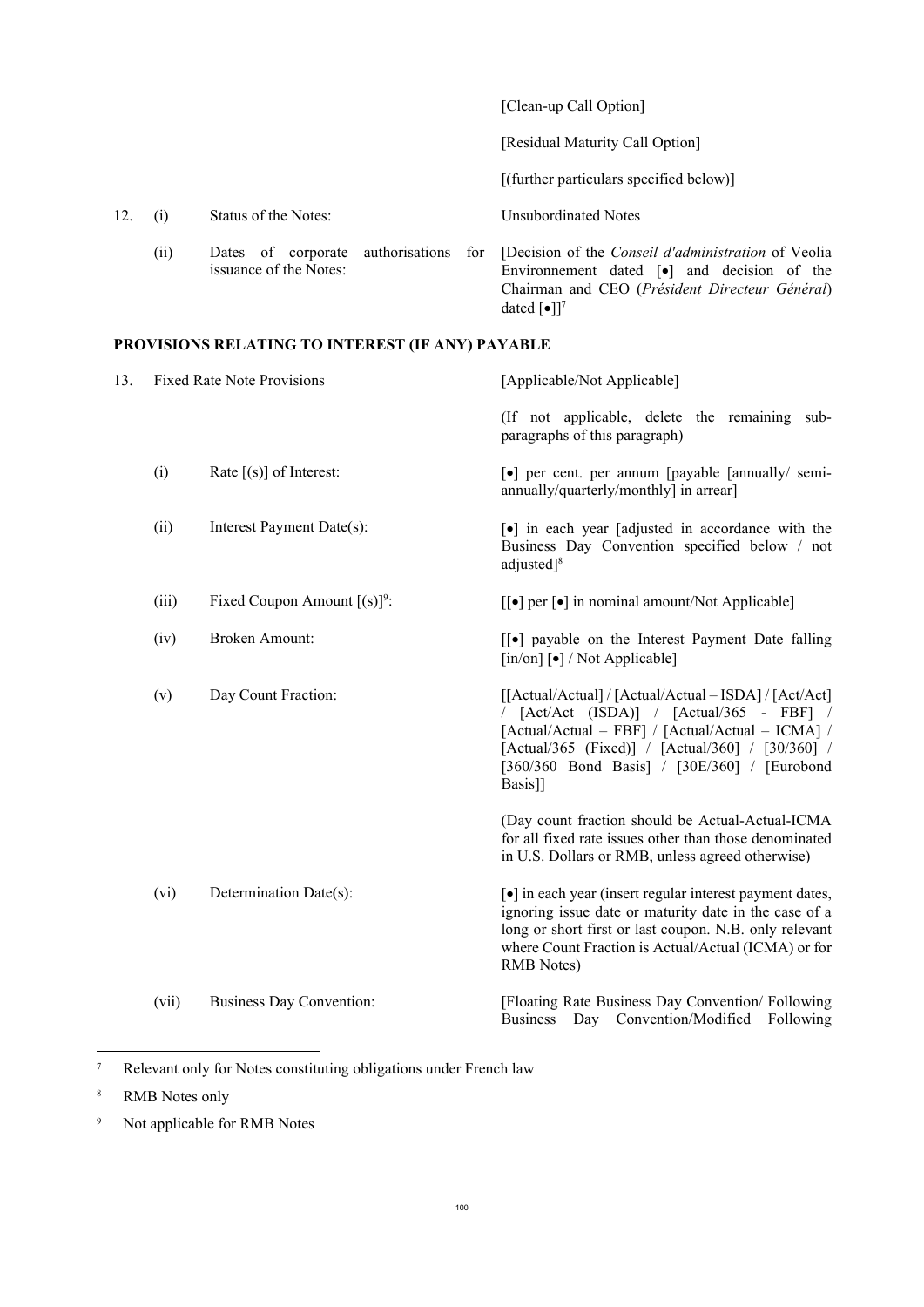|     |        |                                                                                                                           | Business Day Convention/Preceding Business Day<br>Convention]                                                                                                    |
|-----|--------|---------------------------------------------------------------------------------------------------------------------------|------------------------------------------------------------------------------------------------------------------------------------------------------------------|
|     | (viii) | <b>Business Centre:</b>                                                                                                   | [•] / [Not Applicable]                                                                                                                                           |
|     | (ix)   | Party responsible for calculating Interest<br>Amounts (if not the Calculation Agent) <sup>10</sup> :                      | [•] / [Not Applicable]                                                                                                                                           |
| 14. |        | Floating Rate Note Provisions                                                                                             | [Applicable/Not Applicable]                                                                                                                                      |
|     |        |                                                                                                                           | (If not applicable, delete the remaining sub-<br>paragraphs of this paragraph)                                                                                   |
|     | (i)    | Interest Period(s):                                                                                                       | $[\bullet]$                                                                                                                                                      |
|     | (ii)   | Specified Interest Payment Dates:                                                                                         | $[\bullet]$                                                                                                                                                      |
|     | (iii)  | Business Day Convention:                                                                                                  | [Floating Rate Business Day Convention/ Following<br>Business Day Convention/Modified Following<br>Business Day Convention/Preceding Business Day<br>Convention] |
|     | (iv)   | Business Centre(s):                                                                                                       | $[\bullet]$                                                                                                                                                      |
|     | (v)    | Manner in which the Rate(s) of Interest<br>is/are to be determined:                                                       | [FBF<br>Determination/ISDA Determination/Screen<br>Rate Determination]                                                                                           |
|     | (vi)   | Party responsible for calculating the Rate $(s)$<br>of Interest and Interest Amount(s) (if not the<br>Calculation Agent): | $[\bullet]$                                                                                                                                                      |
|     | (vii)  | FBF Determination:                                                                                                        |                                                                                                                                                                  |
|     |        | Floating Rate:                                                                                                            | $[\bullet]$                                                                                                                                                      |
|     |        | Floating Rate Determination Date<br>$\bullet$<br>(Date de Détermination du Taux<br>Variable):                             | $[\bullet]$                                                                                                                                                      |
|     |        | FBF Definitions (if different from<br>those set out in the Conditions):                                                   | $\lceil \bullet \rceil$                                                                                                                                          |
|     | (viii) | ISDA Determination:                                                                                                       |                                                                                                                                                                  |
|     |        | Floating Rate Option:                                                                                                     | $[\bullet]$                                                                                                                                                      |
|     |        | Designated Maturity:                                                                                                      | $[\bullet]$                                                                                                                                                      |
|     |        | Reset Date:                                                                                                               | $[\bullet]$                                                                                                                                                      |
|     |        | ISDA Definitions:                                                                                                         | <b>ISDA</b><br>Definitions]/[2021<br><b>ISDA</b><br>$[[\bullet]/[2006]$<br>Definitions]]                                                                         |
|     |        |                                                                                                                           | (Sub-paragraphs below only relevant if "2021 ISDA                                                                                                                |

*Definitions" is selected – otherwise, delete*)

 $10\,$ RMB Notes only.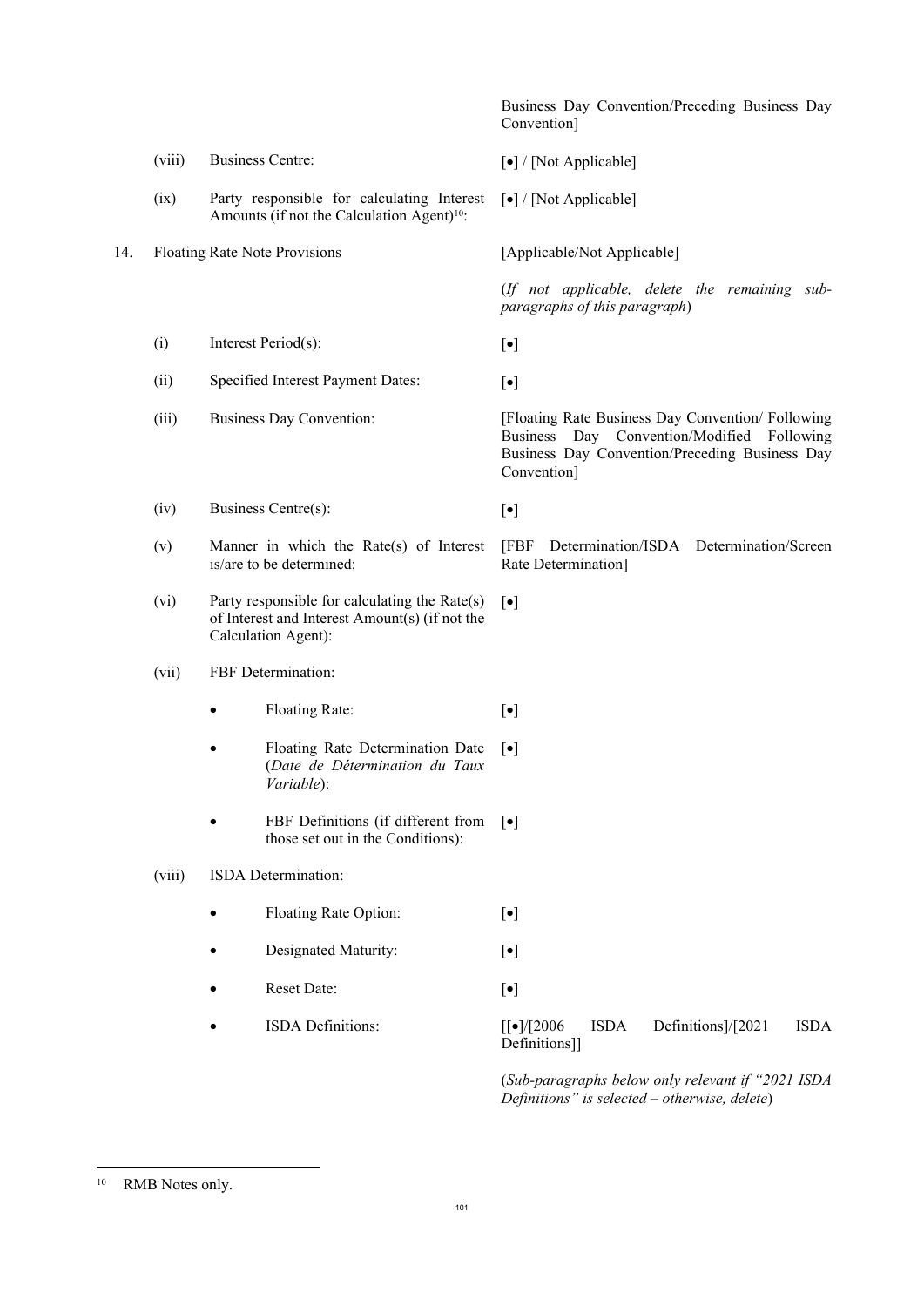| [Calculation Period:                                               | $[\cdot]$                                                                                                                                                        |  |
|--------------------------------------------------------------------|------------------------------------------------------------------------------------------------------------------------------------------------------------------|--|
| Fixing Day:                                                        | $[\cdot]$                                                                                                                                                        |  |
| <b>Effective Date:</b>                                             | Interest Commencement Date / [•]                                                                                                                                 |  |
| Termination Date:                                                  | As per Condition 6.2.3(b) / $[\cdot]$                                                                                                                            |  |
| Delayed Payment:                                                   | [Applicable[: specify applicable number of days] (if<br>no number is specified, the applicable number of days<br>shall be five (5) days) / Not Applicable]       |  |
| Compunding:                                                        | [Applicable / Not Applicable]<br>(Only applicable where the Floating Rate Option is<br>an overnight rate)                                                        |  |
| OIS Compounding:                                                   | [Applicable / Not Applicable]                                                                                                                                    |  |
| Compounding with Lookback:                                         | [Applicable / Not Applicable]                                                                                                                                    |  |
|                                                                    | [Lookback: [•]]<br>(If no number is specified, and there is no default<br>applicable to the Floating Rate Option, the default<br>value will be five $(5)$ )      |  |
| Compounding with Observation<br>Period Shift:                      | [Applicable / Not Applicable]                                                                                                                                    |  |
|                                                                    | [Observation Period Shift: [.]                                                                                                                                   |  |
|                                                                    | (If no number is specified, and there is no default<br>applicable to the Floating Rate Option, the default<br>value will be five $(5)$ )                         |  |
| Set in Advance:                                                    | [Applicable / Not Applicable]                                                                                                                                    |  |
| Observation<br>Period<br>Shift<br><b>Additional Business Days:</b> | $[\cdot]$                                                                                                                                                        |  |
| Compound with Lockout:                                             | [Applicable / Not Applicable]                                                                                                                                    |  |
|                                                                    | Lockout Period Business Day: [specify the relevant<br>financial center(s)]                                                                                       |  |
|                                                                    | [Lockout: [•]]                                                                                                                                                   |  |
|                                                                    | (If no number is specified, and there is no default<br>applicable to the Floating Rate Option, the default<br>value of the Lockout will be five (5))             |  |
| Definitions Linear<br>2021<br><b>ISDA</b><br>Interpolation:        | [Applicable (specify the Shorter Designated Maturity<br>and the Longer Designated Maturity, each as defined<br>in the 2021 ISDA Definitions) / Not Applicable] ] |  |
| Screen Rate Determination:                                         |                                                                                                                                                                  |  |
| Reference Rate:                                                    | [EURIBOR/SONIA/SOFR]                                                                                                                                             |  |

102

 $(ix)$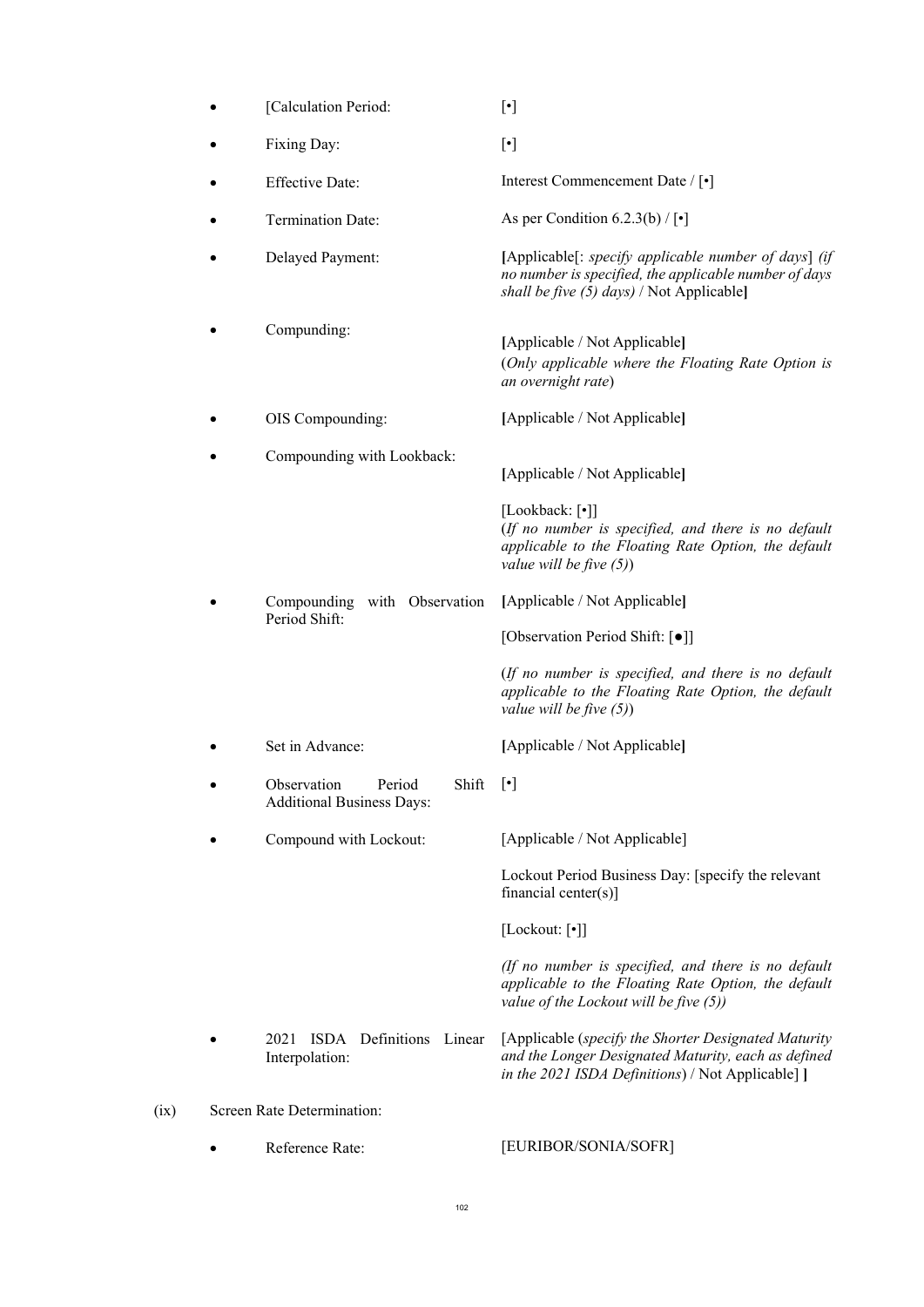|     |                                                                                                             | <b>Interest Determination Date:</b> |                                  | [[•] [TARGET] Business Days in [specify city] for<br>[specify currency] prior to [the first calendar day in<br>each Interest Period/each Interest Payment Date]][,<br>subject to adjustment in accordance with the [Floating<br>Rate Business Day Convention/ Following Business<br>Day Convention/Modified Following Business Day<br>Convention/Preceding Business Day Convention].]] |
|-----|-------------------------------------------------------------------------------------------------------------|-------------------------------------|----------------------------------|----------------------------------------------------------------------------------------------------------------------------------------------------------------------------------------------------------------------------------------------------------------------------------------------------------------------------------------------------------------------------------------|
|     | [Relevant Screen Page:                                                                                      |                                     |                                  | $[\bullet]$                                                                                                                                                                                                                                                                                                                                                                            |
|     |                                                                                                             |                                     |                                  | (In the case of SOFR, delete this paragraph)]                                                                                                                                                                                                                                                                                                                                          |
|     |                                                                                                             |                                     | [Reference Banks:                | (Only applicable in the case of EURIBOR)                                                                                                                                                                                                                                                                                                                                               |
|     |                                                                                                             |                                     |                                  | [specify four]]                                                                                                                                                                                                                                                                                                                                                                        |
|     |                                                                                                             |                                     | [SOFR]<br>of<br>Rate<br>Interest | (Only applicable in the case of SOFR)                                                                                                                                                                                                                                                                                                                                                  |
|     |                                                                                                             |                                     | determination:                   | [SOFR Arithmetic Mean / SOFR Lockout Compound<br>SOFR Lookback Compound / SOFR Shift<br>Compound]]                                                                                                                                                                                                                                                                                     |
|     |                                                                                                             |                                     | [SOFR Rate Cut-Off Date:         | (Only applicable in the case of SOFR)                                                                                                                                                                                                                                                                                                                                                  |
|     |                                                                                                             |                                     |                                  | $\lceil \bullet \rceil / \lceil \text{In accordance with the Conditions} \rceil$                                                                                                                                                                                                                                                                                                       |
|     |                                                                                                             |                                     | [Observation Look-Back Period:   | (Only applicable in the case of SOFR or SONIA)                                                                                                                                                                                                                                                                                                                                         |
|     |                                                                                                             |                                     |                                  | [•]/[Not Applicable]]                                                                                                                                                                                                                                                                                                                                                                  |
|     | (x)                                                                                                         | Margin(s):                          |                                  | $[+/]-$ ] [ $\bullet$ ] per cent. per annum                                                                                                                                                                                                                                                                                                                                            |
|     | Minimum Rate of Interest:<br>$(x_i)$<br>Maximum Rate of Interest:<br>(xii)<br>(xiii)<br>Day Count Fraction: |                                     |                                  | [[specify a positive interest rate] per cent. per<br>annum/0 as per Condition $6.6.3$ ]                                                                                                                                                                                                                                                                                                |
|     |                                                                                                             |                                     |                                  | [[ $\bullet$ ] per cent. per annum/Not Applicable]                                                                                                                                                                                                                                                                                                                                     |
|     |                                                                                                             |                                     |                                  | [[Actual/Actual] / [Actual/Actual - ISDA] / [Act/Act]<br>/ $[\text{Act/Act} \quad (\text{ISDA})]$ / $[\text{Actual/365 - FBF}]$ /<br>[Actual/Actual – FBF] / [Actual/Actual – ICMA] /<br>[Actual/365 (Fixed)] / [Actual/360] / [30/360] /<br>[360/360 Bond Basis] / [30E/360] / [Eurobond<br>Basis]]                                                                                   |
|     | (xiv)                                                                                                       | Rate Multiplier:                    |                                  | $[\bullet]$                                                                                                                                                                                                                                                                                                                                                                            |
| 15. |                                                                                                             |                                     | Zero Coupon Note Provisions      | [Applicable/Not Applicable]                                                                                                                                                                                                                                                                                                                                                            |
|     |                                                                                                             |                                     |                                  | (If not applicable, delete the remaining sub-<br>paragraphs of this paragraph)                                                                                                                                                                                                                                                                                                         |
|     | (i)                                                                                                         |                                     | <b>Amortization Yield:</b>       | $\lceil \bullet \rceil$ per cent. per annum                                                                                                                                                                                                                                                                                                                                            |
|     | (ii)                                                                                                        |                                     | Day Count Fraction:              | [[Actual/Actual] / [Actual/Actual - ISDA] / [Act/Act]<br>$// [Act/Act (ISDA)] / [Actual/365 - FBF] /$<br>[Actual/Actual - FBF] / [Actual/Actual - ICMA] /<br>[Actual/365 (Fixed)] / [Actual/360] / [30/360] /<br>[360/360 Bond Basis] / [30E/360] / [Eurobond<br>Basis]]                                                                                                               |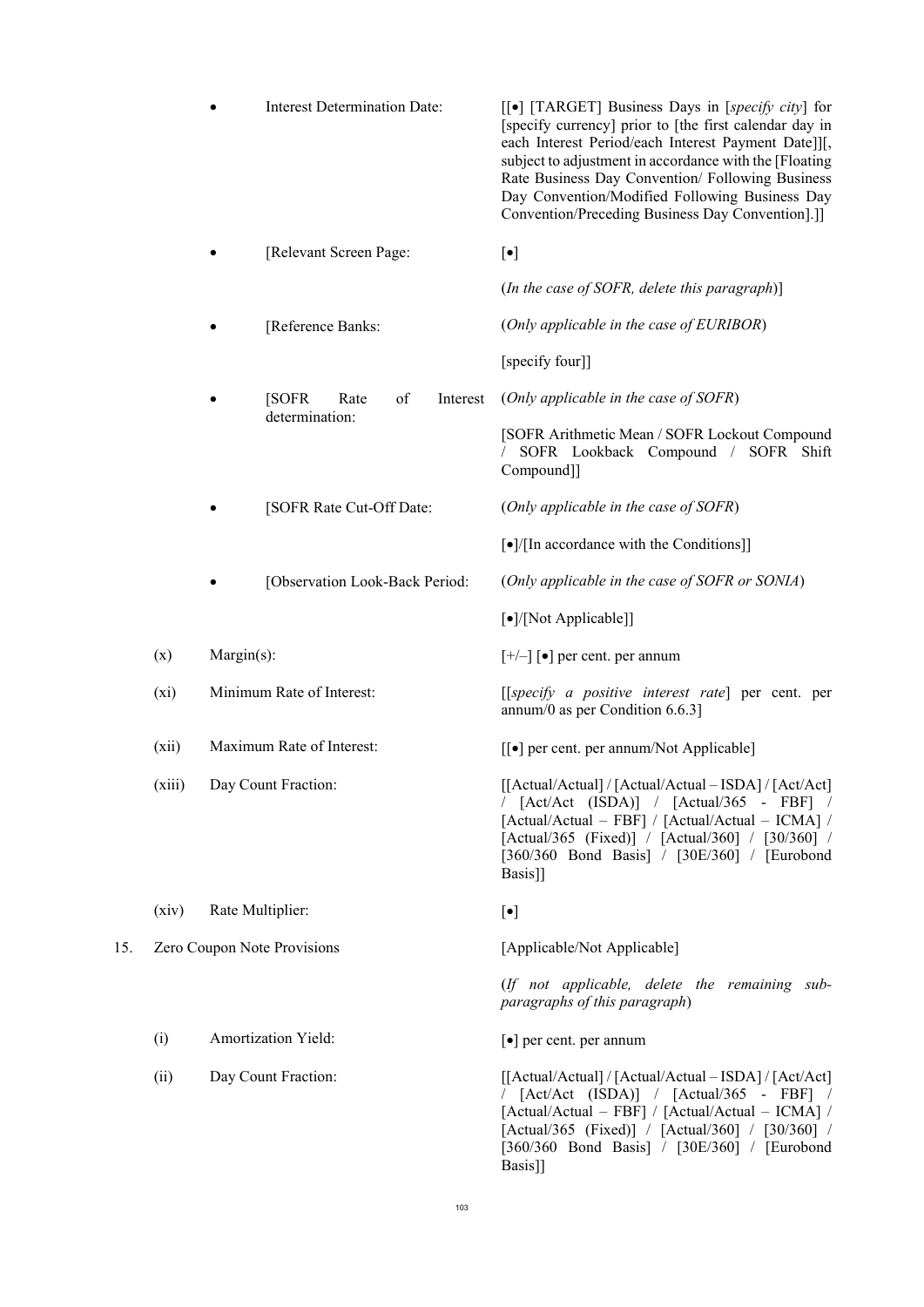| 16. |                                                                                       | Fixed/Floating Rate Notes Provisions:                                                                                  | [Applicable/Not Applicable]                                                                                                                                                                                                                                           |
|-----|---------------------------------------------------------------------------------------|------------------------------------------------------------------------------------------------------------------------|-----------------------------------------------------------------------------------------------------------------------------------------------------------------------------------------------------------------------------------------------------------------------|
|     |                                                                                       |                                                                                                                        | (If not applicable, delete the remaining sub-<br>paragraphs of this paragraph)                                                                                                                                                                                        |
|     | (i)                                                                                   | Change of Interest Basis:                                                                                              | [Issuer Change of Interest Basis/Automatic Change of<br>Interest Basis]                                                                                                                                                                                               |
|     | (ii)                                                                                  | Switch Date:                                                                                                           | [•]                                                                                                                                                                                                                                                                   |
|     | (iii)                                                                                 | Rate of Interest applicable to the Interest<br>Periods<br>preceding<br>Switch<br>the<br>Date<br>(excluded):            | Determined in accordance with [Condition 6.1, as<br>though the Note was a Fixed Rate Note] / [Condition<br>6.2, as though the Note was a Floating Rate Note]<br>with further variables set out in item $[13/14]$ of these<br>Final Terms                              |
|     | (iv)                                                                                  | Rate of Interest applicable to the Interest<br>Periods<br>following<br>the<br>Switch<br>Date<br>(included):            | Determined in accordance with [Condition 6.1, as<br>though the Note was a Fixed Rate Note] / [Condition<br>6.2, as though the Note was a Floating Rate Note]<br>with further variables set out in item $[13/14]$ of these<br>Final Terms                              |
| 17. | Inflation Linked Notes – Provisions relating to CPI or<br><b>HICP Linked Interest</b> |                                                                                                                        | [Applicable/Not Applicable]                                                                                                                                                                                                                                           |
|     |                                                                                       |                                                                                                                        | (If not applicable, delete the remaining sub-<br>paragraphs of this paragraph)                                                                                                                                                                                        |
|     | (i)                                                                                   | Index:                                                                                                                 | [CPI/HICP]                                                                                                                                                                                                                                                            |
|     | (ii)                                                                                  | Party responsible for calculating the Rate of<br>Interest and/or Interest Amount(s) (if not the<br>Calculation Agent); | $[\bullet]$                                                                                                                                                                                                                                                           |
|     | (iii)                                                                                 | Interest Period(s):                                                                                                    | $[\bullet]$                                                                                                                                                                                                                                                           |
|     | (iv)                                                                                  | Interest Payment Date(s):                                                                                              | $[\bullet]$                                                                                                                                                                                                                                                           |
|     | (v)                                                                                   | <b>Base Reference:</b>                                                                                                 | [CPI/HICP] Daily Inflation Reference Index<br>applicable on [specify date] (amounting to: $\lceil \bullet \rceil$ )                                                                                                                                                   |
|     | (vi)                                                                                  | Rate of Interest:                                                                                                      | $\lceil \bullet \rceil$ per cent. per annum multiplied by the Inflation<br>Index Ratio                                                                                                                                                                                |
|     | (vii)                                                                                 | Day Count Fraction:                                                                                                    | [[Actual/Actual] / [Actual/Actual - ISDA] / [Act/Act]<br>/ [Act/Act (ISDA)] / [Actual/365 - FBF] /<br>[Actual/Actual - FBF] / [Actual/Actual - ICMA] /<br>[Actual/365 (Fixed)] / [Actual/360] / [30/360] /<br>[360/360 Bond Basis] / [30E/360] / [Eurobond<br>Basis]] |
|     | (viii)                                                                                | Minimum Rate of Interest:                                                                                              | $[\bullet]$                                                                                                                                                                                                                                                           |
|     | (ix)                                                                                  | Maximum Rate of Interest:                                                                                              | $[\bullet]$                                                                                                                                                                                                                                                           |
|     |                                                                                       | PROVISIONS RELATING TO REDEMPTION                                                                                      |                                                                                                                                                                                                                                                                       |

18. Call Option [Applicable/Not Applicable]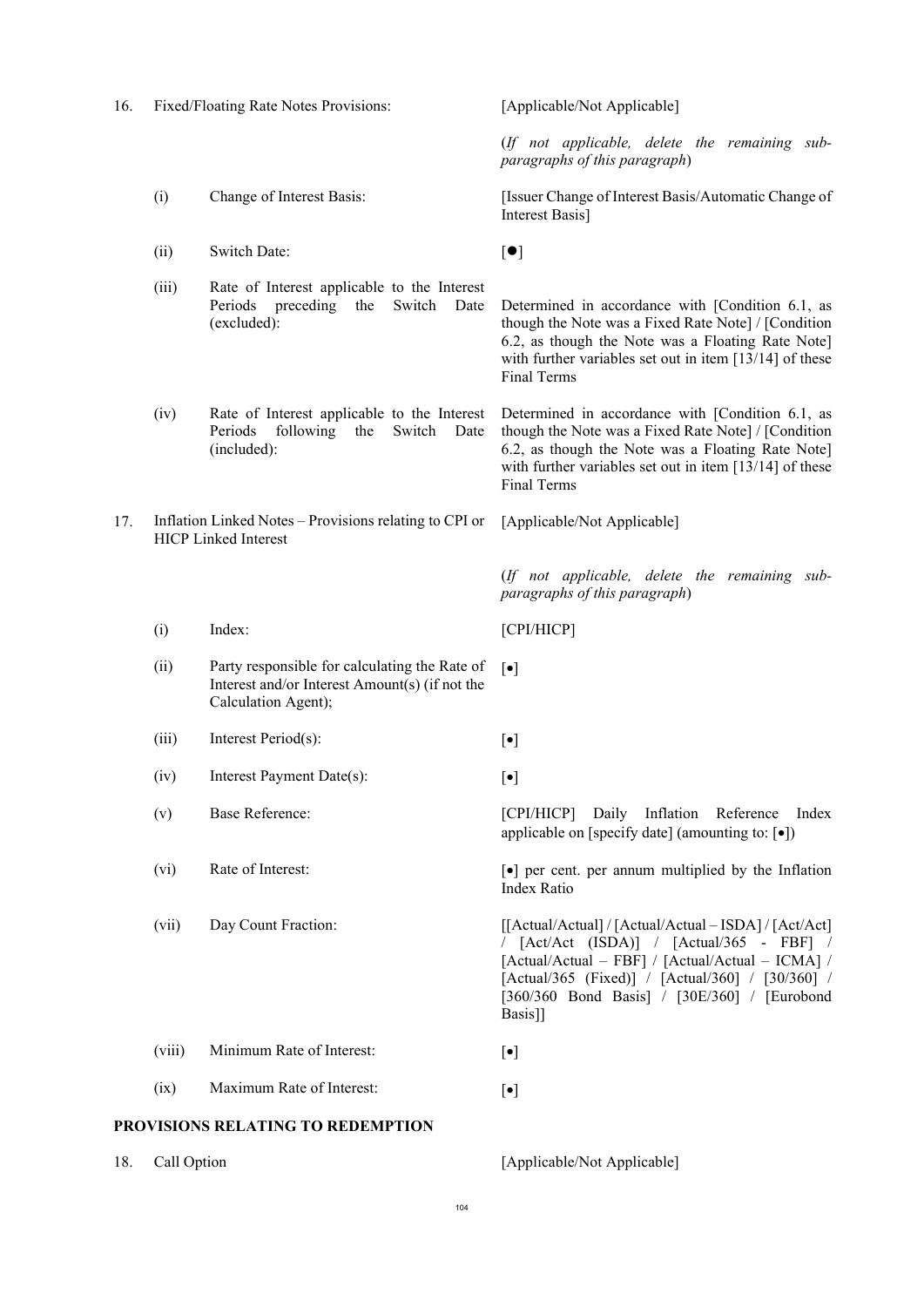(*If not applicable, delete the remaining subparagraphs of this paragraph*)

|     | (i)                                    | Optional Redemption Date(s):                                          | $[\bullet]$                                                                    |  |  |
|-----|----------------------------------------|-----------------------------------------------------------------------|--------------------------------------------------------------------------------|--|--|
|     | (ii)                                   | Optional Redemption Amount(s) of each<br>Note:                        | [ $\bullet$ ] per Note of [ $\bullet$ ] Specified Denomination                 |  |  |
|     | (iii)                                  | If redeemable in part:                                                |                                                                                |  |  |
|     |                                        | Minimum nominal amount to be<br>$\bullet$<br>redeemed:                | $\lceil \bullet \rceil$                                                        |  |  |
|     |                                        | Maximum nominal amount to be<br>redeemed:                             | $\lceil \bullet \rceil$                                                        |  |  |
|     | (iv)                                   | Option Exercise Date(s):                                              | $[\bullet]$                                                                    |  |  |
|     | (v)                                    | Notice period (if other than as set out in the<br>Conditions):        | $[\bullet]$                                                                    |  |  |
| 19. |                                        | Make-Whole Redemption (Condition 7.2.2)                               | [Applicable/Not Applicable]                                                    |  |  |
|     |                                        |                                                                       | (If not applicable, delete the remaining sub-<br>paragraphs of this paragraph) |  |  |
|     | (i)                                    | Notice period: <sup>11</sup>                                          | $[\bullet]$                                                                    |  |  |
|     | (ii)                                   | Parties to be notified (if other than set out in<br>Condition 7.2.2): | [[ $\bullet$ ]/Not Applicable]                                                 |  |  |
|     | (iii)                                  | Make-Whole Redemption Margin:                                         | $[\bullet]$                                                                    |  |  |
|     | (iv)                                   | Make-Whole Redemption Rate:                                           | $[\bullet]$                                                                    |  |  |
|     | (v)                                    | Reference Security:                                                   | $[\bullet]$                                                                    |  |  |
|     | (vi)                                   | Method of determination of the Make-whole<br>Redemption Rate:         | [Reference Dealer Quotation]/[Reference Screen<br>Rate]                        |  |  |
|     | (vii)                                  | Reference Screen Rate:                                                | [specify]/[Not Applicable]                                                     |  |  |
|     | (viii)                                 | Make-Whole Calculation Agent:                                         | [Calculation Agent/ if not the Calculation Agent<br>specify]                   |  |  |
|     | (ix)                                   | If redeemable in part:                                                |                                                                                |  |  |
|     |                                        | Minimum nominal amount to be<br>٠<br>redeemed:                        | $\lceil \bullet \rceil$                                                        |  |  |
|     |                                        | Maximum nominal amount to be<br>redeemed:                             | $\lceil \bullet \rceil$                                                        |  |  |
| 20. | Clean-up Call Option (Condition 7.2.3) |                                                                       | [Applicable/Not Applicable]                                                    |  |  |

 $11\,$ <sup>11</sup> If setting notice periods which are different from those provided in the Conditions, the Issuer is advised to consider the practicalities of distribution of information through intermediaries, for example, clearing systems, as well as any other notice requirements which may apply, for example, as between the Issuer and its Fiscal Agent.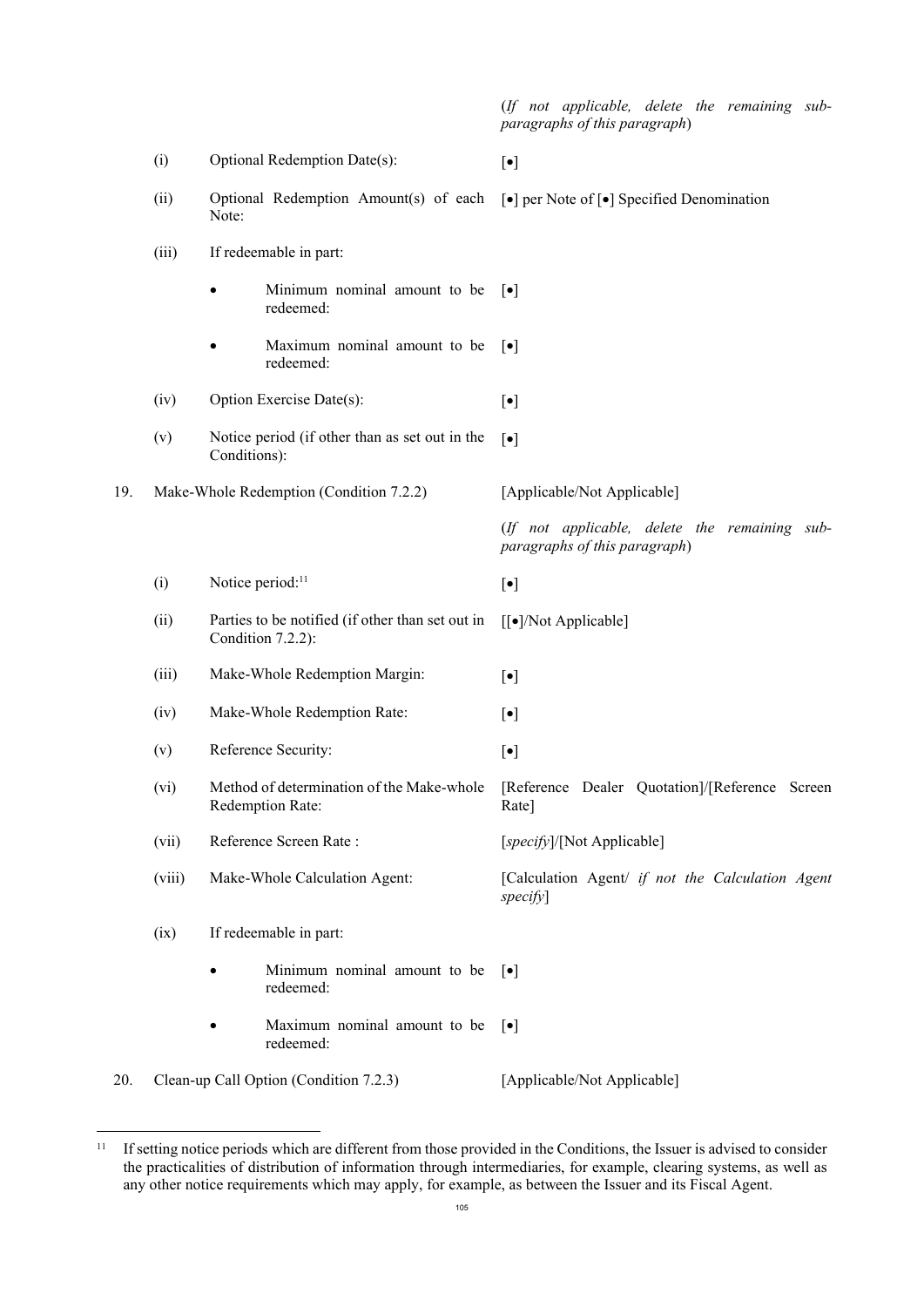| 21. |                                                                                                                                     | Residual Maturity Call Option (Condition 7.2.4)                                                                        | [Applicable/Not Applicable]                                                                       |  |
|-----|-------------------------------------------------------------------------------------------------------------------------------------|------------------------------------------------------------------------------------------------------------------------|---------------------------------------------------------------------------------------------------|--|
|     | (i)                                                                                                                                 | Residual Maturity Call Option Date:                                                                                    | $[\bullet]$                                                                                       |  |
|     | (ii)                                                                                                                                | Notice period:                                                                                                         | $[\bullet]$                                                                                       |  |
| 22. | Put Option                                                                                                                          |                                                                                                                        | [Applicable/Not Applicable]                                                                       |  |
|     |                                                                                                                                     |                                                                                                                        | (If not applicable, delete the remaining sub-<br>paragraphs of this paragraph)                    |  |
|     | (i)                                                                                                                                 | Optional Redemption Date(s):                                                                                           | $[\bullet]$                                                                                       |  |
|     | (ii)                                                                                                                                | Optional Redemption Amount(s) of each<br>Note:                                                                         | $\lceil \bullet \rceil$ per Note of $\lceil \bullet \rceil$ Specified Denomination                |  |
|     | (iii)                                                                                                                               | Option Exercise Date(s):                                                                                               | $[\bullet]$                                                                                       |  |
|     | (iv)                                                                                                                                | Notice period:                                                                                                         | $[\bullet]$                                                                                       |  |
| 23. | Final Redemption Amount of each Note                                                                                                |                                                                                                                        | [[•] per Note of [•] Specified Denomination]/[As<br>provided below for Inflation Linked Notes]    |  |
|     | Inflation Linked Notes - Provisions relating to the<br>Final Redemption Amount:                                                     |                                                                                                                        | [Applicable/Not Applicable]                                                                       |  |
|     |                                                                                                                                     |                                                                                                                        | (If not applicable, delete the remaining sub-<br>paragraphs of this paragraph)                    |  |
|     | (i)                                                                                                                                 | Index:                                                                                                                 | [CPI/HICP]                                                                                        |  |
|     | (ii)                                                                                                                                | Final Redemption Amount in respect of [Condition 7.4 applies]<br><b>Inflation Linked Notes:</b>                        |                                                                                                   |  |
|     | (iii)                                                                                                                               | <b>Base Reference:</b>                                                                                                 | [CPI/HICP] Daily Inflation Reference<br>Index<br>applicable on [specify date] (amounting to: [•]) |  |
|     | (iv)                                                                                                                                | Party responsible for calculating the Rate of<br>Interest and/or Interest Amount(s) (if not the<br>Calculation Agent): | $\lceil \bullet \rceil$                                                                           |  |
| 24. |                                                                                                                                     | Early Redemption Amount                                                                                                |                                                                                                   |  |
|     | (i)<br>Early Redemption Amount(s) of each Note<br>payable on redemption for taxation reasons,<br>illegality or an event of default: |                                                                                                                        | [•]/[As provided below for Inflation Linked Notes]                                                |  |
|     | (ii)                                                                                                                                | Redemption for taxation reasons permitted<br>on calendar days other than Interest Payment<br>Dates:                    | [Yes/No]                                                                                          |  |
|     | (iii)                                                                                                                               | Unmatured Coupons to become void upon<br>early redemption (Bearer Notes only):                                         | [Yes/No/Not Applicable]                                                                           |  |
|     |                                                                                                                                     | Inflation Linked Notes - Provisions relating to the                                                                    | [Applicable/Not Applicable]                                                                       |  |
|     |                                                                                                                                     | Early Redemption Amount:                                                                                               | (If not applicable, delete the remaining sub-<br>paragraphs of this paragraph)                    |  |
|     | Index:<br>(i)                                                                                                                       |                                                                                                                        | [CPI/HICP]                                                                                        |  |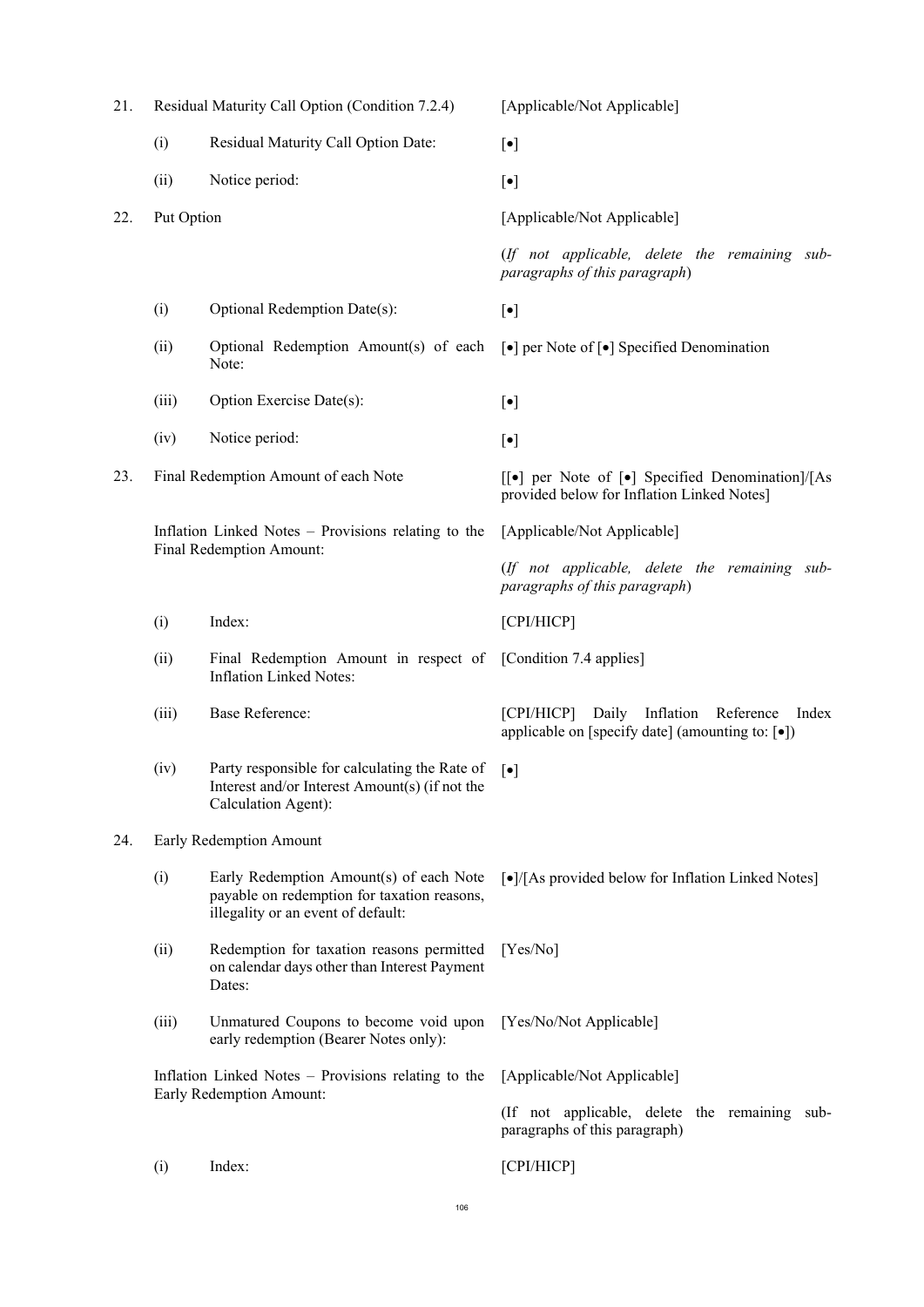| (ii) |                         |  |  | Early Redemption Amount in respect of [Condition 7.5.2 applies] |
|------|-------------------------|--|--|-----------------------------------------------------------------|
|      | Inflation Linked Notes: |  |  |                                                                 |

- (iii) Base Reference: [CPI/HICP] Daily Inflation Reference Index applicable on [specify date] (amounting to:  $[•]$ )
- (iv) Party responsible for calculating the Rate of Interest and/or Interest Amount(s) (if not the Calculation Agent):  $\lceil \bullet \rceil$

# **GENERAL PROVISIONS APPLICABLE TO THE NOTES**

| 25. |                                                                                                                                                   | Form of Notes:                                                             | Materialised<br>[Dematerialised Notes /<br>Notes,<br>(Materialised Notes are only in bearer form)]                                                                                                                                                                     |  |  |
|-----|---------------------------------------------------------------------------------------------------------------------------------------------------|----------------------------------------------------------------------------|------------------------------------------------------------------------------------------------------------------------------------------------------------------------------------------------------------------------------------------------------------------------|--|--|
|     |                                                                                                                                                   |                                                                            | [Delete as appropriate]                                                                                                                                                                                                                                                |  |  |
|     | Form of Dematerialised Notes:<br>(i)<br>(ii)<br>Registration Agent:<br>(iii)<br>Temporary Global Certificate:<br>(iv)<br>Materialised Note Agent: |                                                                            | [Not Applicable / Dematerialised Bearer Notes (au<br>porteur) /Dematerialised Fully Registered Notes (au<br>nominatif pur) / Dematerialised Administered<br>Registered Notes (au nominatif administré)]                                                                |  |  |
|     |                                                                                                                                                   |                                                                            | [Not Applicable / if Applicable give name, address<br>and details] (Note that a Registration Agent must be<br>appointed in relation to Dematerialised Registered<br>Notes only)]                                                                                       |  |  |
|     |                                                                                                                                                   |                                                                            | [Not Applicable / Temporary Global Certificate<br>exchangeable for Definitive Materialised Bearer<br>Notes on [•] (the "Exchange Date"), being 40<br>calendar days after the Issue Date subject to<br>postponement as provided in the Temporary Global<br>Certificate] |  |  |
|     |                                                                                                                                                   |                                                                            | [Not Applicable / if Applicable give name, address<br>and details] (Note that a Materialised Note Agent<br>must be appointed in relation to Materialised Notes)                                                                                                        |  |  |
|     | (v)                                                                                                                                               | Applicable TEFRA exemption:                                                | $\overline{C}$<br>Rules/D<br>Rules/Not<br>Applicable]<br>(Only applicable to Materialised Notes)                                                                                                                                                                       |  |  |
| 26. |                                                                                                                                                   | Identification information of Noteholders as provided<br>by Condition 2.1: | [Applicable/Not Applicable]                                                                                                                                                                                                                                            |  |  |
| 27. |                                                                                                                                                   | Financial Centre(s) relating to payment dates:                             | [Not Applicable/specify any other financial centres].<br>Note that this item relates to the date and place of<br>payment, and not interest period end dates, to which<br>items $13(viii)$ and $14(iv)$ relate]]                                                        |  |  |
| 28. |                                                                                                                                                   | Talons for future Coupons to be attached to Definitive                     | [Yes/No. If yes, give details]                                                                                                                                                                                                                                         |  |  |
|     |                                                                                                                                                   | Notes (and dates on which such Talons mature):                             | (Only applicable to the Materialised Notes)                                                                                                                                                                                                                            |  |  |
| 29. |                                                                                                                                                   | Redenomination,<br>renominalisation<br>and<br>reconventioning provisions:  | [Not Applicable/The provisions [in Condition [.]]<br>[annexed to these Final Terms] apply]                                                                                                                                                                             |  |  |
|     |                                                                                                                                                   |                                                                            |                                                                                                                                                                                                                                                                        |  |  |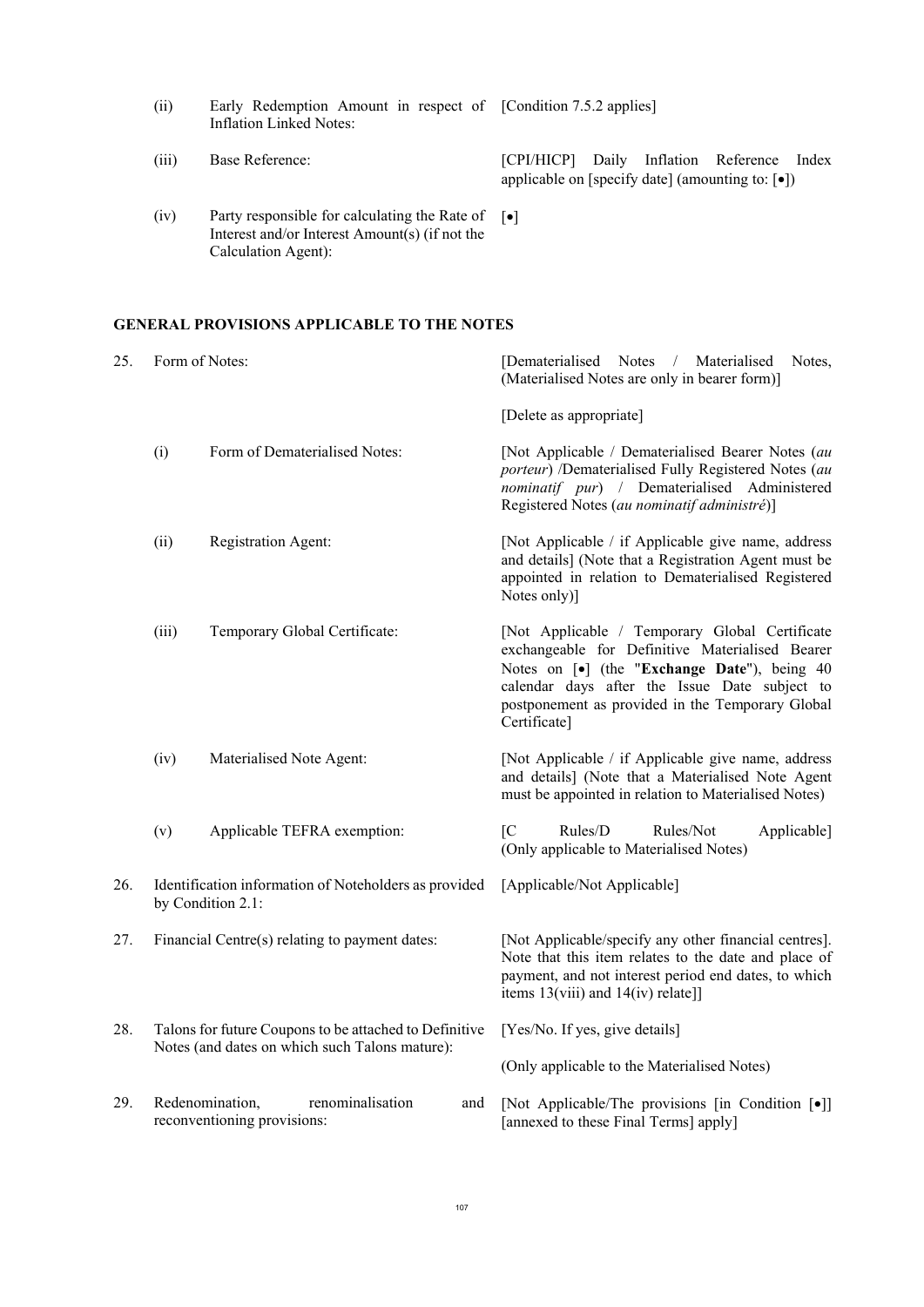- 
- 

30. Consolidation provisions: [Not Applicable/The provisions [in Condition [ $\bullet$ ]][annexed to these Final Terms] apply]

31. Masse: [ $\bullet$ ] [Name and address of the Representative: [ $\bullet$ ]

Name and address of the alternate Representative:  $[\bullet]]$ 

[The Representative will receive no remuneration/The Representative will receive a remuneration of  $[\bullet]$ ]

### **[LISTING AND ADMISSION TO TRADING APPLICATION**

These Final Terms comprise the final terms required to list and have admitted to trading the issue of Notes described herein pursuant to the Euro 16,000,000,000 Euro Medium Term Note Programme of the Issuer.]

### **RESPONSIBILITY**

The Issuer accepts responsibility for the information contained in these Final Terms.

Signed on behalf of Veolia Environnement:

Duly represented by: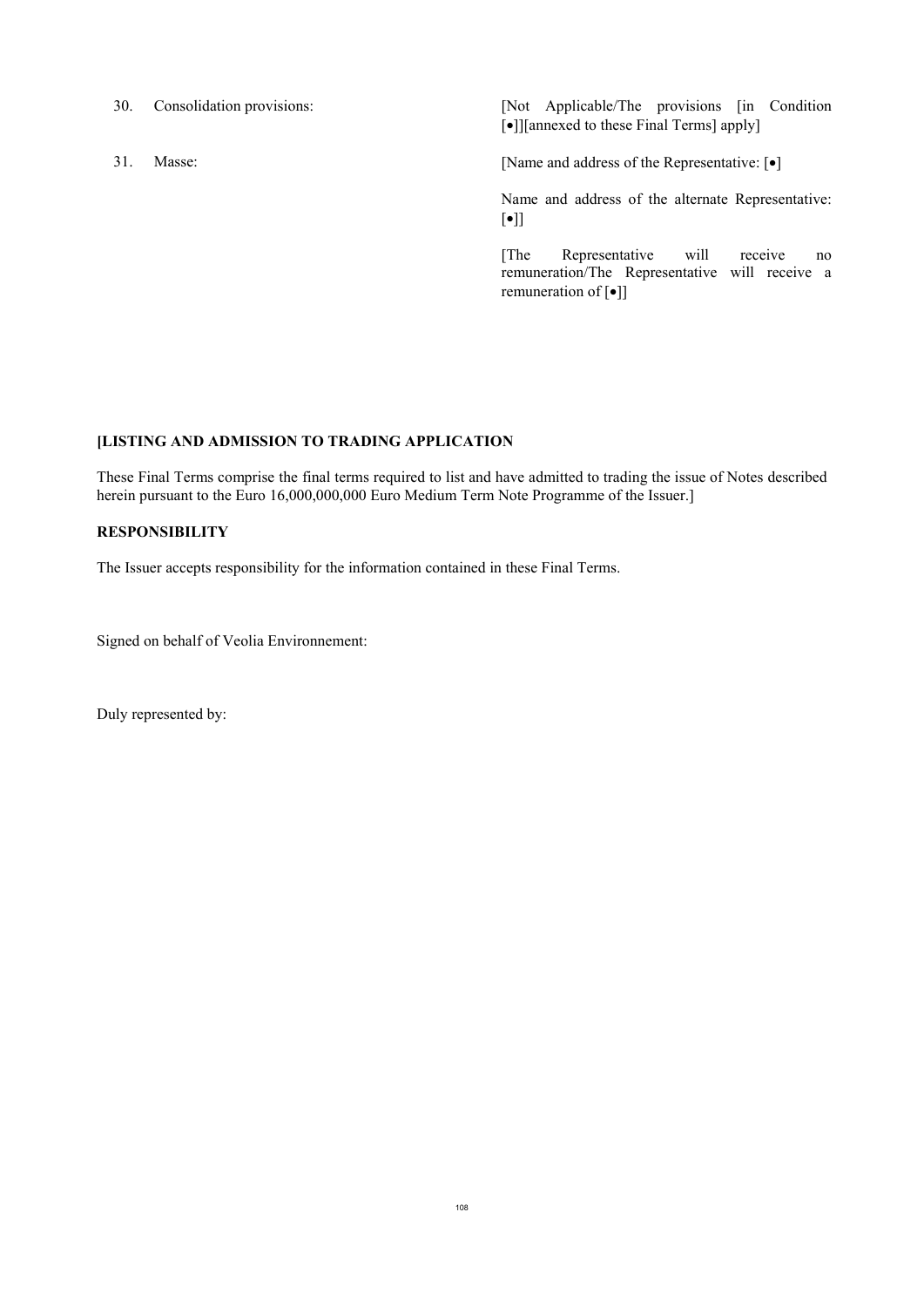# **PART B OTHER INFORMATION**

# 1. **Listing**

- (i) Listing and admission to trading: [Application [has been made/is expected to be made] by the Issuer (or on its behalf) for the Notes to be listed and/or admitted to trading on [Euronext Paris]  $/$  [ $\bullet$ ] with effect from [ $\bullet$ ].] [Not Applicable.]
- (ii) [Regulated Markets or equivalent markets on which, to the knowledge of the Issuer, securities of the same class of the Notes to be [The Existing Notes are admitted to trading on  $[0]$ ]/[Not] Applicable]
	- admitted to trading are (Where documenting a fungible issue need to indicate that Existing Notes are already admitted to trading.)<sup>[12</sup>
- (iii) Estimate of total expenses related to admission to trading:  $\lceil \bullet \rceil$

already admitted to trading:

# 2. **Ratings**

[Not Applicable]/[The Notes to be issued [have been rated]/[are expected to be rated]:

 $[S&P:[\bullet]]$ 

 $[Moody's: [\bullet]]$ 

[[Other]:

(*Need to include a brief explanation of the meaning of the ratings if this has previously been published by the rating provider*.)

[[Each of] [S&P Global Ratings Europe Limited ("**S&P**")], [Moody's France S.A.S ("**Moody's**")] [and []] is established in the European Union and registered under Regulation (EC) No 1060/2009, as amended (the "**CRA Regulation**"). As such, [each of] [S&P], [Moody's] [and  $\lceil \cdot \cdot \rceil$ ] is included in the list of credit rating agencies published on the website of the European Securities and Markets Authority (<https://www.esma.europa.eu/supervision/credit-rating-agencies/risk>) in accordance with the CRA Regulation.]

[[Each of]  $\lceil \bullet \rceil$  [and  $\lceil \bullet \rceil$ ] is established in the European Union and has applied for registration under Regulation (EC) No 1060/2009 as amended, although the result of such applications has not been determined.]

[[None of  $\lceil \cdot \rceil$  and]  $\lceil \cdot \rceil$  is [not] established in the European Union [nor has/and has not] applied for registration under Regulation (EC) No 1060/2009 as amended.]

[[*insert name of relevant EEA CRA(s)*] [is] [are] not established in the United Kingdom and [is] [are] [not] registered under Regulation (EC) No 1060/2009 as it forms part of UK domestic law by virtue of the EUWA (the **UK CRA Regulation**). [The rating[s] of the notes issued by [*insert name of relevant EEA CRA(s)*] [has][have] been endorsed by [*insert name of relevant UK CRA(s)*], in accordance with the UK CRA Regulation and [has][have] not been withdrawn.] As such, the rating[s] issued by [*insert name* 

 $\overline{a}$ 

<sup>&</sup>lt;sup>12</sup> Delete if the issue is not a fungible issue.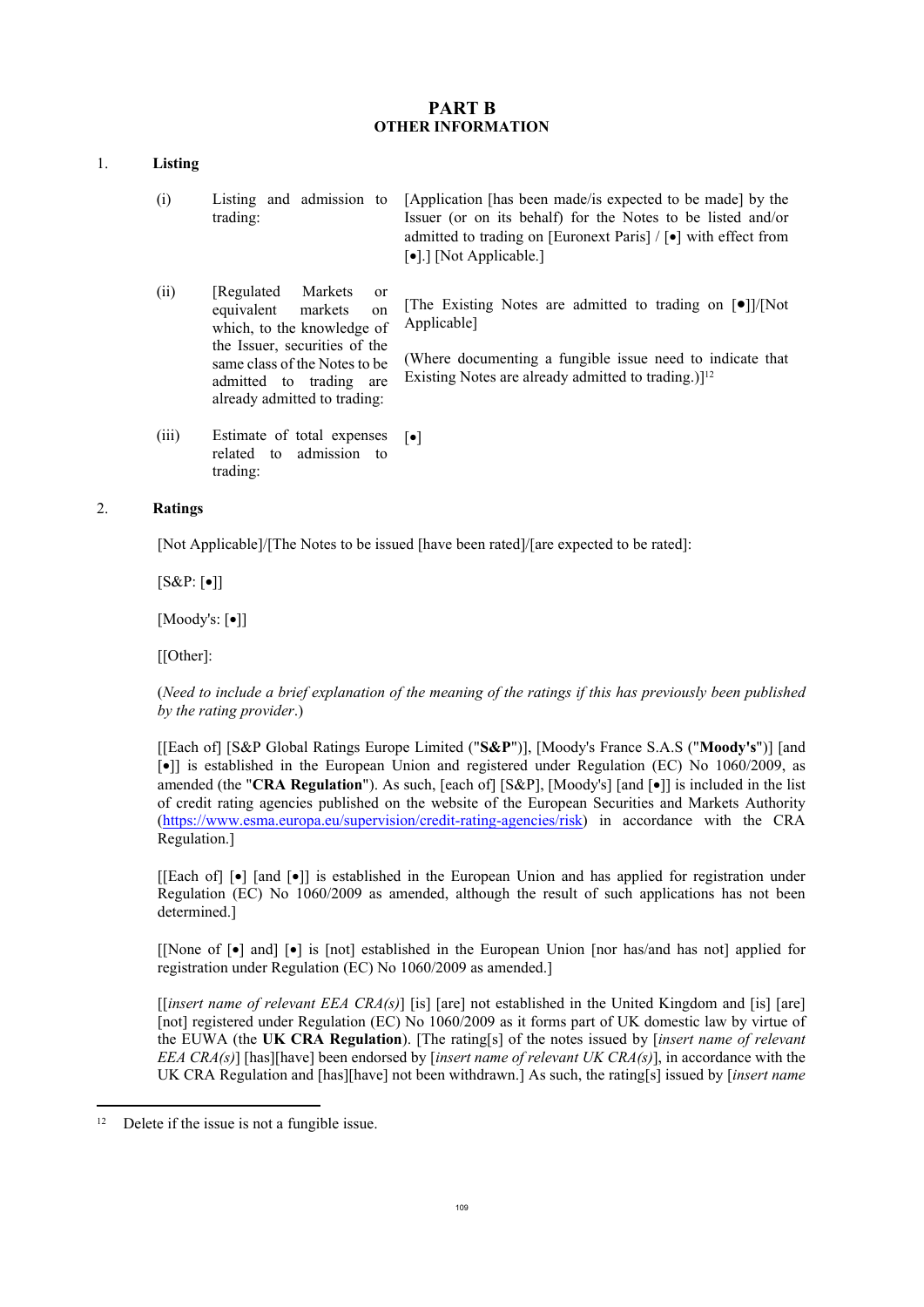*of relevant EEA CRA(s)*] may be used for regulatory purposes in the United Kingdom in accordance with the UK CRA Regulation.<sup>[13</sup>]

(The above disclosure should reflect the rating allocated to Notes of the type being issued under the Programme generally or, where the issue has been specifically rated, that rating.)

#### 3. **Interests of natural and legal persons involved in the [Issue offer]**

Need to include a description of any interest, including conflicting ones, that is material to the issue/offer, detailing the persons involved and the nature of the interest. May be satisfied by the inclusion of the following statement: ["So far as the Issuer is aware, no person involved in the offer of the Notes has an interest material to the offer." $]/\lceil\bullet\rceil$ [Amend as appropriate if there are other interests.]

# 4. **Third party information and statement by experts and declarations of any interest**

Where information has been sourced from a third party, provide a confirmation that this information has been accurately reproduced and that as far as the Issuer is aware and is able to ascertain from information published by that third party, no facts have been omitted which would render the reproduced information inaccurate or misleading. In addition, the Issuer shall identify the source(s) of the information.

#### 5. **Use, and estimated net amount of the proceeds**

|    | (i)                                   | Use of proceeds:                                             | [General corporate purposes]/[if reasons for offer different from<br>the "Use of Proceeds" of the Base Prospectus, will need to include<br><i>those reasons here</i> ]                                         |  |  |  |
|----|---------------------------------------|--------------------------------------------------------------|----------------------------------------------------------------------------------------------------------------------------------------------------------------------------------------------------------------|--|--|--|
|    | (ii)                                  | Estimated net amount of $\lceil \bullet \rceil$<br>proceeds: |                                                                                                                                                                                                                |  |  |  |
|    |                                       |                                                              | (If proceeds are intended for more than one use will need to split)<br>out and present in order of priority. If proceeds insufficient to fund<br>all proposed uses state amount and sources of other funding.) |  |  |  |
| 6. | <b>[Fixed Rate Notes Only - Yield</b> |                                                              |                                                                                                                                                                                                                |  |  |  |
|    | Indication of yield:                  |                                                              | $[\bullet]$                                                                                                                                                                                                    |  |  |  |
|    |                                       |                                                              | The yield is calculated at the Issue Date on the basis of the Issue<br>Price. It is not an indication of future yield.]                                                                                        |  |  |  |
|    |                                       | Elgeting Date Notes only Information on Floating Date Notes  |                                                                                                                                                                                                                |  |  |  |

# 7. **[Floating Rate Notes only - Information on Floating Rate Notes**

| Historic interest rates: | Details of historic [EURIBOR/SOFR/SONIA] can be |
|--------------------------|-------------------------------------------------|
|                          | obtained from, [but not] free of charge, [•].]  |

#### 8. **[Notes linked to a benchmark only - Benchmark**

 $\overline{a}$ 

[Not Applicable]/[Amounts payable under the Notes will be calculated by reference to [*specify the applicable benchmark*] which is provided by [•]. As at [•], [•] [appears/does not appear] on the[ register of administrators and benchmarks established and maintained by the European Securities and Markets Authority pursuant to Article 36 of Regulation (EU) 2016/1011 as amended (the "**Benchmarks Regulation**").]

[As far as the Issuer is aware, [SOFR/SONIA] does not fall within the scope of the Benchmarks Regulation by virtue of its Article 2, such that the administrator of [SOFR/SONIA] is not currently required to obtain authorisation or registration.]

<sup>&</sup>lt;sup>13</sup> To be included only in the case of an issue for which placement in the UK is contemplated and the rating(s) of the Notes issued by the EEA CRA are to be endorsed by a UK CRA.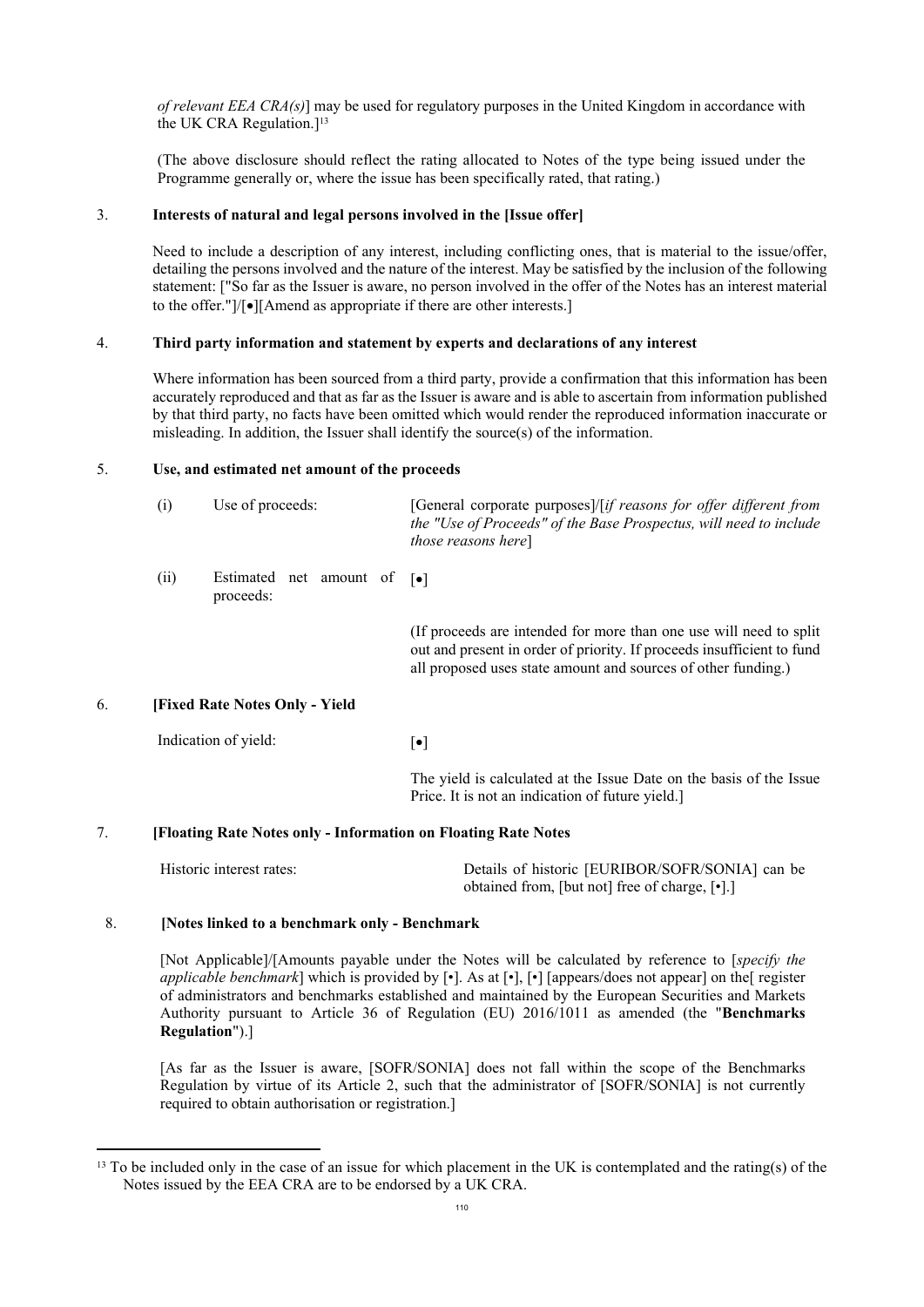[As far as the Issuer is aware, the transitional provisions in Article 51 of the Benchmarks Regulation apply] such that [*legal name of the benchmark administrator*] is not currently required to obtain authorisation or registration (or, if located outside the EU, recognition, endorsement or equivalence).]

#### 9. **Inflation-Linked Notes only—Performance of index, Explanation of effect on value of investment and Associated Risks and Other Information**

*Need to include details of where past and future performance and volatility of the index can be obtained, [and a clear and comprehensive explanation to help investors understand how the value of their investment is affected by the value of the underlying and the circumstances when the risks are most evident].*

*[When completing this paragraph, consideration should be given as to whether such matters described constitute "significant new factors" and consequently trigger the need for a supplement to the Base Prospectus under Article 23 of the Prospectus Regulation].*

- (a) Name of underlying index:  $[①]$
- (b) Information about the index, its volatility and past and future performance can be obtained, [but not] free of charge, from: []/[*give details of electronic means of obtaining the details of volatility and performance*]

The Issuer [intends to provide post-issuance information (specify what information will be reported and where it can be obtained)]/[does not intend to provide post-issuance information.]

# 10. **Operational Information**

| <b>ISIN</b> Code:                                                                                                                                |  | $[\bullet]$                                                                                              |
|--------------------------------------------------------------------------------------------------------------------------------------------------|--|----------------------------------------------------------------------------------------------------------|
| Common Code:                                                                                                                                     |  | $[\bullet]$                                                                                              |
| Legal Entity Identifier (LEI):                                                                                                                   |  | 969500LENY69X51OOT31                                                                                     |
| Depositaries:                                                                                                                                    |  |                                                                                                          |
| Euroclear France to act as [Yes/No]<br>(i)<br>Central Depositary:                                                                                |  |                                                                                                          |
| depositary for [Yes/No]<br>(ii)<br>Common<br>Euroclear and Clearstream:                                                                          |  |                                                                                                          |
| Any clearing system(s) other than<br>Euroclear and Clearstream and the<br>relevant identification number(s):                                     |  | [Not Applicable/give name(s) and number(s)] [and address(es)]                                            |
| Delivery:                                                                                                                                        |  | Delivery [against/free of] payment                                                                       |
| Names and addresses of initial Paying [.]/[Not Applicable]<br>$Agent(s)$ :                                                                       |  |                                                                                                          |
| Names and addresses of additional<br>Paying Agent(s) (if any):                                                                                   |  | $\lceil \bullet \rceil$ (Insert name of Materialised Note Agent here if Notes are<br>Materialised Notes) |
| The aggregate principal amount of<br>Notes issued has been translated into<br>Euro at the rate of $\lceil \bullet \rceil$ producing a sum<br>of: |  | $\lceil \bullet \rceil$                                                                                  |

#### 11. **Distribution**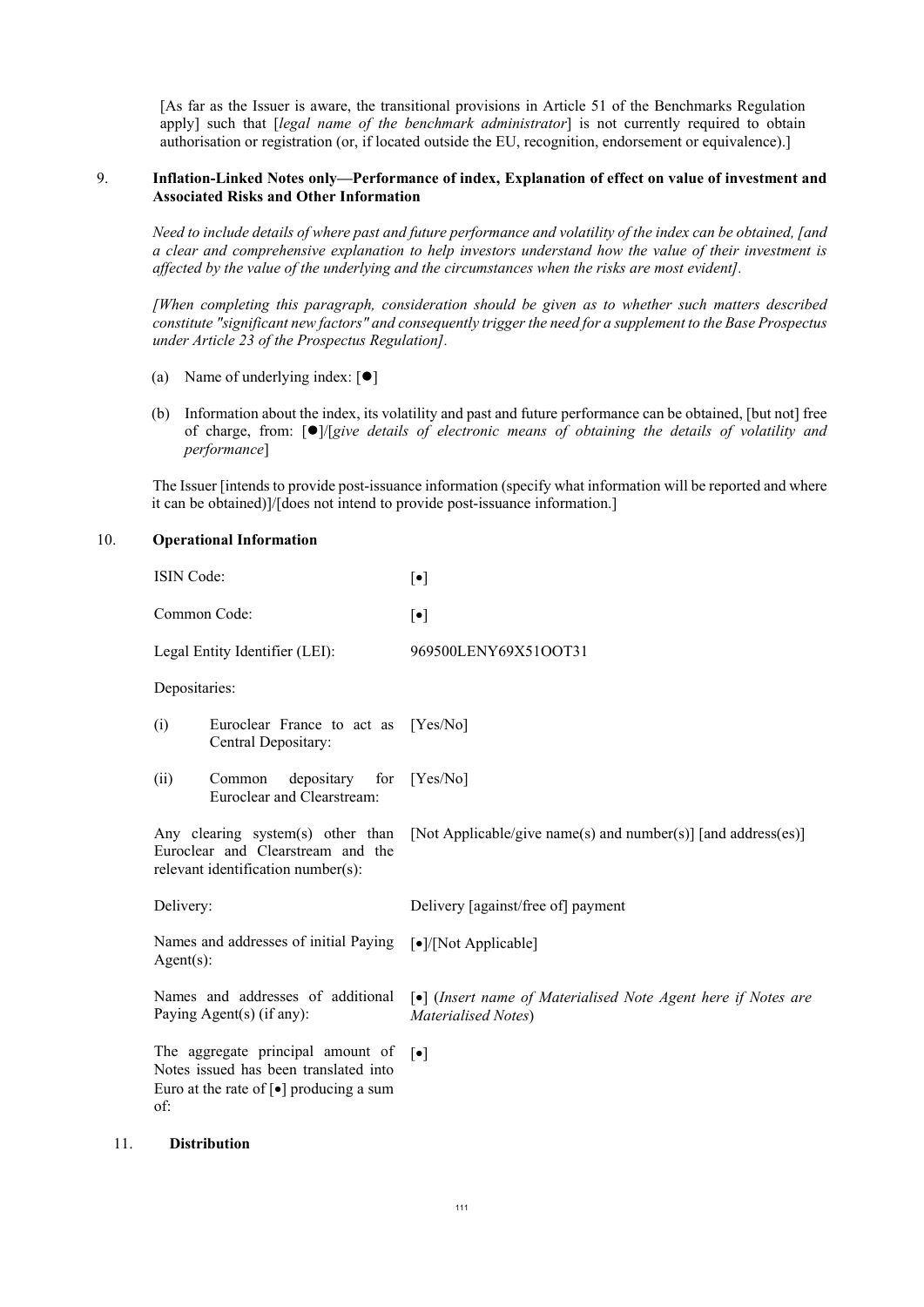| (i)   | Method of distribution                                                                 | [Syndicated/Non-Syndicated]                                                                                                                               |
|-------|----------------------------------------------------------------------------------------|-----------------------------------------------------------------------------------------------------------------------------------------------------------|
| (ii)  | ΙfΓ<br>Managers:                                                                       | syndicated, names of [Not Applicable/give names]                                                                                                          |
|       |                                                                                        | (In case of RMB issues underwritten on a several and not joint<br>basis, include appropriate disclosure of underwriting<br>commitments and arrangements.) |
| (iii) | Stabilisation<br>(including addresses) (if any):                                       | $Manager(s)$ [Not Applicable/give name]                                                                                                                   |
|       | If non-syndicated, name of Dealer:                                                     | [Not Applicable/give name]                                                                                                                                |
|       | <b>Other Markets</b>                                                                   |                                                                                                                                                           |
|       | All Regulated markets or equivalent [[•]/None]<br>markets on which to the knowledge of |                                                                                                                                                           |

markets on which, to the knowledge of the issuer, securities of the same class of the securities to be offered or admitted to trading are already admitted to trading:

12. **Other Markets**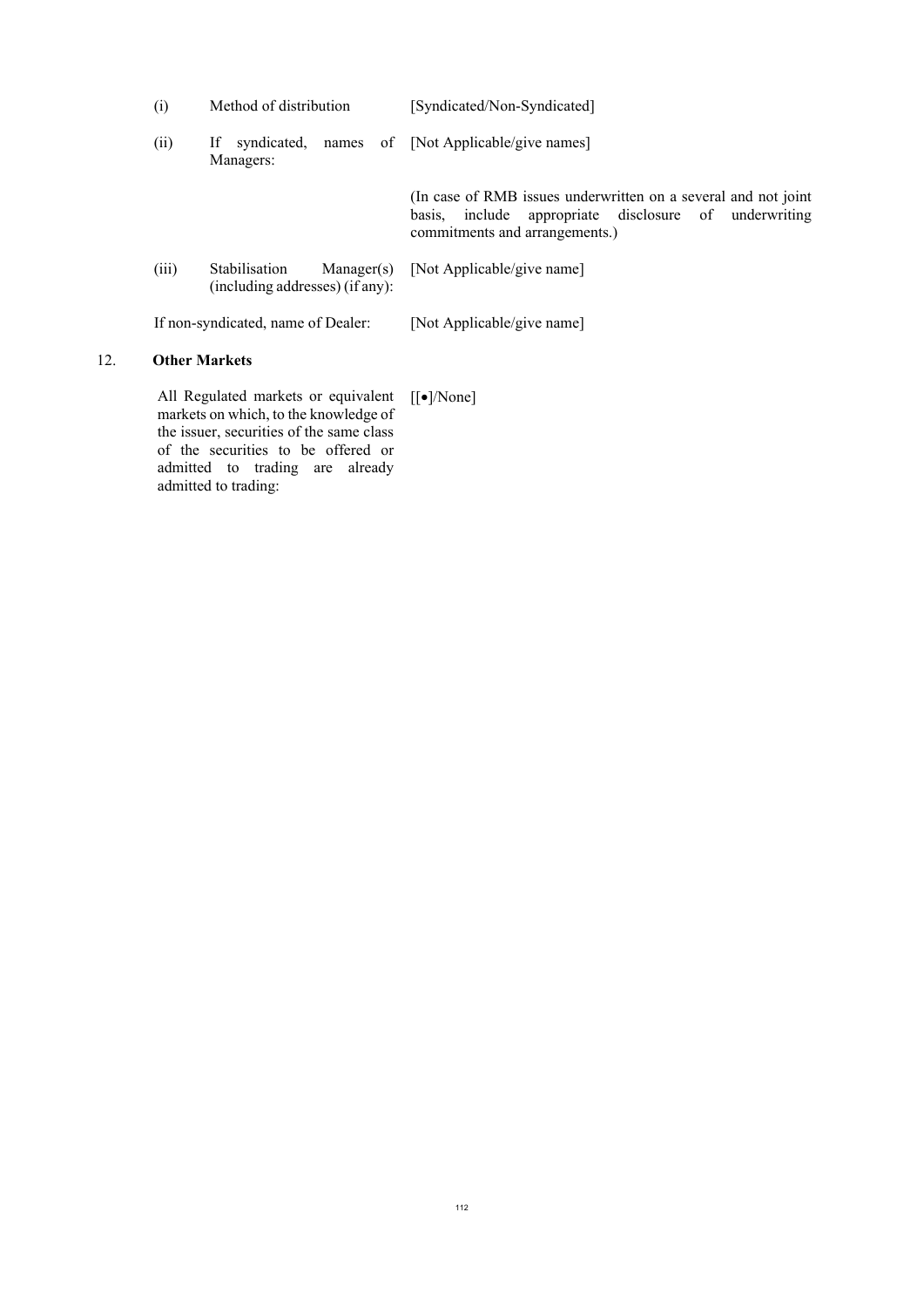## **GENERAL INFORMATION**

#### 1. *AMF approval and admission to trading*

This Base Prospectus has been approved by the AMF in France in its capacity as competent authority pursuant to the Prospectus Regulation. The AMF only approves this Base Prospectus as meeting the standards of completeness, comprehensibility and consistency imposed by the Prospectus Regulation. Such approval shall not be considered as an endorsement of the Issuer or of the quality of the Notes which are the subject of this Base Prospectus. Investors should make their own assessment as to the suitability of investing in the Notes.

This Base Prospectus is valid until 10 June 2023. The obligation to supplement the Base Prospectus in the event of significant new factors, material mistakes or material inaccuracies does not apply when the Base Prospectus is no longer valid.

Application may be made to list and admit any Series of Notes issued hereunder to trading on Euronext Paris. In accordance with Article 25 of the Prospectus Regulation, a request may be made for the notification of a certificate of approval to any competent authority of any Member State of the EEA, in order for Notes issued hereunder to be listed and admitted to trading on any other Regulated Market.

#### 2. *Corporate authorisations*

Veolia Environnement has obtained all necessary consents, approvals and authorisations in the Republic of France in connection with the update of the Programme.

Any issue of Notes, to the extent that such Notes constitute *obligations*, requires the prior authorisation of the *Conseil d'administration* (Board of Directors) of Veolia Environnement, which may delegate its powers to any person of its choice pursuant to Article L.228-40 of the French *Code de commerce*.

For this purpose, on 16 March 2022 the *Conseil d'administration* of Veolia Environnement authorised, for a one (1) year period starting on 16 March 2022, (i) its *Président-Directeur général* for the period from 16 March 2022 to 30 June 2022, and (ii) its *Directrice Générale* for the period from 1<sup>st</sup> July 2022 to 16 March 2023, to issue Notes within the limits set by the *Conseil d'administration*.

To the extent that Notes to be issued by the Issuer do not constitute *obligations*, their issues will fall within the general authority of the *Président-Directeur général* until 30 June 2022 and thereafter within the general authority of the *Directrice Générale* of the Issuer or any other duly authorised person acting by delegation.

3. *The Legal Entity Identifier (LEI)*

The Legal Entity Identifier (LEI) of Veolia Environnement is 969500LENY69X51OOT31.

4. *Definitive Bearer Materialised Note*

Each definitive Bearer Materialised Note, Coupon and Talon will bear the following legend: "*Any United States person who holds this obligation will be subject to limitations under the United States income tax laws, including the limitations provided in sections 165(j) and 1287(a) of the Internal Revenue Code*".

5. *Clearing systems*

Notes have been accepted for clearance through the Euroclear and Clearstream systems, which are entities in charge of keeping the records. The Common Code, the International Securities Identification Number (ISIN) and (where applicable) the identification number for any other relevant clearing system for each Series of Notes will be set out in the relevant Final Terms.

The address of Euroclear is 1 boulevard du Roi Albert II, 1210 Bruxelles, Belgium and the address of Clearstream is 42 avenue John Fitzgerald Kennedy, L-1855 Luxembourg, Grand-Duchy of Luxembourg.

Dematerialised Notes will be inscribed in the books of Euroclear France (acting as central depositary). Dematerialised Notes which are in registered form (*au nominatif*) are also inscribed either with the Issuer or with the registration agent.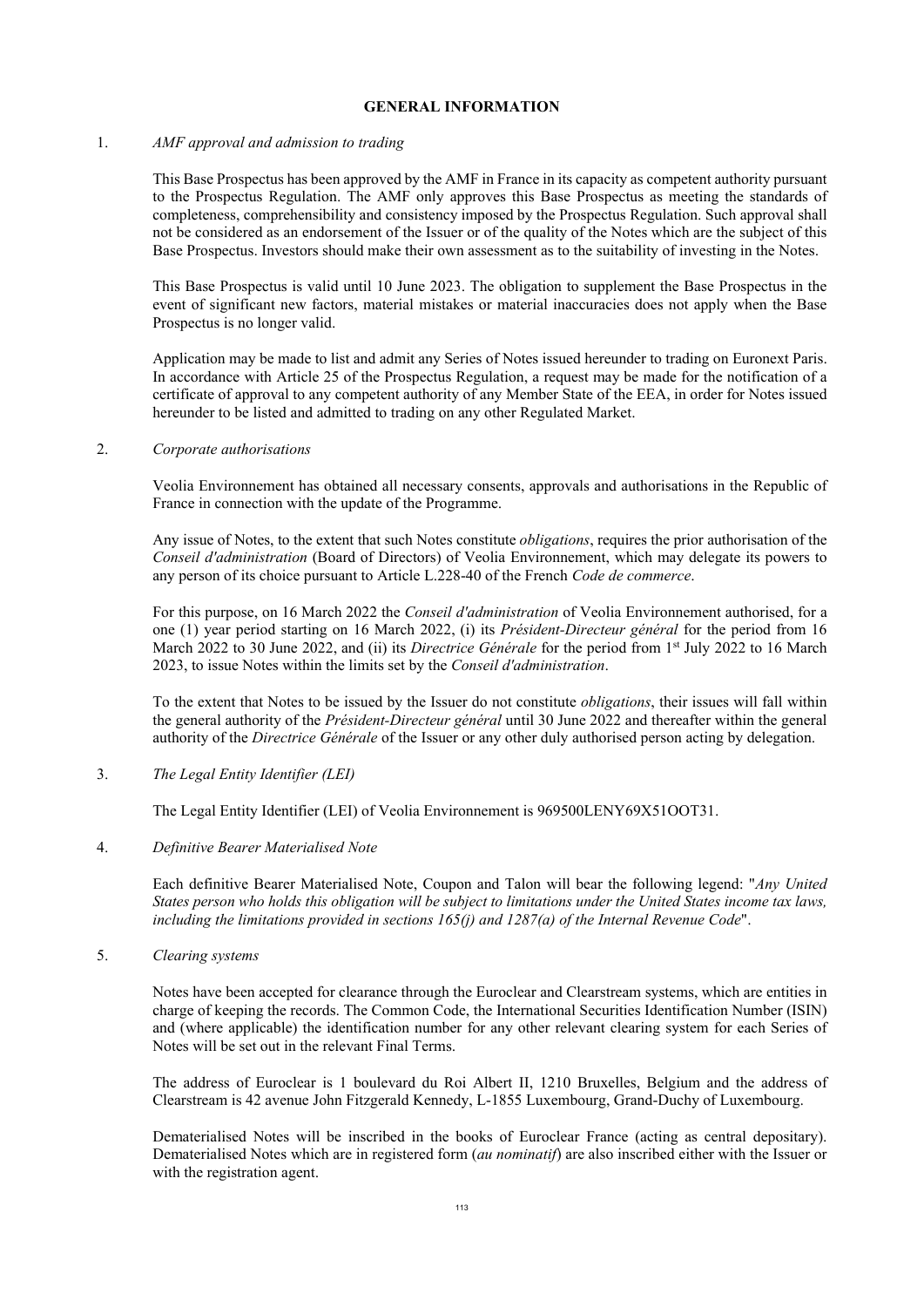The address of Euroclear France is 66, rue de la Victoire, 75009 Paris, France.

# 6. *Statutory auditors*

KPMG S.A., Tour Eqho, 2 avenue Gambetta, 92066 Paris La Défense, France and Ernst & Young et Autres, 1-2, Place des Saisons Paris-La Défense 1 – 92400 Courbevoie have audited and rendered unqualified audit reports on the consolidated financial statements of the Issuer for the financial years ended 31 December 2020 and 31 December 2021. KPMG S.A. and Ernst & Young et Autres are registered with the *Compagnie Régionale des Commissaires aux Comptes de Versailles* and regulated by the *Haut Conseil du Commissariat aux Comptes*.

7. *Category*

The Notes to be issued by the Issuer qualify under Category 2 for the purposes of Regulation S under the Securities Act. Materialised Notes will be issued in compliance with US Treas. Reg.  $\S 1.163-5(c)(2)(i)(D)$ (the "**D Rules**") unless (i) the relevant Final Terms state that such Materialised Notes are issued in compliance with US Treas. Reg. § 1.163-5(c)(2)(i)(C) (the "**C Rules**"), or (ii) such Materialised Notes are issued other than in compliance with the D Rules or the C Rules but in circumstances in which the Notes will not constitute "registration required obligations" under the United States Tax Equity and Fiscal Responsibility Act of 1982 ("**TEFRA**"), which circumstances will be referred to in the relevant Final Terms as a transaction to which TEFRA is not applicable.

The TEFRA rules do not apply to any Dematerialised Notes.

8. *Material adverse change in the prospects of the Issuer*

Save as disclosed in this Base Prospectus, there has been no material adverse change in the prospects of Veolia Environnement since 31 December 2021.

9. *Legal and arbitration proceedings*

Save as disclosed in this Base Prospectus, neither the Issuer nor any member of the Group is or has been involved in any governmental, legal or arbitration proceedings (including any such proceedings which are pending or threatened of which the Issuer is aware) during a period covering at least the past twelve (12) months which may have, or have had in the recent past, significant effects on the financial position or profitability of the Group.

# 10. *No significant change in the financial performance or financial position of the Issuer*

Save as disclosed in this Base Prospectus, there has been no significant change in the financial performance and/or financial position of the Issuer or the Group since 31 March 2022.

# 11. *Material Contracts*

Save as disclosed in this Base Prospectus, to the best of its knowledge, Veolia Environnement has not entered into any material contract which could result in any Group member being under an obligation that is material to Veolia Environnement's ability to meet its obligations to Noteholders in respect of Notes issued under the Programme.

# 12. *Documents on display*

For so long as Notes may be issued under the Programme, the following documents will be available, free of charge, during usual business hours on any weekday (Saturdays and public holidays excepted), at the office of Veolia Environnement, 30 rue Madeleine Vionnet, 93300 Aubervilliers, France, and on the website of the Issuer ([www.finance.veolia.com](http://www.finance.veolia.com/)):

- (a) the *statuts* ("*by-laws*") of Veolia Environnement;
- (b) the Agency Agreement; and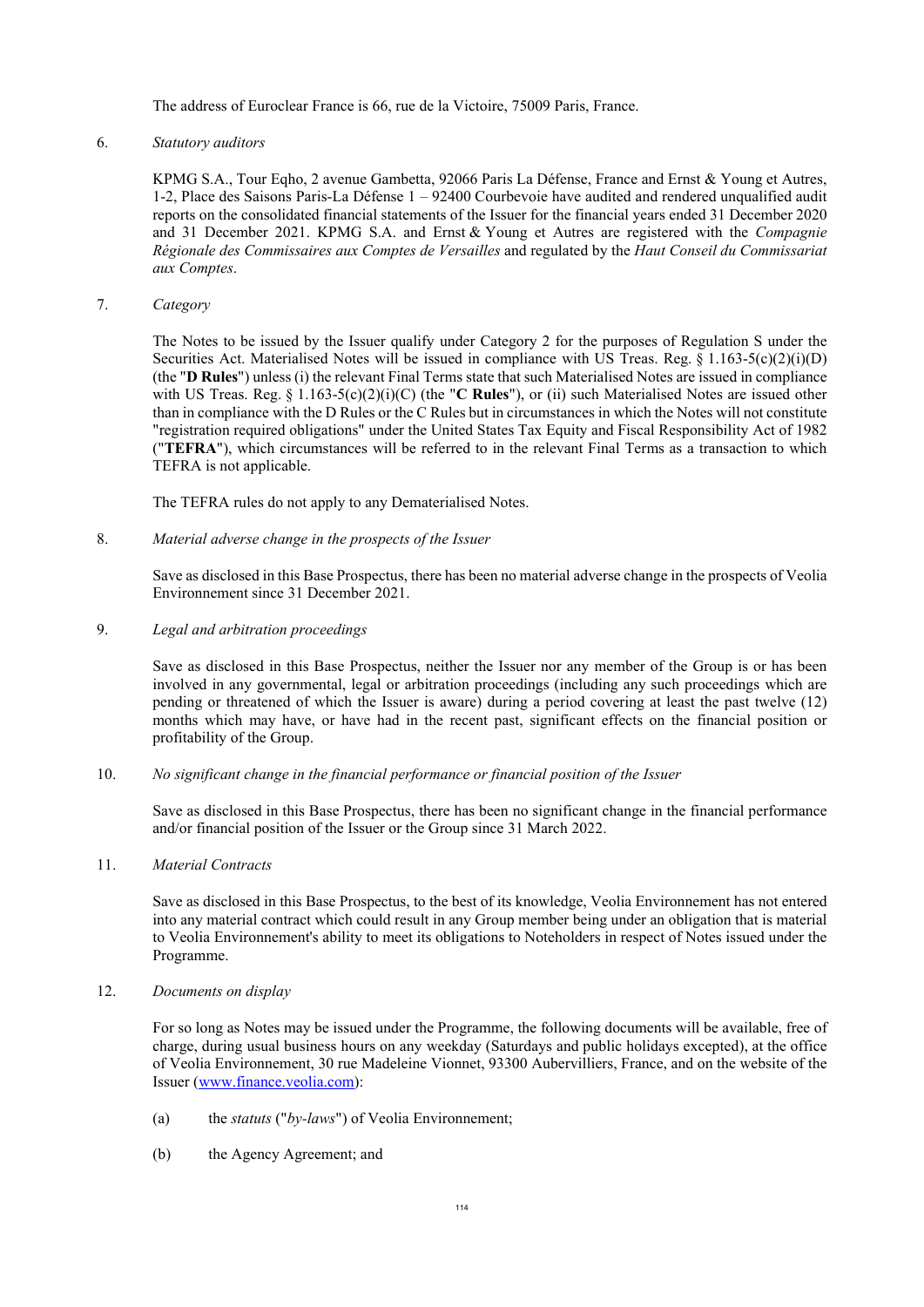(c) all reports, letters and other documents, valuations and statements prepared by any expert any part of which is extracted or referred to in the Base Prospectus.

In addition, so long as any Notes issued under this Base Prospectus remain listed and/or admitted to trading on any Regulated Market, the following documents will be available on (i) save for the First Quarter 2022 Financial Information, the website of the AMF ([www.amf-france.org\)](http://www.amf-france.org/) and (ii) the website of the Issuer ([www.finance.veolia.com\)](http://www.finance.veolia.com/):

- (a) the Final Terms for Notes that are listed and/or admitted to trading on Euronext Paris;
- (b) this Base Prospectus together with any supplement to this Base Prospectus or further Base Prospectus and any documents incorporated by reference therein.

## 13. *Yield*

In respect of any Tranche of Fixed Rate Notes, an indication of the expected yield on the Notes shall be specified in the applicable Final Terms. The yield shall be calculated on the Issue Date of the Notes based on the Issue Price. The specified yield shall be calculated as being the yield to maturity on the Issue Date of the Notes and shall not be an indication of future yields.

## 14. *Forward looking statements*

This Base Prospectus (including the documents incorporated by reference) contains certain statements that are forward-looking including statements with respect to the Issuer's and the Group's business strategies, expansion and growth of operations, trends in the business, competitive advantage, and technological and regulatory changes, information on exchange rate risk and generally includes all statements preceded by, followed by or that include the words "believe", "expect", "project", "anticipate", "seek", "estimate" or similar expressions. Such forward-looking statements are not guarantees of future performance and involve risks and uncertainties, and actual results may differ materially from those in the forward-looking statements as a result of various factors. Potential investors are cautioned not to place undue reliance on forward-looking statements, which speak only as of the date hereof. These forward-looking statements do not constitute profit forecasts or estimates under the Commission Delegated Regulation (EU) 2019/980, as amended, supplementing the Prospectus Regulation.

#### 15. *Stabilisation*

In connection with the issue of any Tranche, the Dealer or Dealers (if any) named as the stabilisation manager(s) (the "**Stabilisation Manager(s)**") (or person(s) acting on behalf of any Stabilisation Manager(s)) in the applicable Final Terms may over-allot Notes or effect transactions with a view to supporting the market price of the Notes at a level higher than that which might otherwise prevail. However, stabilisation may not necessarily occur. Any stabilisation action may begin on or after the date on which adequate public disclosure of the terms of the offer of the relevant Tranche is made and, if begun, may cease at any time, but it must end no later than the earlier of thirty (30) calendar days after the issue date of the relevant Tranche and sixty (60) calendar days after the date of the allotment of the relevant Tranche. Any stabilisation action or over-allotment shall be conducted in accordance with all applicable laws and rules.

#### 16. *Currencies*

In this Base Prospectus, unless otherwise specified or the context otherwise requires, references to "U.S. dollar" and "\$" are to the currency of the United States of America, references to "yen" are to the currency of Japan, references to "Sterling" and "£" are to the currency of the United Kingdom, references to "Renminbi" or "RMB" are to the currency of the People's Republic of China ("PRC") and references to "€" and "Euro" are to the lawful currency of the participating member states of the European Union that have adopted or adopt the single currency in accordance with the Treaty establishing the European Community as amended from time to time.

#### 17. *Benchmark*

Amounts payable under Floating Rate Notes may be calculated by reference to one or more "benchmarks" for the purposes of the Benchmarks Regulation. In this case, a statement will be included in the applicable Final Terms as to whether or not the relevant administrator of the "benchmark" is included in ESMA's register of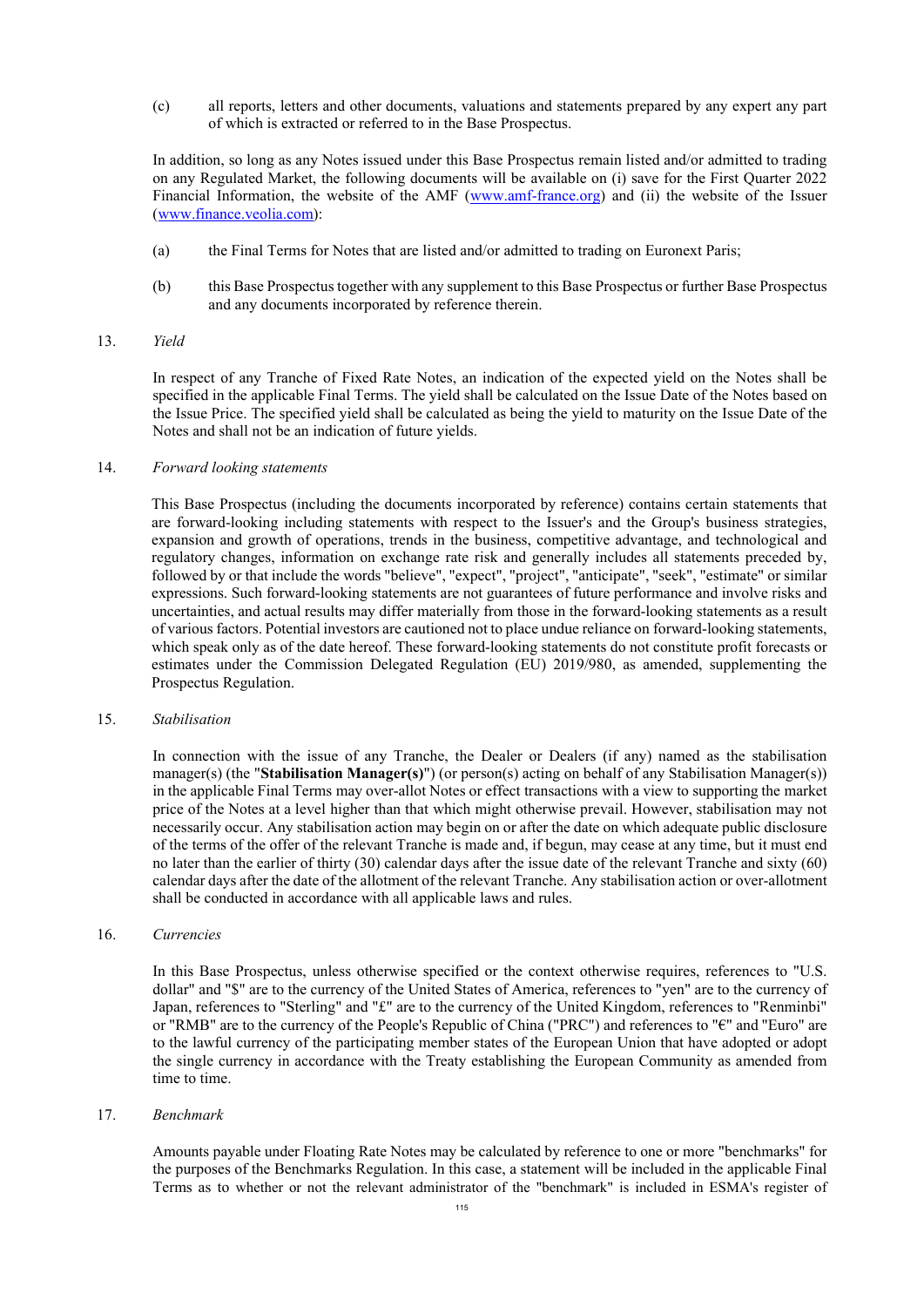administrators under Article 36 of the Benchmarks Regulation. As far as the Issuer is aware, SOFR and SONIA do not fall within the scope of the Benchmarks Regulation by virtue of its Article 2, such that the administrators of SOFR and SONIA are not currently required to obtain authorisation or registration.

#### 18. *Potential conflict of interests with the Dealers and/or the Calculation Agent*

All or some of the Dealers, the Calculation Agent or their respective affiliates have engaged and/or may in the future engage, in investment banking, commercial banking and other financial advisory and commercial dealings with the Issuer and its affiliates and in relation to securities and financial instruments issued by any entity of the Group in the ordinary course of business. They (i) have engaged or may engage in investment banking, trading or hedging activities including activities that may include prime brokerage business, financing transactions or entry into derivative transactions that may involve securities and financial instruments issued by any entity of the Group, (ii) may act as underwriters in connection with offering of debt or equity securities or other financial instruments issued by any entity of the Group or (iii) may act as financial advisers to the Issuer or other companies of the Group. In the context of these transactions, certain of such Dealers or their respective affiliates have or may hold positions, deal or make markets in debt or equity securities or other financial instruments (or related derivative securities) issued by entities of the Group including the Notes issued under the Programme, for their own account and for the accounts of their customers. Where applicable, they have or will receive customary fees and commissions for these transactions. Certain of the Dealers or their respective affiliates that have a lending relationship with the Issuer routinely hedge their credit exposure to the Issuer consistent with their customary risk management policies. Typically, such Dealers or their respective affiliates would hedge such exposure by entering into transactions which consist of either the purchase of credit default swaps or the creation of short positions in securities, including potentially the Notes issued under the Programme. Where there is a lending relationship between the Issuer and one or several Dealers, or their respective affiliates, it cannot be excluded that all or part of the proceeds of the issue of Notes be used to repay or reimburse all or part of such loans. The Dealers, the Calculation Agent and their respective affiliates may also make investment recommendations and/or publish or express independent research views in respect of such securities or financial instruments and may hold, or recommend to clients that they acquire, long and/or short positions in such securities and instruments. For the avoidance of doubt, the term "affiliate(s)" also includes parent companies.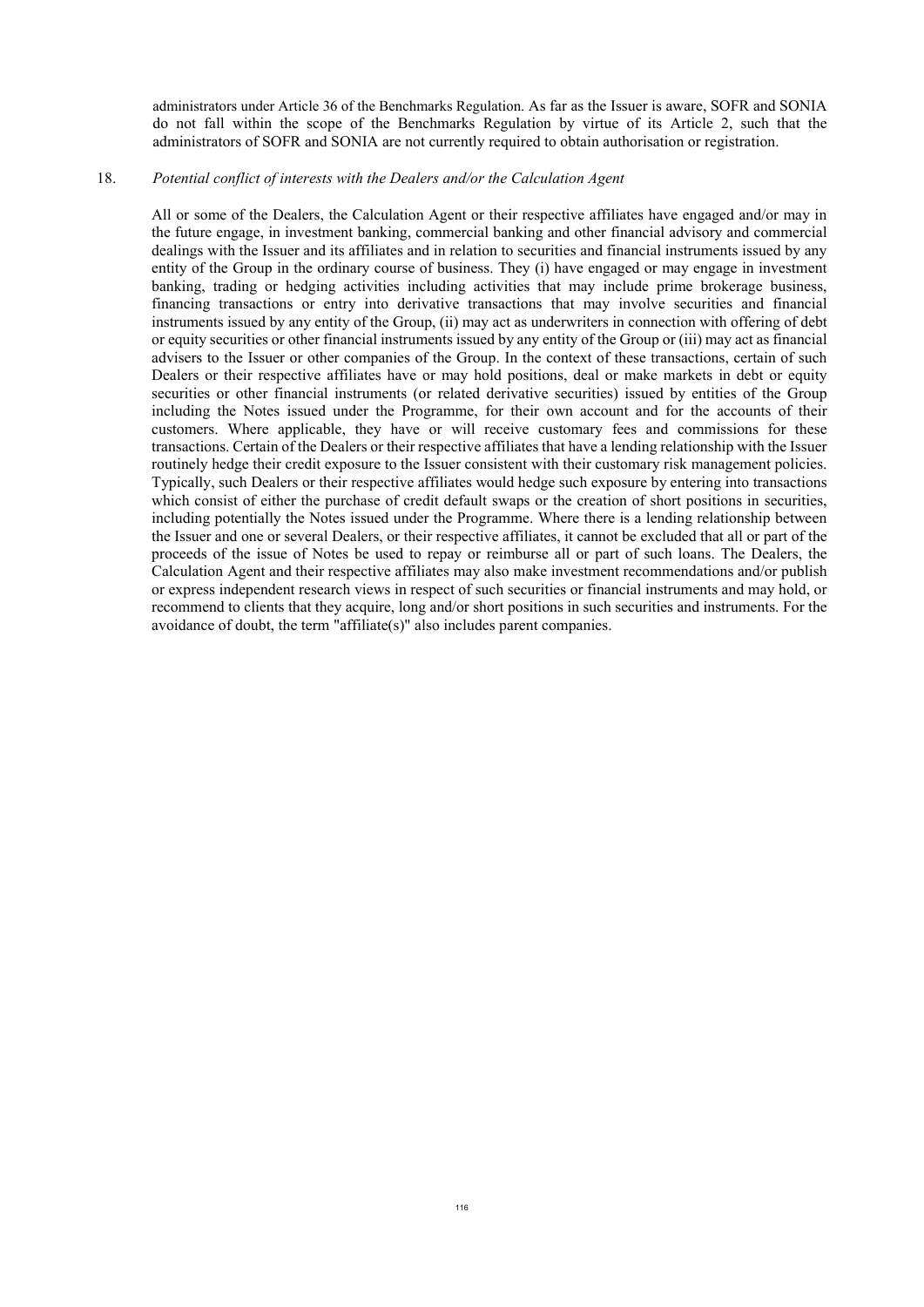#### **PERSONS RESPONSIBLE FOR THE INFORMATION GIVEN IN THE BASE PROSPECTUS**

The Issuer hereby declares that, to the best of its knowledge, the information contained or incorporated by reference in this Base Prospectus is in accordance with the facts and that it contains no omission which could affect its import.

### **Veolia Environnement**

21 rue La Boétie 75008 Paris France

duly represented by Antoine Frérot, Chairman and CEO on 10 June 2022



*This Base Prospectus has been approved by the AMF, in its capacity as competent authority under Regulation (EU) 2017/1129 as amended. The AMF has approved this Base Prospectus after having verified that the information it contains is complete, coherent and comprehensible within the meaning of Regulation (EU) 2017/1129 as amended.* 

*This approval is not a favourable opinion on the Issuer and on the quality of the Notes described in this Base Prospectus. Investors should make their own assessment of the opportunity to invest in such Notes.* 

*This Base Prospectus has been approved on 10 June 2022 and is valid until 10 June 2023 and shall, during this period and in accordance with the provisions of Article 23 of the Regulation (EU) 2017/1129 as amended, be completed by a supplement to the Base Prospectus in the event of new material facts or substantial errors or inaccuracies. This Base Prospectus obtained the following approval number: n°22-205*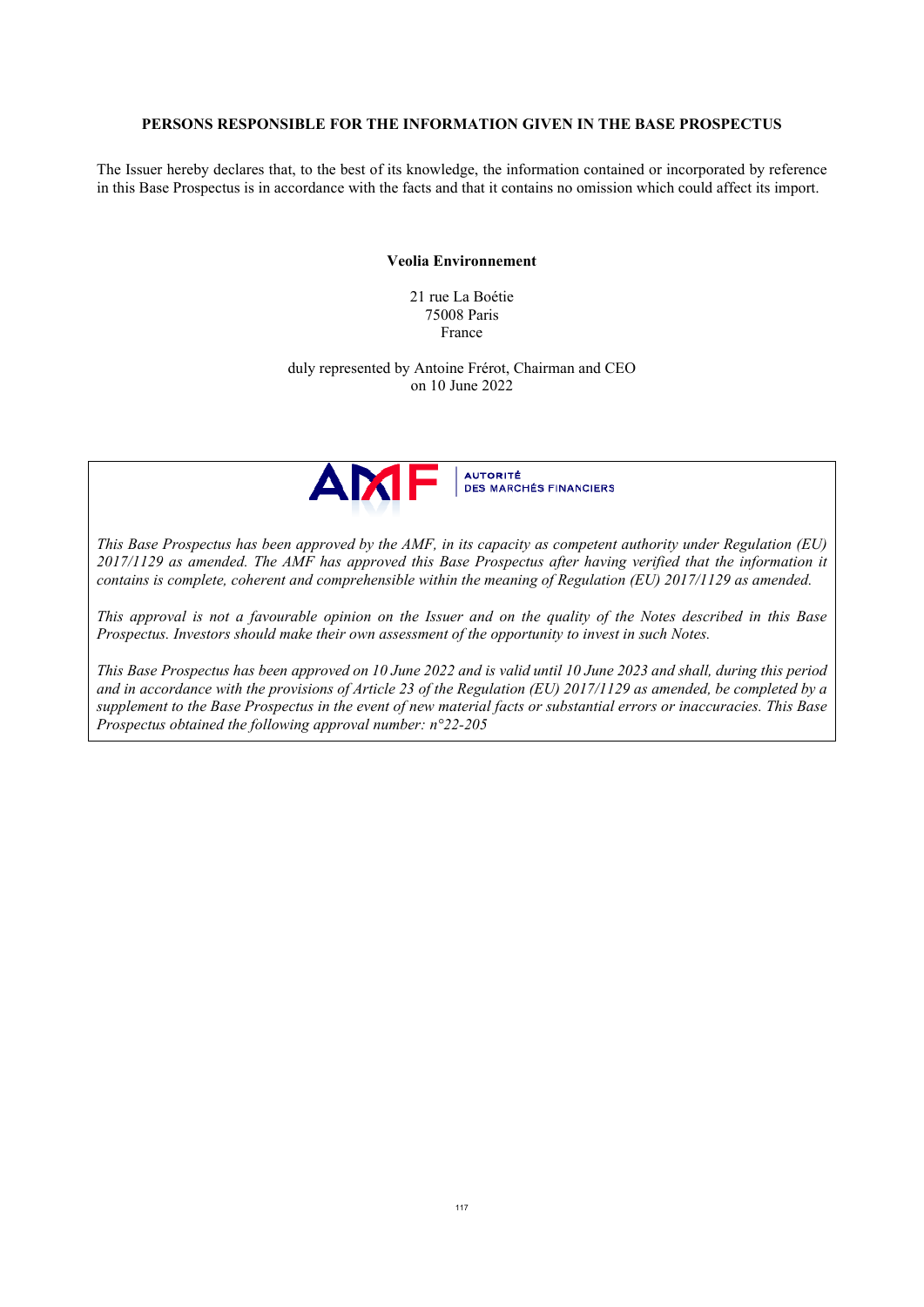# **ISSUER**

# **VEOLIA ENVIRONNEMENT**

21 rue La Boétie 75008 Paris France Tel: +33 (0)1.85.57.70.00

## **PERMANENT DEALERS**

**Barclays Bank Ireland PLC** One Molesworth Street Dublin 2

DO2RF29 Ireland

**BofA Securities Europe SA** 51 rue La Boétie 75008 Paris France

> **Deutsche Bank Aktiengesellschaft**

Mainzer Landstr. 11-17 60329 Frankfurt am Main Germany

**Natixis** 30, avenue Pierre Mendès France 75013 Paris France

**Banco Santander, S.A.** Avenida Óscar Esplá 37 03007 Alicante Spain

**Crédit Agricole Corporate and Investment Bank** 12, place des Etats-Unis CS 70052 92547 Montrouge

Cedex France

**HSBC Continental Europe** 38, avenue Kléber 75116 Paris France

#### **NatWest Markets N.V.**

Claude Debussylaan 94 1082 MD Amsterdam The Netherlands

# **SMBC Bank EU AG**

Neue Mainzer Straße 52-58 60311 Frankfurt am Main Germany

# **ARRANGER**

**Société Générale** 29, boulevard Haussmann 75009 Paris France

**BNP Paribas** 16, boulevard des Italiens 75009 Paris France

**Credit Suisse Bank (Europe), S.A.** Calle de Ayala, 42 28001 Madrid Spain

**MUFG Securities (Europe) N.V.**

World Trade Center, Tower H, 11th Floor Zuidplein 98 1077 XV Amsterdam The Netherlands

# **Société Générale**

29, boulevard Haussmann 75009 Paris France